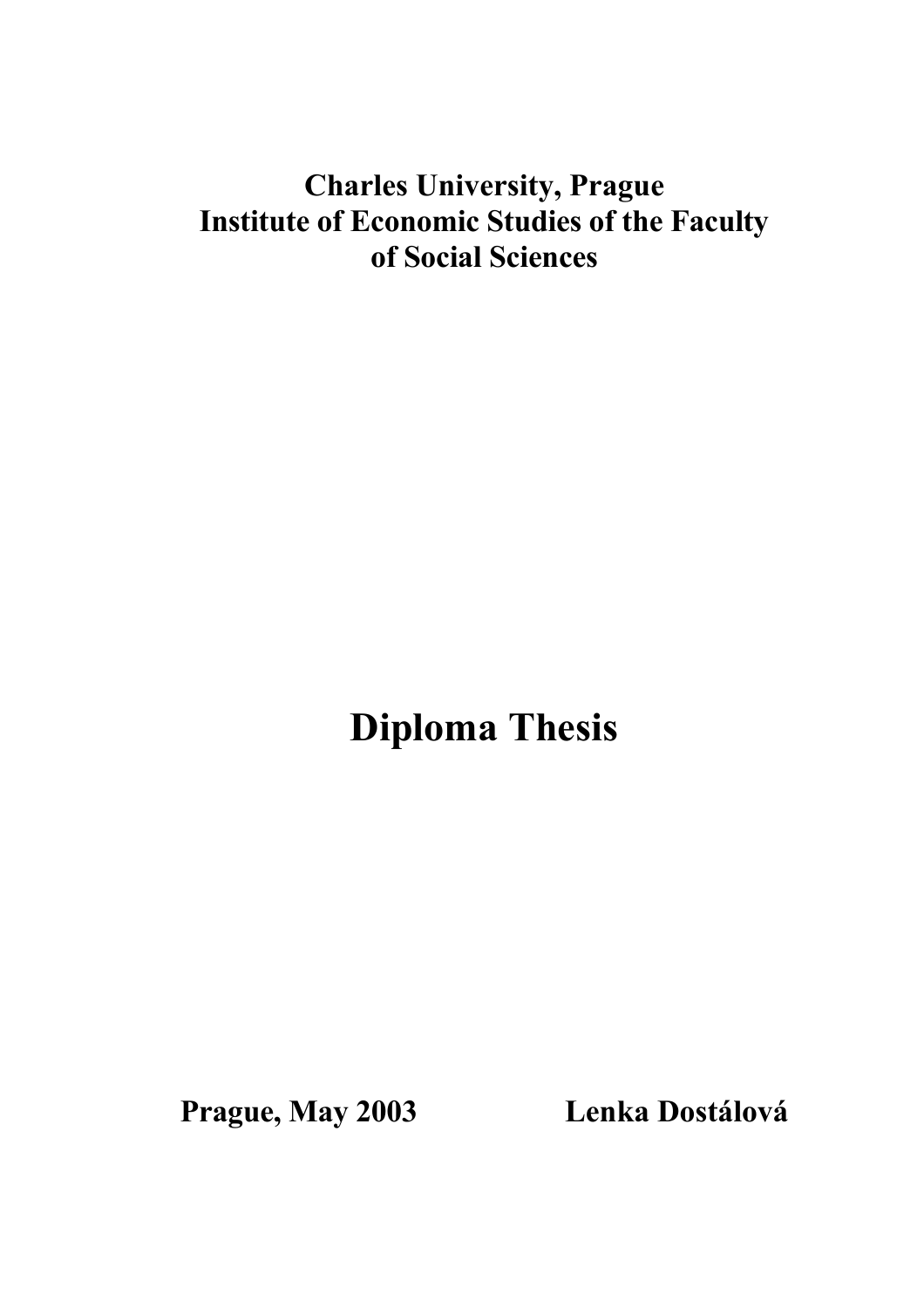# **Charles University, Prague Institute of Economic Studies of the Faculty of Social Sciences**



Diploma Thesis

# **Power Models with A Priori Unions: Application on the Czech Chamber of Deputies**

Author: Lenka Dostálová Academic Year: 2003

Consultant: Prof. RNDr. Ing. František Turnovec, CSc.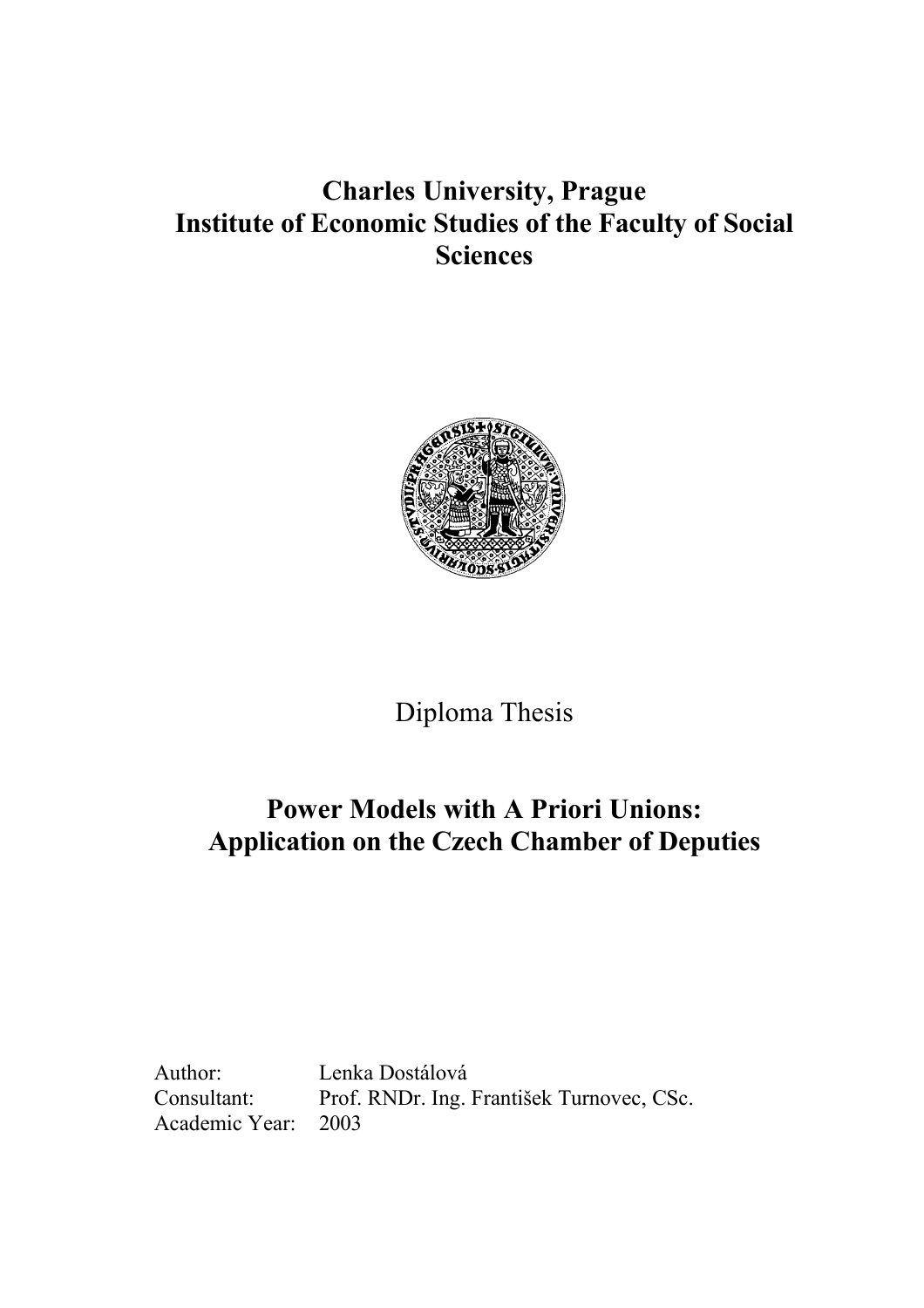I would like to express thanks to my consultant Prof. RNDr. Ing. František Turnovec, CSc. for his counsels and enthusiasm, which has been my best motivation.

I declare, I wrote this diploma thesis named "Power Models with A Priori Unions: Application on the Czech Chamber of Deputies" by myself. I list my sources in the back of the thesis.

In Prague on the 14<sup>th</sup> May 2003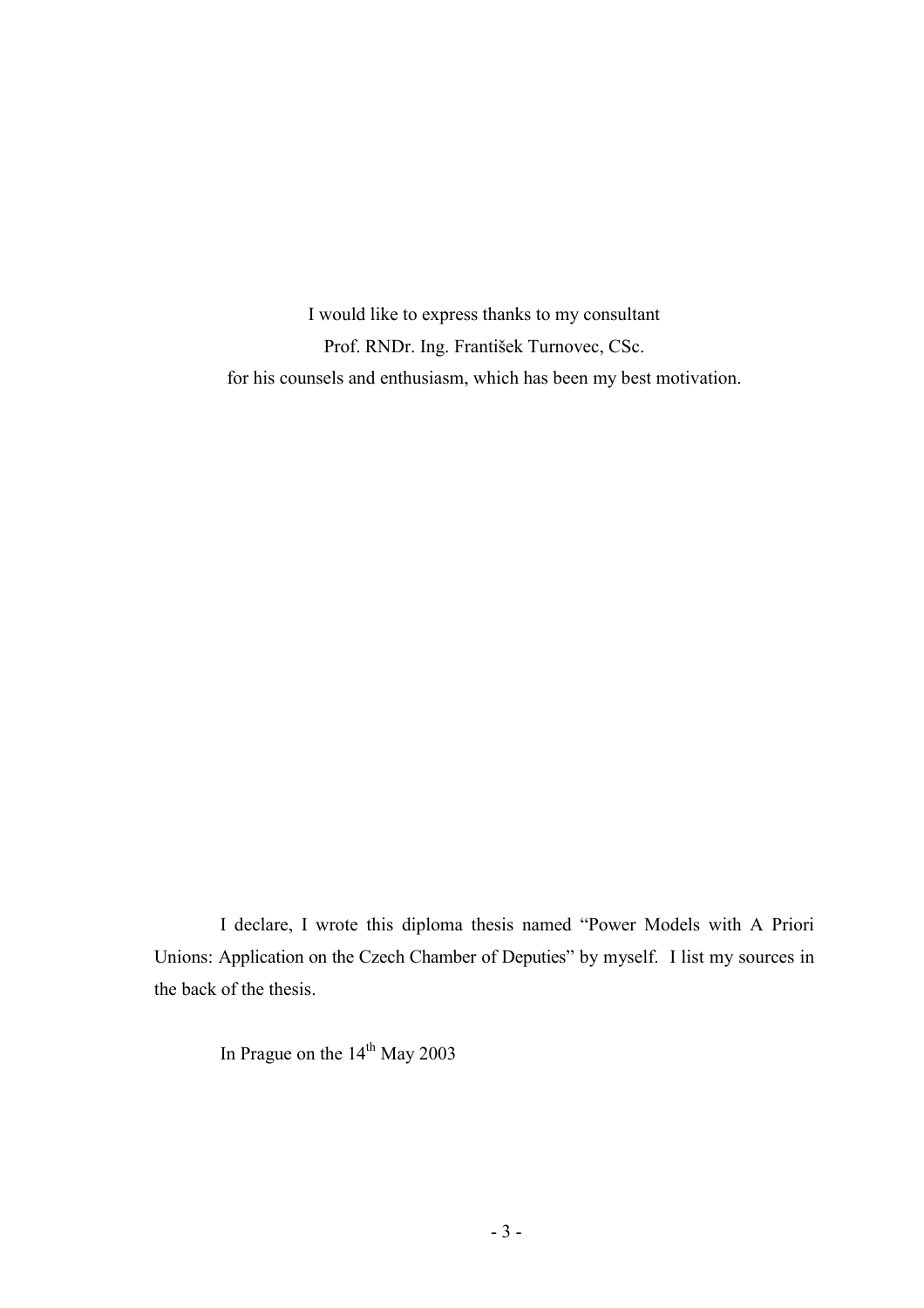## **ABSTRACT**

#### **In English**

The thesis deals with modelling of voting power of political parties or single deputies in the Lower House of the Parliament of the Czech Republic with aim on coalition formation. The thesis is apart from the Introduction and the Conclusion divided to five chapters. In the first one methodology basics of measuring of voting power and the model with a priori unions are introduced. The second chapter provides characteristics of the Czech parliamentary system. In the chapter three the power model with a priori unions is applied to electoral results to the Czech Chamber of Deputies. The chapters four and five are the author's own contributions to the power-modelling field. The fourth chapter brings the model of coalition formation on the Czech political stage and the fifth chapter introduces the power model with probabilistic coalition formation applied on the Lower House of the Czech Parliament.

#### **In Czech**

Práce se zabývá modelováním hlasovací moci politických stran či jednotlivých poslanců v Dolní sněmovně Parlamentu České republiky se zaměřením na tvorbu koalic. Práce je kromě úvodu a závěru členěna na pět kapitol. V první je představena základní metodologie měření hlasovací moci a model s a priori koalicemi. Druhá kapitola charakterizuje český parlamentní systém. V kapitole tři je model hlasovací moci s a priori koalicemi aplikován na volební výsledky do české Poslanecké sněmovny. Čtvrtá a pátá kapitola jsou vlastním přínosem autorky. Čtvrtá kapitola přináší model formování koalic na české politické scéně a pátá kapitola představuje model hlasovací moci s pravděpodobnostním formováním koalic aplikovaný na Dolní sněmovnu českého Parlamentu.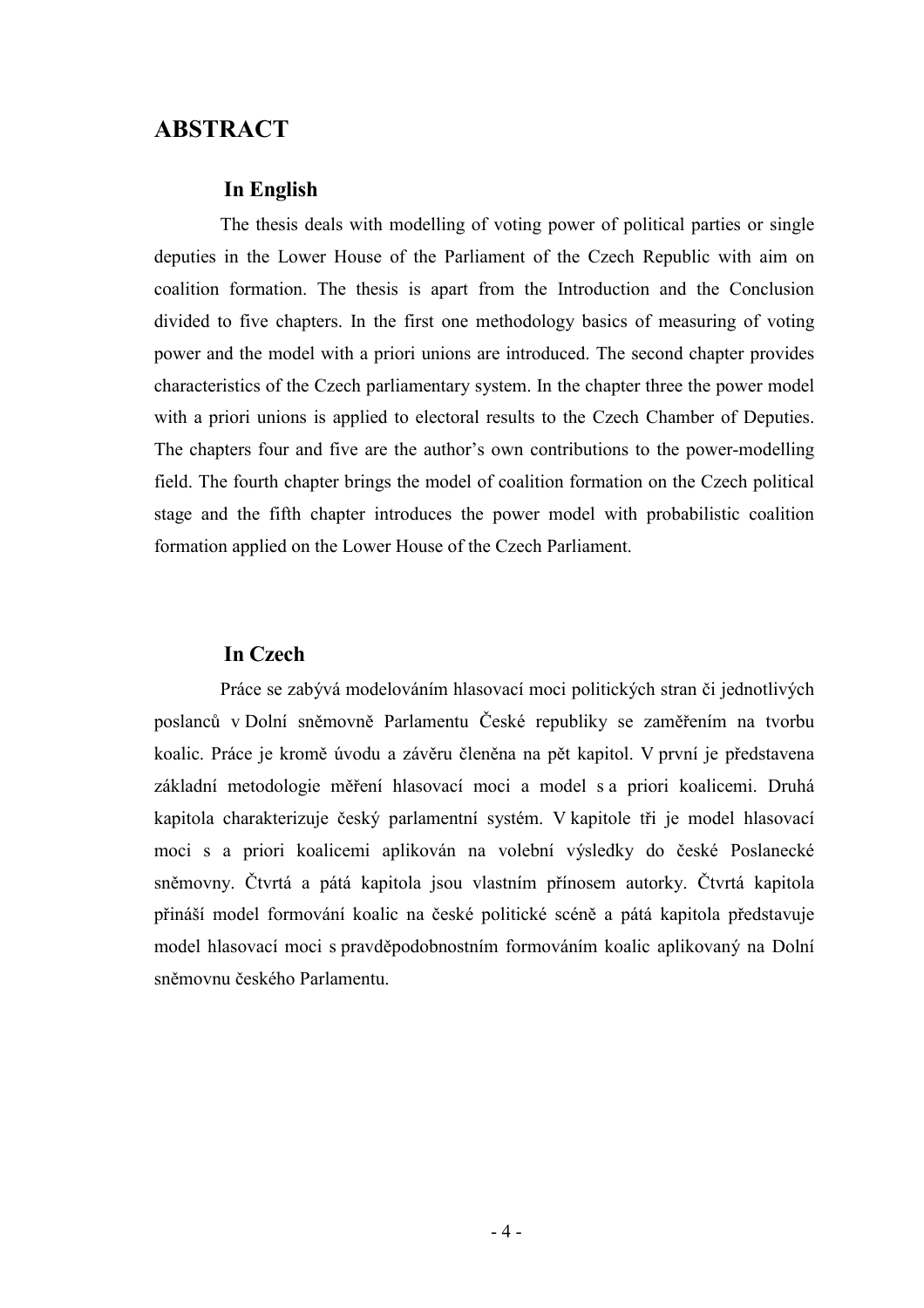# **CONTENT**

| 1. |        |                                                                 |  |
|----|--------|-----------------------------------------------------------------|--|
|    | 1.1.   |                                                                 |  |
|    | 1.2.   |                                                                 |  |
| 2. |        | <b>MODELS OF COMMITTEES AND MEASURES OF POWER14</b>             |  |
|    | 2.1.   |                                                                 |  |
|    | 2.1.1. |                                                                 |  |
|    | 2.1.2. |                                                                 |  |
|    | 2.2.   |                                                                 |  |
|    | 2.2.1. |                                                                 |  |
|    | 2.2.2. |                                                                 |  |
|    | 2.2.3. |                                                                 |  |
|    | 2.2.4. |                                                                 |  |
|    | 2.2.5. |                                                                 |  |
|    | 2.3.   |                                                                 |  |
|    | 2.3.1. |                                                                 |  |
|    | 2.4.   |                                                                 |  |
|    | 2.4.1. |                                                                 |  |
|    | 2.4.2. | The Unconstrained Power Indices = Second Level Sub-game25       |  |
|    | 2.4.3. | The Constrained Power Indices = First Level Union Game27        |  |
|    | 2.4.4  |                                                                 |  |
| 3. |        |                                                                 |  |
|    | 3.1.   | History of Czech Parliamentarism and Constitutionality 34       |  |
|    | 3.2.   | Present Design of Czech Parliamentarism and Constitutionality35 |  |
|    | 3.2.1. |                                                                 |  |
|    | 3.2.2. | Election to the Parliament of the Czech Republic 36             |  |
|    | 3.2.3. |                                                                 |  |
| 4. |        | ELECTORAL HISTORY OF THE CZECH LOWER HOUSE SINCE 1990           |  |
|    |        |                                                                 |  |
|    | 4.1.   | Distribution of Votes in the Czech Chamber of Deputies 40       |  |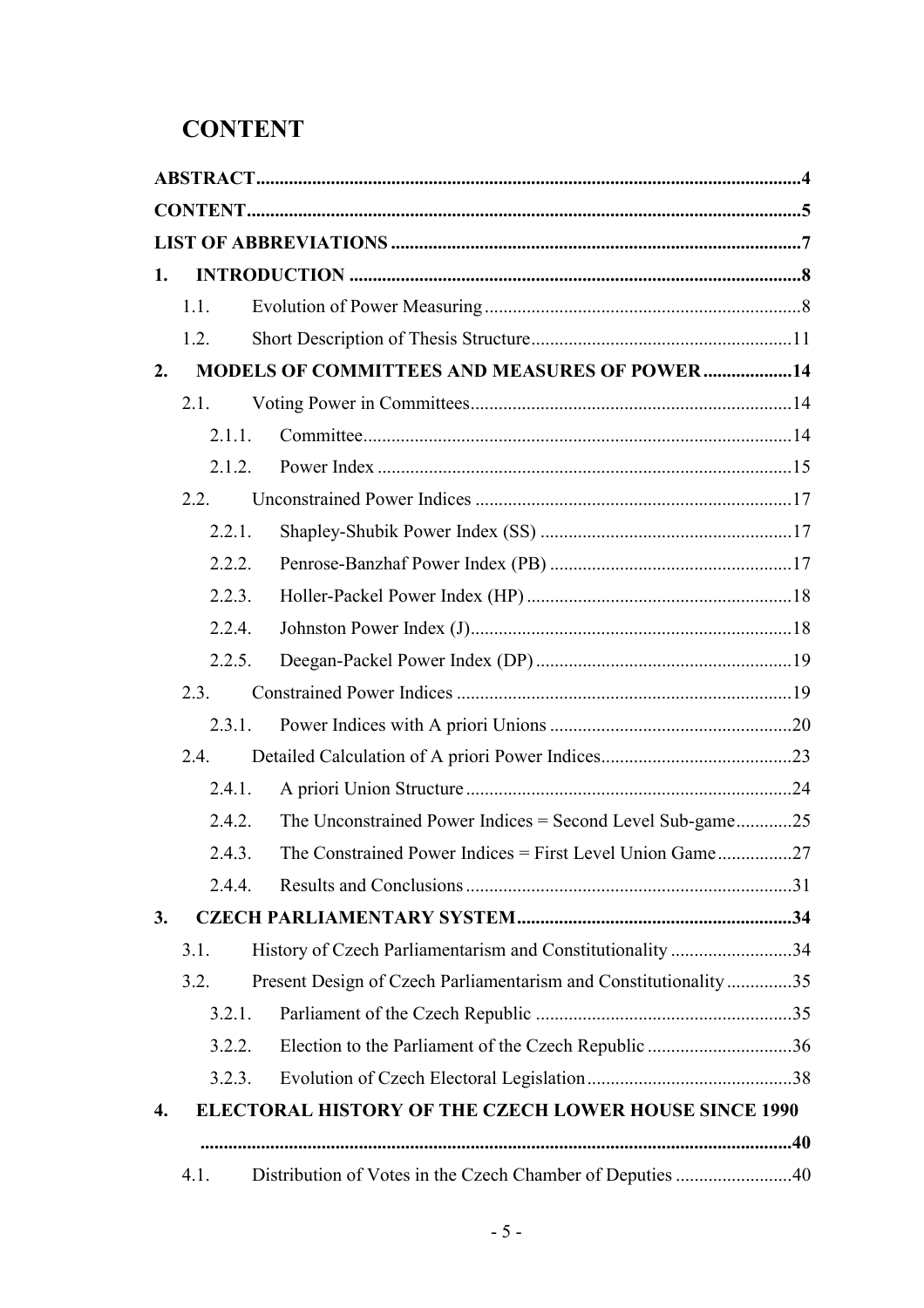|    | 4.2.    | Distribution of Power in the Czech Chamber of Deputies: Application of   |  |
|----|---------|--------------------------------------------------------------------------|--|
|    |         | Methodology of Power Indices with A priori Unions 43                     |  |
|    | 4.2.1.  |                                                                          |  |
|    | 4.2.2.  |                                                                          |  |
|    | 4.2.3.  |                                                                          |  |
|    | 4.2.4.  |                                                                          |  |
|    | 4.3.    | Hypothetical Configurations of the Czech Chamber of Deputies 51          |  |
| 5. |         |                                                                          |  |
|    | $5.1$ . |                                                                          |  |
|    | 5.2.    |                                                                          |  |
|    | 5.2.1.  |                                                                          |  |
|    | 5.2.2.  |                                                                          |  |
|    | 5.2.3.  |                                                                          |  |
|    | 5.2.4.  |                                                                          |  |
|    |         |                                                                          |  |
| 6. |         | MODEL OF VOTING GAMES WITH PROBABILISTIC A PRIORI                        |  |
|    |         |                                                                          |  |
|    | 6.1.    |                                                                          |  |
|    | 6.2.    |                                                                          |  |
|    | 6.3.    |                                                                          |  |
|    | 6.4.    |                                                                          |  |
|    | 6.4.1.  |                                                                          |  |
|    | 6.4.2.  |                                                                          |  |
|    | 6.5.    | Case Studies Considering both Coalition Congruity and Party Discipline75 |  |
|    | 6.5.1.  |                                                                          |  |
|    | 6.5.2.  |                                                                          |  |
| 7. |         |                                                                          |  |
|    |         |                                                                          |  |
|    |         |                                                                          |  |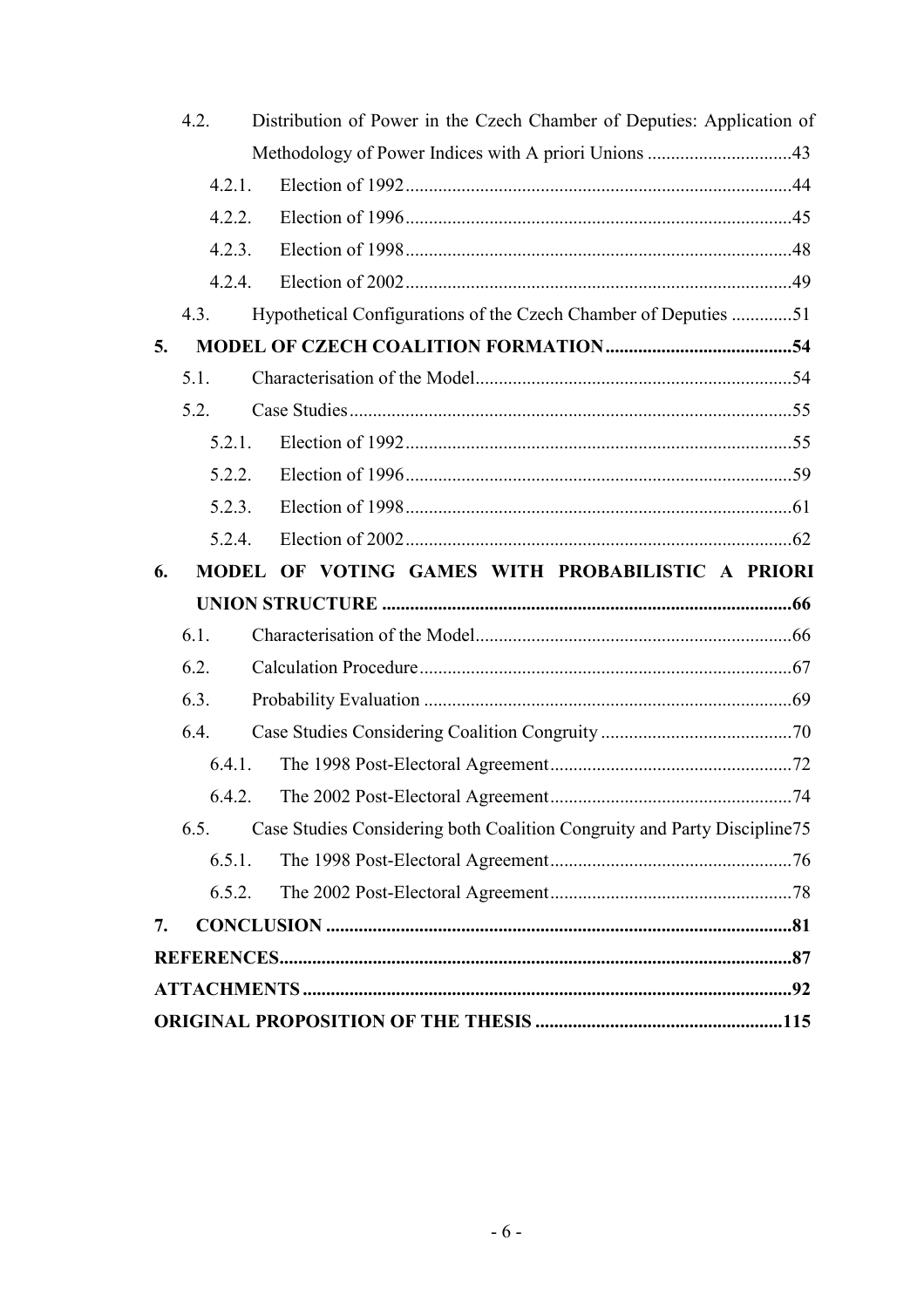# **LIST OF ABBREVIATIONS**

| Chamber                            | Chamber of Deputies of the Parliament of the Czech Republic                               |
|------------------------------------|-------------------------------------------------------------------------------------------|
| $CHP = \Pi^{CHP}$                  | Composite Holler-Packel power index                                                       |
| $CPB = \Pi^{CPB}$                  | Composite Penrose-Banzhaf power index                                                     |
| $CSS = \Pi^{CSS}$                  | Composite Shapley-Shubik power index                                                      |
| ČSSD                               | <b>Czech Social Democratic Party</b>                                                      |
| HM                                 | Mrs. Hana Marvanová (present member of US-DEU)                                            |
| $HP = \Pi^{HP}(\gamma, \omega)$    | Unconstrained Holler-Packel power index                                                   |
| HPAU = $\Pi^{HP}(\gamma,\omega,T)$ | Constrained Holler-Packel power index with consideration of a<br>priori union structure   |
| HSD-SMS                            | Movement for Autonomous Democracy- League for Moravia<br>and Silesia                      |
| KDU-ČSL                            | Christian Democratic Union - Czechoslovak People's Party                                  |
| <b>KSČM</b>                        | The Communist Party of Bohemia and Moravia                                                |
| <b>KSČM-LB</b>                     | Coalition of Left bloc (The Communist Party of Bohemia and                                |
|                                    | Moravia and Democratic Left of CSFR)                                                      |
| LSU                                | Liberal Social Union                                                                      |
| N                                  | Independent (unclassified) deputies                                                       |
| <b>ODA</b>                         | Civic Democratic Alliance                                                                 |
| <b>ODS</b>                         | Civic Democratic Party                                                                    |
| <b>ODS-KDS</b>                     | Coalition of Civic Democratic Party and Christian Democratic<br>Party                     |
| $PB = \Pi^{PB}(\gamma,\omega)$     | Unconstrained Penrose-Banzhaf power index                                                 |
| PBAU = $\Pi^{PB}(\gamma,\omega,T)$ | Constrained Penrose-Banzhaf power index with consideration<br>of a priori union structure |
| SPR-RSČ                            | Association for Republic-Czechoslovak Republican Party                                    |
| $SS = \Pi^{SS}(\gamma, \omega)$    | Unconstrained Shapley-Shubik power index                                                  |
| SSAU = $\Pi^{SS}(\gamma,\omega,T)$ | Constrained Shapley-Shubik power index with consideration of<br>a priori union structure  |
| <b>US</b>                          | The Freedom Union                                                                         |
| <b>US-DEU</b>                      | The Freedom Union - Democratic Union                                                      |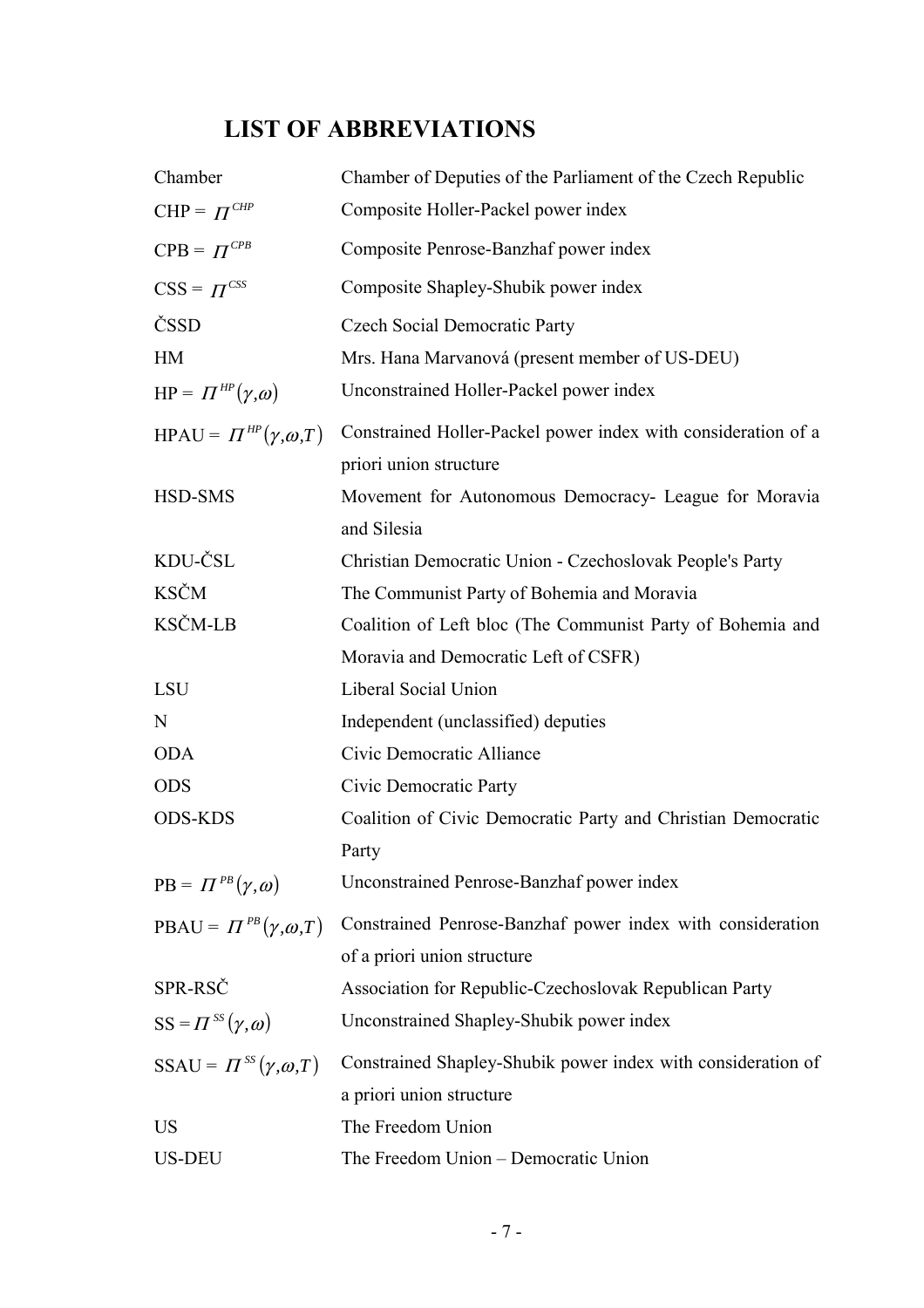## **1. INTRODUCTION**

In this thesis I follow Duncan Black's idea that "Economics and Political Science are the same in kind: that when we do eventually obtain a "satisfactory" Political Science, it will have the same distinguishing marks as Walras' Elements or Pareto's Manuel, or perhaps Marshall's Principles, with the admixture of the rigorously formal and the descriptive treatment – rather than those of the existing texts in Politics. And the core of the treatment, we hold, will consists of a set of formal or mathematical propositions".<sup>1</sup> The methodology of the economic sciences could be applied to the study of political processes. In this particular case I am applying game-theoretical methodology of measuring influence (or power) in committee systems to empirical analysis of distribution of power in the Lower House of the Czech Parliament and to models of government coalitions formation.

## **1.1. Evolution of Power Measuring**

The history of measuring of power reaches back to the epoch of the Renaissance where in the various republics and city-states in Italy weighted voting had been very common. It fell into oblivion during the following period and experienced its revival in modern democracies of the  $20<sup>th</sup>$  century. The European Union institutions and its decision-making process inspired a more detailed research in the field of weighted voting and attracted the interest of researchers.

The model of weighted voting can be certainly marked as a basic measure of power, but it is understood and widely agreed that in many cases the voting weight cannot stand for an estimate of the impact that various decision-makers have on the outcome<sup>2</sup>. Many researchers therefore introduced various indices to describe and measure the power of single members of various decisive institutions. Among the most frequently quoted power indices belong the Shapley-Shubik<sup>3</sup>, the Penrose-Banzhaf<sup>4</sup>, the Holler-Packel<sup>5</sup>, the Johnston<sup>6</sup> or the Deegan-Packel power index. A full description and

<sup>&</sup>lt;sup>1</sup> Quoted from: Black, D. (1998), p.360

 $2$  For example Banzhaf (1965)

 $3$  Shapley, Shubik (1954)

<sup>4</sup> Penrose (1946), Banzhaf (1965)

<sup>&</sup>lt;sup>5</sup> Holler, Packel (1983)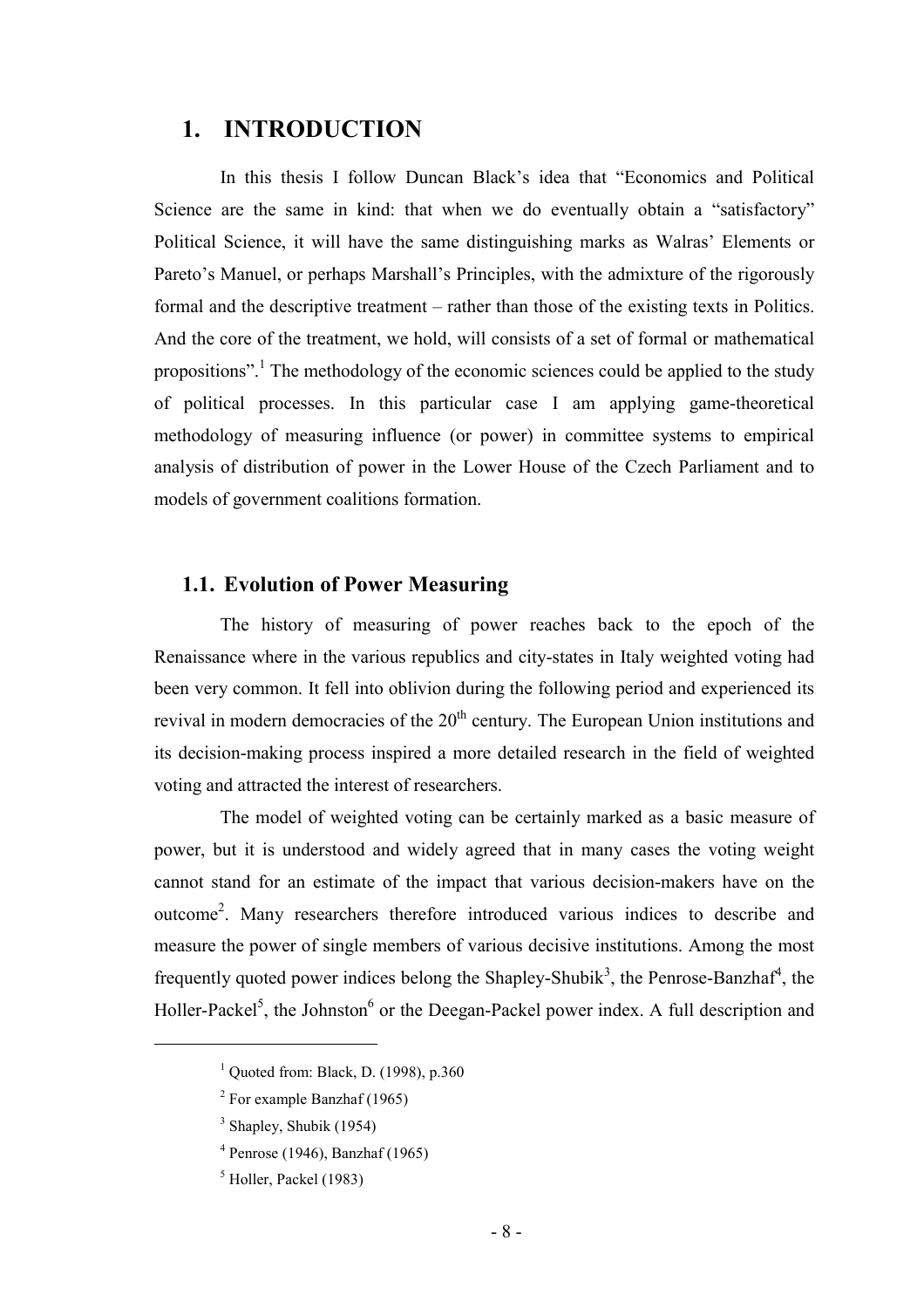interpretation of these indices I provide in Chapter 2. Even though some new indices have been introduced as well, recent works build mostly on these already existing indices, make their reinterpretations, and try to improve their accuracy and to find some kinds of new applications.

With the growing number of indices there appeared discussions about what measures are adequate and what properties gauge that an index should be or cannot be used as a measure of power. The most accepted property to separate the "adequate" from "inadequate" measures<sup>7</sup> is probably monotonicity. There however exist many concepts of monotonicity and their relationship is not always hierarchical. Turnovec<sup>8</sup> discusses various indices on the basis of different concepts of monotonicity applied to weighted voting games. The main result of his study is that while the Banzhaf-Coleman index satisfies only the local monotonicity property, the Holler-Packel index<sup>9</sup> (i.e. Public Good index) does not satisfy any of the local and global monotonicity properties, the Shapley-Shubik index satisfies both of them. This led me to concentrate more deeply on the Shapley-Shubik power index further in my work.

Axiomatization of measures seems to be also important for finding the "right index"10. Axioms and properties are however often close substitutes and therefore by judging those power indices, which are based on axioms or satisfy various monotonicity properties, we have to take into account the fact that they don't always determine the adequate index.

The discussion about what properties single power indices should have caused also a revival of the probabilistic interpretation of power indices based on the Owen's<sup>11</sup> concept of multilinear extension of the characteristic function form of coalition games.

Another view of power measures understands power as a theoretical concept that explains the relationship of the decision situation and the outcome. It is trying to find out what power is or how important it is comparing to factors like influence, luck,

 $\overline{a}$ 

<sup>9</sup> the nonmonotonicity of the PGI results from considering only the strict minimum winning coalitions where each member has the potential to turn the winning coalition into a losing one

 $11$  Owen (1975)

 $<sup>6</sup>$  Johnston (1978)</sup>

<sup>7</sup> Felsenthal, Machover (1995), Machover (2000)

 $8$  Turnovec (1998)

<sup>&</sup>lt;sup>10</sup> Holler, Packel (1983)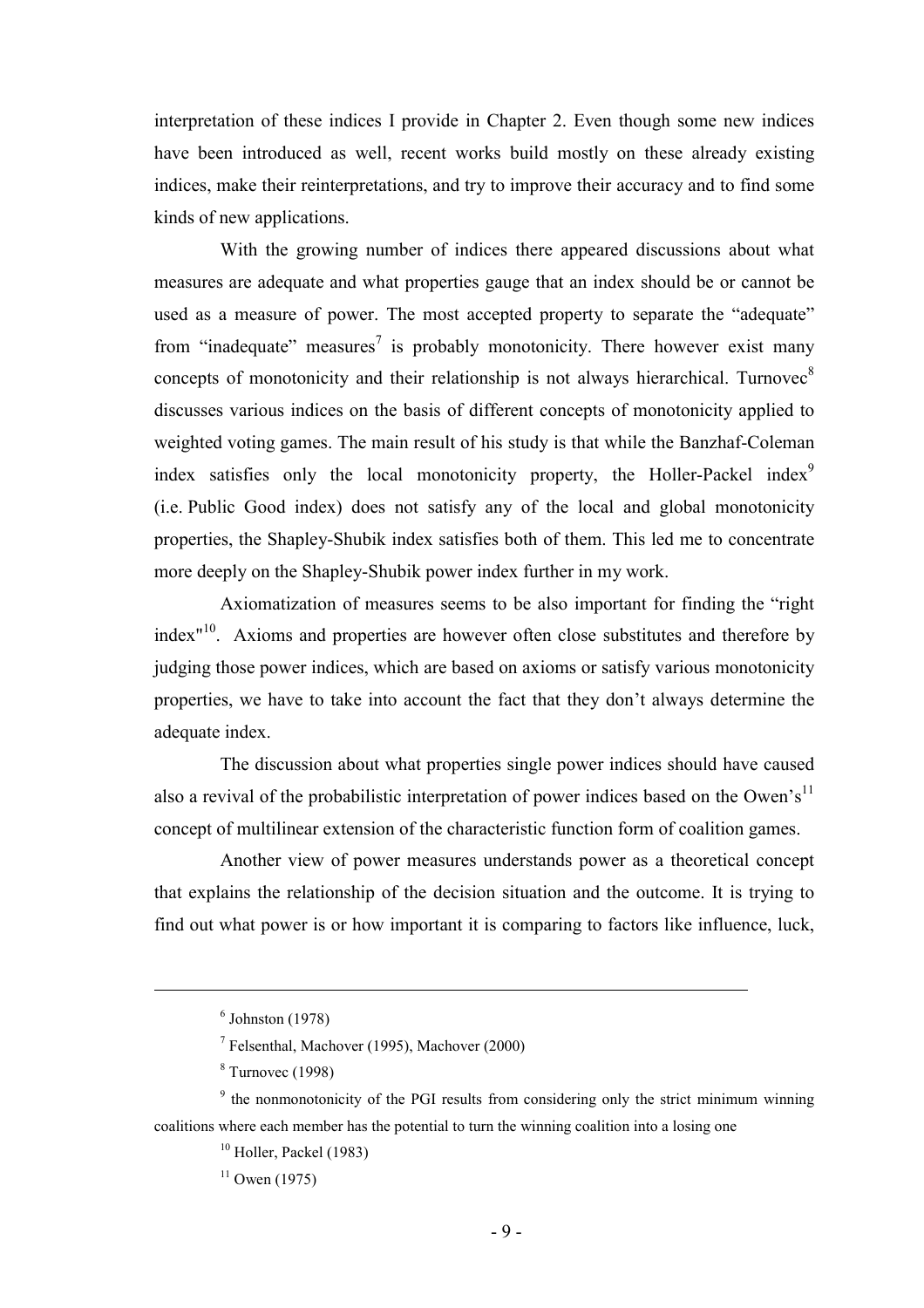skills, information and such<sup>12</sup>. This view sets up so called theoretical power indices. Power could be also interpreted as the ability to influence outcomes $13$  no matter what they are. Power here becomes independent of utility. Also interesting is the distinction between power and success<sup>14</sup>. One decision-maker can be very successful being satisfied with decision outcomes, but if he wants to change something by himself he has actually no power to do it.

Discussions are led also about what do the power indices express or should express and what do they actually measure. One very popular view is that a power index represents a reasonable expectation of a collective decision-making outcome. In other words if a decision-making body can be described by a model of weighted voting, which consists of a decision rule and a distribution of votes, the power index can determine the probability that one particular member of the body is decisive for the outcome. If there is no further information about the voter's preferences, voting and the way of coalition formations, the index is called unconstrained. If the indices incorporate some additional information about preferences etc. they become so called constrained<sup>15</sup>. Such indices have more adequate probability estimates than the unconstrained ones, but on the other hand they require a deeper knowledge of conditions in the particular decision-making body and a danger that the necessary real-world data are not available.

Turnovec<sup>16</sup> refers about three alternative ways of introducing constraints to the original power indices, which include preferences and restrictions on the voting power analysis:

A priori union approach<sup>17</sup> – modifies the Shapley-Shubik and Penrose-Banzhaf power indices into models, which take into consideration a priori union structure. A priori unions are such ensembles, whose members made a priori commitment to act in concord.

 $12$  Miller (1982)

 $13$  Allingham (1975)

 $14$  Barry (1980)

 $15$  Turnovec (1997a), Turnovec (2000)

 $16$  Turnovec (2000)

<sup>17</sup> Owen (1977), Owen (1982)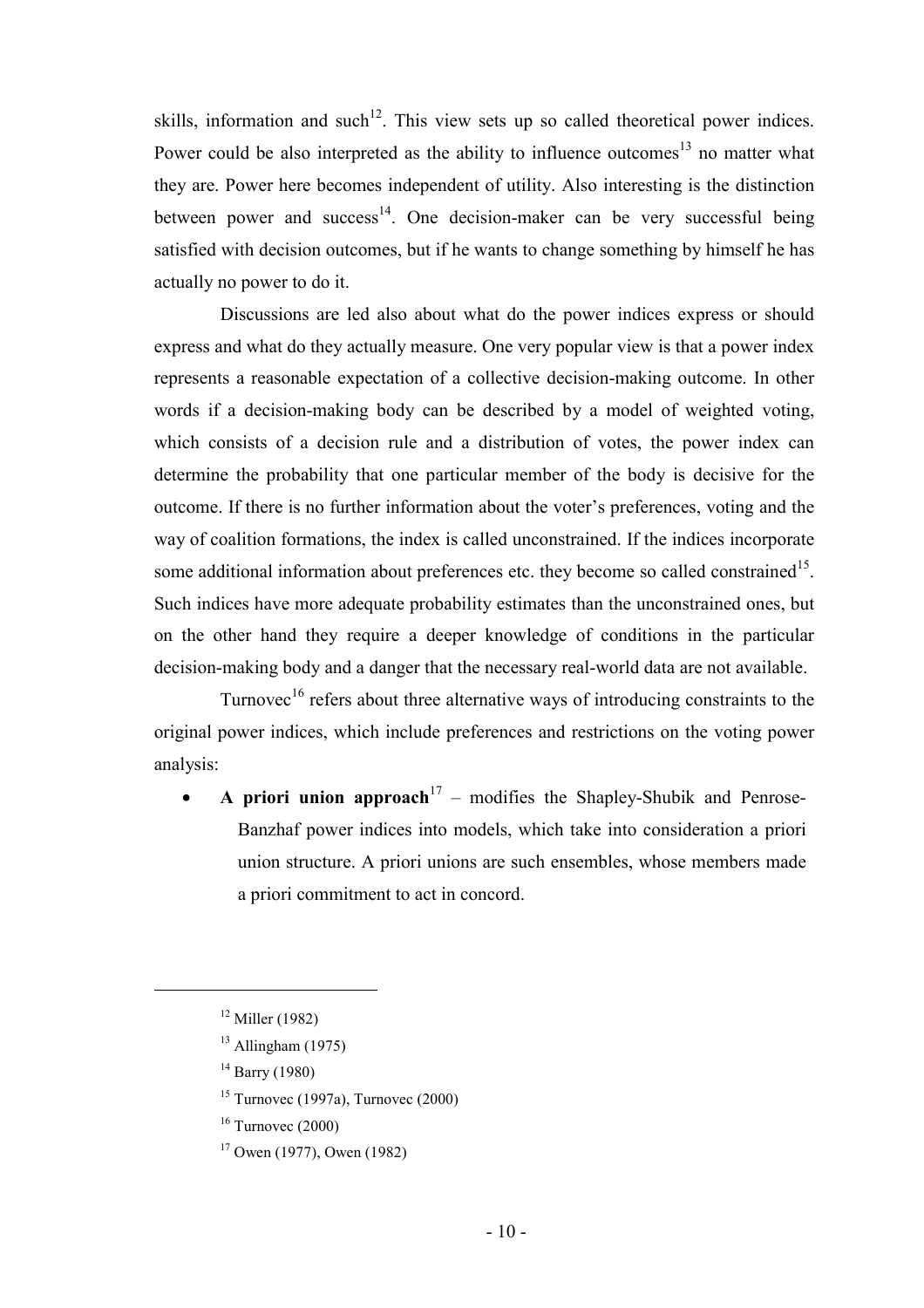- **Spatial power indices<sup>18</sup>** broaden the use of the Shapley-Shubik power index for situations, in which committee members are placed in a onedimensional space and only connected voting is allowed.
- **Conflicting configuration structures<sup>19</sup>** broaden the use of the Shapley-Shubik power index for situations where exists a set of members, who do not want to join a configuration with any another member from this set. As a consequence of this condition a list of unfeasible configurations is assembled.

My work will concentrate to the a priori union approach.

## **1.2. Short Description of Thesis Structure**

This thesis represents an analysis of power decomposition in the Lower House of the Parliament of the Czech Republic with a focus on coalition creation. Since the Czech Republic as an independent country arose on the January  $1<sup>st</sup>$  1993 the electoral history is short till now. It is however quite rich and offers many real and potential variants of power decomposition. During the second electoral period came about eight changes in the Lower House makeup, one early election took place in 1998, one unusual kind of coalition was created for the third electoral period and one pre-electoral coalition fell apart once it become part of government coalition for the fourth period. Since the Czech democracy began to form only in the fall of 1989, quite a large number of political parties arose. Especially for the 1992 elections many different parties ran and eight of them finally gained mandates to the Czech Lower House for the first electoral period.

My thesis comprises of five main chapters. The first chapter "Theory of Power Models" gives the theoretical background of the thesis. It provides definitions and explanations of voting power in committees and on the basis of definitions of original power indices, Turnovec's unconstrained indices<sup>20</sup>, the definitions and explanations of power indices with a priori unions as one type of constrained indices. This chapter is closed by an example of power calculation of the three most commonly used power

 $18$  Edelman (1997)

 $19$  Kilogour (1974)

 $20$  Turnovec (2000)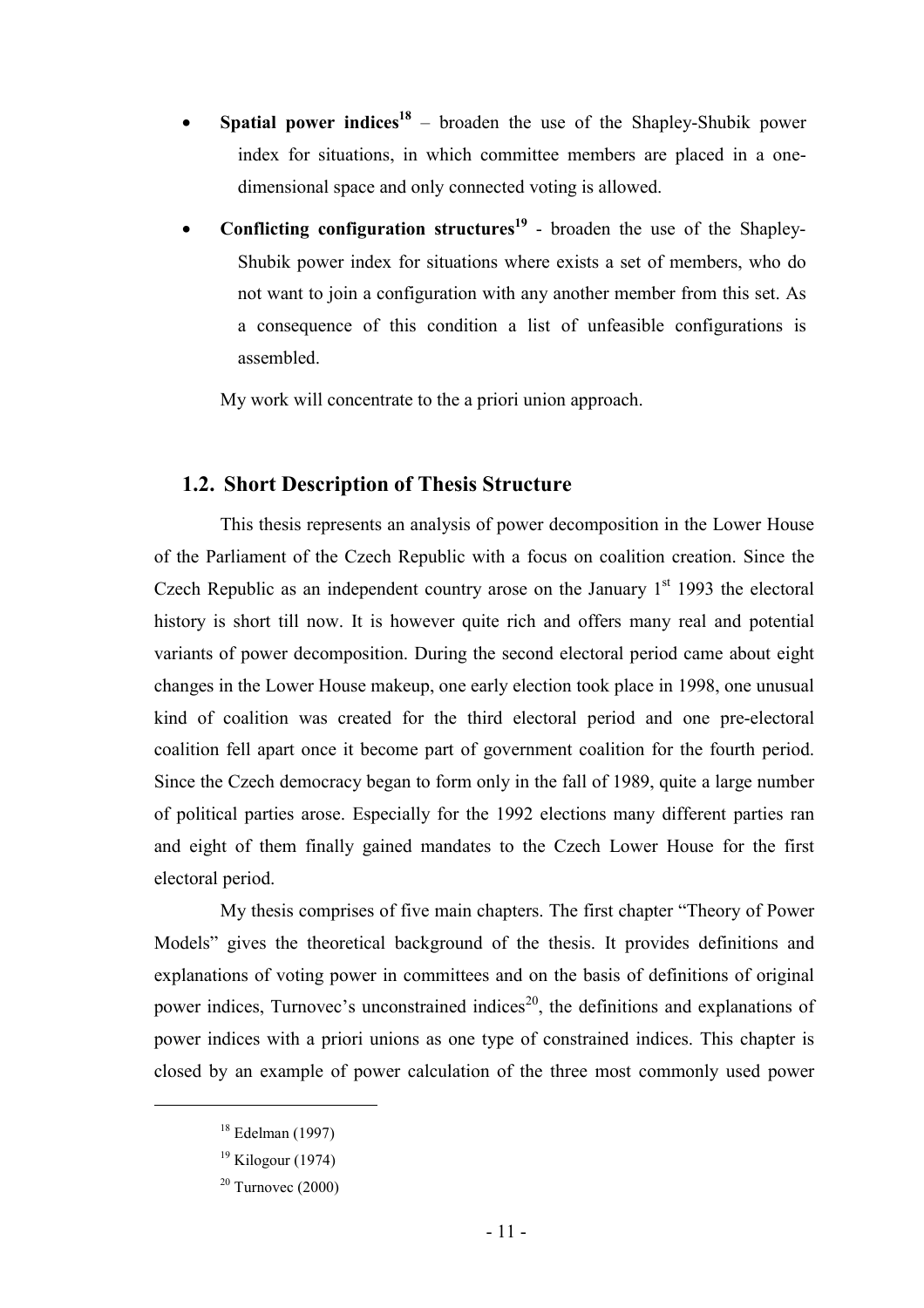indices Shapley-Shubik, Penrose-Banzhaf and Holler-Packel, which play a pivotal role in my work.

The second chapter "Czech Parliamentary System" briefly describes the History of Czech Parliamentarism and Constitutionality. It goes further into the characterisation of the present Czech parliamentary system and gives an overview of its electoral and voting rules.

Essential data for my thesis are contained in the third chapter "Electoral history of the Czech Lower House since 1990". On their basis the final part of this chapter and the two following chapters are going to get build. In the final part of this chapter I will with the use of the power models with a priori unions examine the power of single political parties as they were elected for the four electoral periods of the Czech Chamber of Deputies and examine the power changes during the transfers of deputies in the second electoral period. On the examples of some hypothetical configurations of the Chamber I will show assets of power evaluation for single parties or even deputies by their deciding about coalition participation.

For evaluation of voting power I will use computer programs developed by PhD. Peter Silázsky during his PhD studies at CERGE of Charles University in Prague. These programs are able to calculate the original Shapley-Shubik, Penrose-Banzhaf and Holler-Packel power indices and also the Shapley-Shubik power index with a priori unions. I would like to express my thanks to Mr. Silázsky, since his programs will be a great help for me by the numerous power evaluations in this thesis.

In the fourth chapter "Model of the Czech Coalition Formation" I will construct a model of coalition formation for the Lower House of the Parliament of the Czech Republic. The model will be constructed on the basis of power models with a priori unions and will take into account specifics of the Czech political stage. The model will serve to test the hypothesis that the Czech political parties tend to create the most stable and powerful coalition as possible. Since there will be two variants of the model, I will interpret the results of each of them and try to find the better fitting one, which corresponds more to the conventions on the Czech political stage.

The fifth chapter "Model of Voting Game with Probabilistic A Priori Union Structure" is built on the hypothesis that some coalitions do not work for 100%. This can be caused partly by the character of the coalition agreement and partly by the internal inconsistency in single political parties. I will construct a model based on power indices with a priori unions, which incorporates the probabilities that single deputies on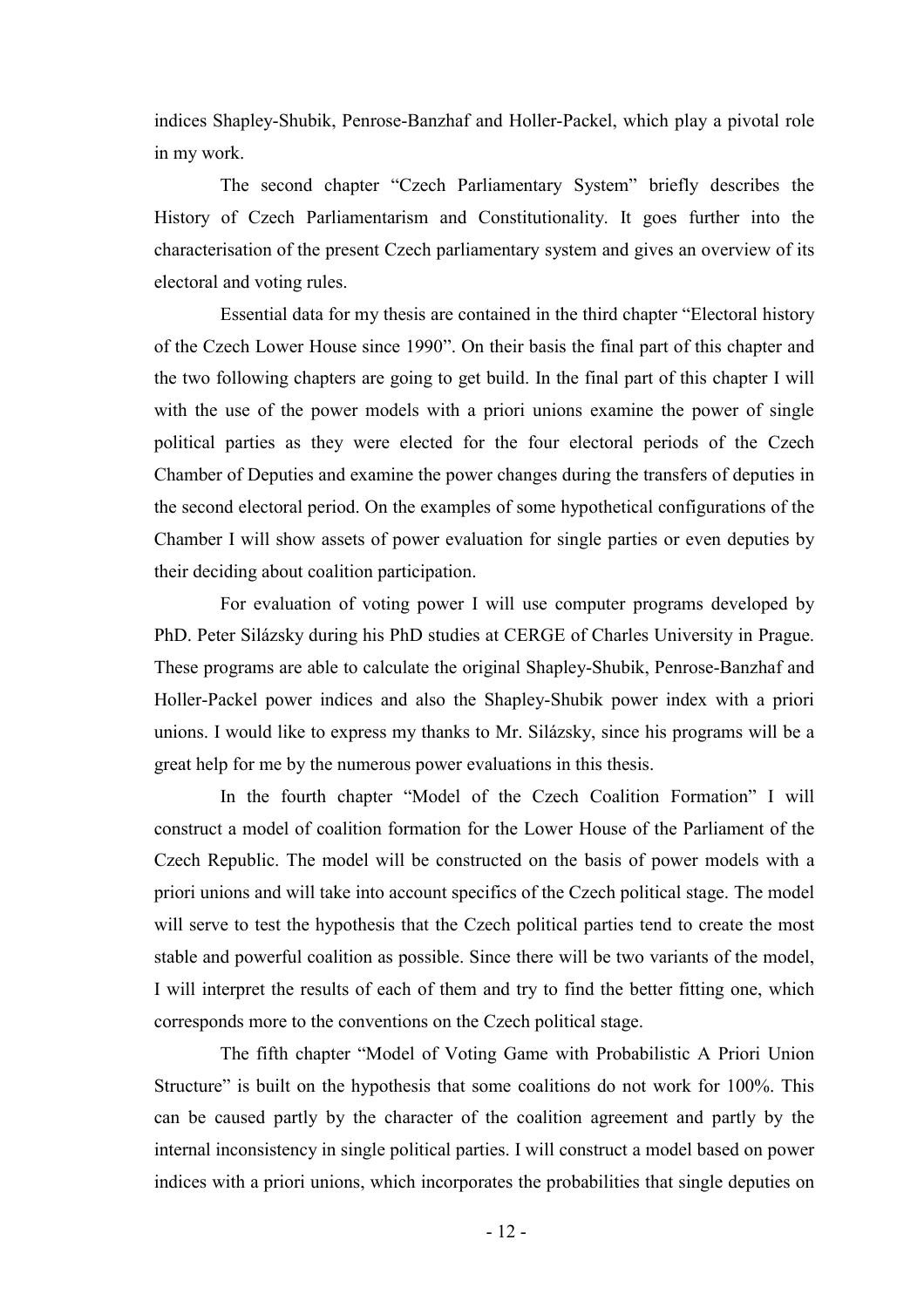the Czech political stage will be a disciplined part of their party and the percentages of coalition congruity. I will use the model to test the hypothesis that Czech potential coalition partners need to take into account not only the amount of mandates gained, but also the character or in other words the discipline of single partnering and opposition parties. Party discipline should be taken into account when choosing the character of coalition agreements. I will test if it was the case of the only agreement from the short Czech electoral history, which was not supposed to work for 100%, the Opposition Agreement and how well the character of the present government coalition agreement was chosen.

I will estimate the coalition congruity and the discipline of single parties from the voting data of the Czech Chamber of Deputies, which I obtained directly from the Chamber as a result of a very helpful email correspondence with Mgr. Václav Sklenář from the Informatics Department, whom I reached through the backward linkage from the web pages of the Chamber<sup>21</sup>. I would like to express my thanks to Mgr. Sklenář on this place for his helpfulness and compliance to my requests about the data structure.

<sup>21</sup> http://www.psp.cz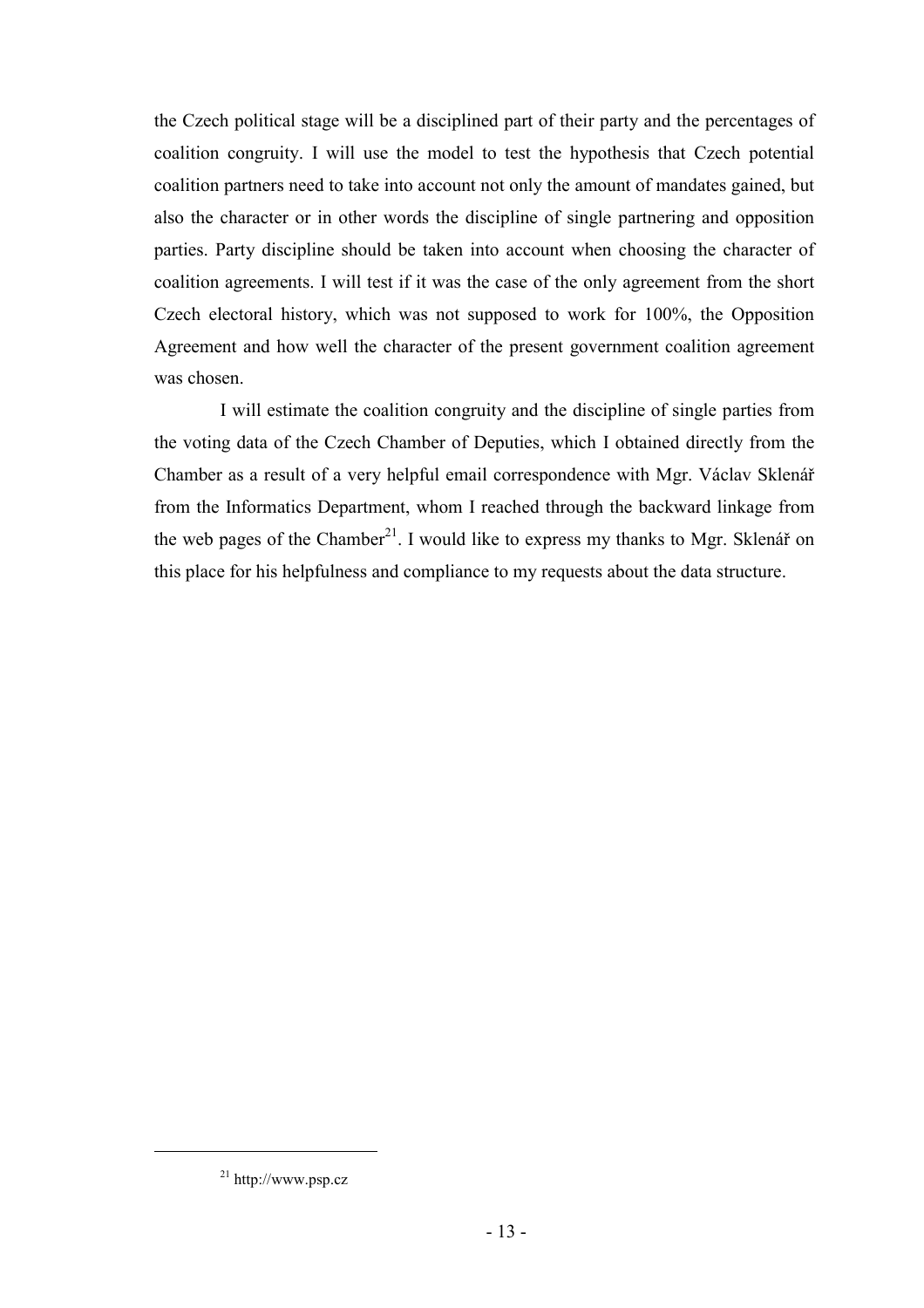# **2. MODELS OF COMMITTEES AND MEASURES OF POWER**

#### **2.1. Voting Power in Committees**

In this chapter I am going to introduce some basic definitions<sup>22</sup> and relations needed for calculation and interpretation of quantitative evaluation of voting power in committees, so called power indices.

### **2.1.1. Committee**

By committee we mean a body that makes decisions by voting. In this sense committee might be a parliament, a government, a city council, a board of a company etc. Committee is composed of members. Each member has one or more votes at his disposal and the number of votes for a proposal to be approved is specified.

Each committee has some power, which is always further divided among its members. Any committee can be positively described by the set N of its members, by distribution of votes of its members  $\omega$  (weights) and by the voting rule  $\gamma$  indicating minimal number of votes (weights) to approve a proposal. Specifics  $\rho$  like personal preferences, manners of coalition forming etc. do further specify the character of each committee. **Model of a committee** is defined as

$$
[\gamma,\omega,\rho] = [\gamma,\omega_1,\omega_2,...,\omega_n,\rho]
$$

such that we assume relative weights  $\sum \omega_i = I_i \omega_i \ge 0$  $\sum_{i\in N}$   $\omega_i = 1, \omega_i \geq$  $\omega_i = I_i \omega_i \ge 0$  and  $0 \le \gamma \le I_i \rho \subseteq 2^N$ 

with following list of explications:

| Set of members $N$                                                       | $N = \{1, , n\}$                                                          |
|--------------------------------------------------------------------------|---------------------------------------------------------------------------|
| Weight of the i-th member $\omega_i$                                     | $\omega(i=1,\dots,n)$ with $\sum \omega_i = l\omega_i \ge 0$<br>$i \in N$ |
| real and non negative<br>Quota $\gamma$                                  | $0 \leq \gamma \leq I$                                                    |
| real number<br>$\mathbf{R} \in \mathbb{R}^n$<br>Voting configuration $S$ | $S \subset N$                                                             |
| non-empty subset<br>$\blacksquare$                                       |                                                                           |

 $22$  terminology introduced in Turnovec (1997a)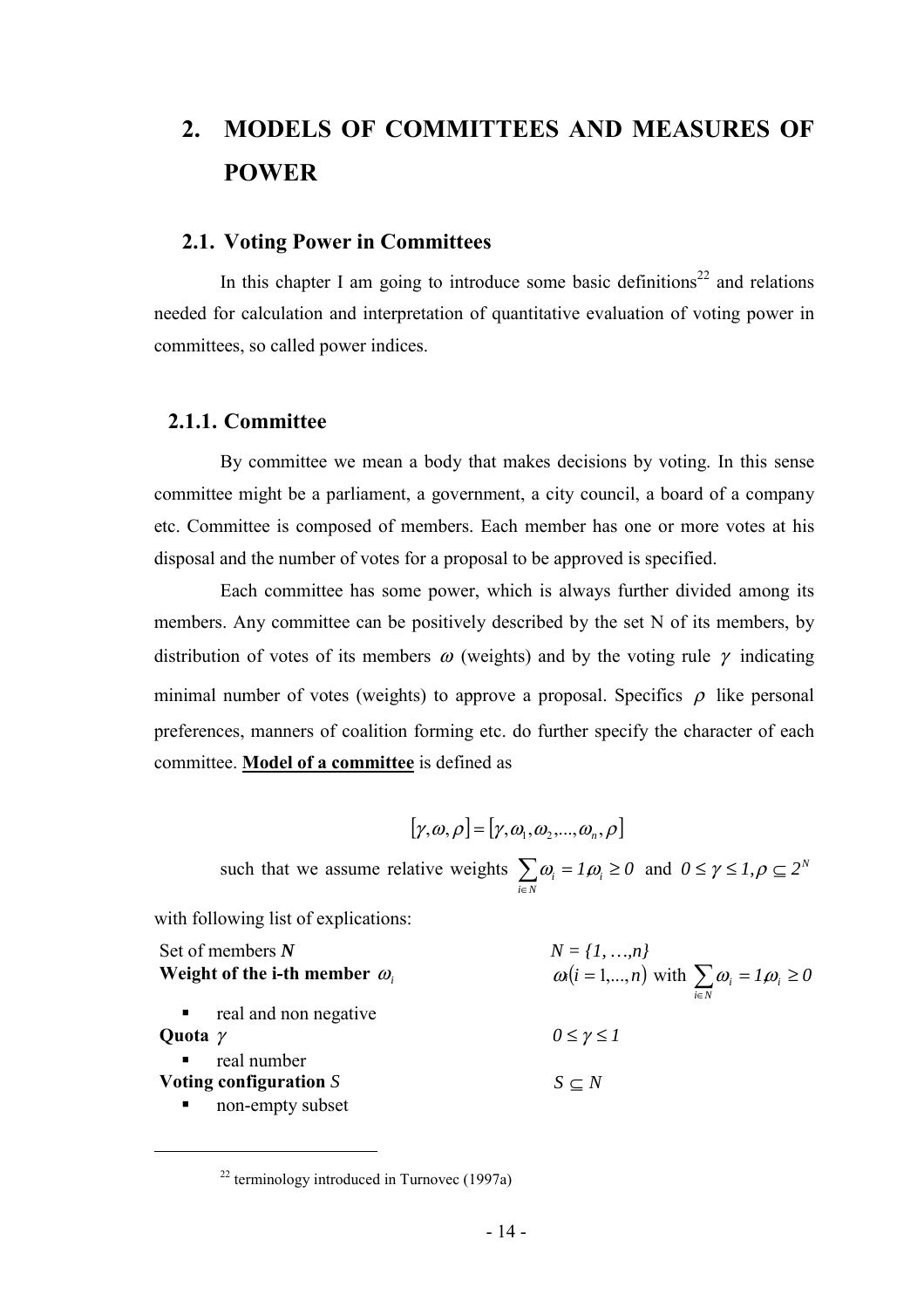#### **Winning voting configuration**

$$
\sum_{i\in S}\omega_i\geq \gamma
$$

 $\omega_i \prec \gamma$ 

*i*∈*S*

 subset of all committee members where the total weight of all members is at least equal to quota – has a required majority

**Losing voting configuration**

# **Power set of** *N*  $2^N$

set of all possible voting configurations in the committee framework

# **Set of feasible voting configurations**  $\rho$   $\rho \subseteq 2^N$

 voting configurations that express some preferences of committee members, formally possible situations that can matter in real situations

## **2.1.2. Power Index**

On these grounds it is possible to define a **power index.**  $\pi$  as a vector-valued function, which is mapping from the space of all committees into the unit simplex:

$$
\pi : \Gamma(\rho) \to E
$$

Power index can be interpreted as a reasonable expectation of the share on decisional power of committee each of its members has. The size of the share reflects the member's ability to contribute to formations of winning voting configurations. **Power index of the i-th member** is than defined as the share of power that the power index  $\pi$  grants to the i-th member of a committee with weight allocation  $\omega$ , quota γ and the set  $\rho$ 

$$
\pi_i(\gamma,\omega,\rho)
$$

Following explanatory definitions are related to the power index setting:

**Space of all committees** 
$$
[\gamma, \omega, \rho]
$$
  $\qquad$   $\Gamma(\rho) = \left\{ (\gamma, \omega) \in R_{n+1} : \sum_{i=1}^{n} \omega_i = 1, \omega_i \ge 0, 0 \le \gamma \le 1 \right\}$ 

of the size *n* with the set  $\rho \subseteq 2^N$  of feasible voting configurations **Unit simplex**  $E = \left\{ e \in R_n : \sum_{i \in N} e_i = 1, e_i \ge 0 (i = 1,...,n) \right\}$ 

$$
E = \left\{ e \in R_n : \sum_{i \in N} e_i = 1, e_i \ge 0 \quad (i = 1, ..., n) \right\}
$$

# **Permutation of the committee**  $[\gamma, \omega, \rho]$  [  $\gamma$ *,*  $\sigma\omega$ *,*  $\sigma\rho$ ]

- ordered list of members of the committee I
- I
- $index$  for committee and it's **permutation**

#### **Dummy members**

permutation mapping  $\sigma$ <br>index for committee and it's **permutation**  $\sigma : N \to N$ <br> $\pi_{\sigma(i)}(\gamma, \sigma\omega, \sigma\rho) = \pi_i(\gamma, \omega, \rho)$  $\sum_{k \in S} \omega_i \geq \gamma \rightarrow \sum_{k \in S - \{i\}} a$  $\geq \gamma \rightarrow \sum \omega_i \geq$  $k \in S - \{i\}$ *i k S*  $\omega_i \geq \gamma \rightarrow \sum \omega_i \geq \gamma$ for any winning configuration *S*

 member i of committee, who can not benefit any feasible voting configuration by joining it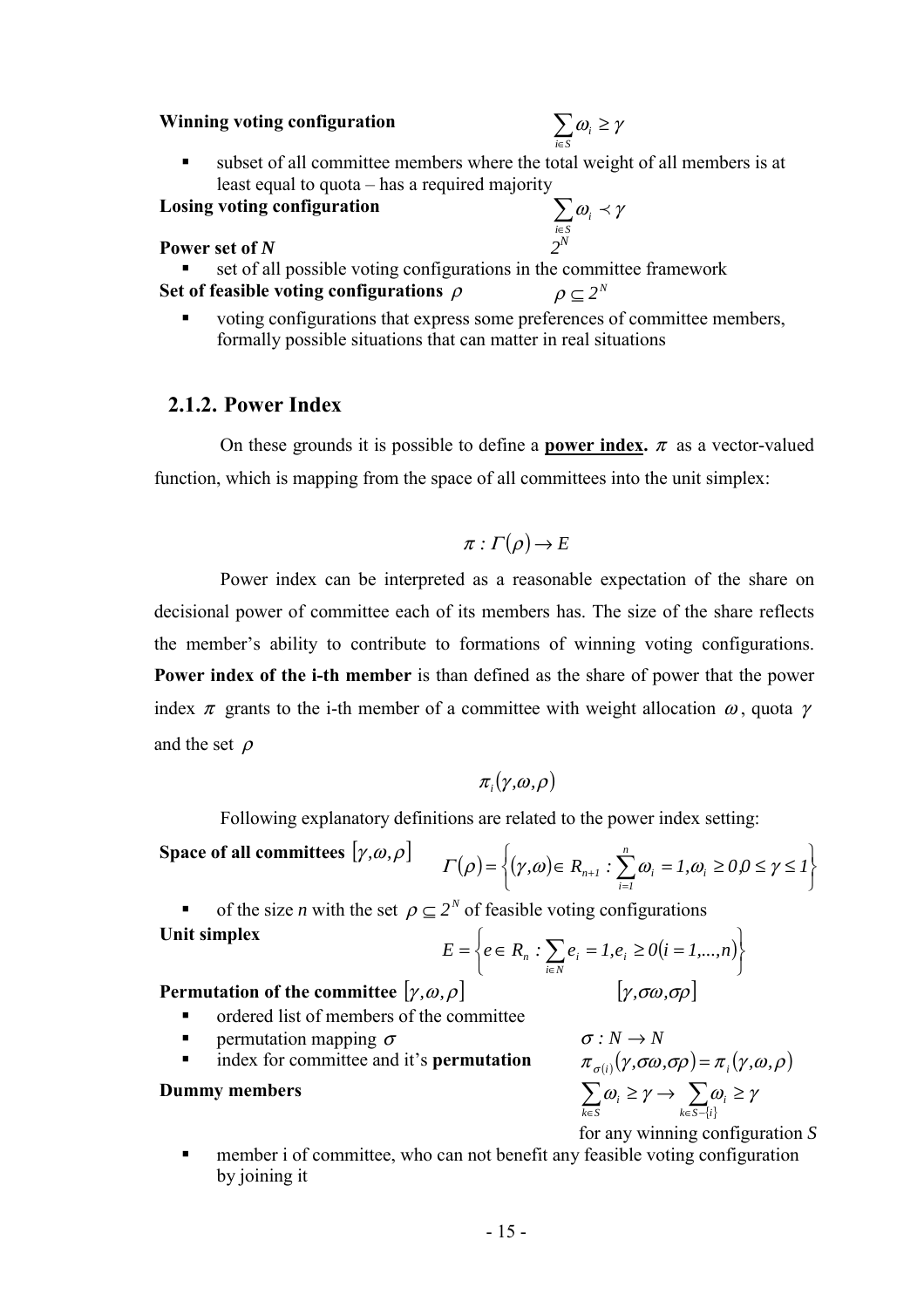index for a **dummy** member *i*  $\pi_i(\gamma, \omega, \rho) = 0$ 

#### **Symmetric members**

- $\sum_{i \in S \cup \{i\}} \omega_i \geq \gamma \leftrightarrow \sum_{k \in S \cup \{j\}} \alpha$  $\geq \gamma \leftrightarrow \sum \omega_i \geq$  $k$  $\in$   $S \cup \{j$ *i*  $k \in S \cup \{i$  $\omega_i \geq \gamma \leftrightarrow \sum \omega_i \geq \gamma$
- distinct members i and j of a committee, who's benefit to any feasible voting configuration is the same
- $\blacksquare$ index for **symmetric** distinct *i* and *j*

$$
\pi_i(\gamma,\omega,\rho) = \pi_j(\gamma,\omega,\rho)
$$

In order to determine the decisive members of single configurations in committees, which is often important for indices calculation, we need to define marginality and types of winning configurations:

#### **Marginal members**

$$
\sum_{k \in S} \omega_k \ge \gamma \text{ and } \sum_{k \in S - \{i\}} \omega_k \prec \gamma
$$

member *i* of a committee  $[\gamma, \omega, \rho]$  with respect to a configuration  $S \in \rho, i \in S$ 

## **Critical winning configuration (CWC)**

- voting configuration  $S \in \rho$  where at least one member of the committee is marginal with respect to *S*
- **set of all CWC** in the committee  $C(\gamma, \omega, \rho)$ Ī
- **■** set of all CWC the member  $i \in N$  is marginal with respect to
- **set of all CWC of the size s** the member  $i \in N$  is marginal with respect to

**Minimal critical winning configuration (MCWC)**

- **set of all CWC having exactly s marginal members** the member  $i \in N$  is marginal with respect to
- $C_i(\gamma, \omega, \rho)$  $C(\gamma, \omega, \rho) = \bigcup_{i \in N} C_i(\gamma, \omega, \rho)$  $C_{is}(\gamma,\omega,\rho)$  $C_i(\gamma, \omega, \rho) = \bigcup_{s=1}^n C_{is}(\gamma, \omega, \rho)$  $P_{i}(\gamma,\omega,\rho)$
- ∈ ≥  $\sum_{k \in S} \omega_k \ge \gamma$  and  $\sum_{k \in T}$  $\omega_{k} \prec \gamma$ for any  $T \subset S$
- **set of all MCWC** in the committee *M* ( $\gamma, \omega, \rho$ )

Calculation of power indices is derived from the number of winning configurations. This number is marked cardinality (card). Following lemmas top up characteristics of dummy and symmetric members of a committee and permutation of committees from the cardinality point of view.

### **Lemmas:**

| <b>dummy</b> member $i$    | card $C_{i}(\gamma,\omega,\rho)=0$                                                      |
|----------------------------|-----------------------------------------------------------------------------------------|
|                            | cardM <sub>is</sub> $(\gamma, \omega, \rho) = 0$                                        |
| symmetric distinct members | $cardC_{k_{\alpha}}(\gamma,\omega,\rho) = cardC_{k_{\alpha}}(\gamma,\omega,\rho)$       |
| $k, r \in N$               | cardM <sub>vs</sub> $(\gamma,\omega,\rho)$ = cardM <sub>vs</sub> $(\gamma,\omega,\rho)$ |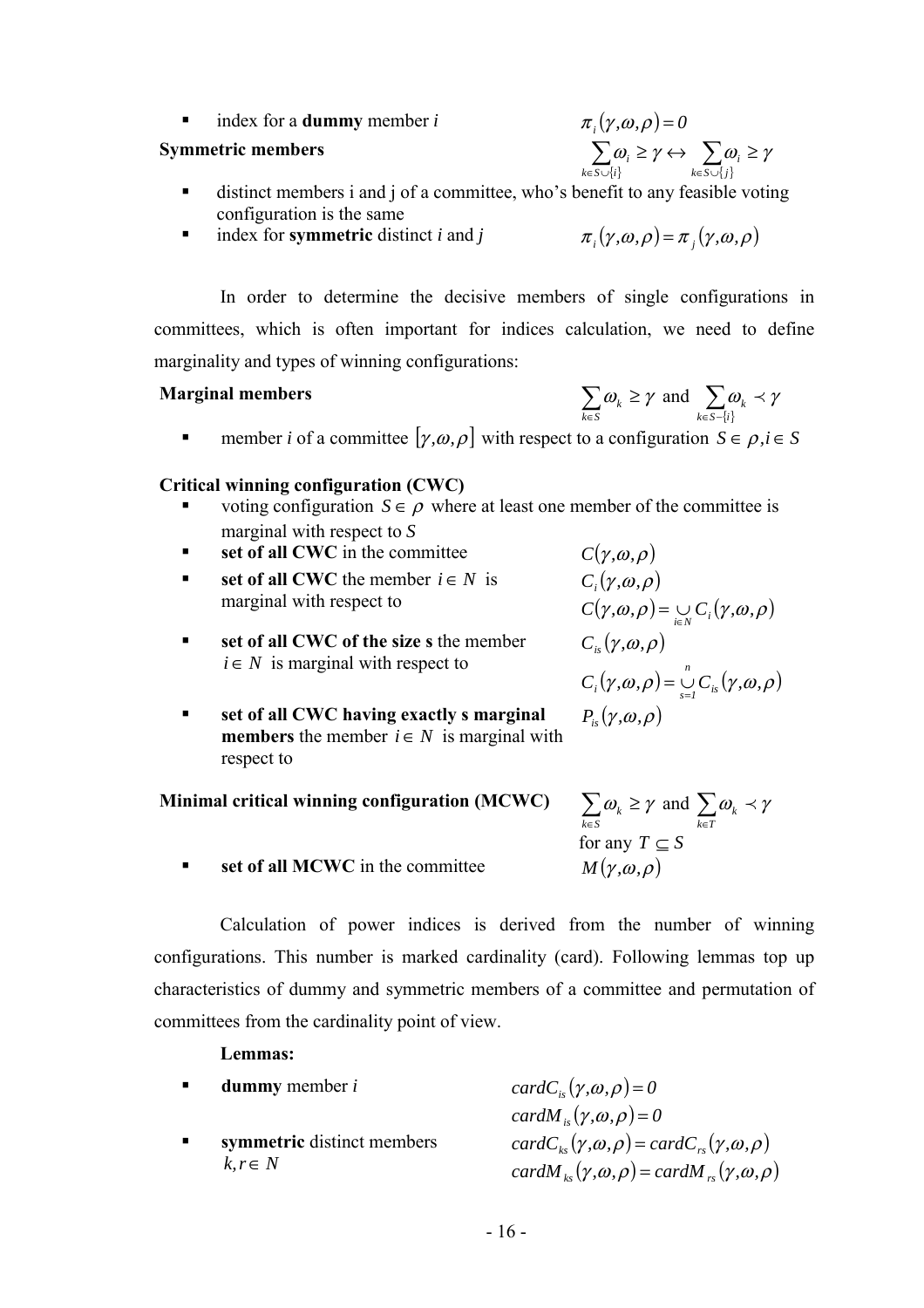committee and it's **permutation**  $cardC_{\sigma(i)s}(\gamma, \sigma \omega, \sigma \rho) = cardC_{is}(\gamma, \omega, \rho)$  $card M_{\sigma(i)s}(\gamma, \sigma\omega, \sigma\rho) = card M_{is}(\gamma, \omega, \rho)$ 

#### **2.2. Unconstrained Power Indices**

The unconstrained power analysis is the traditional one. The collective decision-making can be described by a model of weighted voting, which consists of a decision rule given by quota and of a distribution of votes in the committee. On the basis of these information power expresses the probability that a committee member is decisive for the outcome.

As it was said in the Introduction, the best known and most used power indices are the Shapley-Shubik, the Penrose-Banzhaf, the Holler-Packel, the Johnston and the Deegan-Packel power index. I introduce all of them in following subchapters, but taking into account their character I chose to work only with the first three of them in the later power calculation chapters.

The set of feasible voting configurations  $\rho$  of unconstrained indices is  $2^N$ .

## **2.2.1. Shapley-Shubik Power Index (SS)**

$$
\Pi_i^{SS}(\gamma, \omega) = \sum_{s=1}^n \frac{(s-1)!(n-s)!}{n!} cardC_{is}(\gamma, \omega)
$$

- Introduced by Shapley and Shubik in 1954 in "A Method for Evaluating the Distribution of power in a Committee System"
- Expresses probability that the relevant member is in a pivotal position
- Member on a pivotal position has the power to convert a loosing configuration (permutation) of members into a winning one by entering it
- Each member of a committee has a share o power proportional to the number of those configurations of members in which he is pivotal

#### **2.2.2. Penrose-Banzhaf Power Index (PB)**

$$
\Pi_i^{PB}(\gamma, \omega) = \frac{\sum_{s=1}^n cardC_{is}(\gamma, \omega)}{\sum_{r=1}^n \sum_{k \in N} cardC_{kr}(\gamma, \omega)}
$$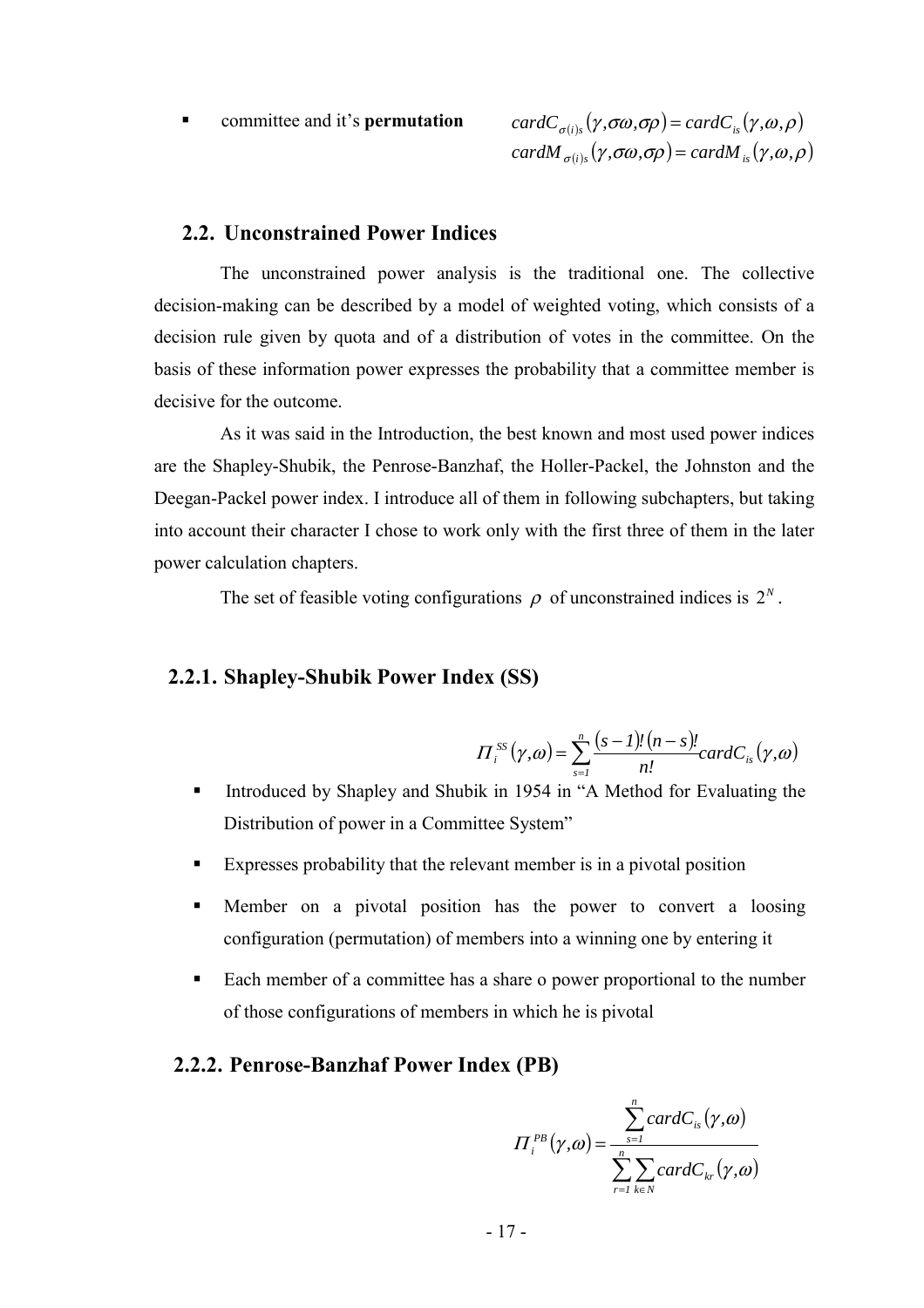- Introduced by Banzhaf in 1965 in "Weighted Voting doesn't Work: a Mathematical Analysis" on the basis of Penrose and his "The Elementary Statistics of Majority Voting" published in 1946
- Expresses probability that the relevant member has a swing
- Concept of swing is based on the idea, each member of a committee has a share o power proportional to the number of critical winning configurations for which he is marginal
- Marginal member has the power to convert a loosing combination of members into a winning one by entering it

## **2.2.3. Holler-Packel Power Index (HP)**

$$
\Pi_i^{HP}(\gamma, \omega) = \frac{\sum_{s=1}^n cardM_{is}(\gamma, \omega)}{\sum_{k=1}^n \sum_{r=1}^n cardM_{kr}(\gamma, \omega)}
$$

- Suggested by Holler in 1978 in "A priori Party Power and Government Formation" and axiomatized by Holler and Packel in 1983 in "Power, Luck and the Right Index"
- Each member of a committee has a share o power proportional to the number of minimal critical winning configurations he is a member of

## **2.2.4. Johnston Power Index (J)**

$$
\Pi_i^J(\gamma, \omega) = \frac{\sum_{s=1}^n \frac{1}{s} cardP_{is}(\gamma, \omega)}{\sum_{v=1}^n \frac{1}{v} \sum_{k \in N} cardP_{kv}(\gamma, \omega)}
$$

- Introduced by Johnston in 1978 in "On the Measurements of Power: Some Reactions to Laver"
- Each member of a committee has a share o power proportional to the normalised weighted average of the number of cases when he is marginal with respect to a critical winning configuration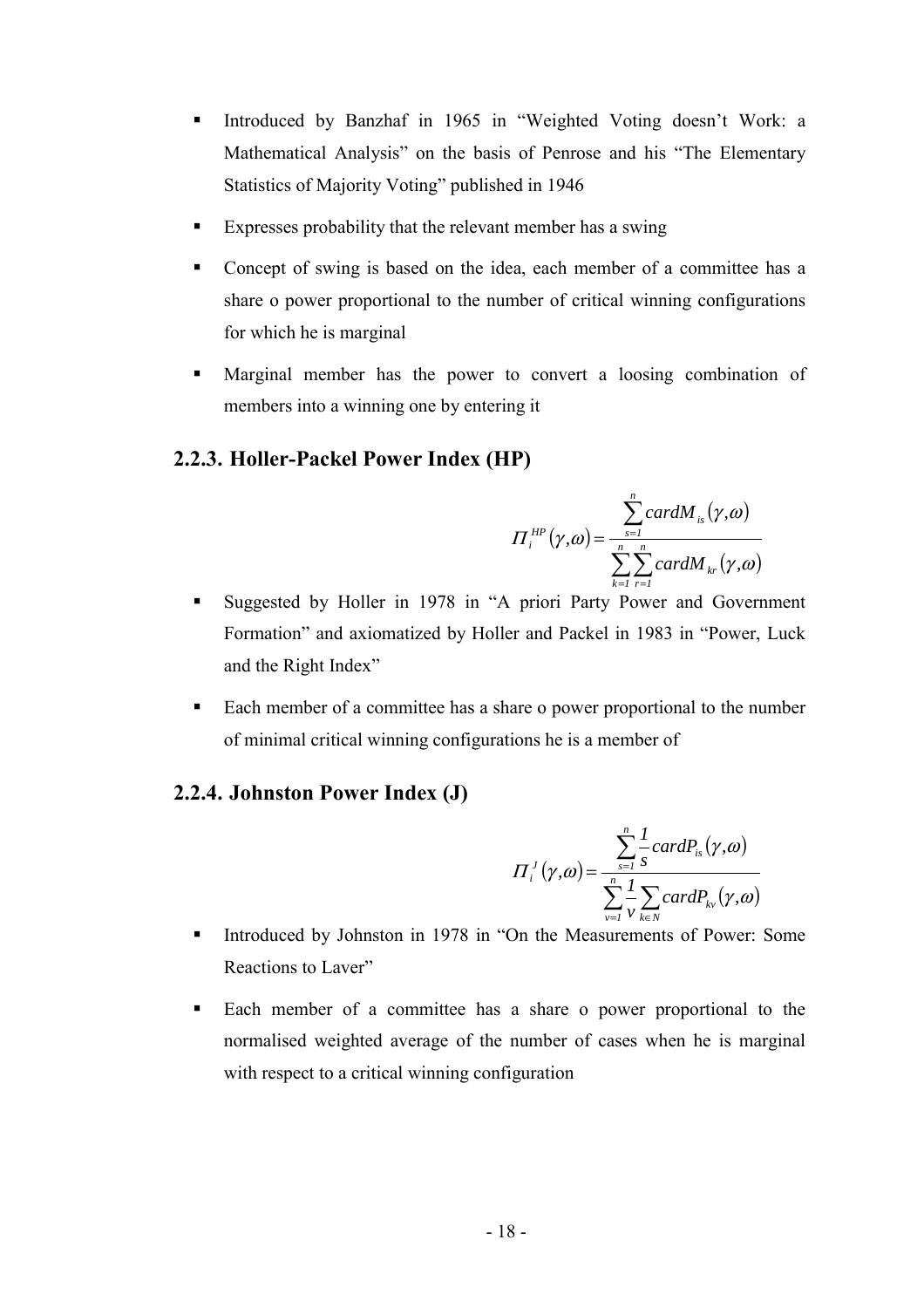## **2.2.5. Deegan-Packel Power Index (DP)**

$$
\Pi_i^{DP}(\gamma, \omega) = \frac{\sum_{s=1}^n \frac{1}{s} cardM_{is}(\gamma, \omega)}{\sum_{v=1}^n \frac{1}{v} \sum_{k \in N} cardM_{ks}(\gamma, \omega)}
$$

- Introduced by Deegan and Packel in 1978 in "A New Index of Power for Simple n-Person Games"
- Each member of a committee has a share o power proportional to the normalised weighted average of the number of minimal critical winning coalitions he is a member of

## **2.3. Constrained Power Indices**

As I mentioned above, the original power indices build only on a decision rule and a distribution of votes concerning no further information about voters, voting or coalition forming, which are usually very important for the actual power decomposition. Accuracy of such indices is therefore considerably limited.

In order to add these conditions to the power index methodology, the equal probability assumption of the original indices needs to be relaxed. In his work Turnovec (2000) named the adjusted indices as constrained since they contain constraints, which relax the equal probability assumption<sup>23</sup>. Constraints can get introduced by the three in the Introduction described ways:

- o A priori union approach (Owen 1977, 1982)
- o Spatial power indices (Edelman 1997)
- o Conflicting configuration structures (Kilgour 1974)

Constrained power indices introduce a new element into the traditional model in the form of additional behavioural assumptions about formation of voting configurations. Therefore they provide more adequate probability estimates than the unconstrained ones, but they also include a danger that the real-world data about coalition formation that are being added to the theories might not be available. Despite of this, all the three approaches to introduction of constrains are improving power index methodology demonstrating that indices don't have to ignore preferences of decision makers nor provide too simplified tool for voting outcomes explanations.

 $23$  Turnovec (2000)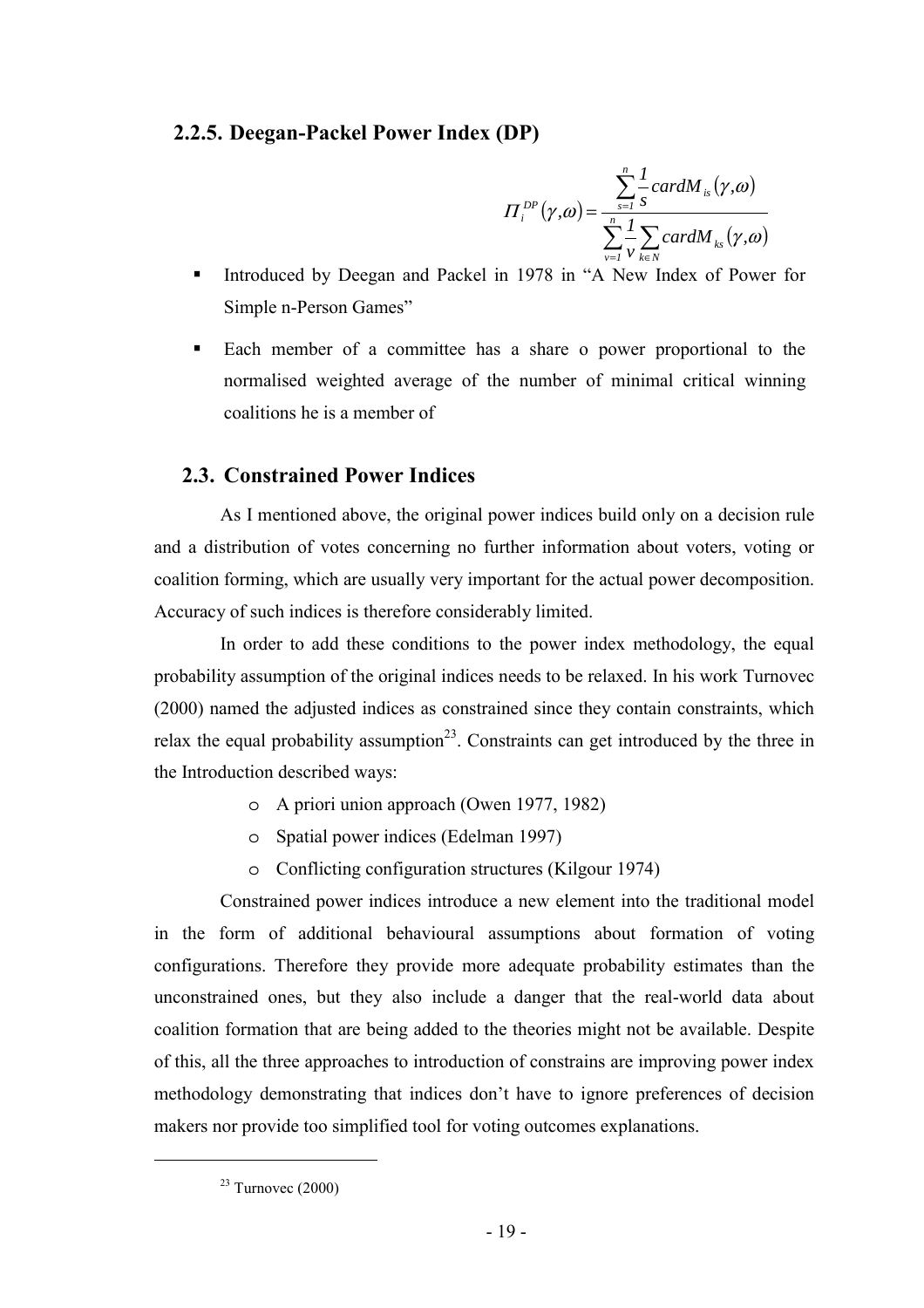Constrained power indices are defined over the feasible sets of voting configurations  $\rho$ , which doesn't equal  $2^N$ .

#### **2.3.1. Power Indices with A priori Unions**

 "A priori unions are configurations, which in some sense made a priori commitment to cooperate.<sup>"24</sup> The a priori union structure  $T$  arises from adding all of the a priori unions  $T_1, T_2, ..., T_m$  a committee contains together. The structure than represents the additional information about voter's preferences and coalition forming, which is being added to the original power indices. A priori union structure  $T$  in the committee  $[\gamma, \omega]$  is defined as a partition of the members

$$
T = \{T_1, T_2, ..., T_m\} \text{ with } \bigcup_{i=1}^{m} T_i = N
$$

where  $T_k \cap T_r = \emptyset$  for any  $r, k = 1, 2, \ldots, m$  and  $r \neq k$ 

There are two basic levels on which the indices with a priori union are counted. On the first level each union selects its representative to act for the union in bargaining with other unions. On this level is under way the search for the total power of the whole union  $T_i$ , which is called **total weight of the union**  $\tau_i$  and defined as

$$
\tau_j = \sum_{k=n_{j-1}+1}^{n_j} \omega_k
$$

The **power index of the j-th union** is than set as  $\Pi_i[\gamma, \tau]$ .

On the second level the total power of the union is decomposed among its individual members. **Internal distribution of weights in the union**  $T_i$ , which can be put down as  $T_j = (n_{j-1} + 1, n_{j-1} + 2, ..., n_{j-1} + t_j = n_j)$ , where  $n_j = \sum_{k=1}^{j}$ = *j k 1*  $n_i = \sum t_k$  is the number of committee members in the union  $T_j$ , is defined as

$$
\boldsymbol{\omega}^{j} = (\omega_{n_{j-1}+1}, \omega_{n_{j-1}+2}, ..., \omega_{n_{j}})
$$

 $24$  Quoted from: Turnovec, 2000, p.181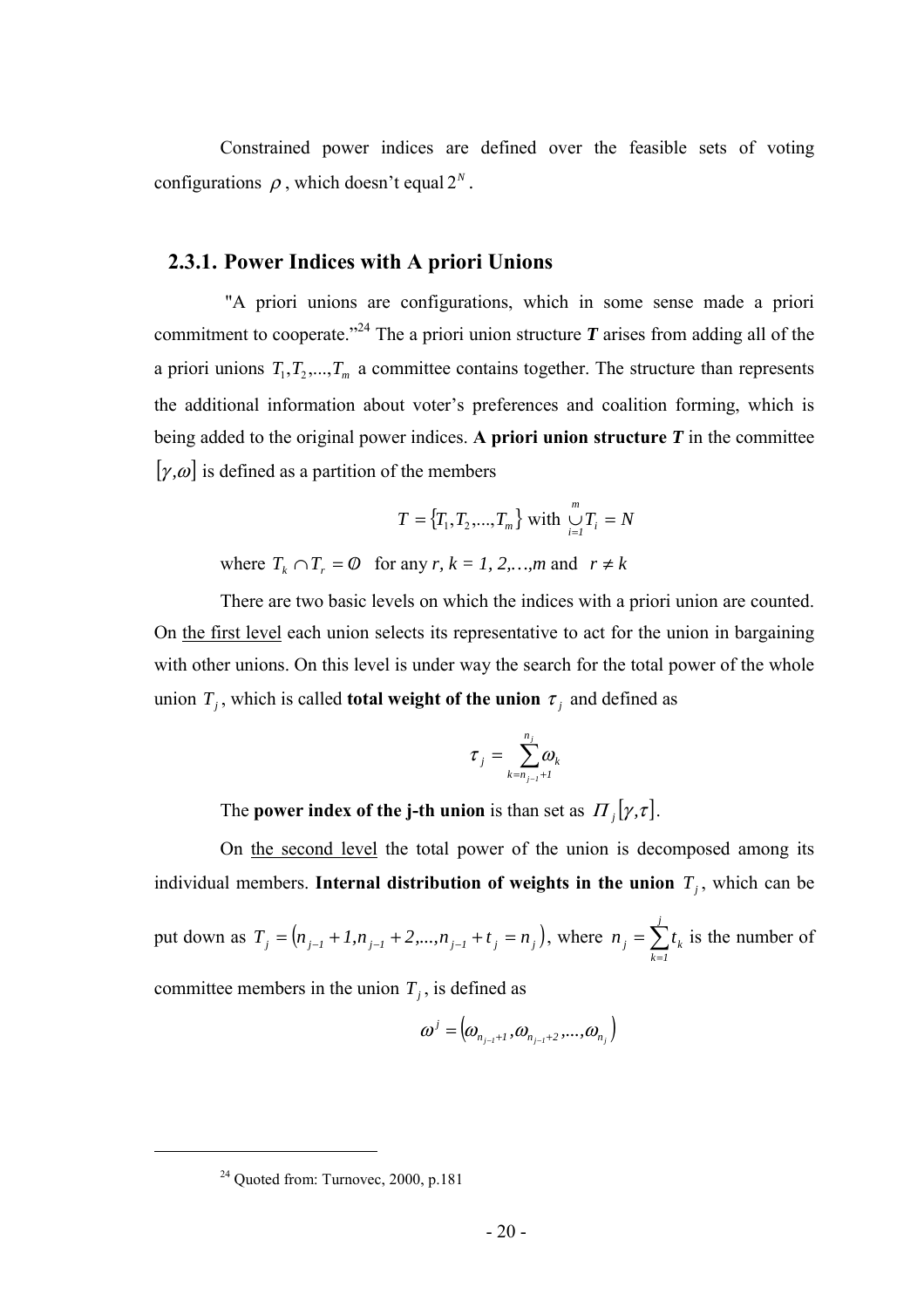There can be of course more levels, which are always connected the same way as the first two. The **power index of the i-th member of the committee on the j-th** level is set as  $\Pi_{ij}[\gamma, \tau, \omega^j]$ . Composing all levels together we get the **power index of the i-th member of the union**  $T<sub>j</sub> \in T$  in a committee with a priori union structure *T* defined as

$$
\Pi_i[\gamma, \omega, T] = \Pi_j[\gamma, \tau] \frac{\Pi_j^i[\gamma, \tau, \omega^j]}{\sum_{k \in T_j} \Pi_k^j[\gamma, \tau, \omega^j]}
$$

where  $t_j$  is the cardinality of the union  $T_j$ .

The a priori union structure approach can be implemented for any power index satisfying the higher defined conditions of committee modelling. The five unconstrained power indices introduced in the previous Chapter (2.2.) modified into the **constrained power indices** will now look the following way:

#### **Shapley-Shubik power index (SS)**

$$
\Pi_{i}^{SS}(\gamma,\omega,T) = \frac{\sum_{s=1}^{m} (s-l)!(m-s)!cardC_{js}(\gamma,\tau) \cdot \sum_{s=1}^{m} (l-l)!(m-l+t_j-l)!cardC_{il}(\gamma,\tau,\omega^{j})}{m! \cdot \sum_{k=n_{j-l}+1}^{n_{j}} \sum_{r=1}^{m-l+t_{j}} (r-l)!(m-l+t_j-r)!cardC_{kr}(\gamma,\tau,\omega^{j})}
$$

**Penrose-Banzhaf power index (PB)**

$$
\Pi_i^{PB}(\gamma,\omega,T) = \frac{\sum_{s}^{n}cardC_{js}(\gamma,\tau)\sum_{l}^{m-l+t_j}cardC_{il}(\gamma,\tau\omega^{j})}{\sum_{j=l}^{m}\sum_{v=1}^{m}cardC_{jv}(\gamma,\tau)\cdot\sum_{k=n_{j-1}+l}^{n_j}\sum_{r=1}^{m-l+t_j}cardC_{kr}(\gamma,\tau,\omega^{j})}
$$

**Holler-Packel power index (HP)**

$$
\Pi_i^{HP}(\gamma, \omega, T) = \frac{\sum_{s}^{n} cardM_{js}(\gamma, \tau) \sum_{l}^{m-l+t_j} cardM_{il}(\gamma, \tau \omega^{j})}{\sum_{j=1}^{m} \sum_{\nu=1}^{m} cardM_{js}(\gamma, \tau) \cdot \sum_{k=n_{j-1}+1}^{n_j} \sum_{r=1}^{m-l+t_j} cardM_{kr}(\gamma, \tau, \omega^{j})}
$$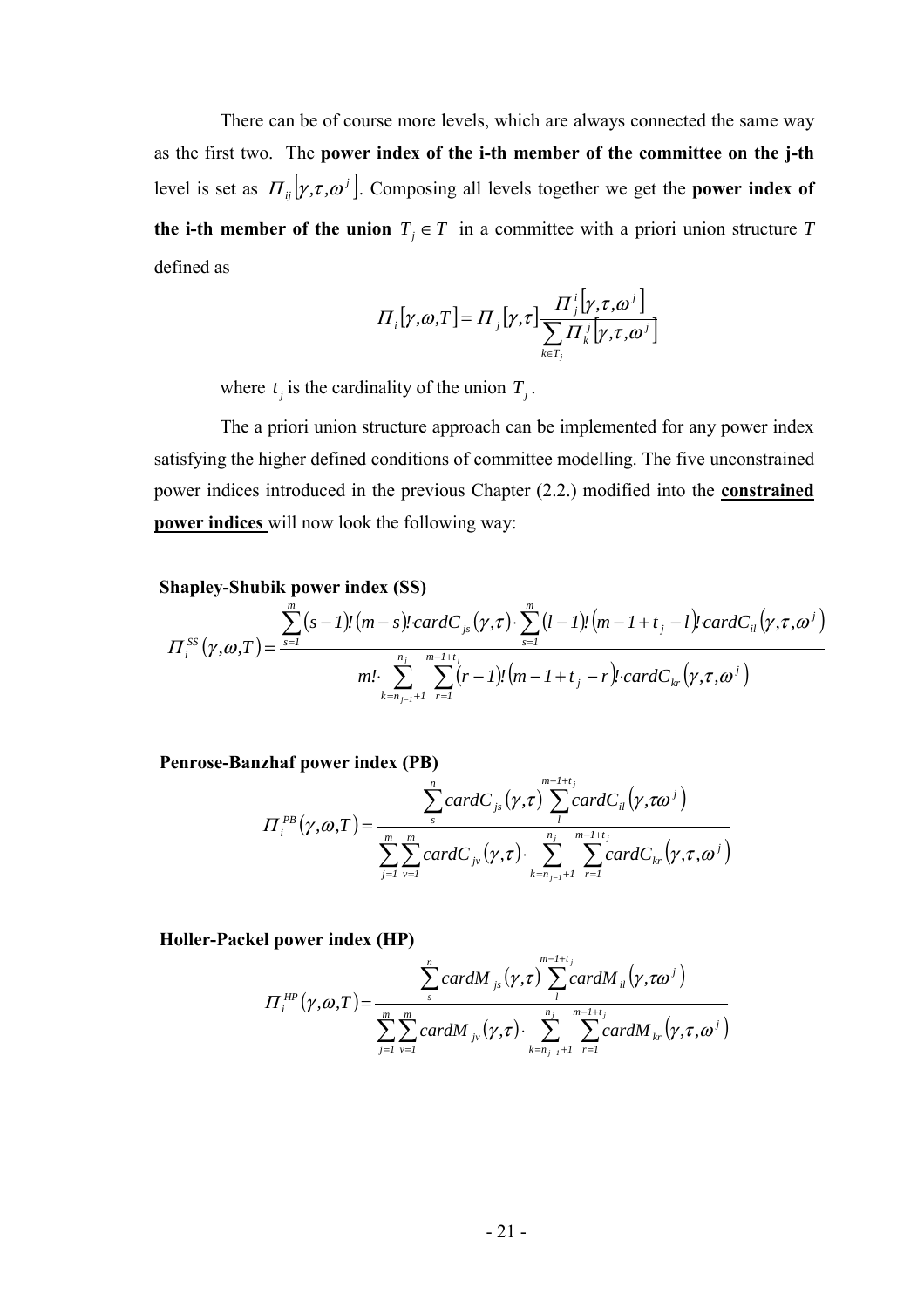**Johnston power index (J)**

$$
\Pi_{i}^{J}(\gamma, \omega, T) = \frac{\sum_{s=1}^{n} \frac{1}{s} cardP_{js}(\gamma, \tau) \sum_{l}^{m-l+t_{j}} \frac{1}{l} cardP_{il}(\gamma, \tau, \omega^{j})}{\sum_{v=1}^{n} \frac{1}{v} \sum_{j=1}^{m} cardP_{jv}(\gamma, \tau) \sum_{r=1}^{m-l+t_{j}} \frac{1}{r} \sum_{k=n_{j-l}+1}^{n_{j}} cardP_{kr}(\gamma, \tau, \omega^{j})}
$$

**Deegan-Packel power index (DP)**

$$
\Pi_i^{DP}(\gamma, \omega, T) = \frac{\sum_{s=1}^n \sum_{s=1}^T cardM_{j_s}(\gamma, \tau) \sum_{l=1}^{m-l+t_j} \frac{1}{l} cardM_{il}(\gamma, \tau, \omega^l)}{\sum_{v=1}^n \sum_{v=1}^T cardM_{j_v}(\gamma, \tau) \sum_{r=1}^{m-l+t_j} \frac{1}{r} \sum_{k=n_{j-l}+1}^{n_j} cardP_{kr}(\gamma, \tau, \omega^l)}
$$

A priori union approach is an improvement, which moves the accuracy of indices closer to reality, but "an index which is "right"<sup>25</sup> per se does not exist"<sup>26</sup> and it is valid even for those, which consider the a priori union structures. To determine, which index is adequate for any specific problem of power measurement, an intimate knowledge of background and a high degree of flexibility is needed. There are even such indices, which don't satisfy either the axioms, or the monotonicity properties, or the probabilistic interpretation but which are able to interpret results of committee voting.

Even though we cannot choose any best index or reject any of indices for sure by testing their single attributes, I decided to apply the criteria suggested by Laruelle<sup>27</sup> and Turnovec<sup>28</sup> to see, if some of the indices is at least more likely to be more authoritative.

As evaluation of power decomposition can differ quite widely among various indices, Laruelle and many others considered it as an interesting problem. She therefore tested the indices using three different approaches:

- a) axiomatic approach
- b) approach based on postulates
- c) probabilistic approach

 $25$  Holler, Packel (1983)

 $^{26}$  quoted from Holler, Owen (2001) p.8

 $27$  Laurelle (1999)

 $28$  Turnovec (1998)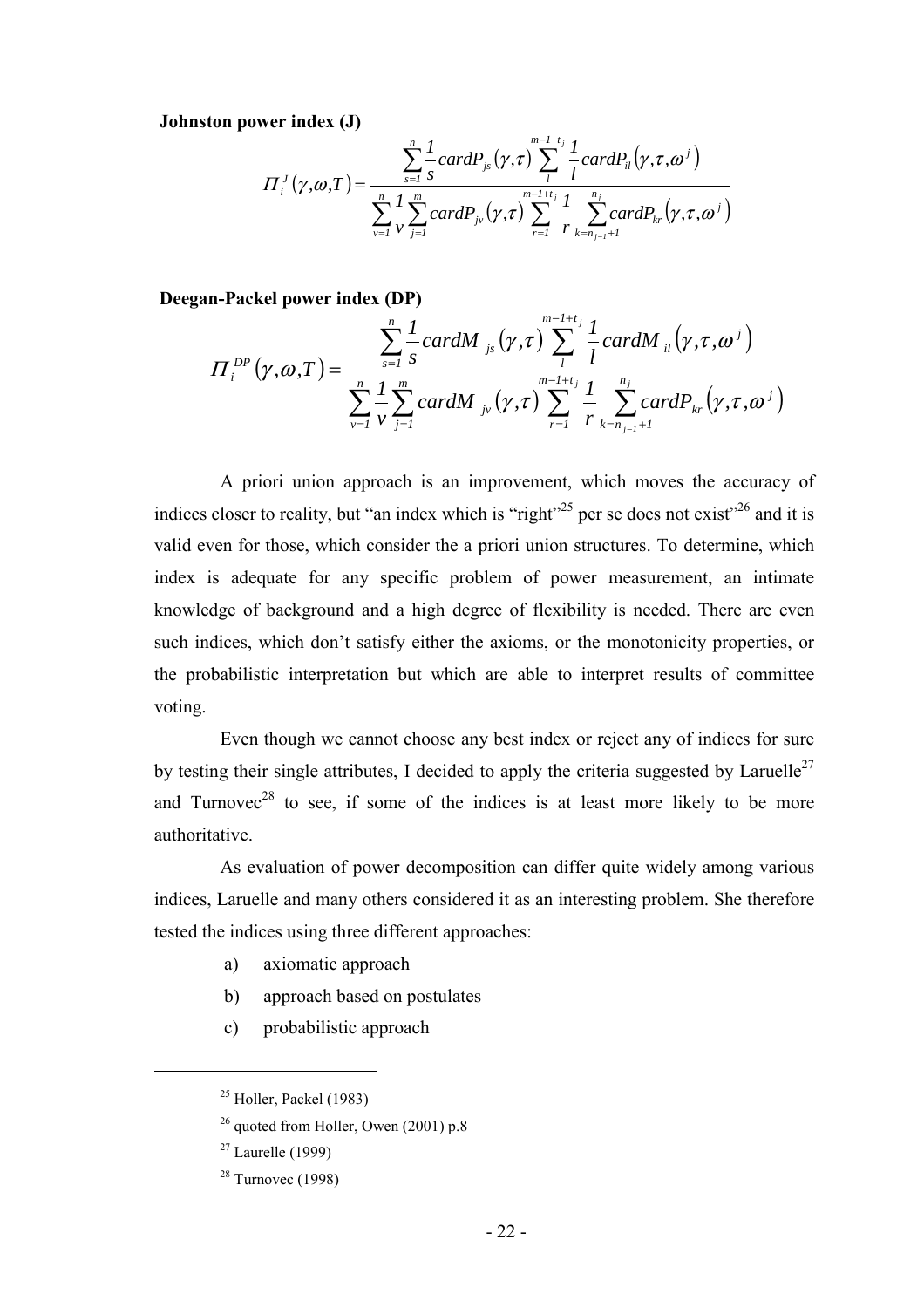Laruelle found the third approach as the main saying that "as far as the decision-making process to study presents some characteristics that meet the assumptions of some model, then choice of a power index appears clearly and the chosen index can be precisely interpreted."29 She concluded that the Holler-Packel index has no compelling probabilistic interpretation, but both the Shapley-Shubik and the Penrose-Banzhaf indices do have such an interpretation (see Chapters 2.2.1. and 2.2.2.) Even including criteria of the other approaches these indices seem to come out as more authoritative of Laruelle's testing. (Tables of Laruelle's results of the first two approaches are listed in the Attachment No.6). I found that the indices with a priori unions adopted all the tested qualities of the original indices they are based on.

Turnovec's testing $30$  is aimed on different kinds of monotonicities indices satisfy. As I already mentioned in the Introduction the main result of his study was that the Shapley-Shubik index satisfies both the local and global monotonicity properties. The Penrose-Banzhaf index satisfies only the local monotonicity property and the Holler-Packel index does not satisfy any of them. The Shapley-Shubik power index therefore seems to be the most authoritative one of the three I'm using in my thesis. Here again the power indices, which consider a priori unions, take over the monotonicity qualities of their parent indices. Therefore, since the indices with a priori unions are improvements of the original power indices, the most accurate of these testing seems to come out the Shapley-Shubik power index with a priori unions.

In the following Chapter 2.4. I will illustrate the a priori union power indices calculation and interpretation on the example of coalitions in the Lower House of the Czech Parliament.

## **2.4. Detailed Calculation of A priori Power Indices**

I will use the following unconstrained and constrained Shapley-Shubik  $\Pi_i^{SS}$ , Penrose-Banzhaf  $\Pi_i^{PB}$  and Holler-Packel  $\Pi_i^{HP}$  power indices in this example. It will provide a detailed computation of voting power of single political subjects in the Czech Chamber of Deputies based on the real 2002 electoral results:

1. Political group Czech Social Democratic Party (CSSD) (70)

 $29$  quoted from Laurelle (1999), p.20

 $30$  Turnovec (1998)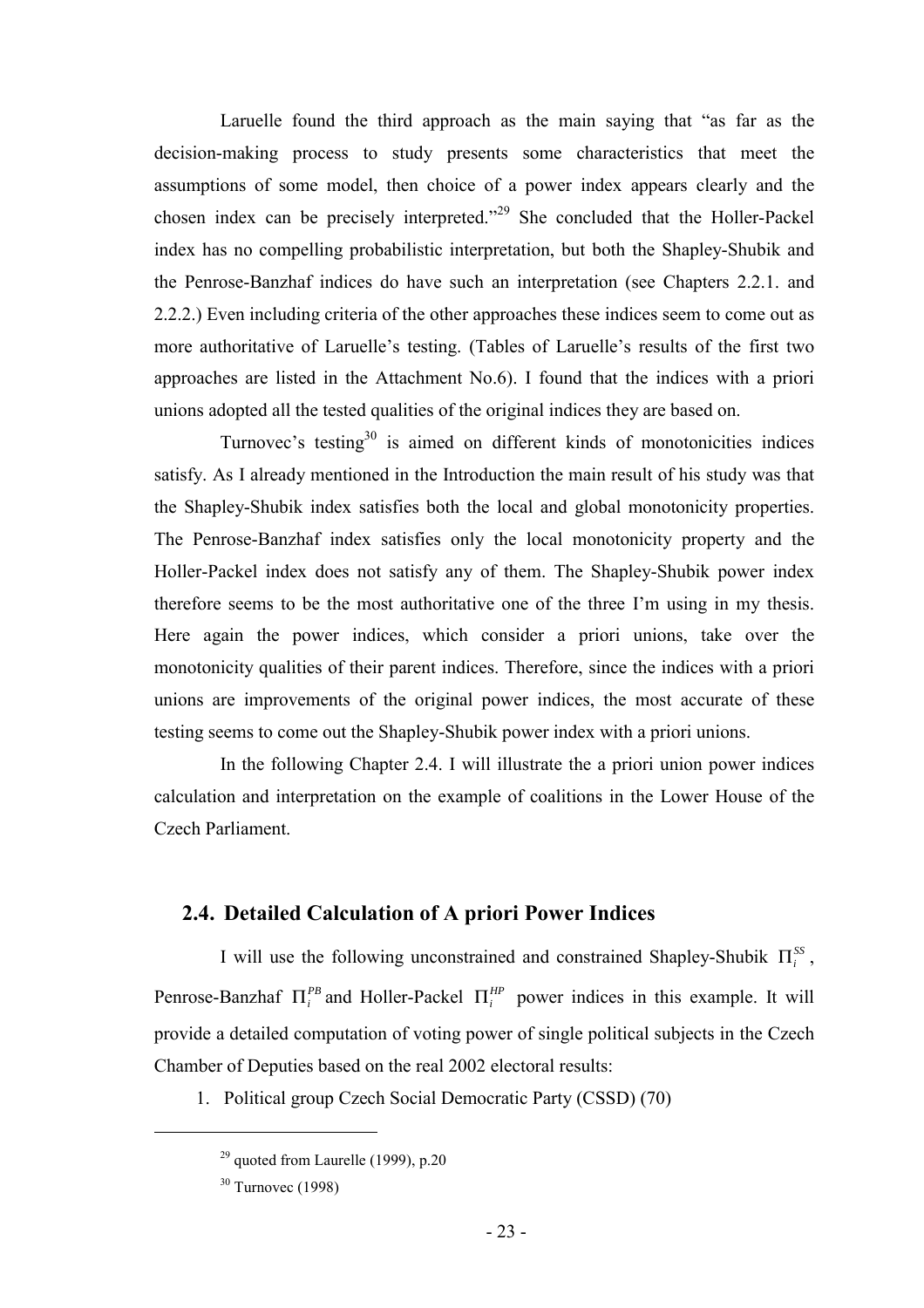- 2. Political group Civic Democratic Party (ODS) (58)
- 3. Political group Communist Party of Bohemia and Moravia (KSCM) (41)
- 4. Political group Christian Democratic Union Czechoslovak People's Party (KDU-CSL) (21)
- 5. Political group Freedom Union Democratic Union (US-DEU) (10)

The goal of this example is to show the comparison of power of single parties that crossed the quota to get to Chamber of Deputies with and without the existence of Coalition agreement.



**Figure 2.1.** Division of mandates among single subjects after the 2002 elections

| <br>∽<br>party<br>- ت<br>ıtıcal<br>ונ |                          |    |   |     |
|---------------------------------------|--------------------------|----|---|-----|
| Nr<br>members<br>Οl                   | $\overline{\phantom{a}}$ | ບເ | - | . . |

We suppose that members of each political party always vote in common, so we have actually **5 members of the Chamber of Deputies**, where  $m_1 = \{1 - 70\}$ ,  $m_2 = \{ 71 - 128 \}, m_3 = \{ 129 - 169 \}, m_4 = \{ 170 - 190 \}, m_5 = \{ 191 - 200 \}$ 

### **2.4.1. A priori Union Structure**

Lets consider the Coalition (Koalice: Political group Christian Democratic Union - Czechoslovak People's Party (KDU-CSL) and Political group Freedom Union (US)) to be a priori union. We have now **a priori union structure**  $T = \{T_1, T_2, T_3, T_4\}$ where  $T_1 = \{1 - 70\}$ ,  $T_2 = \{71 - 128\}$ ,  $T_3 = \{129 - 169\}$ ,  $T_4 = \{170 - 200\}$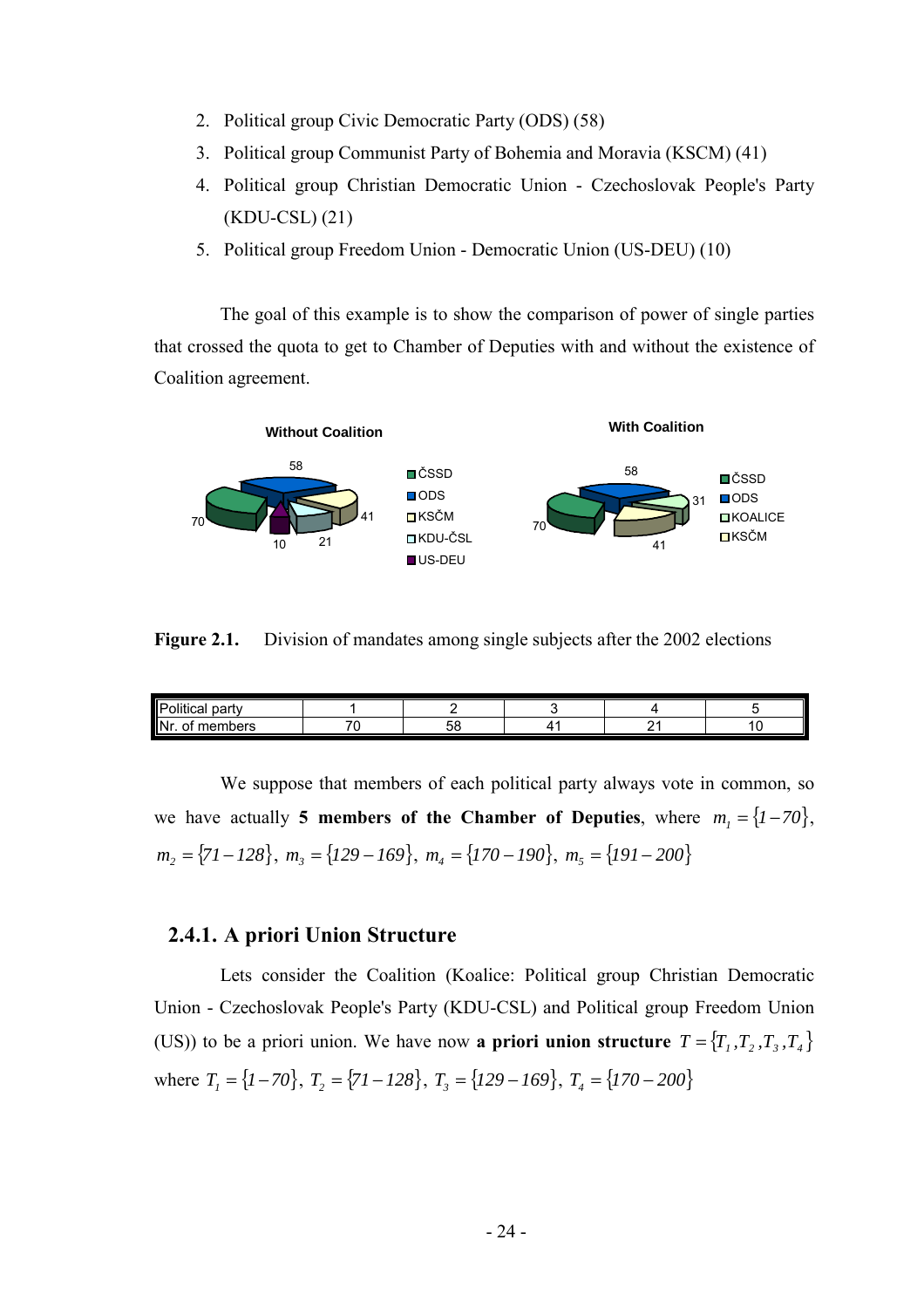in the committee  $[\gamma,\omega] = [101/000, 70/0000, 58/000000]$ ,  $[10/0000, 7/0000000]$ ,  $[10/0000, 7/00000000]$ where size of quota  $\gamma = \frac{101}{200}$  represents that the 200 members of Chamber of Deputies of the Czech Parliament is regularly acting on the simple majority basis.

**Total weight of the unions**  $\tau = \left( \frac{70}{200}, \frac{58}{200}, \frac{41}{200}, \frac{31}{200} \right)$  and **internal distribution of weights in the unions**  $\omega_1 = \frac{70}{200}$ **,**  $\omega_2 = \frac{58}{200}$ **,**  $\omega_3 = \frac{41}{200}, \omega_3 = \frac{31}{200}$ 

## **2.4.2. The Unconstrained Power Indices = Second Level Sub-game**

We need to calculate values of  $\sigma$  to be able to use the **Shapley-Shubik power index (SS)** for calculations:  $\sigma(1,n) = \frac{1}{n}$  and for the ease of computations is helpful following rule that  $\sigma(s+1,n) = \sigma(s,n) \frac{s}{n-s}$  for  $s = 1,...,n-1$ 

We also need to find out the **number of marginalities** of each party in winning configurations of different sizes (we mark them by \* and put the sum of them into the following table).

### **List of winning configurations (WC):**

| Of the size 1 | No single party can create a winning configuration                                                             |
|---------------|----------------------------------------------------------------------------------------------------------------|
| Of the size 2 | $\{I^*,2^*\}; \{I^*,3^*\}$                                                                                     |
| Of the size 3 | $\{1*,2,3\}, \{1*,2*,4\}, \{1*,2*,5\}, \{1*,3*,4\}, \{1*,3*,5\}, \{1*,4*,5*\},$<br>${2*,}3*,4*$ , ${2*,}3*,5*$ |
| Of the size 4 | $\{1,2,3,4\},\{1,2,3,5\},\{1^*,2,4,5\},\{1^*,3,4,5\},\{2^*,3^*,4,5\}$                                          |
| Of the size 5 | $\{1,2,3,4,5\}$                                                                                                |

| s = size of<br>configuration |    |  |  |      |    |
|------------------------------|----|--|--|------|----|
|                              |    |  |  | 1/5  |    |
|                              |    |  |  | 1/20 |    |
|                              |    |  |  | 1/30 | 18 |
|                              |    |  |  | 1/20 |    |
|                              |    |  |  | 1/5  |    |
|                              | 10 |  |  |      | 26 |

#### **Table of critical winning configurations (CWC):**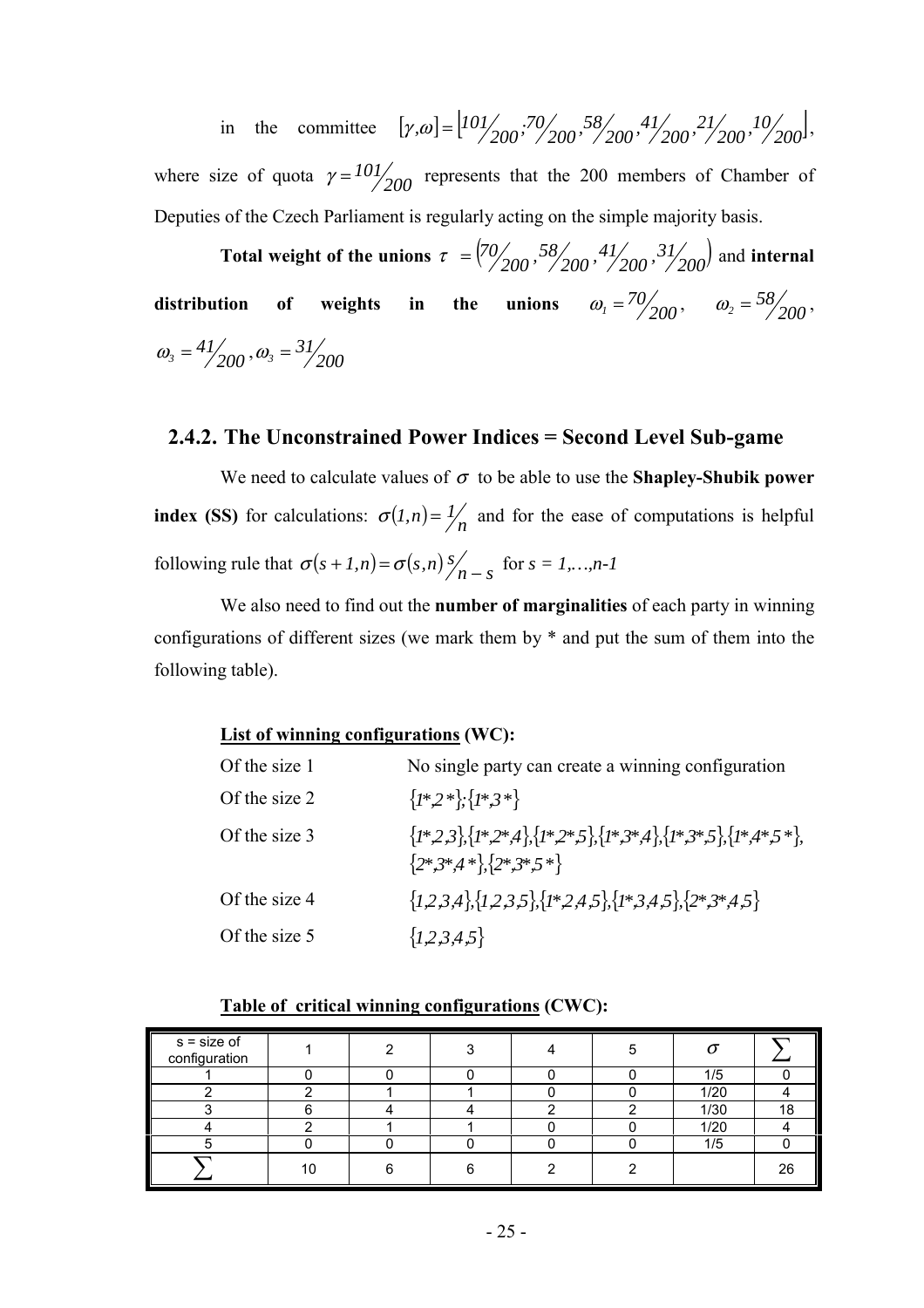**Shapley-Shubik power index (SS)** for single parties

$$
\Pi_{i}^{SS}(\gamma,\omega) = \sum_{s=1}^{n} \frac{(s-1)!(n-s)!}{n!} cardC_{is}(\gamma,\omega)
$$
  
\n
$$
\Pi_{1}^{SS}(\gamma,\omega) = 0 \frac{1}{5} + 2\frac{1}{20} + 6\frac{1}{30} + 2\frac{1}{20} + 0\frac{1}{5} = \frac{2}{5}
$$
  
\n
$$
\Pi_{2}^{SS}(\gamma,\omega) = 0 \frac{1}{5} + 1\frac{1}{20} + 4\frac{1}{30} + 1\frac{1}{20} + 0\frac{1}{5} = \frac{7}{30}
$$
  
\n
$$
\Pi_{3}^{SS}(\gamma,\omega) = 0 \frac{1}{5} + 1\frac{1}{20} + 4\frac{1}{30} + 1\frac{1}{20} + 0\frac{1}{5} = \frac{7}{30}
$$
  
\n
$$
\Pi_{4}^{SS}(\gamma,\omega) = 0 \frac{1}{5} + 0\frac{1}{20} + 2\frac{1}{30} + 0\frac{1}{20} + 0\frac{1}{5} = \frac{1}{15}
$$
  
\n
$$
\Pi_{5}^{SS}(\gamma,\omega) = 0 \frac{1}{5} + 0\frac{1}{20} + 2\frac{1}{30} + 0\frac{1}{20} + 0\frac{1}{5} = \frac{1}{15}
$$

## **Penrose-Banzhaf power index (PB)** for single parties

$$
\Pi_i^{PB}(\gamma, \omega) = \frac{\sum_{s=1}^n cardC_{is}(\gamma, \omega)}{\sum_{r=1}^n \sum_{k \in N} cardC_{kr}(\gamma, \omega)}
$$
  

$$
\Pi_i^{PB}(\gamma, \omega) = \frac{10}{26} = \frac{5}{13}
$$
  

$$
\Pi_2^{PB}(\gamma, \omega) = \frac{6}{26} = \frac{3}{13}
$$
  

$$
\Pi_3^{PB}(\gamma, \omega) = \frac{6}{26} = \frac{3}{13}
$$
  

$$
\Pi_4^{PB}(\gamma, \omega) = \frac{2}{26} = \frac{1}{13}
$$
  

$$
\Pi_5^{PB}(\gamma, \omega) = \frac{2}{26} = \frac{1}{13}
$$

## **List of minimal critical winning configurations (MCWC):**

| Of the size 2 | $\{I^*,2^*\}; \{I^*,3^*\}$                        |
|---------------|---------------------------------------------------|
| Of the size 3 | $\{1^*,4^*,5^*\},\{2^*,3^*,4^*\},\{2^*,3^*,5^*\}$ |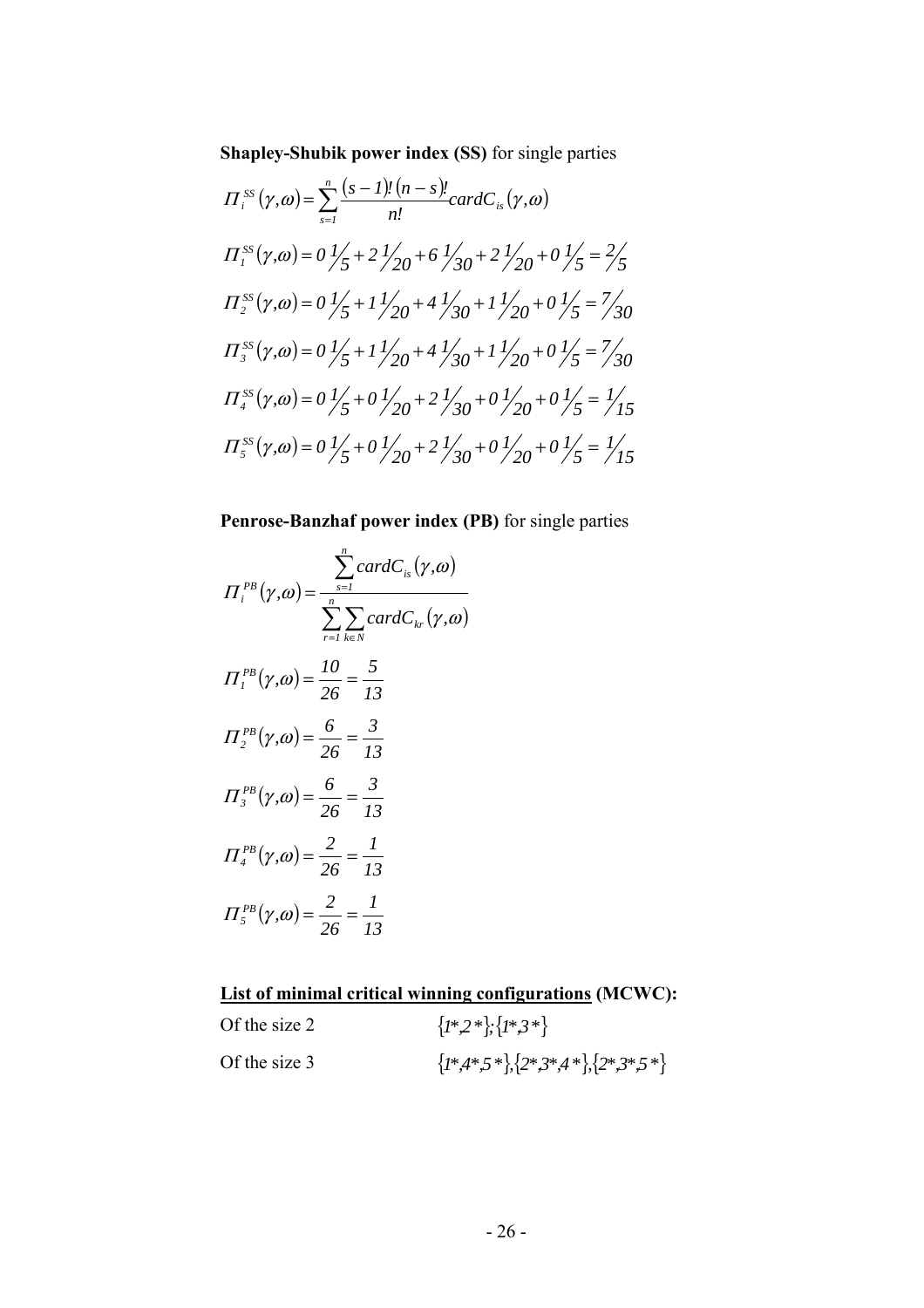## **Table of MCWC:**

| s = size of<br>configuration |  |  |  |
|------------------------------|--|--|--|
|                              |  |  |  |
|                              |  |  |  |
|                              |  |  |  |
|                              |  |  |  |
|                              |  |  |  |
|                              |  |  |  |

**Holler-Packel power index (HP)** for single parties

$$
\Pi_i^{HP}(\gamma, \omega) = \frac{\sum_{s=1}^n cardM_{is}(\gamma, \omega)}{\sum_{k=1}^n \sum_{r=1}^n cardM_{kr}(\gamma, \omega)}
$$
  

$$
\Pi_i^{HP}(\gamma, \omega) = \frac{3}{13}
$$
  

$$
\Pi_j^{HP}(\gamma, \omega) = \frac{3}{13}
$$
  

$$
\Pi_j^{HP}(\gamma, \omega) = \frac{2}{13}
$$
  

$$
\Pi_j^{HP}(\gamma, \omega) = \frac{2}{13}
$$
  

$$
\Pi_j^{HP}(\gamma, \omega) = \frac{2}{13}
$$

## **2.4.3. The Constrained Power Indices = First Level Union Game**

As well as in the second level sub game we need to find out the **number of marginalities** of each priory union in winning configurations of different sizes and the values of  $\sigma$ . We mark them by  $*$  and put the sum of them into the table again.

## **List of winning configurations (WC):**

| Of the size 1 | No single union can create a winning configuration       |
|---------------|----------------------------------------------------------|
| Of the size 2 | $\{I^*,2^*\}, \{I^*,3^*\}, \{I^*,4^*\}$                  |
| Of the size 3 | $\{I^*,2,3\}, \{I^*,2,4\}, \{I^*,3,4\}, \{2^*,3^*,4^*\}$ |
| Of the size 4 | $\{1,2,3,4\}$                                            |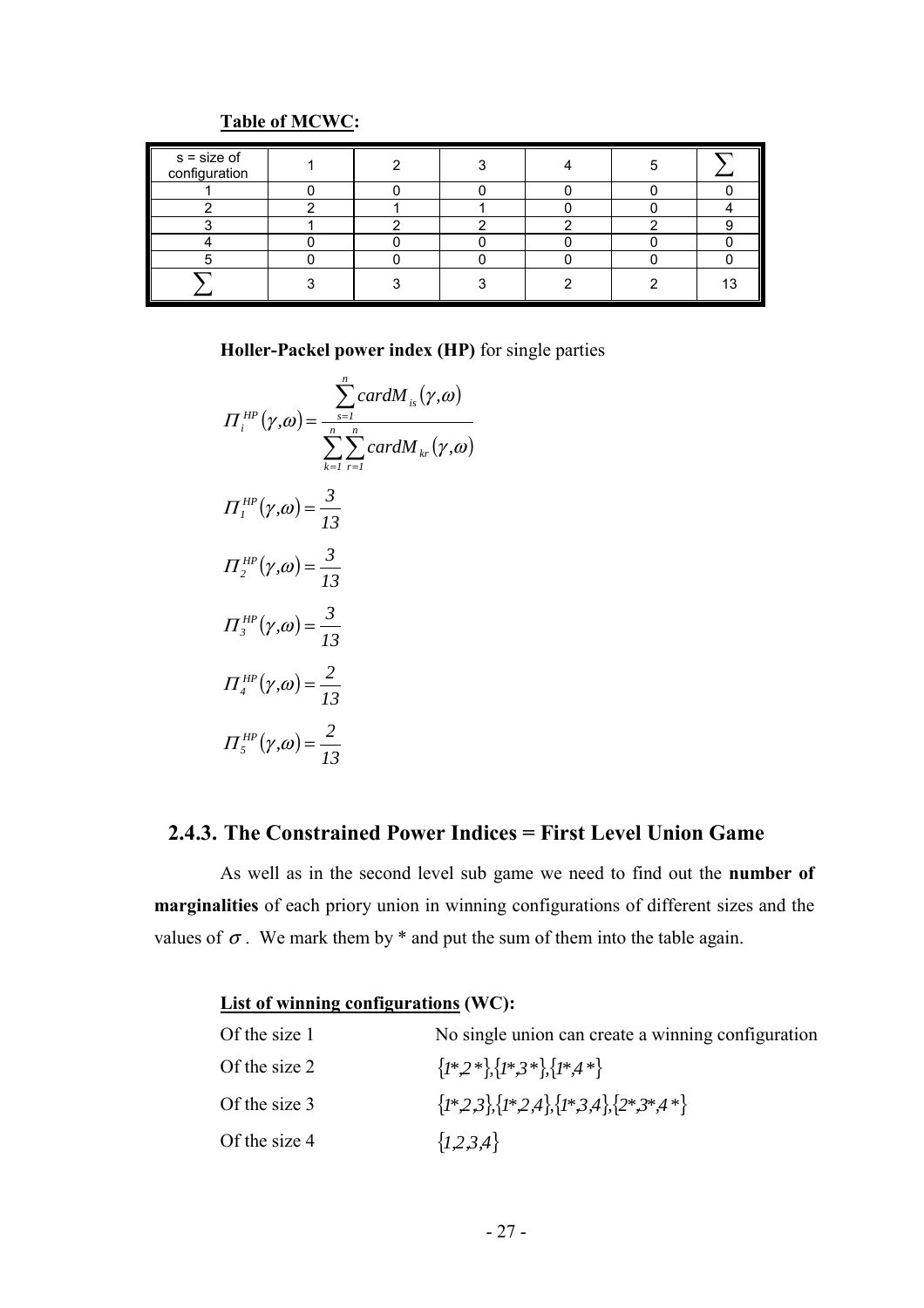| $s = size of$<br>configuration | $\bm{T}$<br>$=$<br>i I | $\mathbf{\tau}$<br>$=$ | $T_3 = \{3\}$ | $T_4 = \{4,5\}$ |      |    |
|--------------------------------|------------------------|------------------------|---------------|-----------------|------|----|
|                                |                        |                        |               |                 | 1/4  |    |
|                                |                        |                        |               |                 | 1/12 |    |
|                                |                        |                        |               |                 | 1/12 |    |
|                                |                        |                        |               |                 | 1/4  |    |
|                                |                        |                        |               |                 |      | 12 |

**Table of critical winning configurations (CWC):**

Then we calculate the **Shapley-Shubik power index (SS)** for single unions

$$
\Pi_{i}^{SS}(\gamma,\tau) = \sum_{s=1}^{n} \frac{(s-1)!(n-s)!}{n!} cardC_{is}(\gamma,\tau)
$$
  

$$
\Pi_{i}^{SS}(\gamma,\tau) = 0 \frac{1}{4} + 3 \frac{1}{12} + 3 \frac{1}{12} + 0 \frac{1}{4} = \frac{1}{2}
$$
  

$$
\Pi_{2}^{SS}(\gamma,\tau) = 0 \frac{1}{4} + 1 \frac{1}{12} + 1 \frac{1}{12} + 0 \frac{1}{4} = \frac{1}{6}
$$
  

$$
\Pi_{3}^{SS}(\gamma,\tau) = 0 \frac{1}{4} + 1 \frac{1}{12} + 1 \frac{1}{12} + 0 \frac{1}{4} = \frac{1}{6}
$$
  

$$
\Pi_{4}^{SS}(\gamma,\tau) = 0 \frac{1}{4} + 1 \frac{1}{12} + 1 \frac{1}{12} + 0 \frac{1}{4} = \frac{1}{6}
$$

**Penrose-Banzhaf power index (PB)** for single unions

$$
\Pi_i^{PB}(\gamma, \omega) = \frac{\sum_{s=1}^n cardC_{is}(\gamma, \omega)}{\sum_{r=1}^n \sum_{k \in N} cardC_{kr}(\gamma, \omega)}
$$
  

$$
\Pi_i^{PB}(\gamma, \omega) = \frac{6}{12} = \frac{1}{2}
$$
  

$$
\Pi_2^{PB}(\gamma, \omega) = \frac{2}{12} = \frac{1}{6}
$$
  

$$
\Pi_3^{PB}(\gamma, \omega) = \frac{2}{12} = \frac{1}{6}
$$
  

$$
\Pi_4^{PB}(\gamma, \omega) = \frac{2}{12} = \frac{1}{6}
$$

## **List of minimal critical winning configurations (MCWC):**

| Of the size 2 | $\{I^*,2^*\}, \{I^*,3^*\}, \{I^*,4^*\}$ |
|---------------|-----------------------------------------|
| Of the size 3 | $\{2*,3*,4*\}$                          |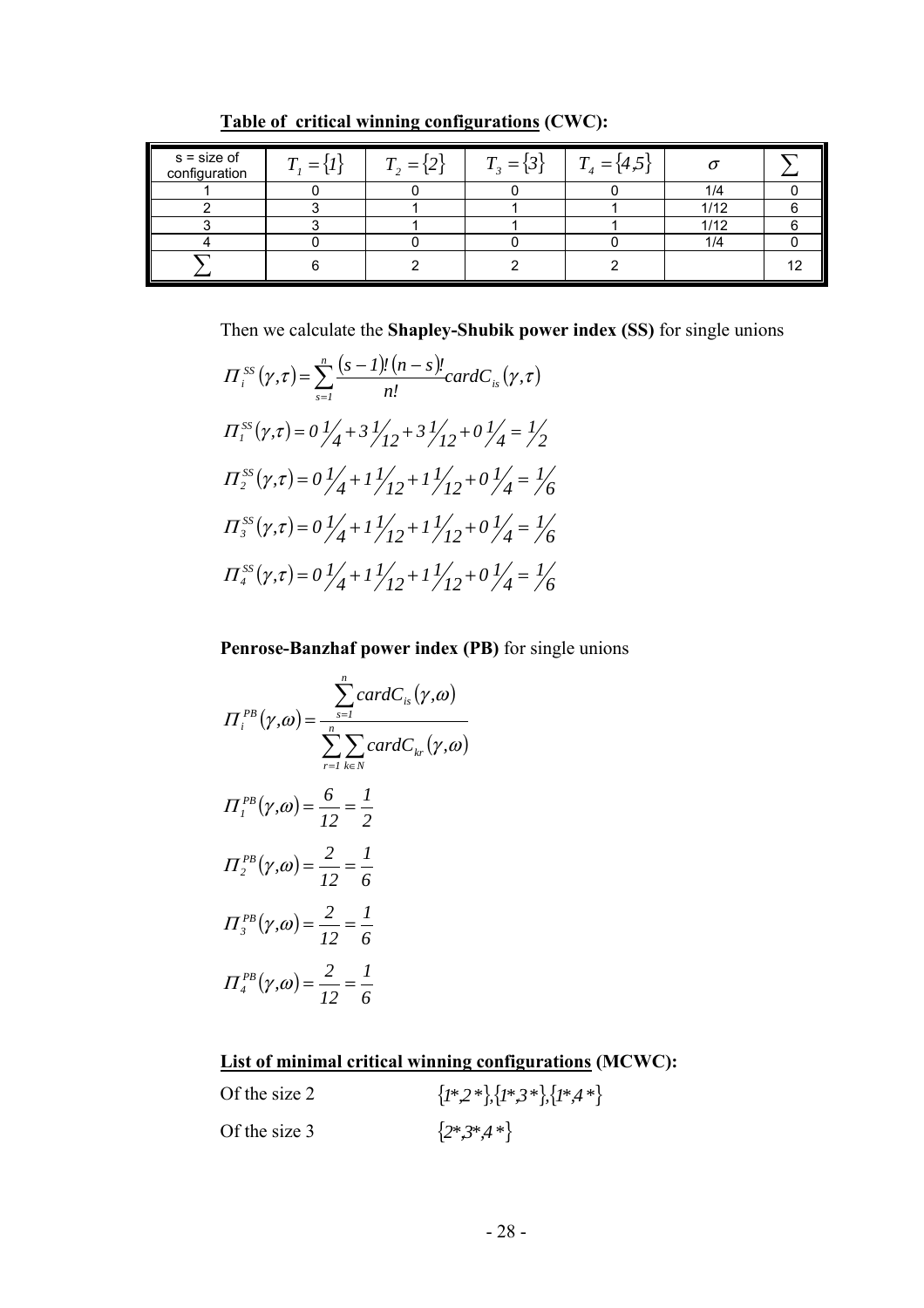| $s = size of$<br>configuration | $T_{\rm c} = \langle I$ | $T_{2} = \{2\}$ | $T_{3} = \{3\}$ | $T_4 = \{4,5$ |  |
|--------------------------------|-------------------------|-----------------|-----------------|---------------|--|
|                                |                         |                 |                 |               |  |
|                                |                         |                 |                 |               |  |
|                                |                         |                 |                 |               |  |
|                                |                         |                 |                 |               |  |
|                                |                         |                 |                 |               |  |

## **Table of MCWC:**

**Holler-Packel power index (HP)** for single unions

$$
H_i^{HP}(\gamma, \omega) = \frac{\sum_{s=1}^n cardM_{is}(\gamma, \omega)}{\sum_{k=1}^n \sum_{r=1}^n cardM_{kr}(\gamma, \omega)}
$$
  

$$
H_i^{HP}(\gamma, \omega) = \frac{3}{9} = \frac{1}{3}
$$
  

$$
H_2^{HP}(\gamma, \omega) = \frac{2}{9}
$$
  

$$
H_i^{HP}(\gamma, \omega) = \frac{2}{9}
$$
  

$$
H_4^{HP}(\gamma, \omega) = \frac{2}{9}
$$

The **vectors of indices for the unions** are:

$$
\Pi^{SS}(\gamma,\tau) = \left(\frac{1}{2}, \frac{1}{6}, \frac{1}{6}, \frac{1}{6}\right) = \Pi^{PB}(\gamma,\tau)
$$

$$
\Pi^{HP}(\gamma,\tau) = \left(\frac{1}{3}, \frac{2}{9}, \frac{2}{9}, \frac{2}{9}\right)
$$

Using the power indices we now put down the vectors of the second level sub game indices of union  $T = \{T_1, T_2, T_3, T_4\}$ , which are identical to the unconstrained power indices:

$$
\Pi_4^{SS}(\gamma, \tau, \omega^4) = \left(\frac{2}{5}, \frac{7}{30}, \frac{7}{30}, \frac{1}{15}, \frac{1}{15}\right)
$$
\n
$$
\Pi_4^{PB}(\gamma, \tau, \omega^4) = \left(\frac{5}{13}, \frac{3}{13}, \frac{3}{13}, \frac{1}{13}, \frac{1}{13}\right)
$$
\n
$$
\Pi_4^{HP}(\gamma, \tau, \omega^4) = \left(\frac{3}{13}, \frac{3}{13}, \frac{3}{13}, \frac{2}{13}, \frac{2}{13}\right)
$$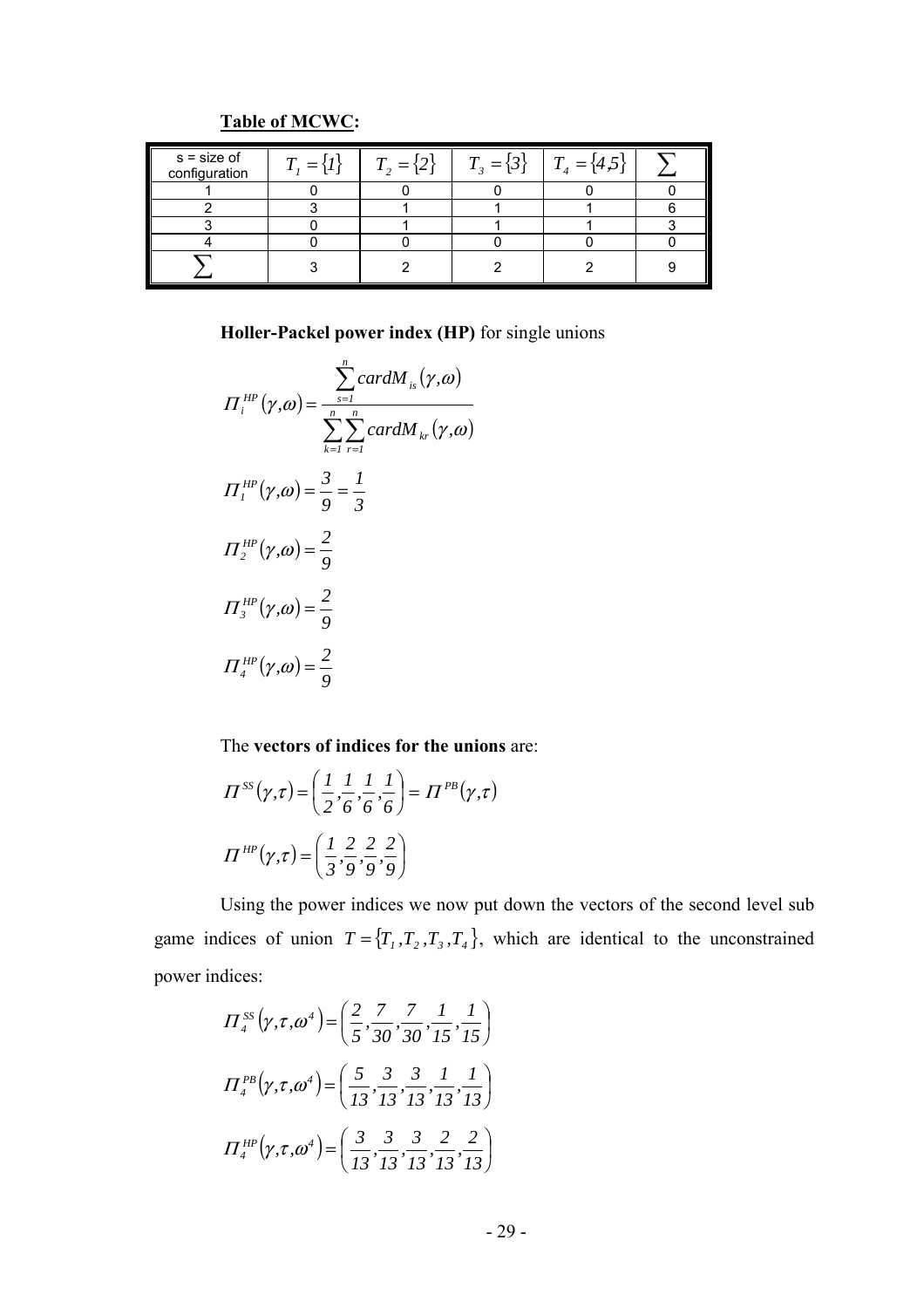Finally we calculate the power indices in the committee with the given **a priori union structure**  $T = \{T_1, T_2, T_3, T_4\}$ , using the

**Shapley-Shubik power index (SS)**

$$
\Pi_{i}^{SS}(\gamma, \omega, T) = \frac{\sum_{s=1}^{m} (s-1)! (m-s)! cardC_{js}(\gamma, \tau) \cdot \sum_{s=1}^{m} (l-1)! (m-l+t_j-l)! cardC_{il}(\gamma, \tau, \omega^{j})}{m! \cdot \sum_{k=n_{j-1}+1}^{n_{j}} \sum_{r=1}^{m-l+t_j} (r-l)! (m-l+t_j-r)! cardC_{kr}(\gamma, \tau, \omega^{j})}
$$

$$
\Pi_{I}^{SS}(\gamma, \omega, T) = \Pi_{I}^{SS}(\gamma, \tau) \frac{\Pi_{II}^{SS}(\gamma, \tau, \omega^{3})}{\sum_{k=1}^{I} \Pi_{kI}^{SS}(\gamma, \tau, \omega^{3})} = \frac{1}{2} \frac{2/5}{2/5} = \frac{1}{2}
$$

$$
\Pi_2^{SS}(\gamma,\omega,T) = \Pi_2^{SS}(\gamma,\tau) \frac{\Pi_{22}^{SS}(\gamma,\tau,\omega^3)}{\sum_{k=2}^2 \Pi_{k2}^{SS}(\gamma,\tau,\omega^3)} = \frac{1}{6} \frac{7}{7/30} = \frac{1}{6}
$$

$$
\Pi_{3}^{SS}(\gamma,\omega,T) = \Pi_{3}^{SS}(\gamma,\tau) \frac{\Pi_{33}^{SS}(\gamma,\tau,\omega^{3})}{\sum_{k=3}^{5} \Pi_{k3}^{SS}(\gamma,\tau,\omega^{3})} = \frac{1}{6} \frac{7}{7/30} = \frac{1}{6}
$$

$$
\Pi_4^{SS}(\gamma,\omega,T) = \Pi_3^{SS}(\gamma,\tau) \frac{\Pi_{43}^{SS}(\gamma,\tau,\omega^3)}{\sum_{k=3}^5 \Pi_{k3}^{SS}(\gamma,\tau,\omega^3)} = \frac{1}{6} \frac{1}{1/15} + \frac{1}{15} = \frac{1}{12}
$$

$$
\Pi_{5}^{SS}(\gamma,\omega,T) = \Pi_{3}^{SS}(\gamma,\tau) \frac{\Pi_{53}^{SS}(\gamma,\tau,\omega^{3})}{\sum_{k=3}^{5} \Pi_{k3}^{SS}(\gamma,\tau,\omega^{3})} = \frac{1}{6} \frac{1}{1/15} + \frac{1}{15} = \frac{1}{12}
$$

**Penrose-Banzhaf power index (PB)**

$$
\Pi_i^{PB}(\gamma, \omega, T) = \frac{\sum_{s}^{n} cardC_{js}(\gamma, \tau) \sum_{l}^{m-l+t_j} cardC_{il}(\gamma, \tau \omega^{j})}{\sum_{j=1}^{m} \sum_{v=1}^{m} cardC_{jv}(\gamma, \tau) \cdot \sum_{k=n_{j-1}+1}^{n_{j}} \sum_{r=1}^{m-l+t_j} cardC_{kr}(\gamma, \tau, \omega^{j})}
$$

$$
\Pi_i^{PB}(\gamma, \omega, T) = \frac{1}{2} \frac{5/13}{5/13} = \frac{1}{2}
$$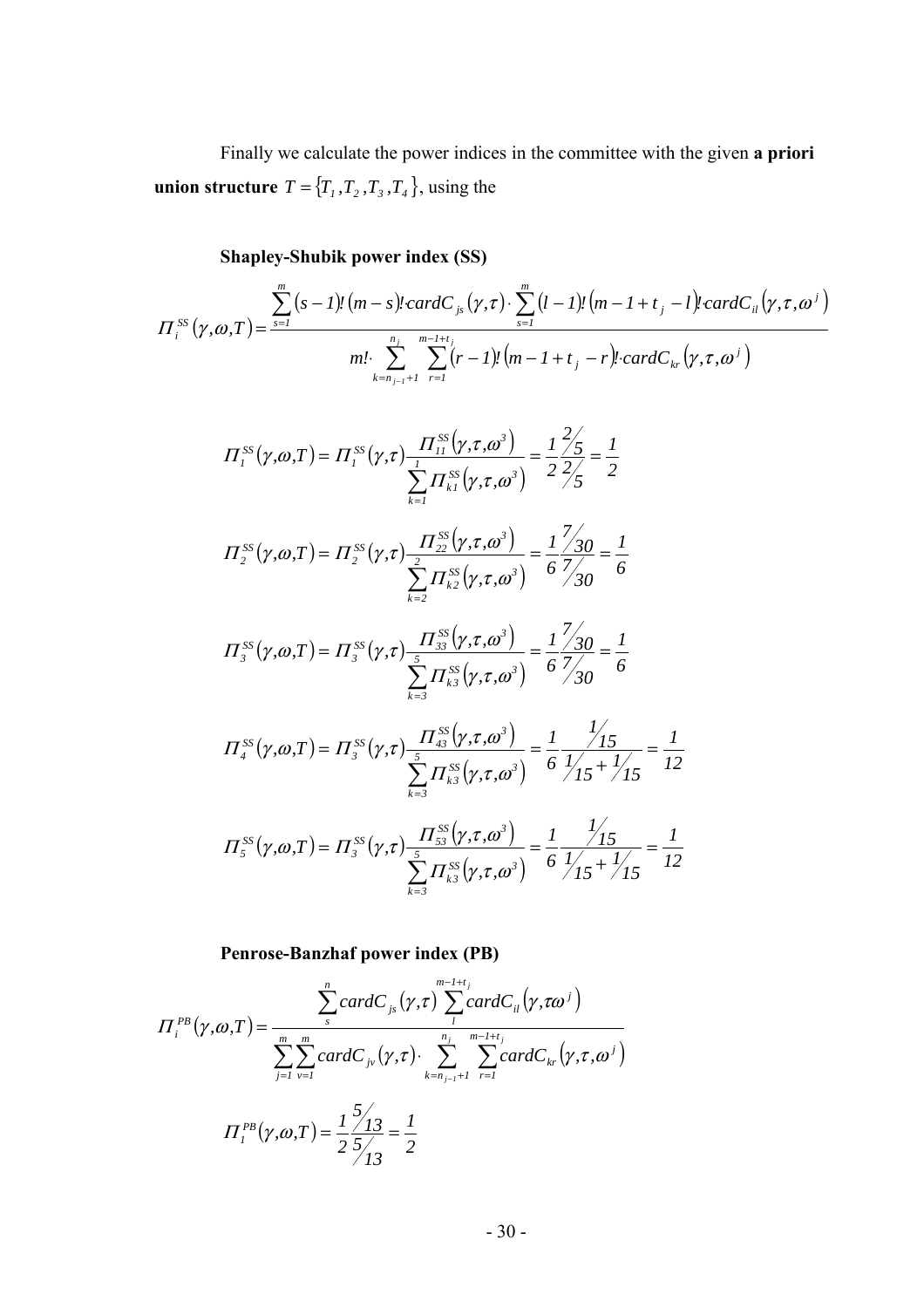$$
\Pi_2^{PB}(\gamma,\omega,T) = \frac{1}{6} \frac{\frac{3}{3}}{\frac{3}{13}} = \frac{1}{6}
$$
  

$$
\Pi_3^{PB}(\gamma,\omega,T) = \frac{1}{6} \frac{\frac{3}{3}}{\frac{3}{13}} = \frac{1}{6}
$$
  

$$
\Pi_4^{PB}(\gamma,\omega,T) = \frac{1}{6} \frac{\frac{1}{3}}{\frac{1}{3} + \frac{1}{3}} = \frac{1}{12}
$$
  

$$
\Pi_5^{PB}(\gamma,\omega,T) = \frac{1}{6} \frac{\frac{1}{3}}{\frac{1}{3} + \frac{1}{3}} = \frac{1}{12}
$$

**Holler-Packel power index (HP)**

$$
\Pi_{i}^{HP}(\gamma, \omega, T) = \frac{\sum_{s}^{n} cardM_{js}(\gamma, \tau) \sum_{i}^{m-1+t_{j}} cardM_{il}(\gamma, \tau \omega^{j})}{\sum_{j=1}^{m} \sum_{v=1}^{m} cardM_{js}(\gamma, \tau) \cdot \sum_{k=n_{j-1}+1}^{n_{j}} \sum_{r=1}^{m-1+t_{j}} cardM_{kr}(\gamma, \tau, \omega^{j})}
$$
\n
$$
\Pi_{i}^{HP}(\gamma, \omega, T) = \frac{1}{3} \frac{3/13}{3/13} = \frac{1}{3}
$$
\n
$$
\Pi_{i}^{HP}(\gamma, \omega, T) = \frac{2}{9} \frac{3/13}{3/13} = \frac{2}{9}
$$
\n
$$
\Pi_{i}^{HP}(\gamma, \omega, T) = \frac{2}{9} \frac{3/13}{3/13} = \frac{2}{9}
$$
\n
$$
\Pi_{i}^{HP}(\gamma, \omega, T) = \frac{2}{9} \frac{2/13}{2/13} + \frac{2}{13} = \frac{1}{9}
$$
\n
$$
\Pi_{i}^{HP}(\gamma, \omega, T) = \frac{2}{9} \frac{2/13}{2/13} + \frac{2}{13} = \frac{1}{9}
$$

### **2.4.4. Results and Conclusions**

From the results it is obvious, that the distribution of power significantly changes while we take into account the existence of Coalition (by introducing constrains):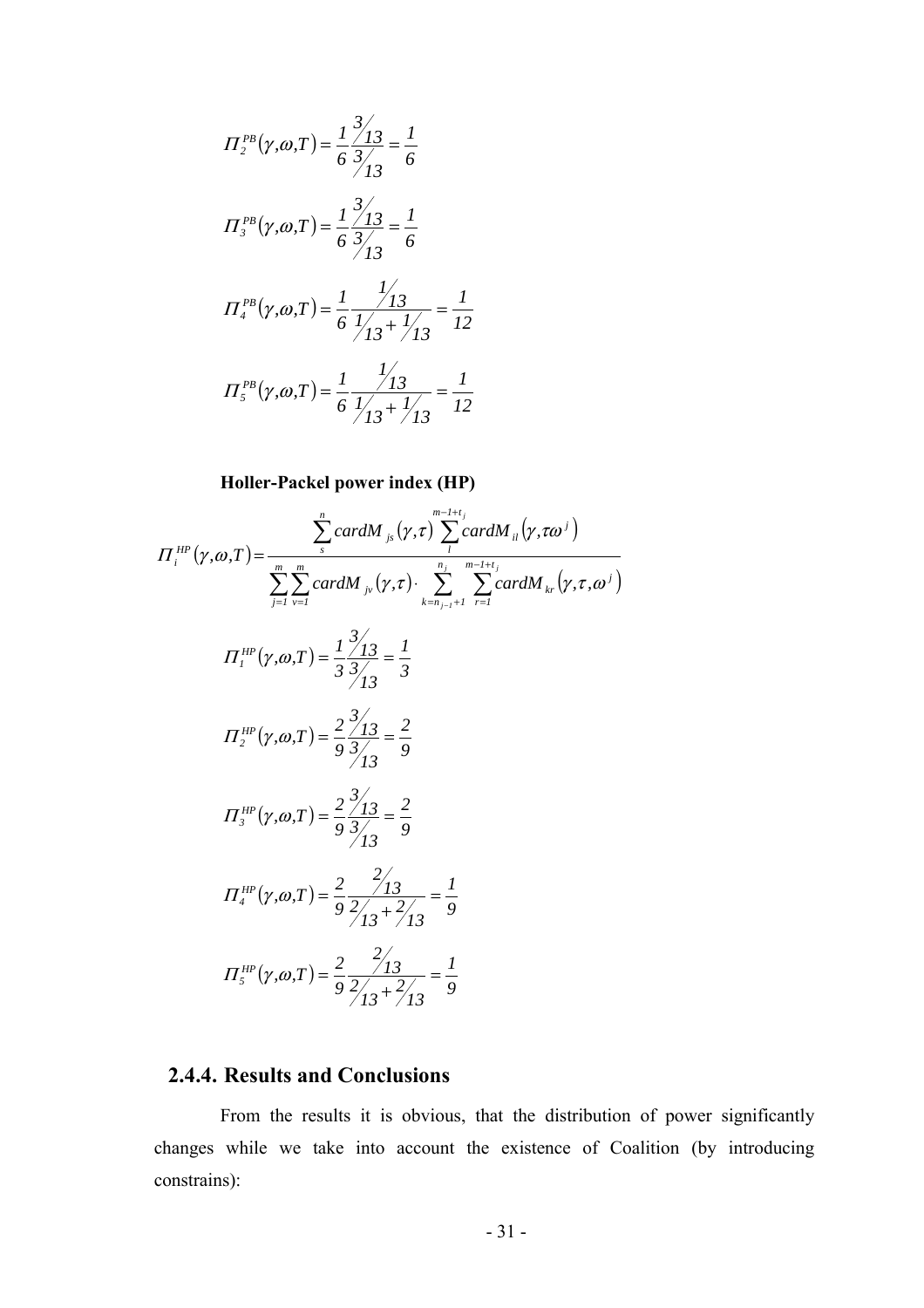#### **Shapley-Shubik power index (SS)**

$$
H_1^{SS}(\gamma, \omega) = \frac{2}{5} = 0,4 \qquad \rightarrow \qquad H_1^{SS}(\gamma, \omega, T) = \frac{1}{2} = 0,5
$$
  
\n
$$
H_2^{SS}(\gamma, \omega) = \frac{7}{30} = 0,233 \qquad \rightarrow \qquad H_2^{SS}(\gamma, \omega, T) = \frac{1}{6} = 0,166
$$
  
\n
$$
H_3^{SS}(\gamma, \omega) = \frac{7}{30} = 0,233 \qquad \rightarrow \qquad H_3^{SS}(\gamma, \omega, T) = \frac{1}{6} = 0,166
$$
  
\n
$$
H_4^{SS}(\gamma, \omega) = \frac{1}{15} = 0,066 \qquad \rightarrow \qquad H_4^{SS}(\gamma, \omega, T) = \frac{1}{12} = 0,0833
$$
  
\n
$$
H_5^{SS}(\gamma, \omega) = \frac{1}{15} = 0,066 \qquad \rightarrow \qquad H_5^{SS}(\gamma, \omega, T) = \frac{1}{12} = 0,0833
$$

#### **Penrose-Banzhaf power index (PB)**

| $\Pi_I^{PB}(\gamma,\omega) = \frac{5}{13} = 0.384$   | $\rightarrow$ | $\Pi_I^{PB}(\gamma,\omega,T) = \frac{1}{2} = 0.5$     |
|------------------------------------------------------|---------------|-------------------------------------------------------|
| $\Pi_2^{PB}(\gamma,\omega) = \frac{3}{13} = 0.23$    | $\rightarrow$ | $\Pi_2^{PB}(\gamma,\omega,T) = \frac{1}{6} = 0.166$   |
| $\Pi_3^{PB}(\gamma,\omega) = \frac{3}{13} = 0.23$    | $\rightarrow$ | $\Pi_3^{PB}(\gamma,\omega,T) = \frac{1}{6} = 0.166$   |
| $\Pi_4^{PB}(\gamma,\omega) = \frac{1}{13} = 0.075$   | $\rightarrow$ | $\Pi_4^{PB}(\gamma,\omega,T) = \frac{1}{12} = 0.0833$ |
| $\Pi_{5}^{PB}(\gamma,\omega) = \frac{1}{13} = 0.075$ | $\rightarrow$ | $\Pi_5^{PB}(\gamma,\omega,T) = \frac{1}{12} = 0.0833$ |

#### **Holler-Packel power index (HP)**

| $\Pi_I^{HP}(\gamma,\omega) = \frac{3}{13} = 0.23$        | $\rightarrow$ | $\Pi_I^{HP}(\gamma,\omega,T) = \frac{1}{3} = 0.333$ |
|----------------------------------------------------------|---------------|-----------------------------------------------------|
| $\Pi_2^{HP}(\gamma,\omega) = \frac{3}{13} = 0.23$        | $\rightarrow$ | $\Pi_2^{HP}(\gamma,\omega,T) = \frac{2}{9} = 0.222$ |
| $\Pi_3^{\text{HP}}(\gamma,\omega) = \frac{3}{13} = 0.23$ | $\rightarrow$ | $\Pi_3^{HP}(\gamma,\omega,T) = \frac{2}{9} = 0.222$ |
| $\Pi_4^{HP}(\gamma,\omega) = \frac{2}{13} = 0.153$       | $\rightarrow$ | $\Pi_4^{HP}(\gamma,\omega,T) = \frac{1}{9} = 0.111$ |
| $\Pi_5^{HP}(\gamma,\omega) = \frac{2}{13} = 0.153$       | $\rightarrow$ | $\Pi_5^{HP}(\gamma,\omega,T) = \frac{1}{9} = 0.111$ |

It is interesting that the results from Shapley-Shubik and Penrose-Banzhaf power indices turned out quite similar, but the result from Holler-Packel power index shows significantly different results and therefore conclusions as well.

 Shapley-Shubik and Penrose-Banzhaf power indices suggest that the Coalition parties (Political group Christian Democratic Union - Czechoslovak People's Party and Political group Freedom Union) gained some power from creating a priori union, but much smaller comparing to a significant profit of the Political group Czech Social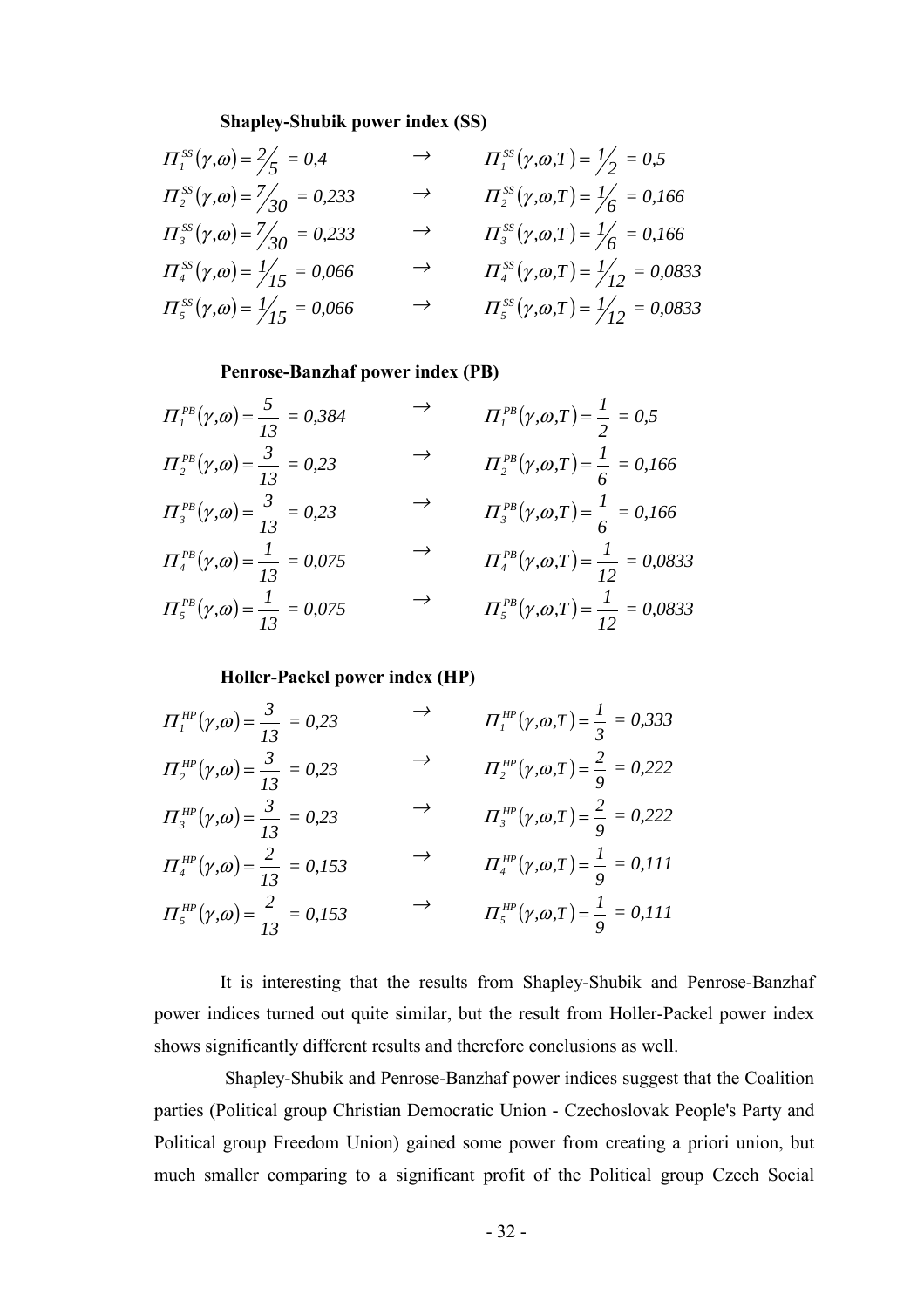Democratic Party. On the other hand this new structure meant quite a harm in the sense of voting power for both the Political group Civic Democratic Party and the Political group Communist Party of Bohemia and Moravia, which are both "political enemies" of Coalition.

Holler-Packel power index however suggests that Coalition actually looses some power and its "enemies" didn't loose at all. It agrees on the significant gain of the Political group Czech Social Democratic Party. The overall conclusion on the basis of this index is, that creating the Coalition was not a profitable step.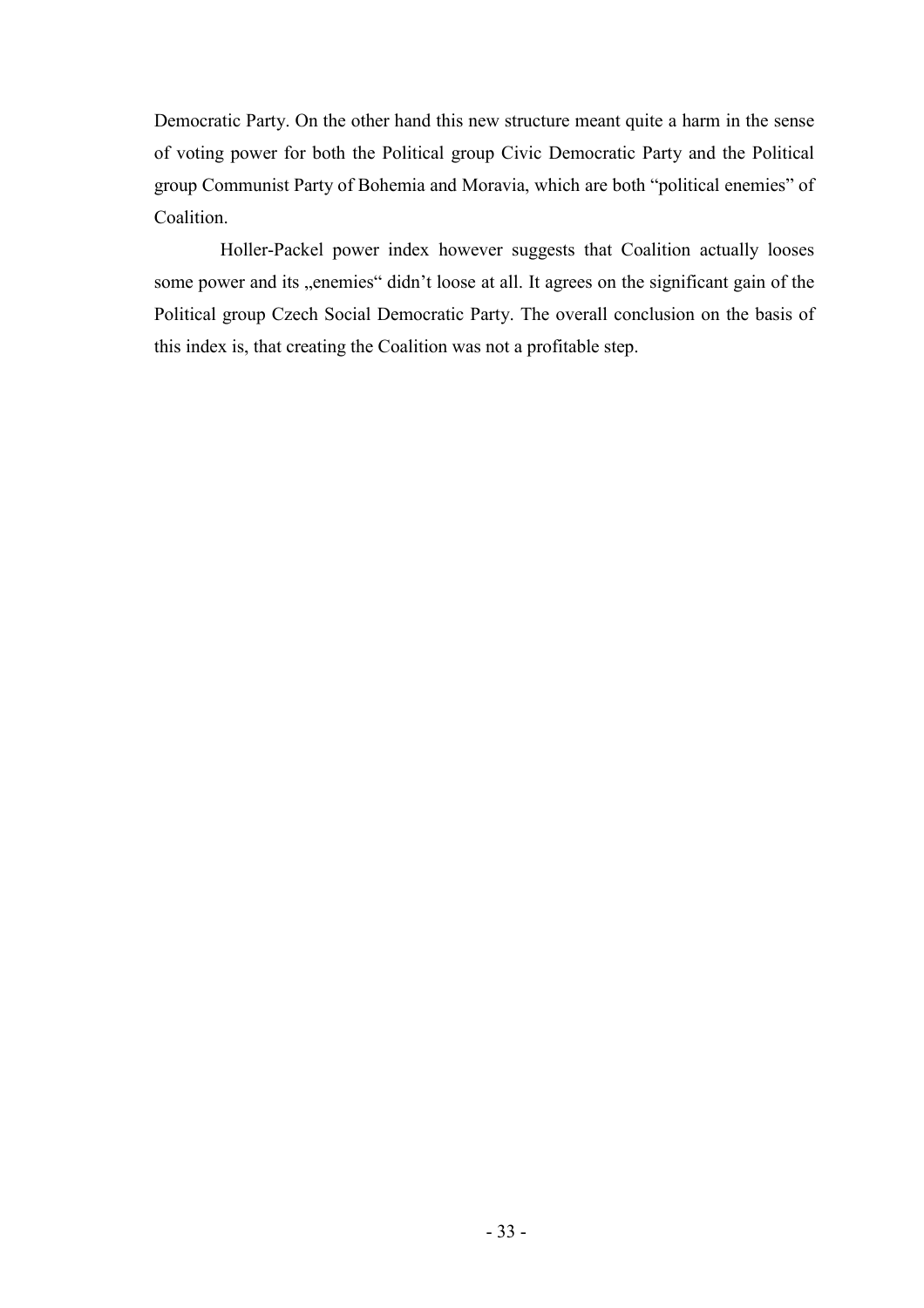## **3. CZECH PARLIAMENTARY SYSTEM**

### **3.1. History of Czech Parliamentarism and Constitutionality**

The history of Czech constitutionality reaches back to the  $13<sup>th</sup>$  century when in 1212 the document commonly called the "Golden Bull of Sicily" was issued  $31$ . This document from the Holy Roman Emperor and Frederick II., the King of Sicily's charter, who gave it in Basle on the  $26<sup>th</sup>$  of September 1212 to the Czech ruler Přemysl the I. Otakar $32$ , entitled Přemysl and his successors to use the title of king and prescribed the laws and duties of the Czech kings. It was the first important historical document related to the self-government of the Bohemian Lands. A subsequent very important act was, that Charles IV. $33$  as a Roman emperor validated all the privileges accorded to the Czech kings by the Roman kings and emperors in Prague on the  $7<sup>th</sup>$  of April 1348.

Almost two hundred years later at the General Assembly in Prague on the 31<sup>st</sup> of July 1619 the estates of the Czech Crown approved the Constitution of the Czech State<sup>34</sup>, which became a confederation of Bohemia, Moravia, Silesia and Upper and Lower Lusatia. The State Records of the Czech Kingdom, which were kept by the regional high courts, provide evidence that there already existed one of the three components of modern state power, the judicial power. They were official books kept by the court of the Czech lands. The oldest one of them comes from the middle of the  $13<sup>th</sup>$  century, the last one originates in the middle of the  $19<sup>th</sup>$  century.

The Czech Representative Board was part of the political system even during the following centuries when the Czech Lands were part of the Hapsburg monarchy and since the  $29<sup>th</sup>$  of February 1920 in a newly constituted Czechoslovak Republic it acquired two-chamber form for the first time<sup>35</sup>. It is quite obvious according to these historical sources that the history of Czech parliamentarism and constitutionality is of a distinctly older date than the establishment of the sovereign Czech State in  $1993^{36}$ .

<sup>&</sup>lt;sup>31</sup> "Dějiny zemí koruny české I." (1992), p.69

<sup>&</sup>lt;sup>32</sup> Czech ruler from 1197 to 1230

<sup>&</sup>lt;sup>33</sup> Czech ruler from 1346 to 1378, "Dějiny zemí koruny české I." (1992), p.113

<sup>34</sup> http://www.psp.cz

<sup>35 &</sup>quot;Dějiny zemí koruny české II." (1992), p.168, "Kronika lidstva" (1992), p.878 and 886

<sup>36 &</sup>quot;Kronika lidstva" (1992), p.1130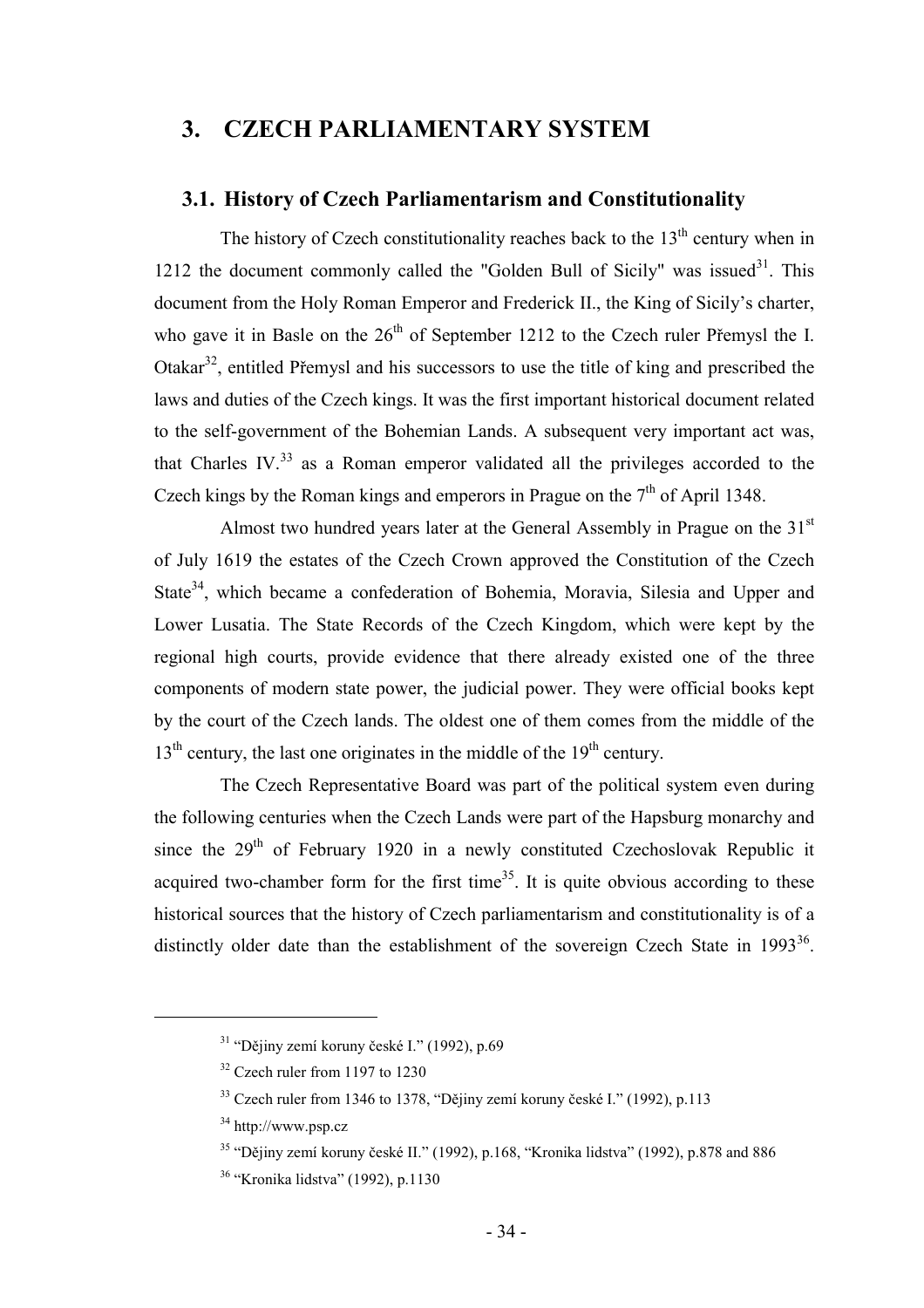Many of the laws still valid have certain marks of the rich history of Czech statehood, which reaches back to the early middle ages.

#### **3.2. Present Design of Czech Parliamentarism and Constitutionality**

The new electoral system of the Parliament of the Czech Republic is founded on proportional representation and was approved in the former Czechoslovak Republic after the political changeover in November 1989 close before the first free elections took place in June 1990. The system was nearly identical for all the three federative Parliaments of the federative republic (Federal Assembly, Czech National Council and Slovak National Council).

The original electoral law was slightly changed before the elections in 1992. On the  $16<sup>th</sup>$  of December 1992 because of the separation of the Czech and Slovak Republics the Czech National Council approved the Constitution of the Czech Republic<sup>37</sup>. It is the first Constitution in the thousand-year history of Czech statehood, which was accepted in the Czech Republic as a sovereign and independent state. The Czech Constitution came into force on the  $1<sup>st</sup>$  of January 1993 with the constitution of the Czech Republic.

In 1995 a new electoral law<sup>38</sup> was accepted, which includes arrangements for election to the Chamber of Deputies and the Senate. The first election to the Senate took place during the 15<sup>th</sup> and 16<sup>th</sup> and the 22<sup>nd</sup> and 23<sup>rd</sup> of November 1996.

#### **3.2.1. Parliament of the Czech Republic**

 $\overline{a}$ 

The legislative power in the Czech Republic belongs to the Parliament. It is comprised of two houses, the Lower House called the Chamber of Deputies and the Upper House called the Senate. The Chamber of Deputies has 200 deputies, who are elected for four-year periods. The Senate has 81 senators, who are elected for six-year periods and every second year one-third of senators gets re-elected. Both chambers are able to vote by the presence of at least one third of its members. To pass a bill is necessary a simple majority of the senators or deputies, who are present. A

<sup>&</sup>lt;sup>37</sup> Act No.1/1993 Coll. Constitution of the Czech Republic

<sup>&</sup>lt;sup>38</sup> Act No.247/1995 Coll. about the election to Parliament of the Czech Republic and about changes and replenishment of some acts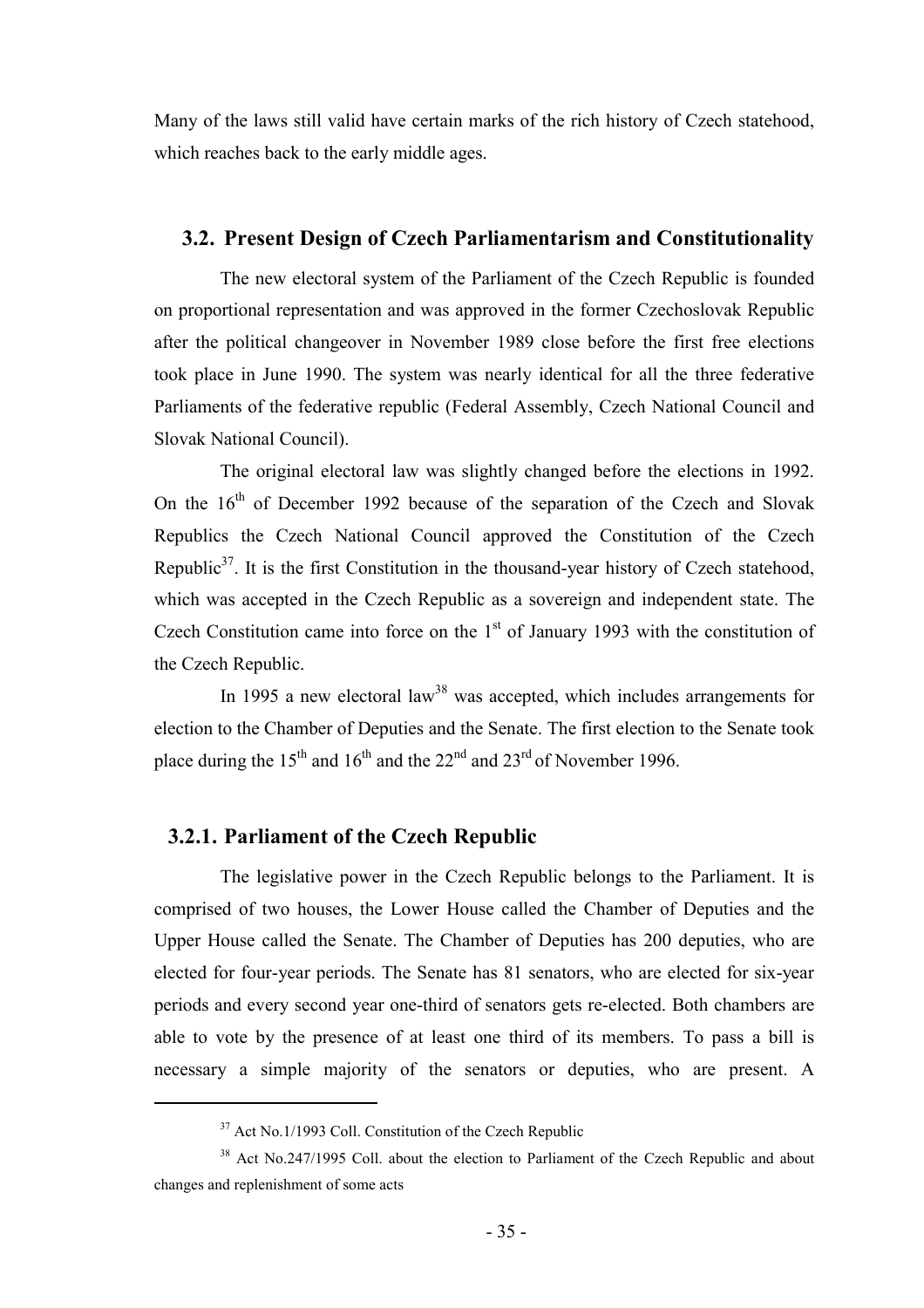constitutional law must be passed by a three-fifths majority of all deputies and a threefifths majority of senators present.

A legislative initiative can be presented by a deputy or a group of deputies, the Senate, the Government of the Czech Republic or the local authority of a higher administrative unit. Proposals are handed to the Chamber of Deputies. International agreements, which require the approval of Parliament, get approved the same way as law proposals.

As well as the legislative function the Parliament has also some other powers like to give approval to some international agreements<sup>39</sup>, to elect the President of the Czech Republic<sup>40</sup>, the Chamber of Deputies can also pronounce confidence of nonconfidence in the Government of the Czech Republic<sup>41</sup> and announce election to local authorities.

The Houses of the Parliament of the Czech Republic usually act separately. A conjunct meeting of both parliamentary Houses assembles the chairperson of the Chamber of Deputies and for such a meeting are applied working rules of the Chamber of Deputies. The conjunct meeting is laid down only for the election of the President of the Czech Republic<sup>42</sup> and for the acceptance of the vow of the president-elect<sup>43</sup>.

The Senate is constructed as a counterbalance to the Chamber of Deputies, as a component that generates conditions for a higher quality of legislative process and as a component of parliamentary continuity in cases when the Chamber of Deputies is dismissed. The Czech Senate cannot be dissolved and therefore becomes the guarantor of stability and continuous legislative power

#### **3.2.2. Election to the Parliament of the Czech Republic**

Parliamentary elections are run on the basis of secret voting under the universal, equal and direct voting law. The election to the Chamber of Deputies is run according to the principle of proportional representation and to the Senate according to

<sup>&</sup>lt;sup>39</sup> clause No.49 of the Constitution of Czech Republic

 $40$  clause No.54 of the Constitution of Czech Republic

<sup>&</sup>lt;sup>41</sup> clause No.68 and clause Nr.72 of the Constitution of Czech Republic

 $42$  clause No.54 of the Constitution of Czech Republic

<sup>43</sup> clause No.59 of the Constitution of Czech Republic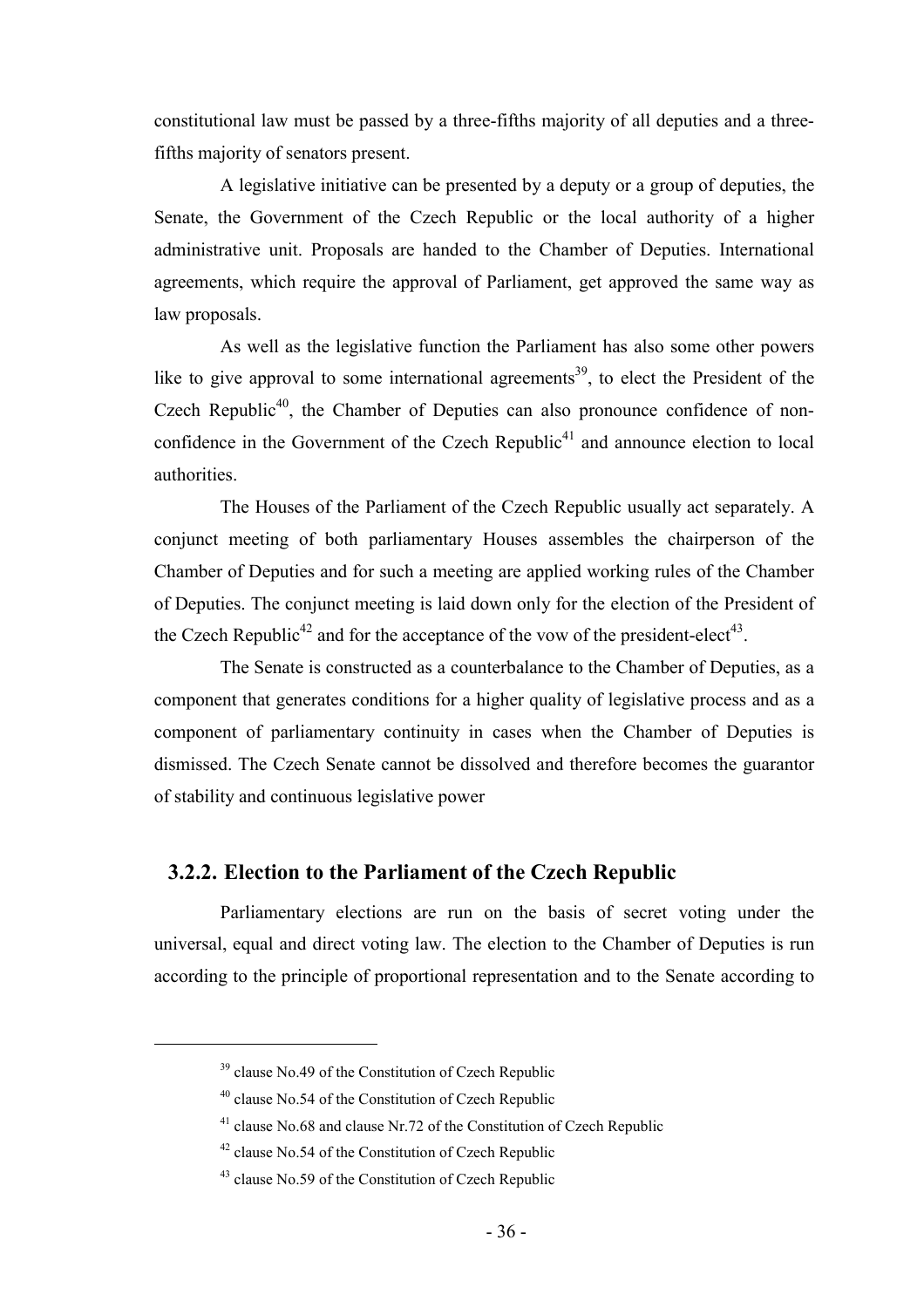the principle of majority system<sup>44</sup>. Any Czech citizen who has reached the age of 18 is entitled to vote, unless he was deprived of his legal capacity. As a member of the Chamber of Deputies can be elected any citizen of the Czech Republic who is over 21 and enjoys full voting rights and to become a member of the Senate the age over 40 is essential. Every second year one third of Senators is re-elected, which in other words means that the Senate is a permanent institution, which because of the impossibility of being dissolved goes on doing its job continuously. More details about the Senate are contained in the Attachment No.4.

Regular elections to the Chamber of Deputies take place every four years. The Czech Republic is divided into 14 electoral districts, which are identical with higher administrative units. List of candidates must be handed in at least 66 days before the announced day of elections and each party or coalition has to deposit in all districts, where they present their list of candidates, a 15 000 CZK fee for the electoral costs.

Mandates are divided among those parties that exceed the 5% limit of the total number of the delivered valid votes on the national level. For coalitions of political parties are valid the following rules: coalition of 2 parties has to collect at least 10%, coalition of 3 parties has to collect at least 15% and a coalition of 4 and more parties has to collect at east 20% of valid votes. Mandates are divided among those political subjects who exceeded the given threshold on the basis of d´Hondt system. In this system the number of acquired votes of each political party or coalition are step by step divided by numbers 1; 2; 3; 4; …. n, where n exceeds by one the number of allocated mandates in the particular electoral district. The results of these divisions are arranged according to size until the number of allocated mandates in each voting district is reached. Single parties get the number of mandates according to how many times their result appeared in the compared row.

The number of seats in each of the 14 electoral districts is proportional to the total number of valid votes in the district. Votes of those parties, that didn't reach the given threshold are redistributed to those parties that exceeded this threshold. The redistribution is also proportional to the received number of votes.

It is not possible to be a member of both chambers of the Parliament of the Czech Republic at the same time. Deputies and Senators are not allowed to perform the

<sup>44</sup>According to clause No.18 of the Constitution of Czech Republic, another conditions of electoral law are set by Parliamentary elections act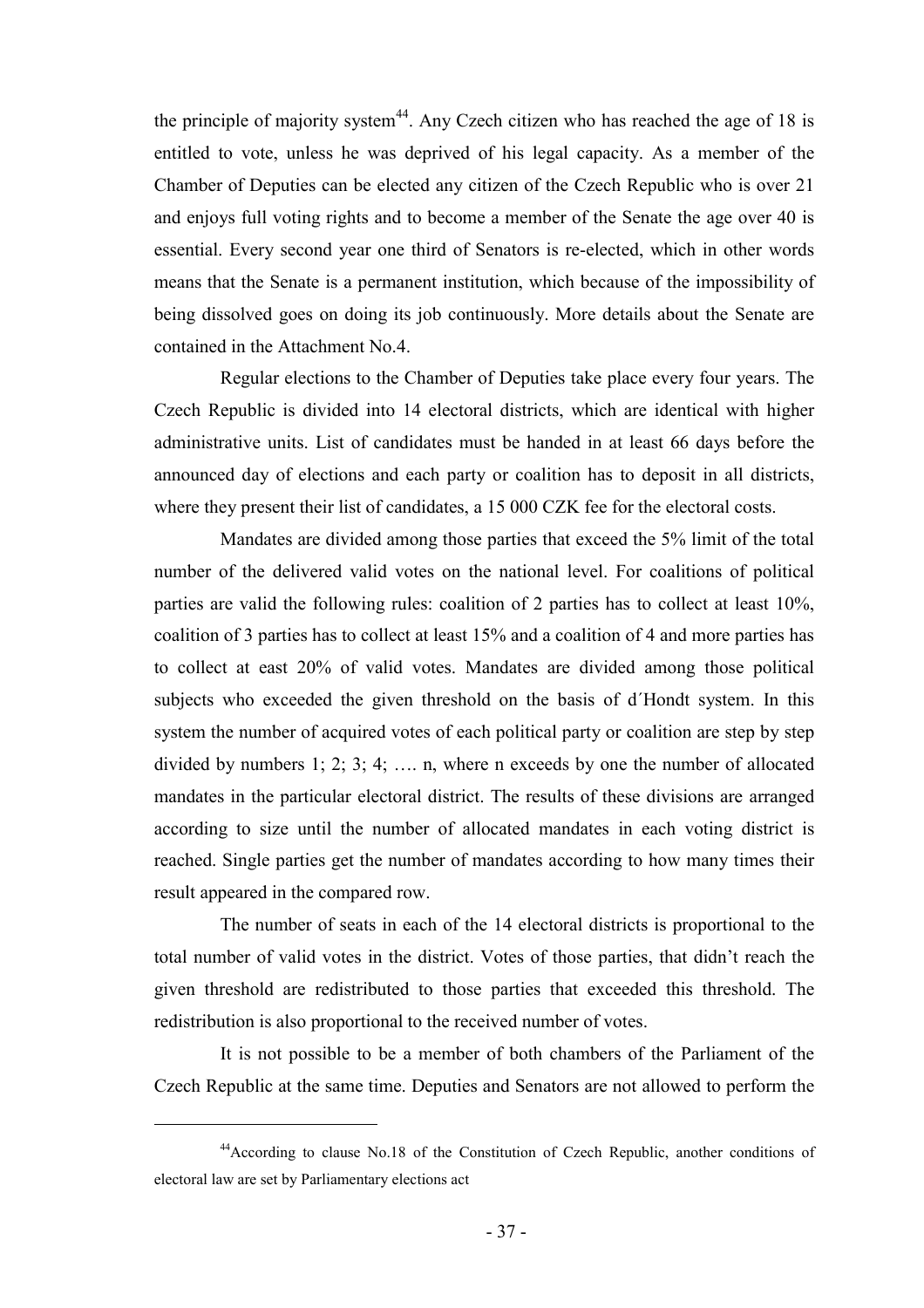function of President of the Czech Republic or the function of a judge. A deputy who is a member of the government cannot be either the chairperson or the vice chairperson of the Chamber of Deputies or the Senate, nor can he or she be a member of parliamentary committees and commissions.

#### **3.2.3. Evolution of Czech Electoral Legislation**

The first election to the Czech National Council after the change of political conditions in the fall 1989 were run under the Act Nr.54 of the Czech National Council from March 9th 1990 and they were announced for the 8th and 9th of June 1990. (Detailed results of all elections to the Czech Lower House since 1990, which contain the full English and Czech names of parties, their Czech abbreviations used as captions in figures and tables in the thesis, are listed in Attachment No.2. They took place only on in territory of the Czech Republic and electoral districts were set in municipalities such that each covered around 1000 voters. There was an irregular law provision by which the validity of mandates got reduced from the usual four to only two years.

During the 5th and 6th of June 1992 another election to the Czech National Council took place. It was run under the same electoral law<sup>45</sup> as the election of 1990, but the office term was regular four-year this time. Until the end of the year 1992 the Czech National Council worked as a legislative authority in the things, which were under the autonomous potency of the Czech Republic as a part of the Czech and Slovak Federative Republic. The Federal Assembly<sup>46</sup> represented legislative power of the whole republic

After the autonomous Czech Republic<sup>47</sup> arose on the January 1st 1993 the mandates from the 1992 election to the Czech National Council remained valid for the Chamber of Deputies of the Czech Republic that was established according to the new Constitution of Czech Republic Act No.1/1993 Coll..

<sup>&</sup>lt;sup>45</sup> Partial novels of the electoral law were contained in the Czech National Council Acts No.435/1991 Coll. and No.94/1992 Coll. and in the provision of presidium of the Czech National Council No.221/1990 Coll.

<sup>46</sup> Federal Assembly of the Czech Republic was assembled of the House of Peoples and the House of Nations

 $47$  corresponding to the agreement of crucial Czech and Slovak political parties from the  $23<sup>rd</sup>$  of July 1992 and on the basis of the Federal Assembly resolution from the  $25<sup>th</sup>$  of November 1992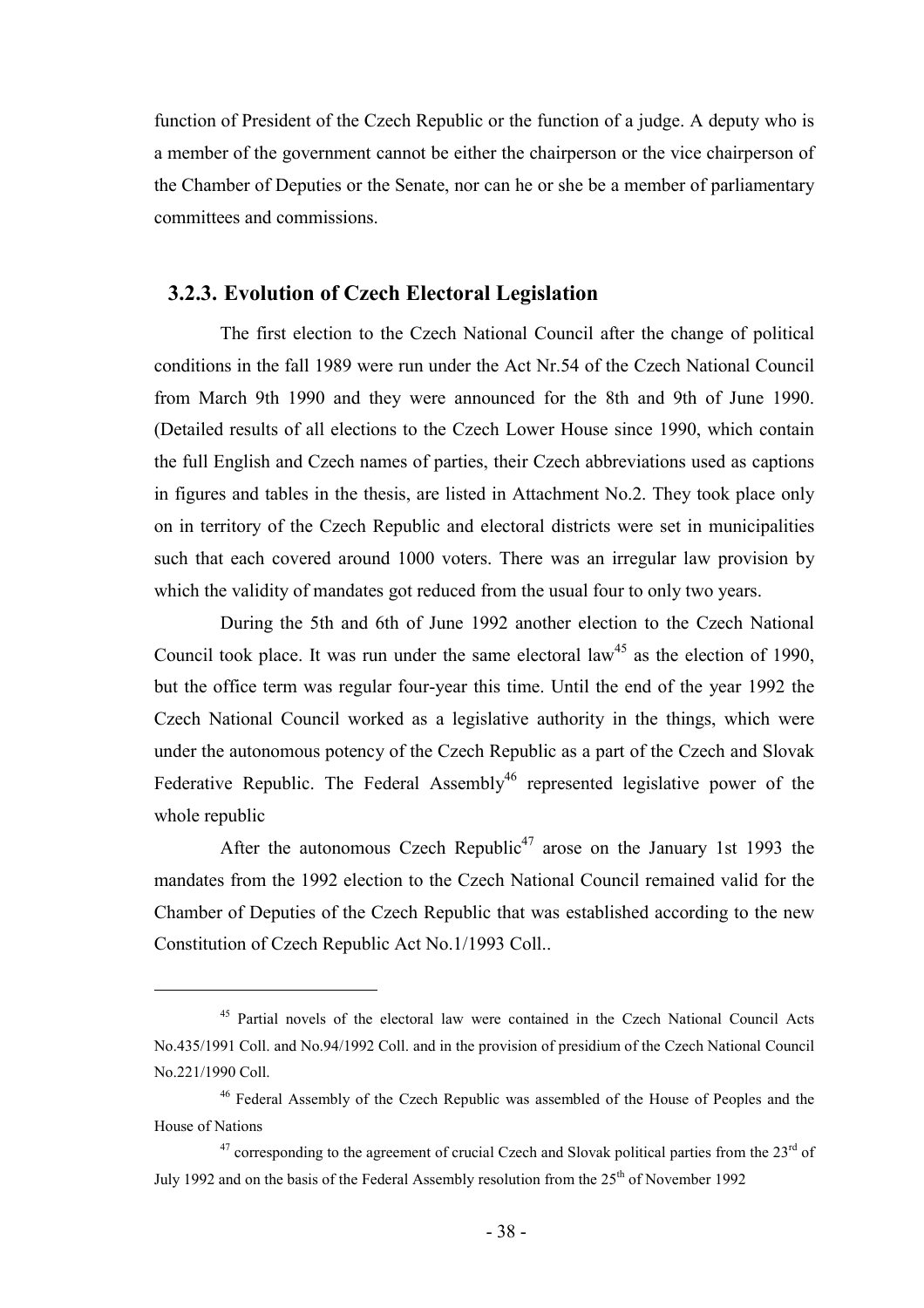The next election took place after the four-year term during the 31st of May and the 1st of June 1996, which was modified by the Act No.247/1995 Coll. about parliamentary election and changes and replenishments of some other acts. The election as well as the previous ones took place only in the territory of the Czech Republic. Eight permanent electoral districts were newly established according to §8 of the Act No.152/1994 Coll. about the election to local authorities in municipalities.

The collapse of the government coalition accompanied by fragmentation of the largest government party led to an early election to the Chamber of Deputies during the 19th and 20th of June 1998. This election enabled the constitutional act No.69/1998 Coll. about mandates abridgement of the Chamber of Deputies elected in 1996.

The number of electoral districts for this election arose to 14 corresponding to the 14 regional administrative units of the Czech Republic established by the Constitutional Act No.347/1997 Coll. about the creation of higher administrative units and about the change of the Constitutional Act No.1/1993 Coll.

The 2002 election to the Chamber of Deputies took place during the  $14<sup>th</sup>$  and 15<sup>th</sup> of June 2002 according to the revised Constitution of the Czech Republic Acts No.448/2001 Coll., and No.395/2001 Coll.. This time even Czech nationals living or being abroad could participate in this election. The participation of these nationals was however rather low as a result of the small number of electoral rooms set up abroad and the difficulties in gaining voter passes, which often required of potential voters not only to travel thousands of kilometres to the closest electoral room but even to do it twice.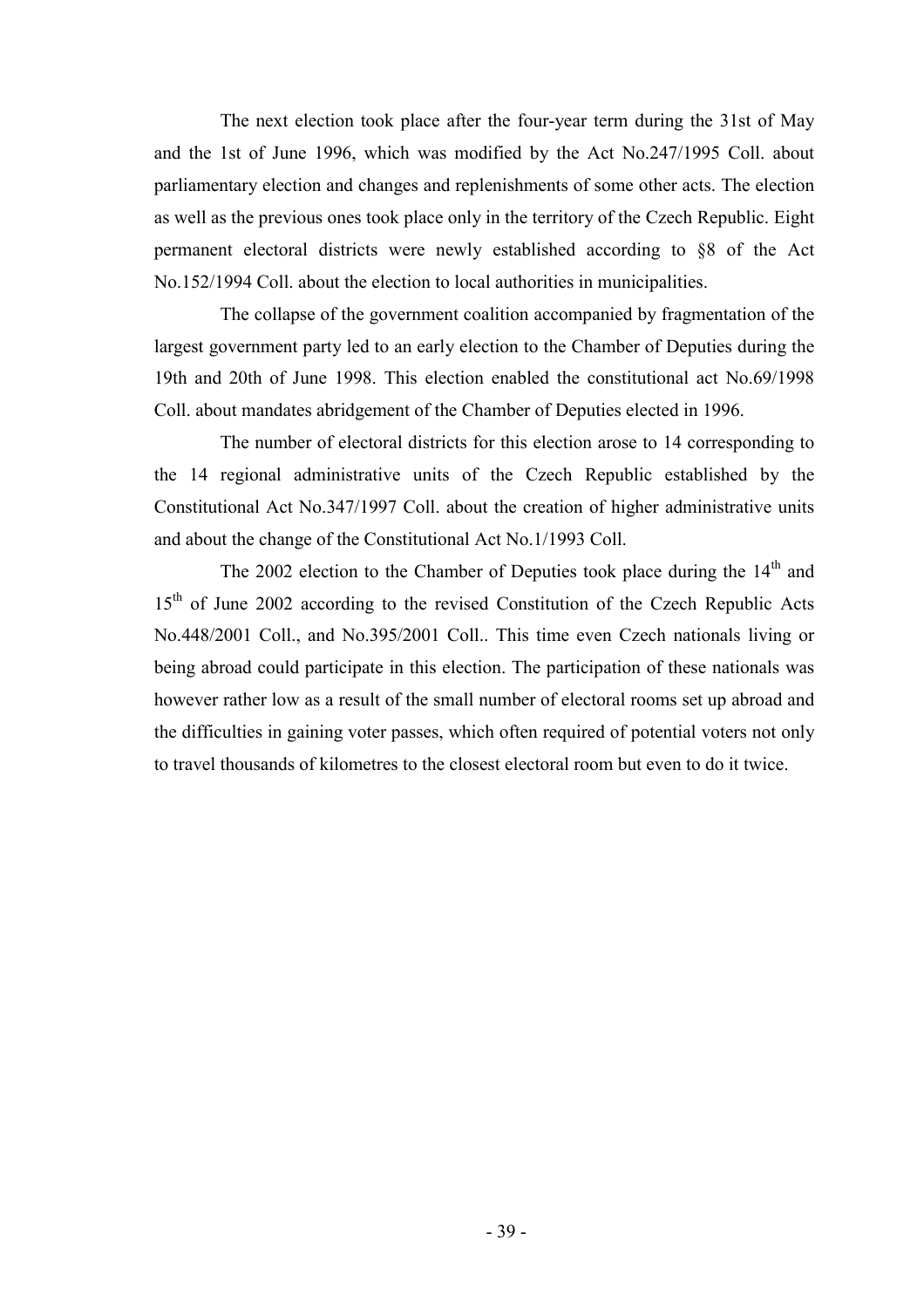# **4. ELECTORAL HISTORY OF THE CZECH LOWER HOUSE SINCE 1990**

#### **4.1. Distribution of Votes in the Czech Chamber of Deputies**

The first election to the Czech National Council (the patent chamber of the later Czech Chamber of Deputies, which was born together with the separate Czech Republic in 1993) after the change of political conditions in fall 1989 took place in June 1990 (see Chapter 3.2.3.).



**Figure 4.1.** The 1990 Elections to the Czech National Council (number of mandates)

Concerning the result of these elections, there was nothing surprising. The Civil Forum, which was not a political party but rather a joint movement of people, who were willing to bring the country to democracy as soon as possible, positively won the election (Table 4.1.). Since the Forum concentrated individuals with a wide spectrum of opinions, it was dissolved before the next election in June 1992.



**Figure 4.2.** The 1992 Elections to the Czech National Council (number of mandates)

The result of the 1992 election was rather clear too. The winning civil democrats created government coalition with the two ideologically closest parties, the Civic Democratic Alliance and the Christian Democratic Union - Czechoslovak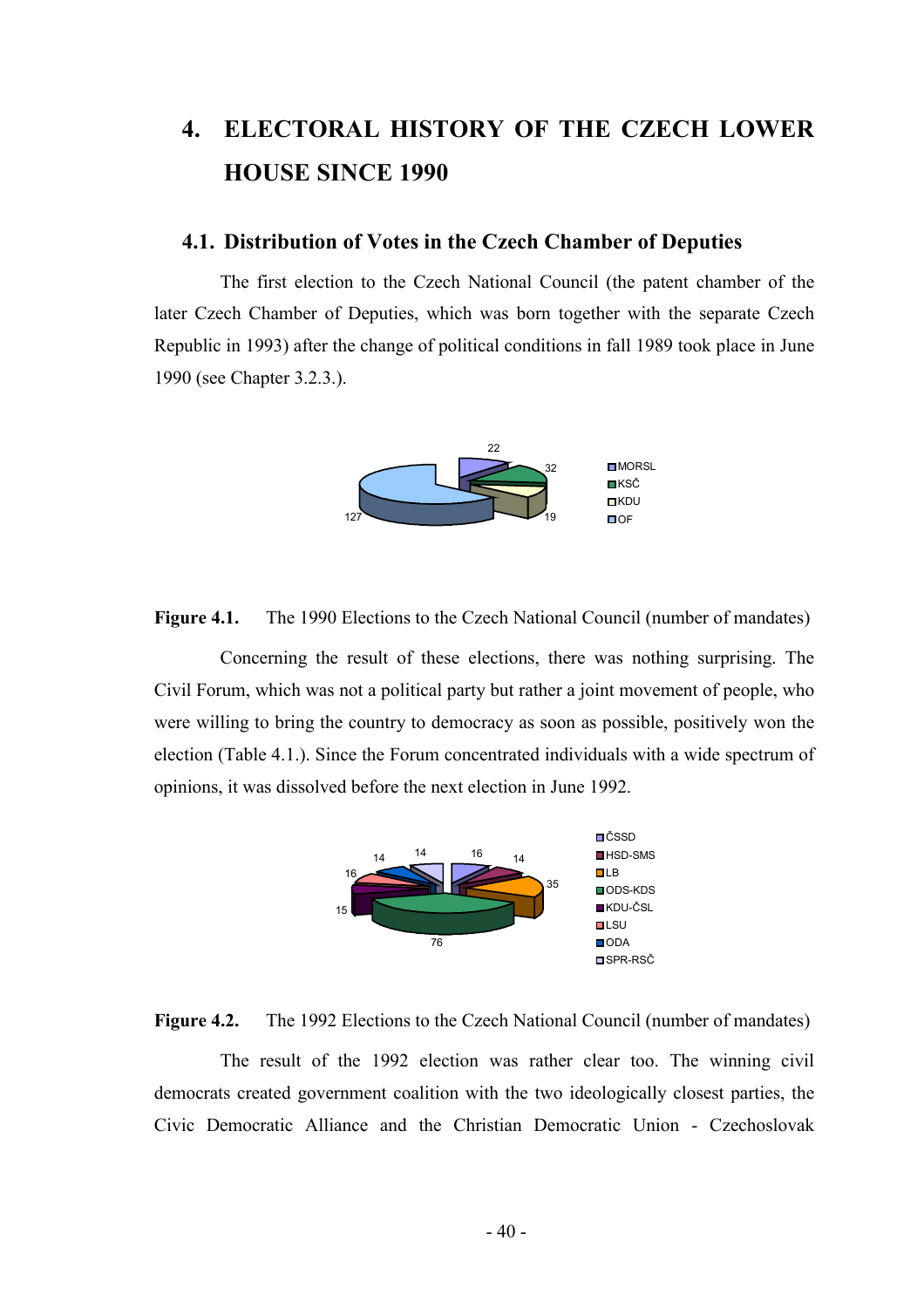People's Party (Characteristics of the most significant parties on the Czech political stage, which applied for the 2002 election, is given in the Attachment No.1).

Yet the 1996 electoral result was rather surprising. According to the preelectoral inquiries a higher percentage of votes delivered to the social democrats were predicted, but the victory of the existing government coalition<sup>48</sup> was expected. The electoral result was however much more dramatic.



#### Figure 4.3. The 1996 Elections to the Chamber of Deputies of the Czech Republic (number of mandates)

The civil democrats actually won the election, but the social democrats almost caught up. The difference among them was mere 3,18 per cent points (Figure 4.3.). In the new Chamber of Deputies the former government coalition reached only 99 deputies out of total 200 and could therefore assemble only a minority government. After very difficult talks the new government assembled of the last-period government coalition parties was formed and gained the trust of the Chamber of Deputies.

These fragile political conditions hand in hand with an unfavourable economic course<sup>49</sup> and many problems that showed up in the Civil Democratic Party financing led to the government resignation on the  $29<sup>th</sup>$  of November 1997. President Havel entrusted the leader of the Christian Democratic Union - Czechoslovak People's Party Josef Lux to manage the talks about a new government out of which a new so called "expert" government arose on the 28<sup>th</sup> of January 1998.

<sup>48</sup> Civic Democratic Party, Civic Democratic Alliance and Christian Democratic Union - Czechoslovak People's Party

<sup>&</sup>lt;sup>49</sup> Czech government tried for a radical rectification by a group of concrete steps that became known as "package of economic remedies". This heal program asked for budget cuts, reduction of wages growth in state sector, push of pension valorisation, acceleration of privatisation of companies, which are still state owned, import obstructions, tightening of rules of financial capital market and such.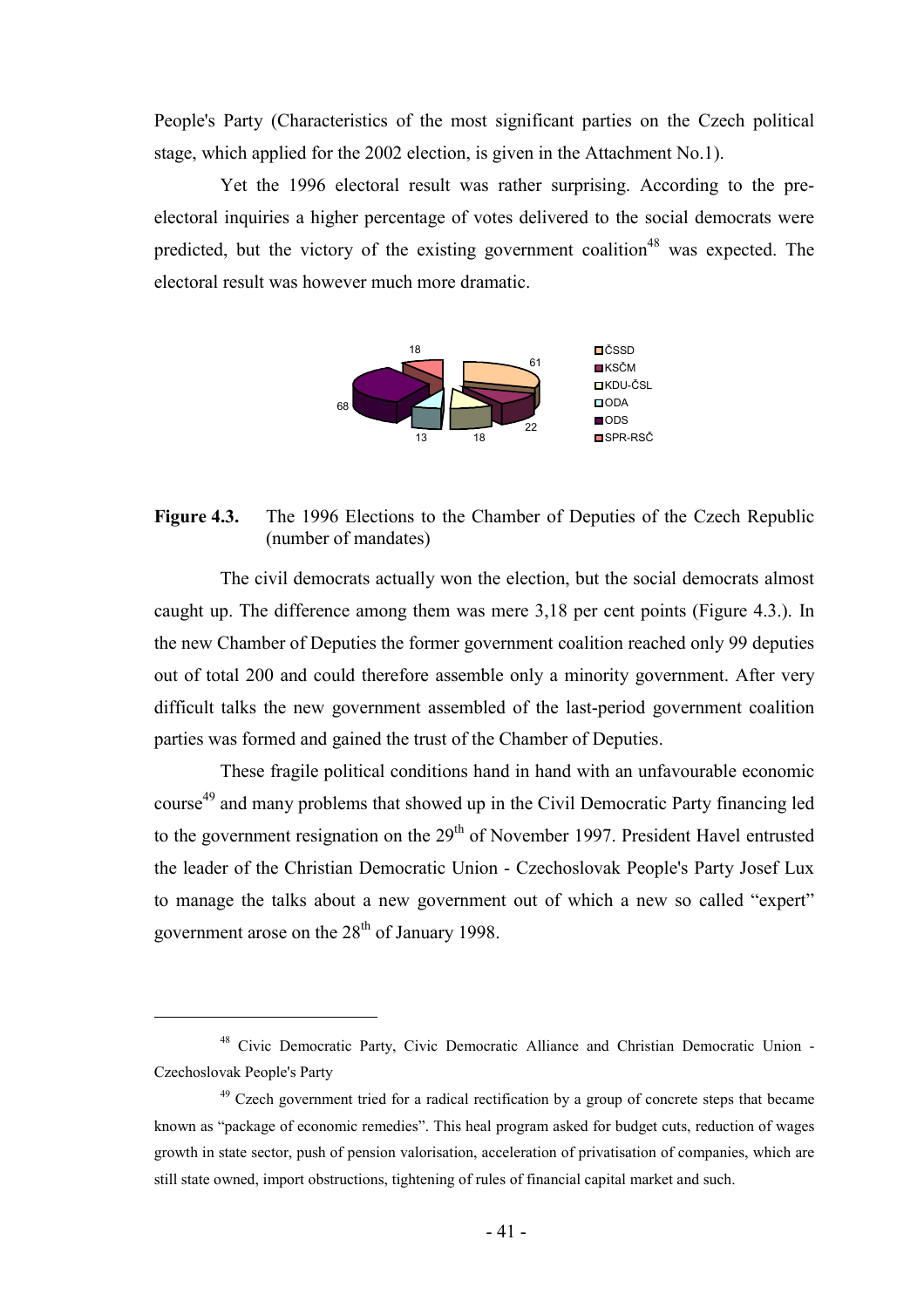This course got also reflected in a record number of changes of memberships in single political groups in the Chamber of Deputies during this period. The changes are graphed in the Figure 4.4. There is also remarkable the establishment of a new party on the 20<sup>th</sup> of January 1998 called Freedom Union, which was founded mainly by former members of the Civil Democratic Party, who wanted to disavow from the higher mentioned problems. (Attachment No.5)





Later in June of this year another election to Chamber of Deputies took place. According to pre-electoral inquiries the Czech Social Democratic Party won the 1998 elections followed by civil democrats and communists (Figure 4.5.). The government composition however showed up to be quite difficult again. The problem was mainly on the side of the Union of Freedom that showed a resistance to get into coalition with the social democrats and also a coalition with the civil democrats had no chance to be composed because of a strong animosity of party leaders. This led to an unexpected way out of this stalemate situation, when on the  $22<sup>nd</sup>$  of July 1998 the two strongest parties concluded a so-called "Opposition Agreement". In this agreement the civil democrats undertook to tolerate the minority government of social democrats in order to ensure stable conditions on the Czech political stage.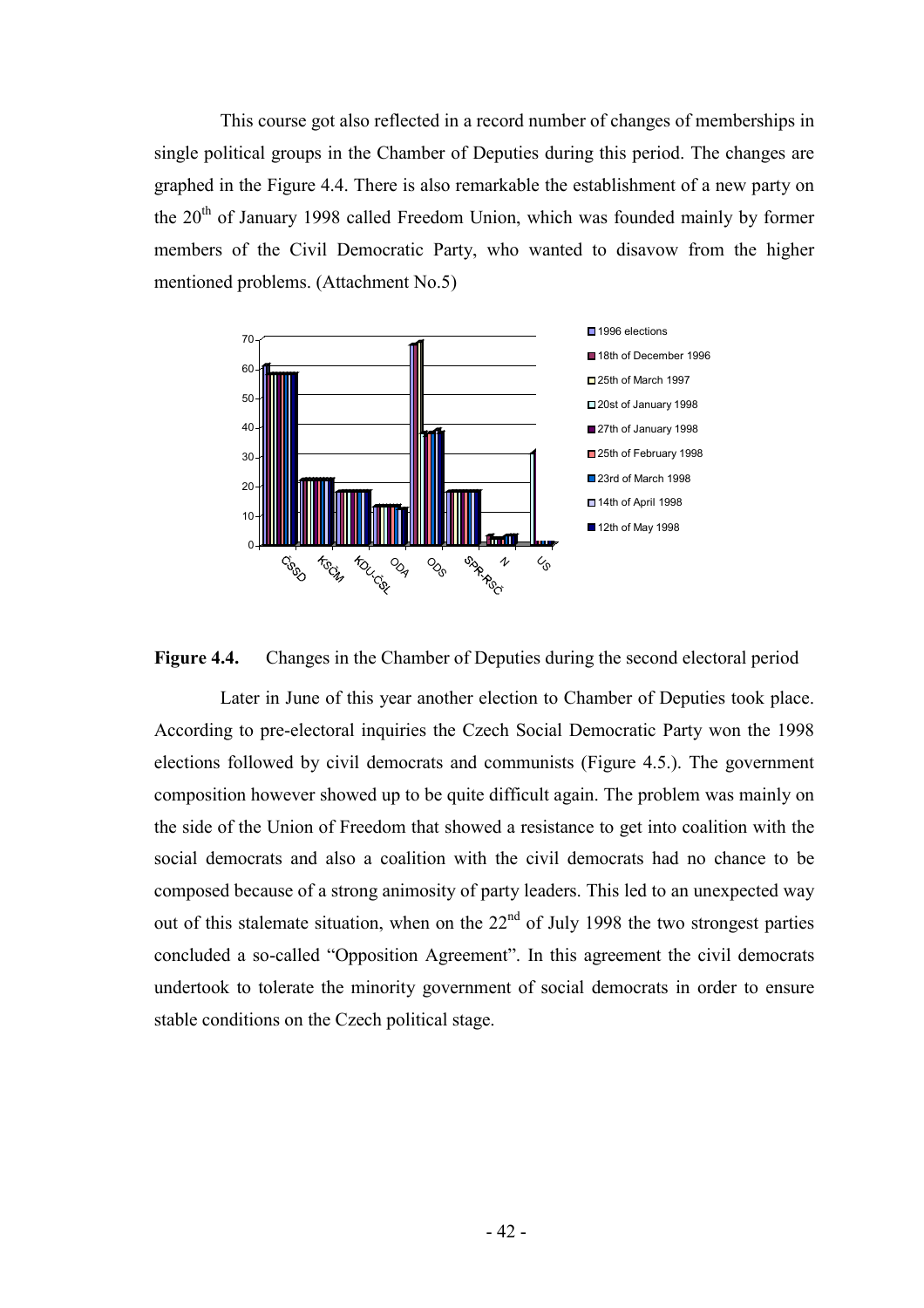

#### Figure 4.5. The 1998 Elections to the Chamber of Deputies of the Czech Republic (number of mandates)

 Concerning the 2002 election, pre-electoral inquiries estimated the actual result very well this time. The only possibly surprising outcome of these elections was quite a substantial strengthening of communists (Figure 4.6.) and the fact that for the first time since the velvet revolution they gained one of the top parliamentary offices.



### **Figure 4.6.** The 2002 Elections to the Chamber of Deputies of the Czech Republic (number of mandates)

The winning Czech Social Democratic Party settled on government formation with the Coalition parties, the Christian Democratic Union - Czechoslovak People's Party and the Freedom Union - Democratic Union. The only problem during the talks concerned some programmatic differences between unionists and social democrats and was solved by changing of the leader of the Freedom Union.

# **4.2. Distribution of Power in the Czech Chamber of Deputies: Application of Methodology of Power Indices with A priori Unions**

In this chapter I will calculate the power of single parties of the Chamber of Deputies on the basis of the Czech electoral results using the Shapley-Shubik (SS),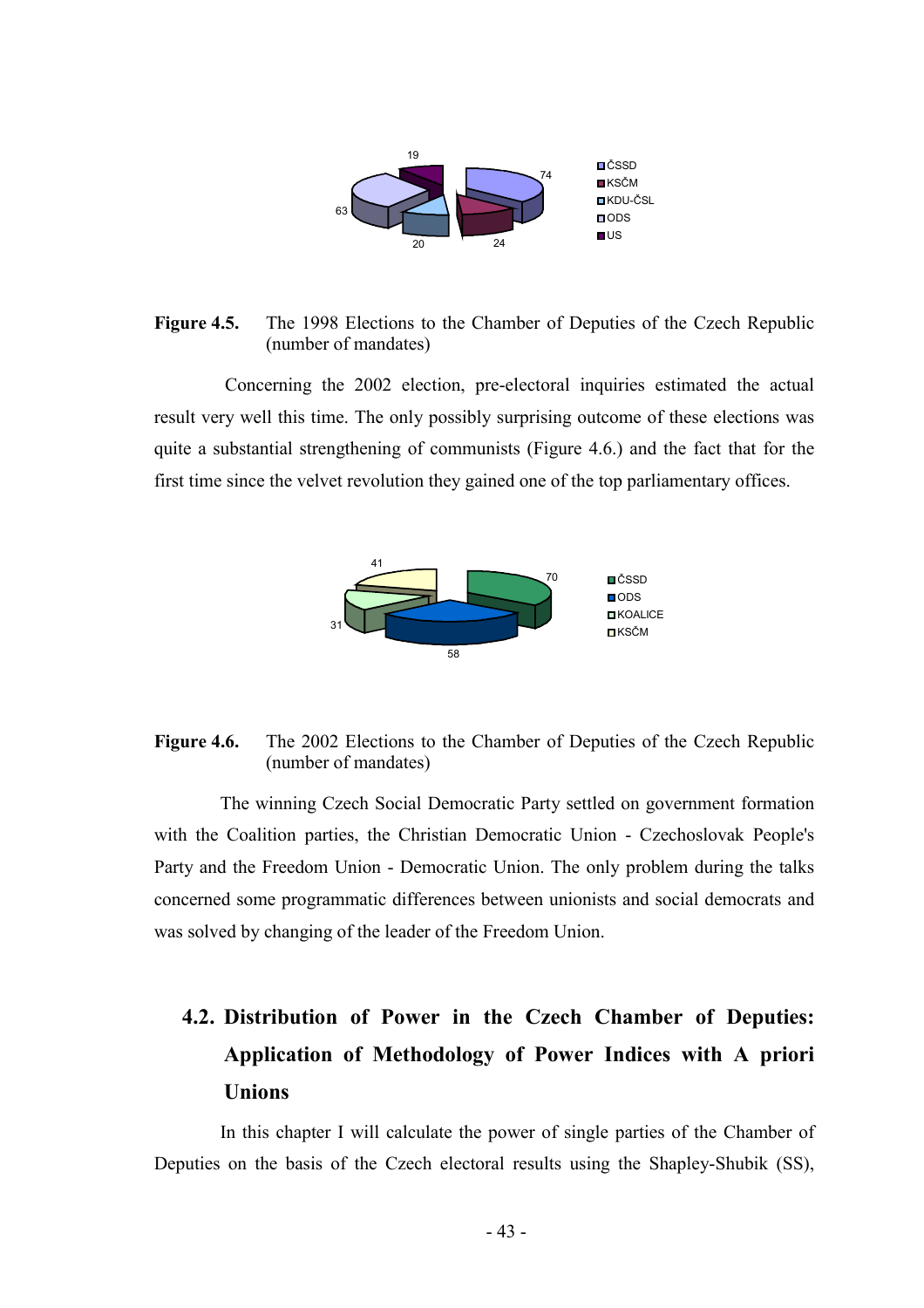Penrose-Banzhaf (PB) and Holler-Packel (HP) indices, which take into account the a priori union structure of the Chamber. These results of the three indices with a priori unions will serve for the comparison with the results of indices introduced later in this thesis, searching for those, which seem to describe the reality better.

The Czech Chamber of Deputies works on two principles, the simple majority and the three-fifth majority qualified basis, depending on whether it is approving a regular act or a constitutional act (see Chapter 3.2.1.). I am going to watch the differences of power distribution depending on the size of quota.

#### **4.2.1. Election of 1992**

The result of the 1992 election ended up in favour of the Coalition of Civic Democratic Party and Christian Democratic Party. Civil democrats gained 38% of mandates and had no problem to create government coalition with their two ideologically closest parties, the Civic Democratic Alliance and the Christian Democratic Union - Czechoslovak People's Party. Their government coalition had 105 mandates, which allowed it to generate a stable majority government.

| Czech,         | <b>Mandates</b> |      |       |             |      | Power index for absolute majority |       |             |       |               |           | Power index for 3/5 majority  |      |             |
|----------------|-----------------|------|-------|-------------|------|-----------------------------------|-------|-------------|-------|---------------|-----------|-------------------------------|------|-------------|
| abbreviation   | abs.            | $\%$ | SS    | <b>SSAU</b> | PВ   | <b>PBAU</b>                       | ΗP    | <b>HPAU</b> | SS    | <b>ISSAUI</b> | <b>PB</b> | <b>PBAU</b>                   | ΗP   | <b>HPAU</b> |
| ČSSD           | 16              | 8    | 5.95  |             | 5.32 | 0                                 | 12.5  |             | 7.3   | 6.67          | 8.08      | 2,5                           | 12.5 | 11.11       |
| <b>HSD-SMS</b> | 14              | 7    | 5.95  |             | 5.32 | 0                                 | 12.5  | 0           | 4.52  | 1.67          | 4.04      | $2.5\,$                       | 10   | 11.11       |
| <b>KSČM-LB</b> | 35              | 18   | 10.71 |             | 7.45 | 0                                 | 8.43  | $\Omega$    | 14.29 | 6.67          | 16.16     | 7.5                           | 8.75 | 11.11       |
| <b>ODS-KDS</b> | 76              | 38   |       | 53.57 68.89 |      | $140.64$ 79.25                    |       | 19.28 44.44 | 50    |               |           | 59,44 47,47 61,73 23,75 22,82 |      |             |
| <b>KDU-ČSL</b> | 15              | 7.5  | 5.95  | 15.56       | 5.32 | 10.37                             |       | 12,05 27,77 | 7,38  | 10.28         | 8.08      | 10.5                          | 12.5 | 12.01       |
| LSU            | 16              | 8    | 5.95  |             | 5.32 | 0                                 | 12.05 | 0           | 7,38  | 6.67          | 8.08      | 7.5                           | 12.5 | 11.11       |
| <b>ODA</b>     | 14              |      | 5.95  | 15.56       | 5.32 | 10.37                             |       | 12,05 27,77 | 4.52  | 6.94          | 4.04      | 5.25                          | 10   | 9.61        |
| SPR-RSČ        | 14              |      | 5.95  |             | 5,32 | 0                                 | 12.05 | 0           | 4,52  | 1.67          | 4.04      | $2.5\,$                       | 10   | 11.11       |

**Table 4.1.** Distribution of power in the 1992 elected Chamber of Deputies calculated by unconstrained and constrained Shapley-Shubik (SS), Penrose-Banzhaf (PB) and Holler-Packel (HP) indices considering a priori union of Coalition of Civic Democratic Party and Christian Democratic Party, the Civic Democratic Alliance and the Christian Democratic Union - Czechoslovak People's Party.

All indices except of the Holler-Packel index calculated for the case of 3/5 majority voting rule, which even evaluated the power of the Civic Democratic Alliance lower than the power of any of the non-government parties, agree on the fact that creating coalition has brought the government parties some power. The most significant gains under both voting rules shows the Penrose-Banzhaf index. All indices also agree that the non-government parties have no power in regular voting with the 50% quorum.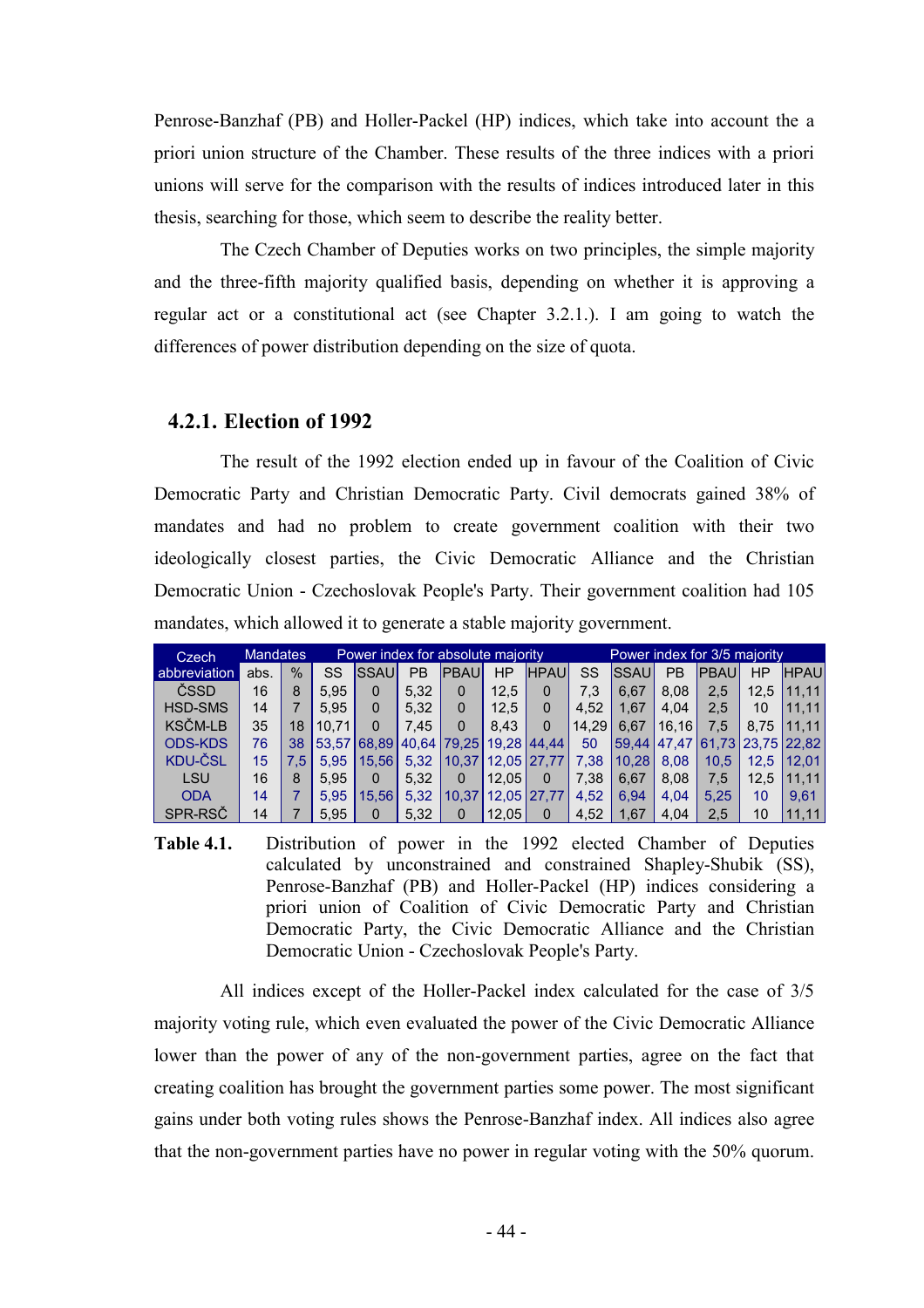They seem to have some rather marginal power by voting where the 3/5 majority is required.

All indices impute the Civil Democratic Party the highest power and except of the HP index for the 3/5 quorum, they show the highest gains of power for this party as a result of coalition formation. Another word creating the coalition has been the highest asset for the civil democrats.

On the end it is possible to declare, that the calculated results seem to correspond to the reality in the sense, that the government was stable during this electoral period and had no particular problems pushing their drafts and bills. As they didn't have difficulties even by the state budget negotiations, for whose passing the 3/5 majority is required, the Holler-Packel index doesn't seem to describe the reality very well.

# **4.2.2. Election of 1996**

In the 1996 elections the civil democrats gained the highest number of votes, but their victory wasn't actually as large as it had been expected before the election. Quite a surprise became the significantly higher amount of mandates, which gained the social democrats that stayed behind the civil democrats only about 3,18 percent points. This caused a stalemate situation where the potential and actually the only political feasible government coalition of the Civil Democratic Party, the Civic Democratic Alliance and the Christian Democratic Union - Czechoslovak People's Party collected only 49,5% of mandates and wasn't therefore able to assemble a majority government. On the end these parties formed a minority government.

| Czech        |      | <b>Mandates</b> |                 |               |           | Power index for absolute majority |           |                                               |           | Power index for 3/5 majority                                                          |      |              |            |             |
|--------------|------|-----------------|-----------------|---------------|-----------|-----------------------------------|-----------|-----------------------------------------------|-----------|---------------------------------------------------------------------------------------|------|--------------|------------|-------------|
| abbreviation | abs. | $\%$            | SS.             | <b>SSAU</b>   | <b>PB</b> | <b>PBAUL</b>                      | <b>HP</b> | <b>HPAU</b>                                   | <b>SS</b> | <b>SSAUL</b>                                                                          | PB   | <b>PBAUL</b> | HP         | <b>HPAU</b> |
| ČSSD         | 61   | 31              | 26.67 16.67     |               | 25        |                                   |           |                                               |           | $16,66$ 16,67 22,22 26,67 16,67 28,26 22,22 10,53                                     |      |              |            | 25          |
| KSČM         | 22   |                 |                 |               |           |                                   |           |                                               |           | 16,67   16,67   17,86   16,66   20,83   22,22   11,67   16,67   10,87   22,22   21,05 |      |              |            | 25          |
| KDU-ČSL      | 18   | 9               | 10              |               |           |                                   |           |                                               |           | 11.11 10.71 11.54 16.67 12.13 6.67 8.33                                               | 6.52 |              | 6.67 15.79 | 15          |
| <b>ODA</b>   | 13   | 6.5             |                 | $3.33$   2.78 |           |                                   |           | $3,57$   3,85   8,33   6,06   6,67            |           | 8.33                                                                                  | 6.52 | 6.67         | 115.791    | 15          |
| <b>ODS</b>   | 68   | 34              |                 |               |           |                                   |           | $ 33,33 36,11 32,14 34,62 20,83 15,15 41,67 $ |           | 50                                                                                    | 41.3 | 42.22 21.05  |            | 20          |
| SPR-RSČ      | 18   | 9               | 10 <sup>°</sup> |               |           |                                   |           | $16,67$ 10,71 16,66 16,67 22,22 6,67          |           | $\Omega$                                                                              | 6.52 |              | 12.79      | $\Omega$    |

**Table 4.2.** Distribution of power in the 1996 elected Chamber of Deputies calculated by unconstrained and constrained Shapley-Shubik (SS), Penrose-Banzhaf (PB) and Holler-Packel (HP) indices considering a priori union of the Civil Democratic Party, the Civic Democratic Alliance and the Christian Democratic Union - Czechoslovak People's Party.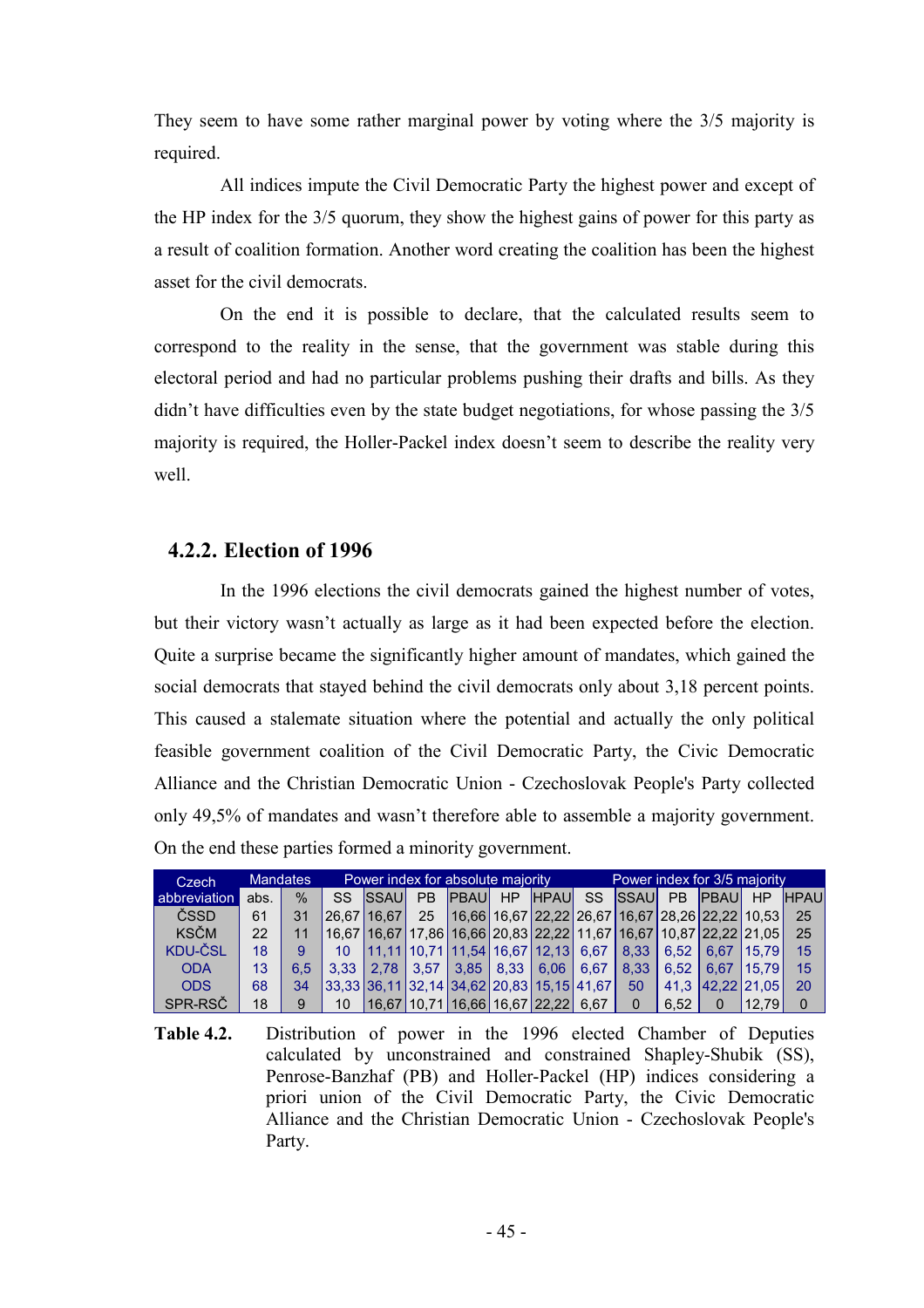The Shapley-Shubik and Penrose-Banzhaf indices on one side and the Holler-Packel index on the other disagree on the judgements of the profit from coalition formation for the coalition parties. HP index positively show, that these parties loose their power once they start to cooperate. The SS index and the PB index both agree that these parties gain a certain amount of power, but this amount is not significant.

More interesting seems to be the gains and looses of the non-government parties, especially the results of the Association for Republic-Czechoslovak Republican Party demonstrate interesting movements. Owing to the coalition emergence this party achieves a significant growth of power during voting according to the majority rule, but if it is voted on the 3/5-majority basis the coalition emergence brigs to this party a zero power. It should be also noticed that the power of social democrats, even thought they gained the second highest number of mandates and this number is almost twice as big as the number of mandates gained by the other two non-government parties, comes out the same as the power of the Communist Party of Bohemia and Moravia with only 22 deputies and in cases when only the absolute majority is required also as the power of the Association for Republic-Czechoslovak Republican Party. Another words the existence of such government coalition harmed the Czech Social Democratic Party the most.

In this case can be said that even thought the Holler-Packel index shows in some cases a different results from the other two indices, it might be right. The minority government felt after one year of it's existence and even thought it seems that it decomposed from the inside maybe the incapability to push the constitutional acts, which require the  $3/5$  majority, actually caused the failure of the government.

Without interest are also not the numerous changes of party affiliation in the Chamber of Deputies (listed in the Attachment No.5 or plotted in the Figure 4.4.), that appeared during this electoral period. This period experienced eight of such transfers and I found interesting to check how did these transfer influenced the power decomposition in the Lower House. In favour of better lucidity I chose only three of these changes to illustrate the transfers.

As the first change I chose the  $18<sup>th</sup>$  of December 1996 when three of the social democratic deputies left their political group and became non-included. This event had no influence on the established government coalition. One of the three non-included deputies lately entered the civil democratic group.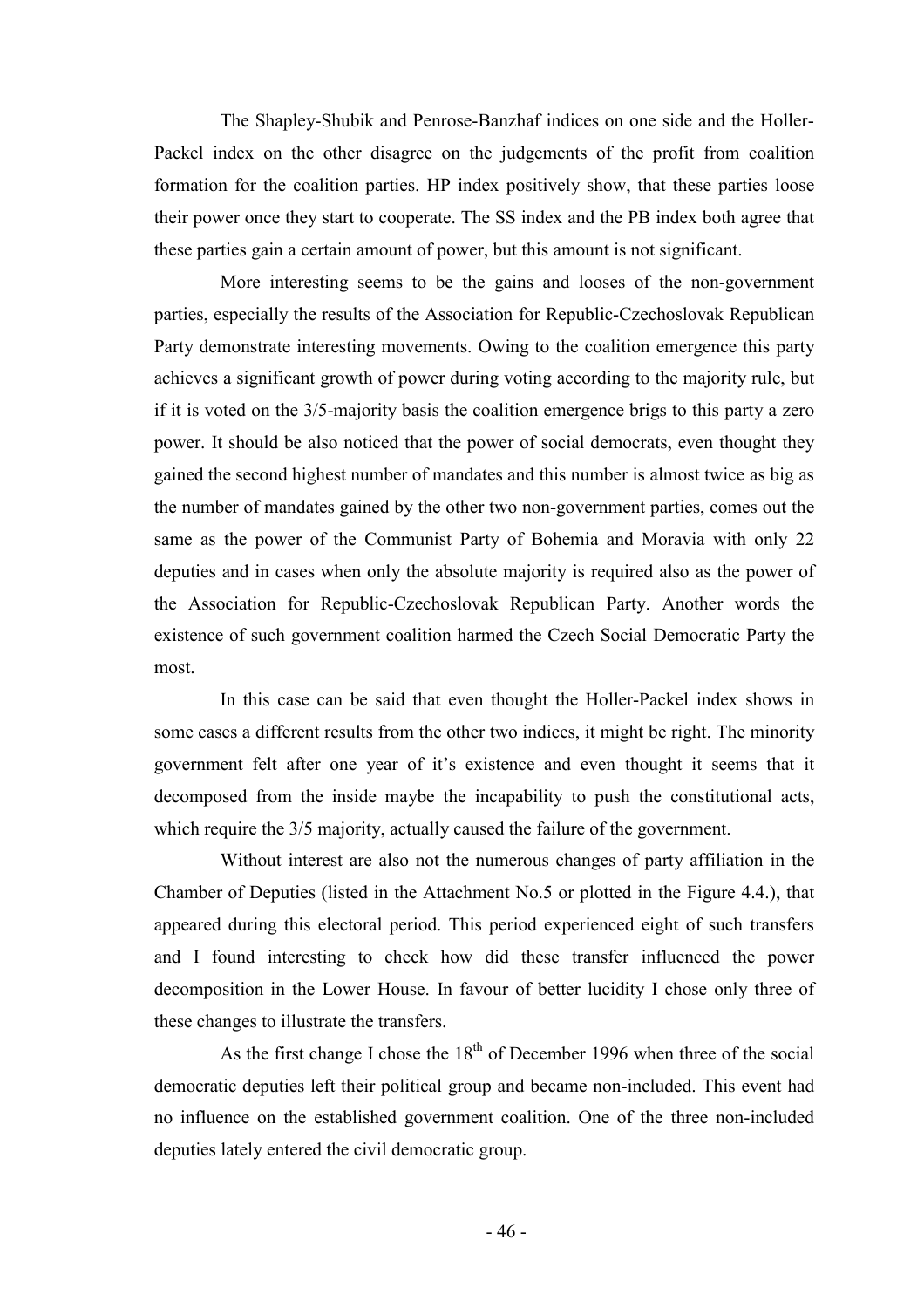The most remarkable change happened on the 20th of January 1998, which I chose as the second examined state. To this date not only the government coalition collapsed, but also the Civil Democratic Party felt apart. Almost half of the civil democratic deputies left the party and formed a new political party called the Freedom Union. There actually remained some kind of coalition, which formed the Christian Democratic Union - Czechoslovak People's Party, the Civic Democratic Alliance and the Freedom Union.

Couple of minor exchanges of deputies between the civil democratic group, the unionist's group, alliance group and the non-included took place lately and I chose the one of the 14th of April 1998 as the last for the illustration. For calculation of power I'll use only the unconstrained and constrained Shapley-Shubik indices in this case since it came out of the Turnovec's<sup>50</sup> and Laruell's testing of attributes as possibly better than the other two indices I use in this thesis (see Chapter 2.3.1.) and more indices would extend the Table 4.3. into a confusing level.

| Czech          |                                |                               | <b>Mandates</b>         |                         |                           |                                 |                                                                            |                                       | Power index for absolute majority              |                          |                             |                                          |                                             |                                                        |                                                                 |                         |                      | Power index for 3/5 majority                                                                              |                                              |                          |
|----------------|--------------------------------|-------------------------------|-------------------------|-------------------------|---------------------------|---------------------------------|----------------------------------------------------------------------------|---------------------------------------|------------------------------------------------|--------------------------|-----------------------------|------------------------------------------|---------------------------------------------|--------------------------------------------------------|-----------------------------------------------------------------|-------------------------|----------------------|-----------------------------------------------------------------------------------------------------------|----------------------------------------------|--------------------------|
| abbreviation   |                                | abs.                          |                         |                         |                           | <b>SS</b>                       |                                                                            |                                       |                                                | <b>SSAU</b>              |                             |                                          |                                             |                                                        | SS                                                              |                         |                      | <b>SSAU</b>                                                                                               |                                              |                          |
| ČSSD           |                                |                               |                         |                         |                           |                                 |                                                                            |                                       |                                                |                          |                             |                                          |                                             |                                                        |                                                                 |                         |                      | 61 58 58 58 26,67 21,75 31,75 32,02 16,67 8,33 27,38 35,6 26,67 26,67 33,41 32,94 16,67 16,67 31,67 31,67 |                                              |                          |
| <b>KSČM</b>    |                                |                               |                         |                         |                           |                                 |                                                                            |                                       |                                                |                          |                             |                                          |                                             |                                                        |                                                                 |                         |                      | 22 22 22 22 16,67 11,75 8,41 8,93 16,67 8,33 9,05 2,26 11,67 11,67 10,79 12,14 16,67 16,67                | 15                                           | 15                       |
| KDU-ČSL        |                                |                               | 18 18 18 18             |                         | 10 <sup>°</sup>           |                                 |                                                                            |                                       | 9.48 8.06 8.06 11,11 16,43 9.88 8.45 6.67 6.67 |                          |                             |                                          |                                             |                                                        | 7,1                                                             | 6,87                    |                      | $8,33$   $8,33$   $6,67$                                                                                  |                                              | 6.67                     |
| <b>ODA</b>     |                                |                               | 13 13 13 12             |                         | 3,33                      | 7,22                            | 7,7                                                                        |                                       | 6.79 2.78 15.95 7.38 7.14 6.67                 |                          |                             |                                          |                                             | 6,67                                                   | 6,75                                                            | 5,6                     | 8,33                 | 8,33                                                                                                      | $ 16,67 $ 4,46                               |                          |
| <b>ODS</b>     |                                |                               |                         |                         | 68 68 38 39 33, 33 37, 22 |                                 |                                                                            |                                       | 17,7 17,34 36,11 42,62                         |                          |                             |                                          |                                             |                                                        | 20 20,8341,6741,67 17,46 18,81                                  |                         | 50                   | 50                                                                                                        | 6,19 18,87                                   |                          |
| SPR-RSČ        |                                |                               | 18 18 18 18             |                         | 10 <sup>°</sup>           | 9,48                            |                                                                            |                                       | 8,06 8,06 16,67 8,33 9,05 2,26 6,67            |                          |                             |                                          |                                             | 6,67                                                   | 7,1                                                             | 6,87                    | $\Omega$             | $\Omega$                                                                                                  | $17,14$ 6.67                                 |                          |
| <b>US</b>      |                                |                               | 31                      | 30                      |                           |                                 |                                                                            | 17,7 16,79                            |                                                |                          |                             | 15,83 19,52                              |                                             |                                                        | 16,75 15,6                                                      |                         |                      |                                                                                                           |                                              | 6,67 16,67               |
| N <sub>1</sub> |                                |                               |                         |                         |                           | 1,03                            | 0,32                                                                       | 0,67                                  |                                                | $\Omega$                 | $0,71$ 1,31                 |                                          |                                             | 0                                                      | 0,32                                                            | 0,4                     |                      | $\Omega$                                                                                                  | 0                                            |                          |
| N <sub>2</sub> |                                |                               |                         |                         |                           | 1,03                            | 0,32                                                                       | 0,67                                  |                                                | $\mathbf{0}$             | 0,71                        | 1,31                                     |                                             | 0                                                      | 0,32                                                            | 0,4                     |                      | 0                                                                                                         | $\Omega$                                     |                          |
| N <sub>3</sub> |                                |                               |                         |                         |                           | 1,03                            |                                                                            | 0,67                                  |                                                | $\mathbf 0$              |                             | 1,31                                     |                                             | 0                                                      |                                                                 | 0,4                     |                      | 0                                                                                                         |                                              |                          |
| Date of Change | 996<br>$\tilde{ }$<br>Election | 1996<br>December<br>ិ<br>18th | 1998<br>20th of January | 1998<br>April<br>4th of | 996<br>╤<br>Election      | 996<br>ᆕ<br>December<br>18th of | 998<br>$\overline{\phantom{0}}$<br>Vienuary<br>$\overline{\sigma}$<br>20th | 998<br>$\tilde{ }$<br>April<br>4th of | 996<br>$\overline{\phantom{0}}$<br>Election    | 1996<br>18th of December | 998<br>╤<br>20th of January | 998<br>$\tilde{ }$<br>April<br>Ⴆ.<br>4th | 996<br>$\overline{\phantom{0}}$<br>Election | 996<br>$\overline{\phantom{0}}$<br>December<br>18th of | 998<br>$\overline{ }$<br>Vienuel<br>$\overline{\sigma}$<br>20th | 1998<br>April<br>4th of | 996<br>╤<br>Election | 996<br>$\overline{\phantom{0}}$<br>December<br>18th of                                                    | 998<br>$\overline{ }$<br>Vienuary<br>20th of | 998<br>April<br>৳<br>4th |

#### **Table 4.3.** Changes of distribution of power in Chamber of Deputies during the 1996-98 electoral period calculated by unconstrained and constrained Shapley-Shubik power indices (SS).

As a most surprising result o these power calculations is that the Christian Democratic Union - Czechoslovak People's Party even as a part of the new coalition with the Civic Democratic Alliance and the Freedom Union lost quite a significant

 $50$  Turnovec (1998)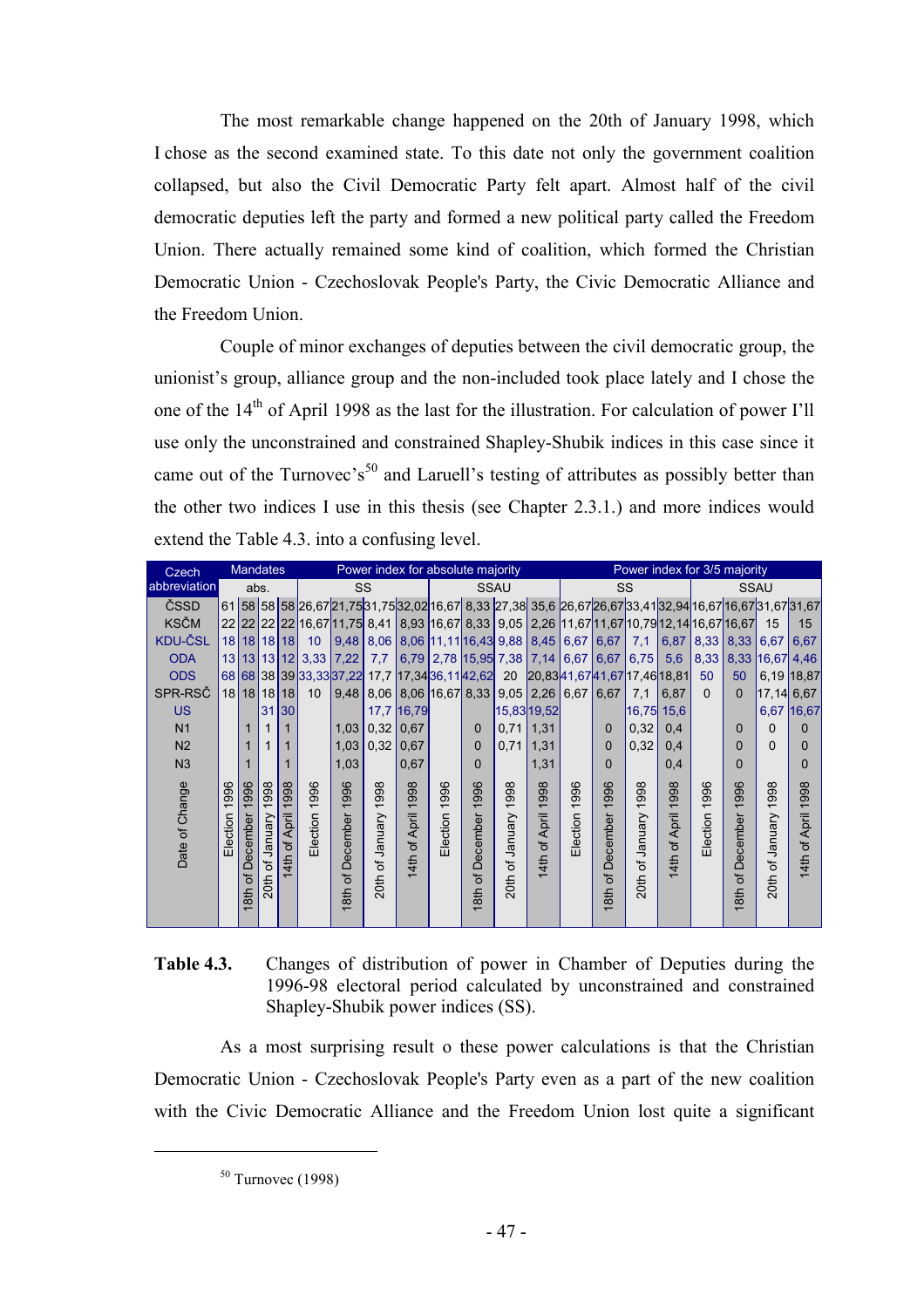amount of power after the break-up of the government coalition no matter the voting rule. The other member of the broken coalition, the Civic Democratic Alliance, gained some power for cases of 3/5-majority voting, but lost for cases of absolute majority voting as well as the Christian democrats. This loss is in the case of the Alliance caused by the huge power increase in reaction to the abandonment of the three social democratic deputies from their political group in December 1996. The relatively high increase of power the Alliance experienced after the government fall for the voting requiring the 3/5 majority was obviously very fragile since it's steep decline was managed by transfer of only one deputy of this party.

The other outcomes from these calculations are quite self-explanatory. The Czech Social Democratic Party lost some power after some of their deputies left it and gained a huge amount of power once the government coalition and it's largest opponent, the Civil Democratic Party, felt apart. Surprising can be only the amounts of power the party lost because of loosing only three of its 61 deputies. The results for the civil democrats are quite clear as well. They gained power once the social democratic deputies left their party and lost a huge amount of power when the coalition and the party itself broke apart. In this case can be surprising only the size of the remaining power the party had after those breaks for the 3/5-majority voting cases and how much the power for such voting arose only because one alliance deputy decided to came to their political group.

#### **4.2.3. Election of 1998**

The result of the 1998 election was widely expected. The Czech Social Democratic Party won with 37% of mandates these elections with margin of 5 percent points on the Civic Democratic Party. To create a government coalition with the Christian Democratic Union - Czechoslovak People's Party and the Freedom Union seemed to be a clear choice for the social democrats as it would have 113 mandates to it's disposal, but the coalition talks didn't turn out well. The final cooperation of the two inconsistent and opposing parties, the Czech Social Democratic Party and the Civic Democratic Party, was rather surprising and their "Opposition" Agreement represented some kind of a quasi-coalition agreement.

Since the two parties didn't assemble a common government, since the agreement lead to a minority social democratic government silently supported by civil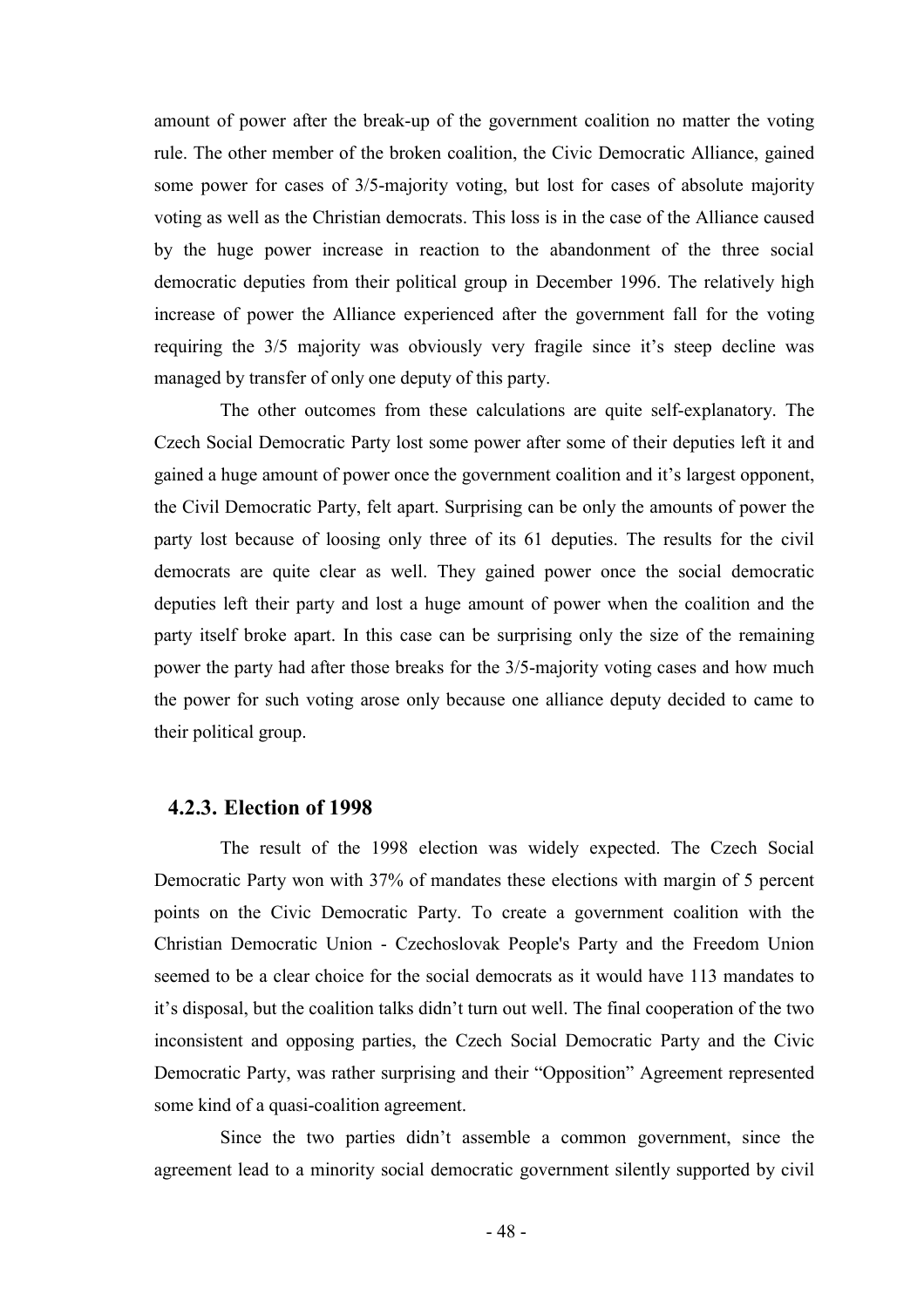democrats, it is rather questionable to consider them as a coalition in the sense of a priori union. I will however calculate the power shares as if it was the real coalition, just to show the consequences.

| Czech        |      | Mandates      |       |              |                    | Power index for absolute majority |    |             |    |              |       | Power index for 3/5 majority |    |             |
|--------------|------|---------------|-------|--------------|--------------------|-----------------------------------|----|-------------|----|--------------|-------|------------------------------|----|-------------|
| abbreviation | abs. | $\frac{0}{2}$ | SS    | <b>ISSAU</b> | РB                 | <b>PBAU</b>                       | ΗP | <b>HPAU</b> | SS | <b>ISSAU</b> | РB    | <b>PBAU</b>                  | НP | <b>HPAU</b> |
| ČSSD         | 74   | 37            | 30    | 50           | 28.57              | 50                                | 20 | 50          | 35 | 50           | 36.36 | 50                           | 20 | 50          |
| <b>KSČM</b>  | 24   | 12            | 13.33 | 0            | 14.29              |                                   | 20 | 0           | 10 |              | 9.09  |                              | 20 |             |
| KDU-ČSL      | 20   |               | 13.33 | 0            | 14.29              |                                   | 20 | 0           | 10 |              | 9.09  |                              | 20 |             |
| <b>ODS</b>   | 63   | 32            | 30    | 50           | 28.57              | 50                                | 20 | 50          | 35 | 50           | 36.36 | 50                           | 20 | 50          |
| US           | 19   | 9,5           | 13.33 | 0            | 14.29 <sub>1</sub> |                                   | 20 | 0           | 10 |              | 9.09  |                              | 20 |             |

**Table 4.4.** Distribution of power in the 1998 elected Chamber of Deputies calculated by unconstrained and constrained Shapley-Shubik (SS), Penrose-Banzhaf (PB) and Holler-Packel (HP) indices considering a priori union of the Czech Social Democratic Party and the Civic Democratic Party.

As it could have been expected, the results of all indices for both voting quotas show, that if the social democrats combine with the civil democrats into a coalition, no other party would have any influence on the legislative process in the Chamber of Deputies. The reality however didn't seem to support the hypothesis that these parties were so strong to push through any act they agreed on. These parties planed to change the Constitution of the Czech Republic by changing the Czech electoral rule, but they didn't succeed. There of course emerges a question whether it was really because of their insufficient power or if it was because such an act wouldn't have been passed by the Senate, whose composition was different from the one of Chamber of Deputies and whose members don't tend to vote in common according to their political membership as much as the Lower House members.

We might therefore rather favour the results of indices, which consider a priori unions in the Chamber of Deputies. These indices admit some power of the noncoalition parties, which seem to too look more probable. Interesting are in this case the results of the Holler-Packel power index that divides power equally among all political parties despite the huge differences in numbers of mandates amount single parties.

#### **4.2.4. Election of 2002**

The 2002 election won as it was expected the Czech Social Democratic Party, which settled on formation of government coalition with the Coalition. The Coalition however felt apart shortly after the election into the two main parties, which initially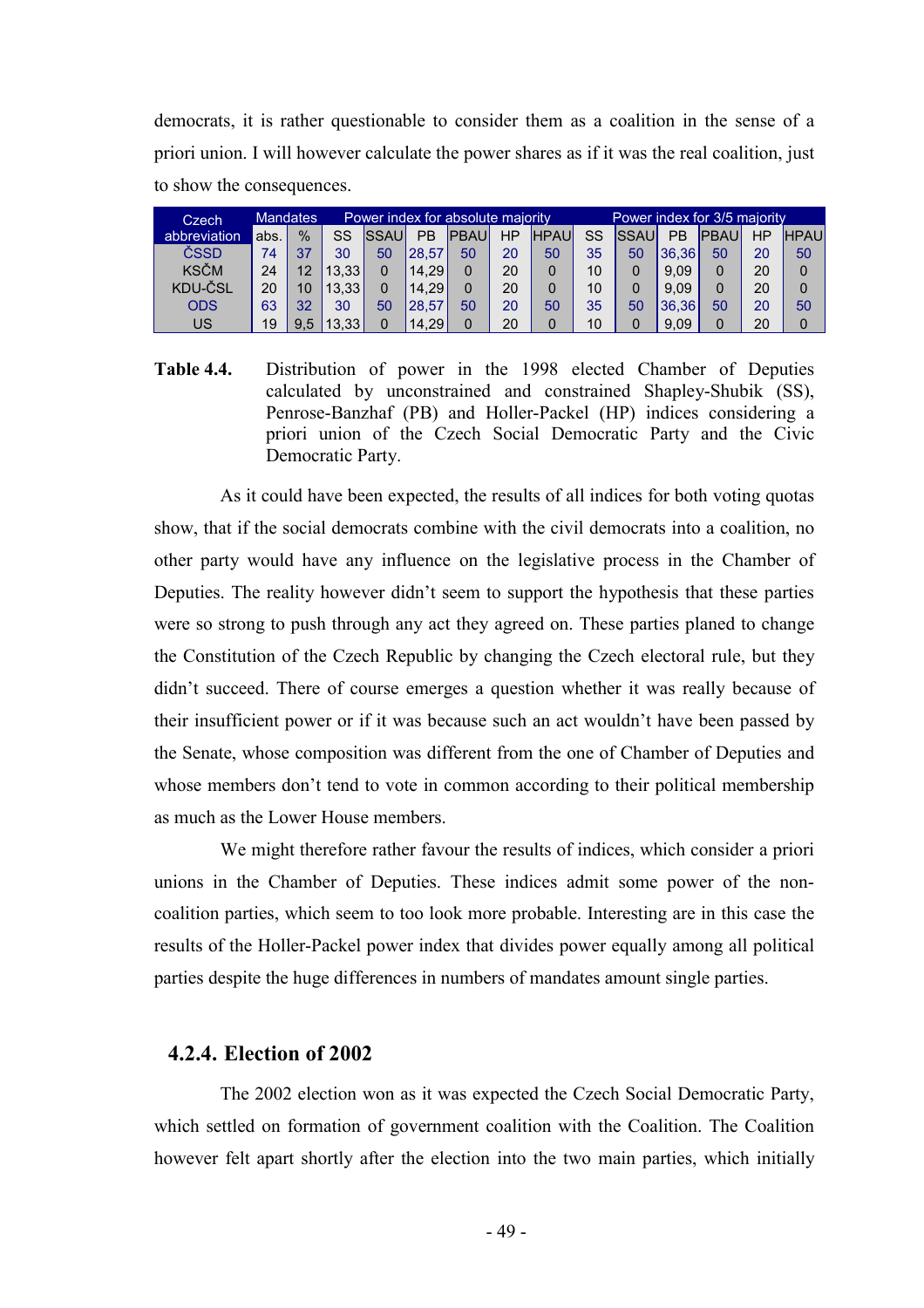created it for these elections, the Christian Democratic Union - Czechoslovak People's Party and the Freedom Union - Democratic Union. Since they stood for the election as one unit and after the election they led the coalition talks with social democrats separately, I will calculate power decompositions for both cases to see, the break down caused any difference for some political party.

I will first calculate the state shortly after the election considering the Coalition to be a single political subject, which created coalition with the Czech Social Democratic Party.

| Czech          |      | <b>Mandates</b> |                                       | Power index for absolute majority |                |             |       |             |           |                       |                | Power index for 3/5 majority |    |             |
|----------------|------|-----------------|---------------------------------------|-----------------------------------|----------------|-------------|-------|-------------|-----------|-----------------------|----------------|------------------------------|----|-------------|
| abbreviation   | abs. | $\frac{0}{0}$   | <b>SS</b>                             | <b>ISSAUL</b>                     | P <sub>B</sub> | <b>PBAU</b> | HP    | <b>HPAU</b> | <b>SS</b> | <b>SSAU</b>           | P <sub>B</sub> | <b>PBAU</b>                  | HP | <b>HPAU</b> |
| ČSSD           | 70   | 35              | 50                                    | 66.67                             | 60             | 78.26 33.33 |       | 60          |           |                       |                | 33.33 41.67 33.33 33.33      | 25 | 25          |
| <b>ODS</b>     | 58   | 29              | 16.67                                 |                                   | 16.67          | $\Omega$    | 22.22 | $\Omega$    |           | 33.33 16.67 33.33     |                | 25                           | 25 | 25          |
| <b>KOALICE</b> | 31   | 16              | 16.67   33.33   16.67   21.74   22.22 |                                   |                |             |       | 40          | 16.67     | 25                    |                | 16.67   16.67                | 25 | 25          |
| <b>KSČM</b>    | 41   |                 | 16.67                                 |                                   | '16.67         |             | 22.22 |             |           | 16.67   16.67   16.67 |                | 25 <sub>1</sub>              | 25 | 25          |

**Table 4.5.** Distribution of power in the 2002 elected Chamber of Deputies calculated by unconstrained and constrained Shapley-Shubik (SS), Penrose-Banzhaf (PB) and Holler-Packel (HP) indices considering a priori union of the Czech Social Democratic Party and the Coalition.

All indices show that in the usual voting on the basis of absolute majority the non-coalition parties have no power at all and the two coalition subjects divide their power quite proportionally to their numbers of deputies. Considering the 3/5 majority voting the indices differ in opinions on the power decomposition. While the Holler-Packel index grants to all parties the same amount of power, the Shapley-Shubik power index gives to both coalition subjects higher power than to the remaining ones and the Penrose-Banzhaf evaluates the power of the non-coalition parties higher than the power of the Coalition, but lower than o ft he Czech Social Democratic Party.

The real post-electoral state in 2002 however considers the Christian Democratic Union - Czechoslovak People's Party and The Freedom Union - Democratic Union as separate political subjects.

| Czech         |      | Mandates      |        |                |                | Power index for absolute majority          |                        |                |           |                       |                | Power index for 3/5 majority                  |       |             |
|---------------|------|---------------|--------|----------------|----------------|--------------------------------------------|------------------------|----------------|-----------|-----------------------|----------------|-----------------------------------------------|-------|-------------|
| abbreviation  | abs. | $\frac{0}{6}$ | SS.    | <b>ISSAUL</b>  | P <sub>B</sub> | <b>PBAUL</b>                               | H <sub>P</sub>         | <b>HPAU</b>    | <b>SS</b> | <b>SSAU</b>           | P <sub>B</sub> | <b>PBAU</b>                                   | HP    | <b>HPAU</b> |
| ČSSD          | 70   | 35            | 40     |                |                |                                            |                        |                |           |                       |                | 24.9938.4671.9623.0842.8641.6747.6241.6735.72 | 25    | 21.43       |
| <b>ODS</b>    | 58   | 29            | 23.33  |                | 23.08          | $\Omega$                                   | 23.08                  | $\overline{0}$ | 25        | 16.67                 | 25             | 25                                            | 16.67 | 25          |
| KDU-ČSL       | 21   |               | 6.67   | 12.5           |                | 7,49   14,02   15,38   28,57   8,33   9,52 |                        |                |           |                       |                | 8.33   7.14   16.67   14.27                   |       |             |
| <b>US-DEU</b> | 10   |               | 6.67   | $12.5^{\circ}$ | 7.49           |                                            | 14,02 15,38 28,57 8,33 |                |           | 9.52                  | 8.33           | 7.14                                          |       | 16.67 14.27 |
| <b>KSČM</b>   | 41   |               | 123.33 |                | 23.08          | $\Omega$                                   | 23.08                  | $\mathbf{0}$   |           | 16.67   16.67   16.67 |                | 25                                            | 25    | 25          |

**Table 4.6.** Adjusted-to-reality distribution of power in the 2002 elected Chamber of Deputies, as it changed shortly after the election, calculated by unconstrained and constrained Shapley-Shubik (SS), Penrose-Banzhaf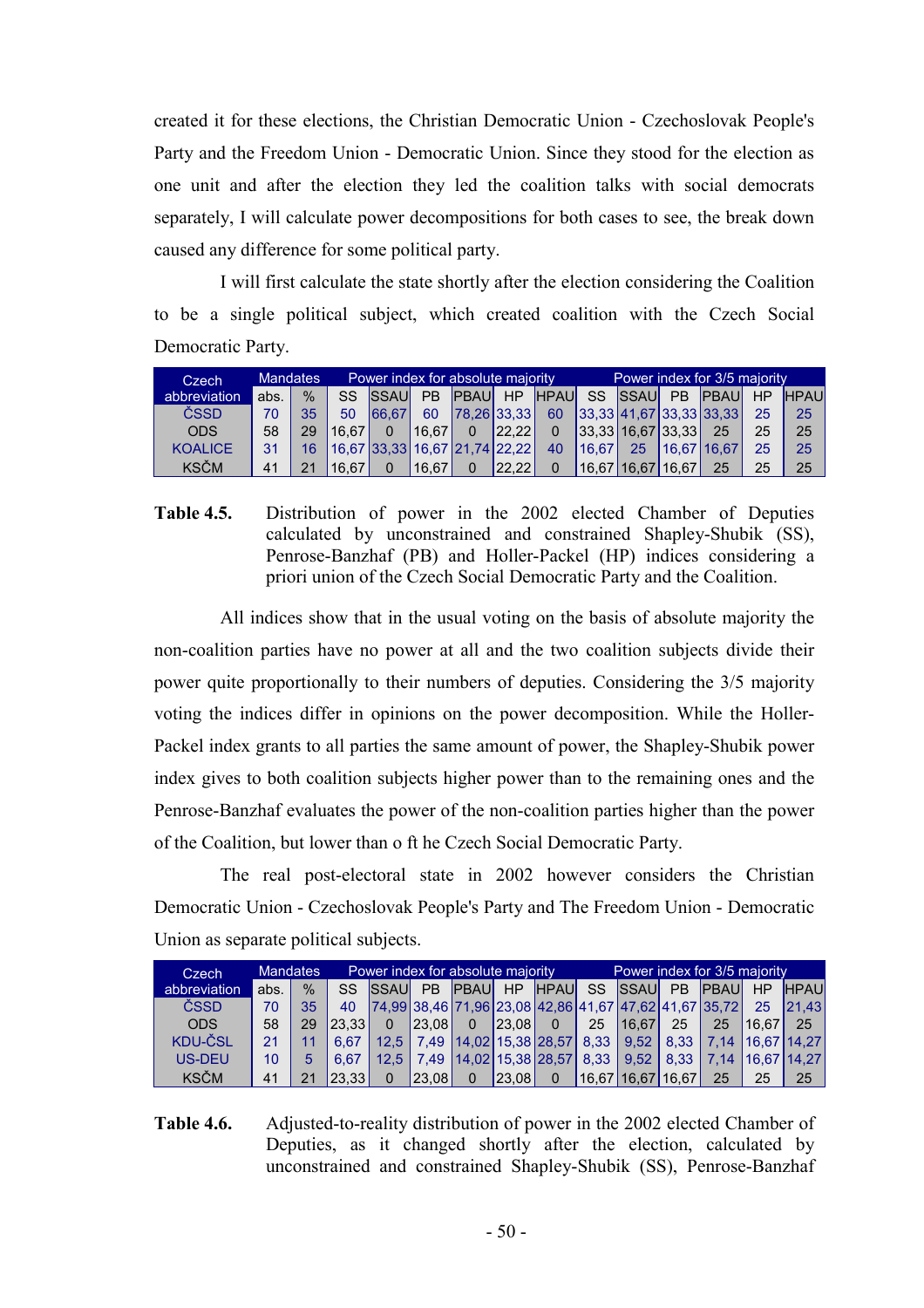(PB) and Holler-Packel (HP) indices considering a priori union of the Czech Social Democratic Party, the Christian Democratic Union - Czechoslovak People's Party and the Freedom Union - Democratic Union.

In the case of the absolute majority voting the situation is similar to the previous case. All indices show that the whole voting power is divided among the coalition parties. The numerical results however differ. While the Shapley-Shubik claims that the break up of the Coalition was in favour of social democrats, the other two indices say that it was at its expense. In voting requiring the 3/5-majority remained the power of the non-government parties exactly the same as in the case with Coalition, but among the coalition parties occurred a slight redistribution. Indices again differ in whose favour it was, Holler-Packel power index argues that it was at the expense of the social democrats, but the other two indices promote that it was in it's favour.

It is possible to conclude that in is quite unclear for which one of the government parties was better or worse that the Coalition split into the original parties. It is however clear from all indices that for the absolute majority voting, which is more frequent, this event finished in favour of opposition parties. The most beaten seems to be the Christian Democratic Union - Czechoslovak People's Party turns out to gain always the same amount of power like the Freedom Union - Democratic Union, which has less than one half of the mandates than the Christian democrats.

# **4.3. Hypothetical Configurations of the Czech Chamber of Deputies**

The Czech electoral history suggests many hypothetical coalition configurations, which even though they didn't happen are interesting and instructive. I calculated the power distribution (using only the unconstrained and constrained Shapley-Shubik indices, for substantiation see Chapter 4.2.2.) in the Chamber of Deputies for two of those related to the present electoral period.

The first hypothetical configuration would appear if Mrs. Hana Marvanová, the former leader of the Freedom Union - Democratic Union, who abdicated on her office during the post-electoral talks for her opinion differences with the party majority, became an independent (unclassified) deputy.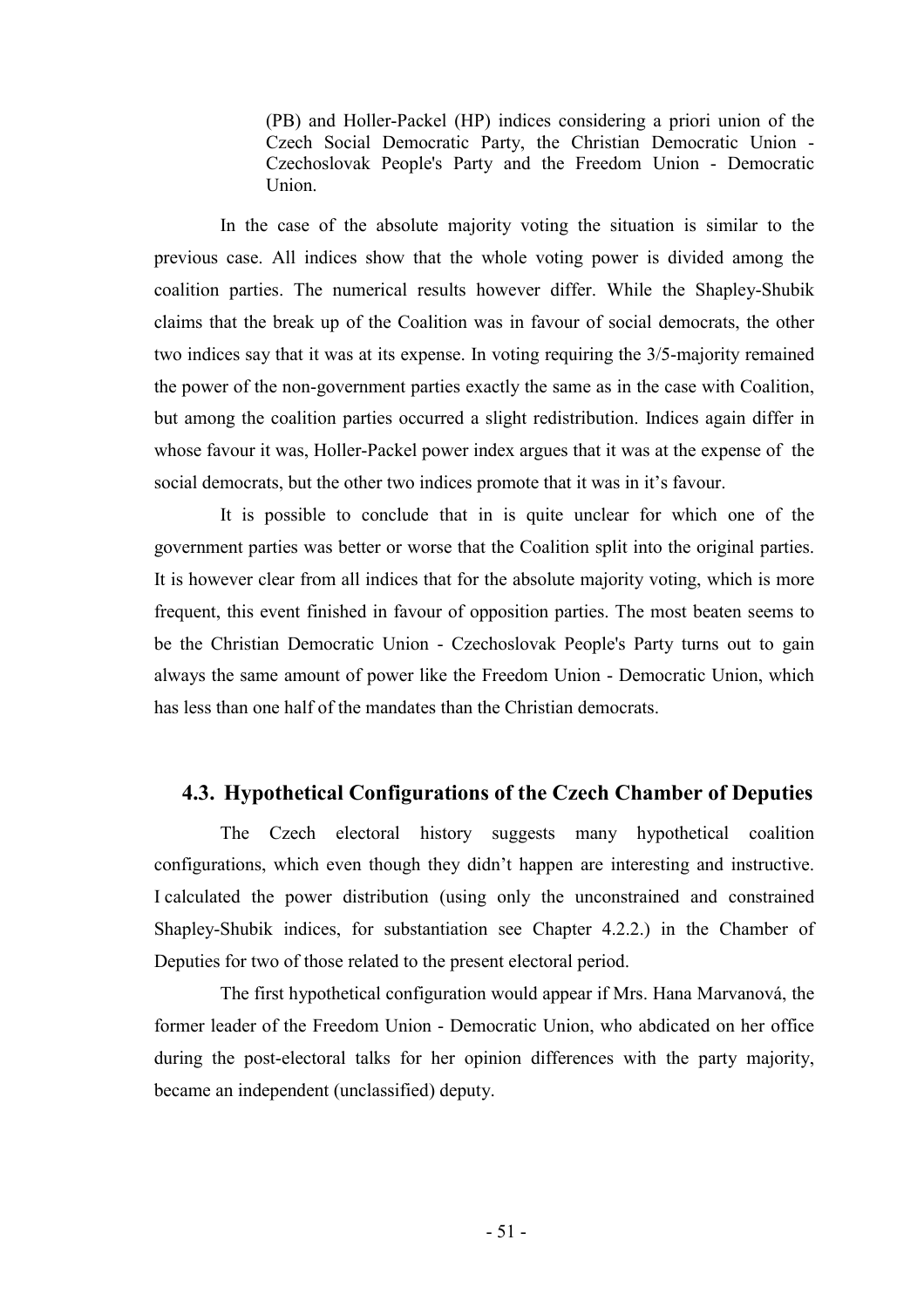

#### **Figure 4.7.** Disjunction of Hana Marvanová from the 2002 government coalition

Since the present government coalition has a very close absolute majority of mandates in the Chamber, Mrs. Marvanová would become a very important deputy during the voting requiring an absolute majority of votes.

| Czech          |      |    | <b>Mandates</b> |                |       |       | Power index for absolute majority |             |       |       | Power index for 3/5 majority |      |
|----------------|------|----|-----------------|----------------|-------|-------|-----------------------------------|-------------|-------|-------|------------------------------|------|
| abbreviation   | Abs. |    | $\frac{0}{0}$   |                | SS    |       | SSAU                              |             | SS    |       | <b>SSAU</b>                  |      |
| ČSSD           | 70   | 70 | 35              | 35             | 38.33 | 40    | 47,22                             | 0,75        | 36.67 | 41.67 | 44.44                        | 0,24 |
| <b>ODS</b>     | 58   | 58 | 29              | 29             | 25    | 23.33 | 8.33                              | $\mathbf 0$ | 28.33 | 25    | 16.67                        | 0,17 |
| <b>KDU-ČSL</b> | 21   | 21 | 10.5            | $10.5^{\circ}$ | 5     | 6.67  | 13,89                             | 0.13        | 11.67 | 8.33  | 19.44                        | 0,05 |
| <b>US-DEU</b>  | 9    | 10 | 4,5             | 5              | 5     | 6.67  | 13,89                             | 0.13        | 3,33  | 8,33  | 2,78                         | 0,05 |
| <b>HM</b>      |      |    | 0,5             |                | 1.67  |       | 8,33                              |             | 3,33  |       | 0                            |      |
| <b>KSČM</b>    | 41   | 41 | 20,5            | 20.5           | 25    | 23.33 | 8,33                              | $\mathbf 0$ | 16,67 | 16.67 | 16,67                        | 0,17 |

**Table 4.7.** Distribution of power in the 2002 elected Chamber of Deputies after hypothetical disjunction of Hana Marvanová from the government coalition calculated by unconstrained and constrained Shapley-Shubik power indices

Considering that the government coalition remained the same after the disjunction of Mrs. Marvanová, she being an only person would have the same amount of power like each of the two opposition parties by the voting according to the absolute majority rule. On the other hand she would have no power by the 3/5-majotiry voting. It is interesting, that if there was mo coalition at all, she would have some power under both voting rules and by the 3/5-majority rule, she would have the same amount of power like her "former" party.

This way or the other, if Mrs. Marvanová thought mainly about her personal power during this electoral period, she should leave the Freedom Union - Democratic Union anyway.

The second hypothetical configuration would appear if the whole Freedom Union - Democratic Union would leave the present government coalition.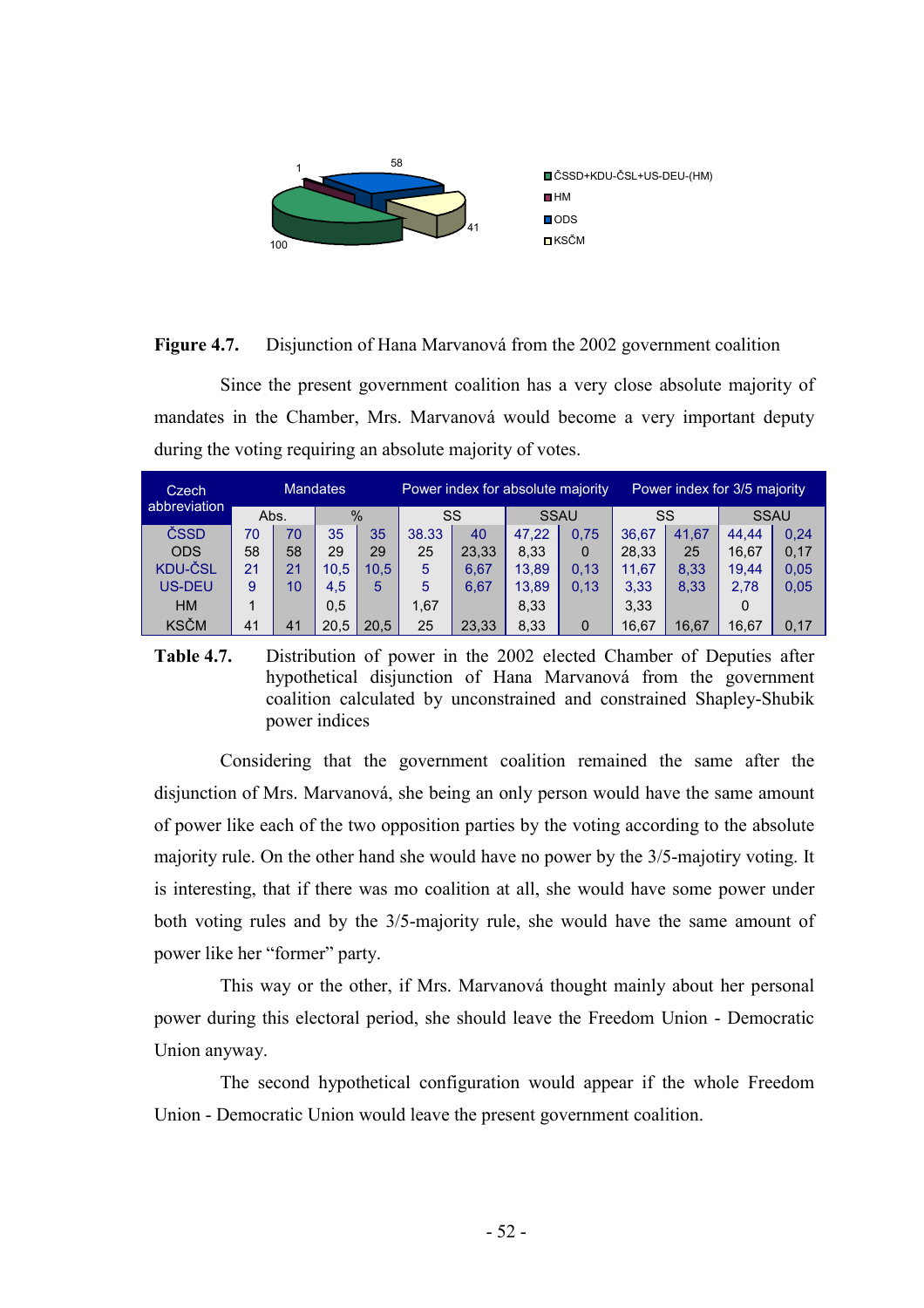

#### **Figure 4.8.** Expulsion of The Christian Democratic Union - Czechoslovak People's Party from the 2002 government coalition

In this case more variants could appear. The Christian Democratic Union - Czechoslovak People's Party could either stay in the government coalition with the Czech Social Democratic Party (Figure 4.8.) or it could leave the government as well as the unionists and maybe create the Coalition again maybe not.

| Czech          |      | <b>Mandates</b> |                 | Power index for absolute majority           |                                             |                            |                 | Power index for 3/5 majority       |                                      |                           |
|----------------|------|-----------------|-----------------|---------------------------------------------|---------------------------------------------|----------------------------|-----------------|------------------------------------|--------------------------------------|---------------------------|
| abbreviation   | Abs. | $\%$            | SS              |                                             |                                             | $SSAU(1)$ SSAU(2) SSAU(3)  | SS              |                                    |                                      | $SSAU(1)$ SSAU(2) SSAU(3) |
| ČSSD           | 70   | 35              | 40              | 75                                          | 41,67                                       | 50                         | 41,67           | 47,62                              | 50                                   | 33,33                     |
| <b>ODS</b>     | 58   | 29              | 23,33           | $\Omega$                                    | 16,67                                       | 16,66                      | 25              | 16,67                              | 16,67                                | 33,33                     |
| <b>KDU-ČSL</b> | 21   | 10,5            | 6,67            | 12,5                                        | 8,33                                        | 8,33                       | 8,33            | 9,52                               | 16,67                                | 8,33                      |
| <b>US-DEU</b>  | 10   | 5               | 6,67            | 12,5                                        | 16,67                                       | 8,33                       | 8,33            | 9,52                               | 0                                    | 8,33                      |
| <b>KSČM</b>    | 41   | 20,5            | 23,33           | $\Omega$                                    | 16,67                                       | 16,66                      | 16,67           | 16,67                              | 16,67                                | 16,67                     |
| Coalition      |      |                 | No<br>coalition | $\overline{\omega}$<br>$\omega$<br>lЮ<br>lഗ | ್<br>$\pm$<br>∩∾<br>SSI<br><b>LON</b><br>ىٰ | ದ<br>≌ ≌<br>$\circ$<br>RDN | No<br>coalition | ದ<br>$\pm$<br>$\omega$<br>CSS<br>Ĝ | + ದ<br>ČSSD<br>COSD<br>COLL-Č<br>POY | ぁ<br>×۶<br>ω =<br>ה<br>ה  |

**Table 4.8.** Distribution of power in the 2002 elected Chamber of Deputies after hypothetical expulsion of the Freedom Union - Democratic Union from the government coalition calculated by unconstrained and constrained Shapley-Shubik power indices

If both, the Christian Democratic Union - Czechoslovak People's Party and The Christian Democratic Union - Czechoslovak People's Party, leave the government, it would harm the social democrats the most. It would however harm these two parties as well even if they recreate the Coalition, so it is highly improbable. Except of power of the unionists by absolute majority voting rule and power of the Christian democrats by 3/5-majority voting rule if the unionists are independent, both smaller government parties have the highest amount of power as a part of the government coalition. This may actually magnify the probability of coalition congruity during this period and improve the negotiation position of social democrats inside the government coalition.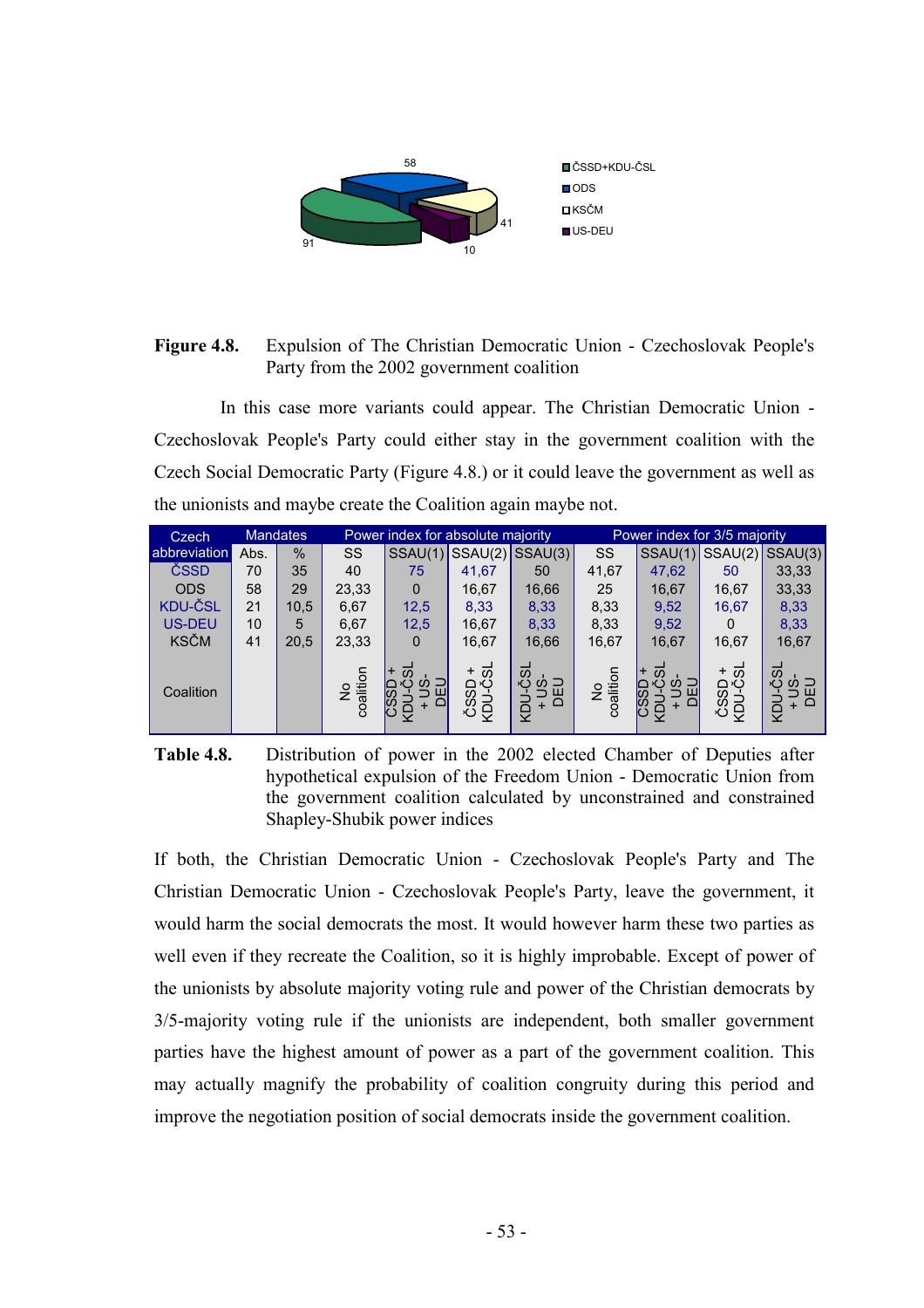# **5. MODEL OF CZECH COALITION FORMATION**

In the Czech political environment there are some specific features of formation of government coalitions. Proportional electoral system in the Czech Republic (see Chapter 3.2.) leads to appearance of more than two political parties in the Chamber of Deputies, none of which gets more than one half of all mandates. After the election the president of the republic usually authorises the leader of the winning party to assemble the government. Even before this authorisation the coalition talks start.

#### **5.1. Characterisation of the Model**

I found five things that influence the coalition formation on the Czech political stage. The first three are more or less usual in all democratic countries:

- 1. number of votes obtained in the election
- 2. personal sympathies and antipathies of single leaders of political parties
- 3. electoral programs and aiming of single parties (characteristics of the currently most important parties of the Czech political landscape is given in the Attachment No.1)

but the order of their importance differs from the traditional western democracies. It seems that every political subject is trying to get to the government no matter how different the political programs are. The most important for establishment of coalition partnership is the number of mandates, so that the future coalition parties can form a majority government. Important are also the sympathies and antipathies of party leaders, which once already prevented one possible coalition from being formed<sup>51</sup> and once contributed to break-up of a government coalition<sup>52</sup>. This difference as well as the fourth condition of the Czech coalition formation can be considered as an inheritance or consequence of the forty years of communist rule. The fourth lets say imperative says:

4. the Communist Party of the Czech and Moravia is not acceptable as a partner of coalition talks since it claims continuity with the former Communist Party

 $51$  Possible coalition of the unionists, Christian democrats and the civil democrats (or maybe the social democrats) after the 1998 election

<sup>52</sup> Government resignation in 1997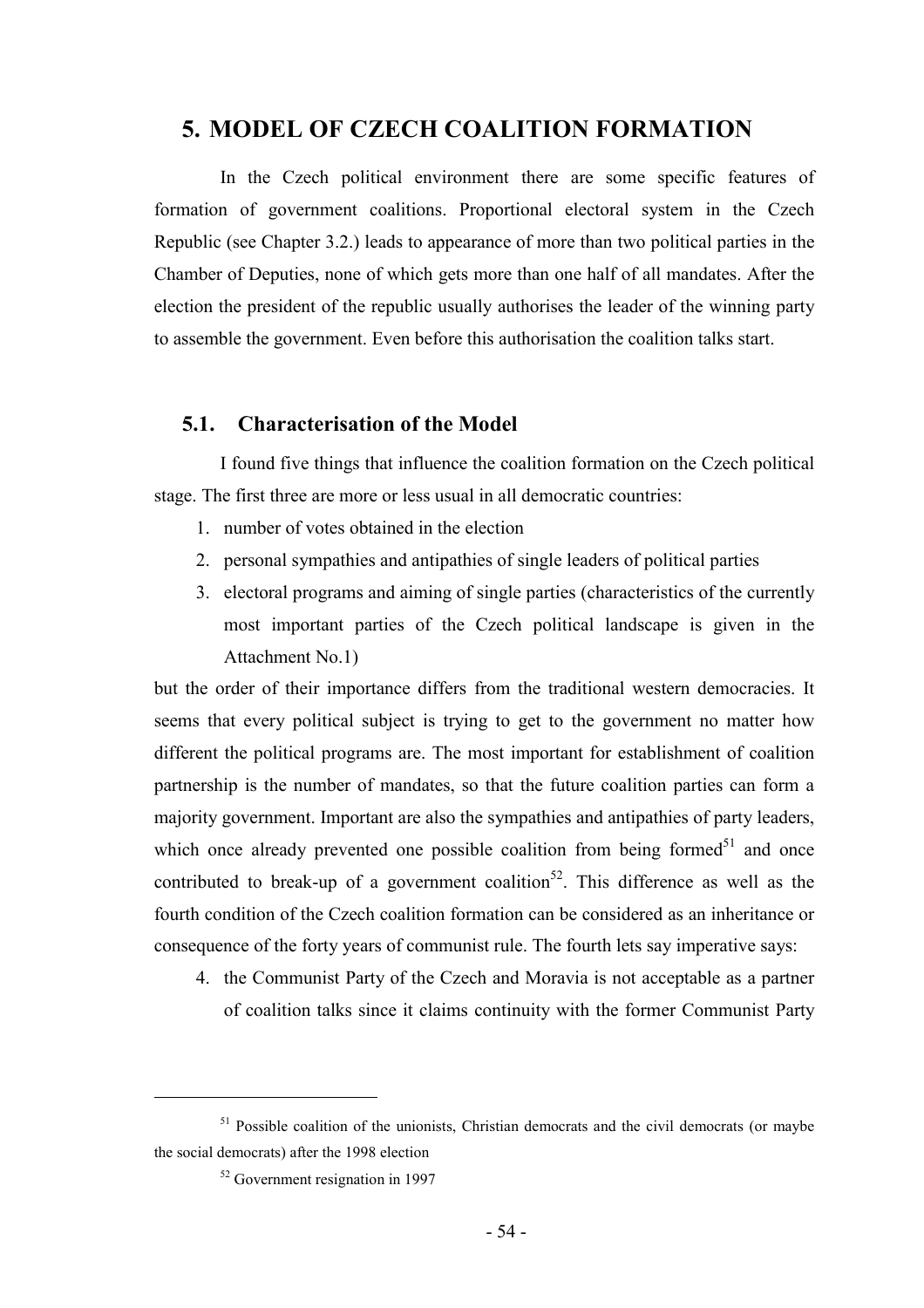of the Czechoslovakia, professes to its heritage and is not therefore being considered to be a democratic party

These four conditions influence the political acceptance of government coalitions in the Czech Republic and should ensure the coalition stability. There is also another suggestion for creation of stable coalitions and that is

5. picking as small as possible number of its members, since each party has at least slightly different political program than any of the others, so with growing number of coalition members is increasing the possibility of quarrelling and instability.

On the basis of the five observations and using the common left-right ordering of parties on the Czech political stage, I will try to find all at least a bit possible coalitions for single electoral results since 1992. I will then count the power of single parties and coalitions trying to find the most stable coalition and compare the computed results to the reality. My goal is to find out if it is enough for the Czech parties to look only for the total number of mandates each possible coalition has or if they should rather compare their power indices and make their conclusions on this basis.

#### **5.2. Case Studies**

#### **5.2.1. Election of 1992**



#### **Figure 5.1.** Result of the 1992 election

I have composed a table of attitudes of single political parties to compose a coalition with the other ones according to the five mentioned observations and understanding of their political programs and aiming illustrated by the left-right political profile of the Czech Chamber of Deputies listed in Attachment No.3. I have ordered the parties according to this profile in the Table 5.1. and tried to find the best fitting rule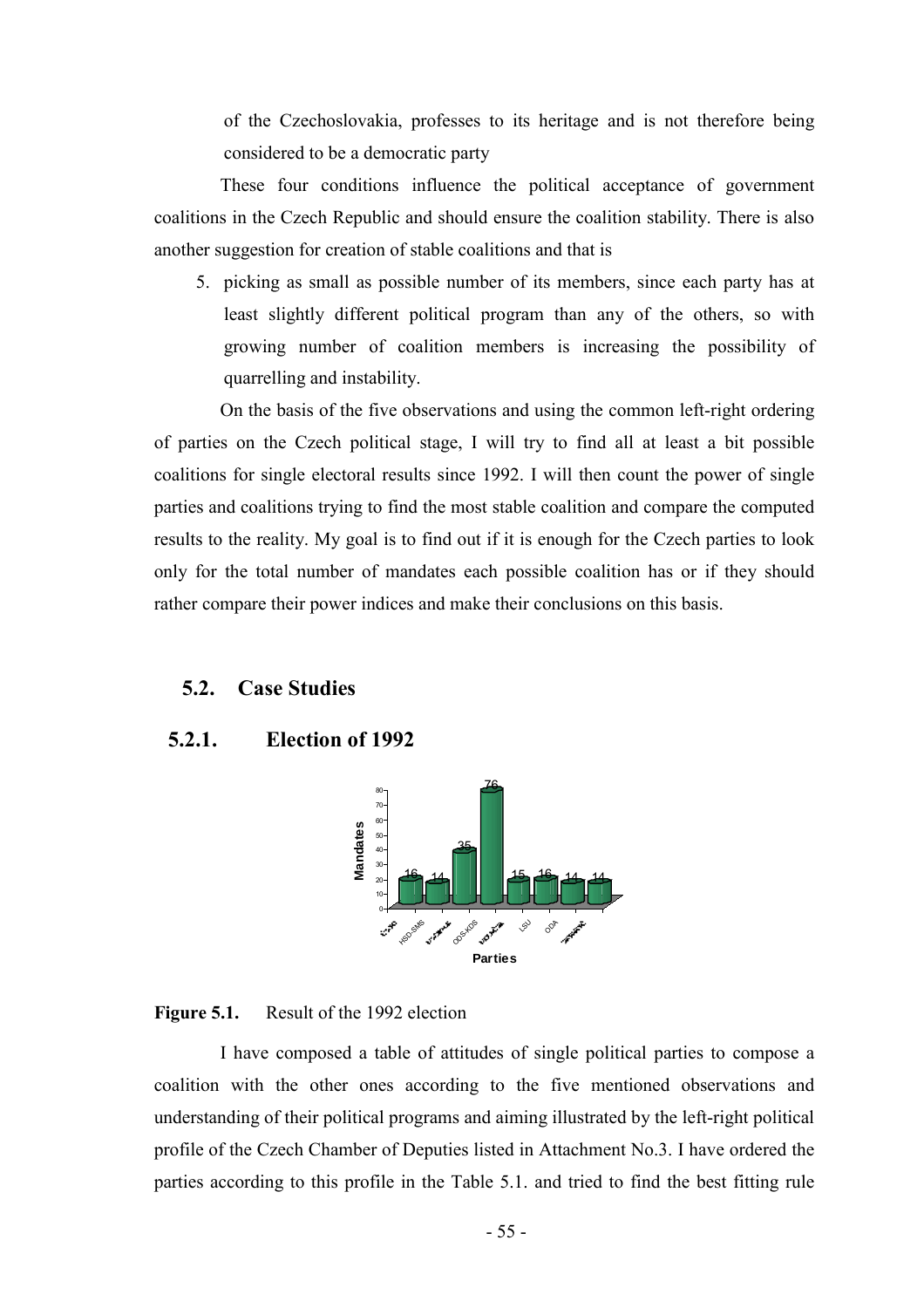that would model the range of parties from which a party on the Czech political stage picks its partners for a potential coalition.

I have decided to test two types of ranges and compare the results to each other and to the reality.

- 1. The first one is based on a hypothesis that only so called connected coalitions are possible, which means that parties are picking partners only from their direct neighbours on the left-right axis. This range however seemed to me too narrow as it doesn't allow skipping any party in the ordered line. In the Czech reality it is quite difficult to order parties as it heavily depends on the criteria or ordering. Therefore I decided to include into consideration even the parties next to their neighbouring parties, which should still ensure the opinion consensus of the coalition.
- 2. The other rule is based not directly on the positions of single parties, but on the positions of the opinion groups they belong to<sup>53</sup>. To ensure the consensus possibility the range should now cover only the direct neighbours on the leftright axis. This method is less dependent on the exact left-right ordering, which is quite tricky to determine in the Czech reality.

I will follow these rules by thinking about possible coalitions, exclude those influenced by personal antipathies and emphasise those influenced by personal sympathies.

|            |   |              | A    |            | B | F               | G          |   | Н               |
|------------|---|--------------|------|------------|---|-----------------|------------|---|-----------------|
| Party      |   | Mark KSČM-LB | ČSSD | <b>LSU</b> |   | HSD-SMS KDU-ČSL | <b>ODA</b> |   | ODS-KDS SPR-RSČ |
| KSČM-LB    | С | $\Omega$     | 3    | 3          | 3 | 3               | 3          |   | 3               |
| ČSSD       | A |              |      | 2          | 2 |                 | 3          |   | 3               |
| LSU        | F |              |      | $\Omega$   |   |                 | 2          | າ | 3               |
| HSD-SMS    | B |              |      |            | 0 |                 | 2          | າ | 3               |
| KDU-ČSL    | F |              |      |            |   |                 |            |   |                 |
| <b>ODA</b> | G |              |      |            |   |                 | 0          |   | 3               |
| ODS-KDS    | D |              |      |            |   |                 |            |   |                 |
| SPR-RSČ    | н |              |      |            |   |                 |            |   |                 |

**Table 5.1.** Evaluation of partnership potential after the 1992 election, where

| evaluation | coalition agreement |
|------------|---------------------|
| O          | already exists      |
|            | is likely           |
| 2          | might be possible   |
| 3          | is unlikely         |

 $53$  extreme left, left, centre (also left and right), right and extreme right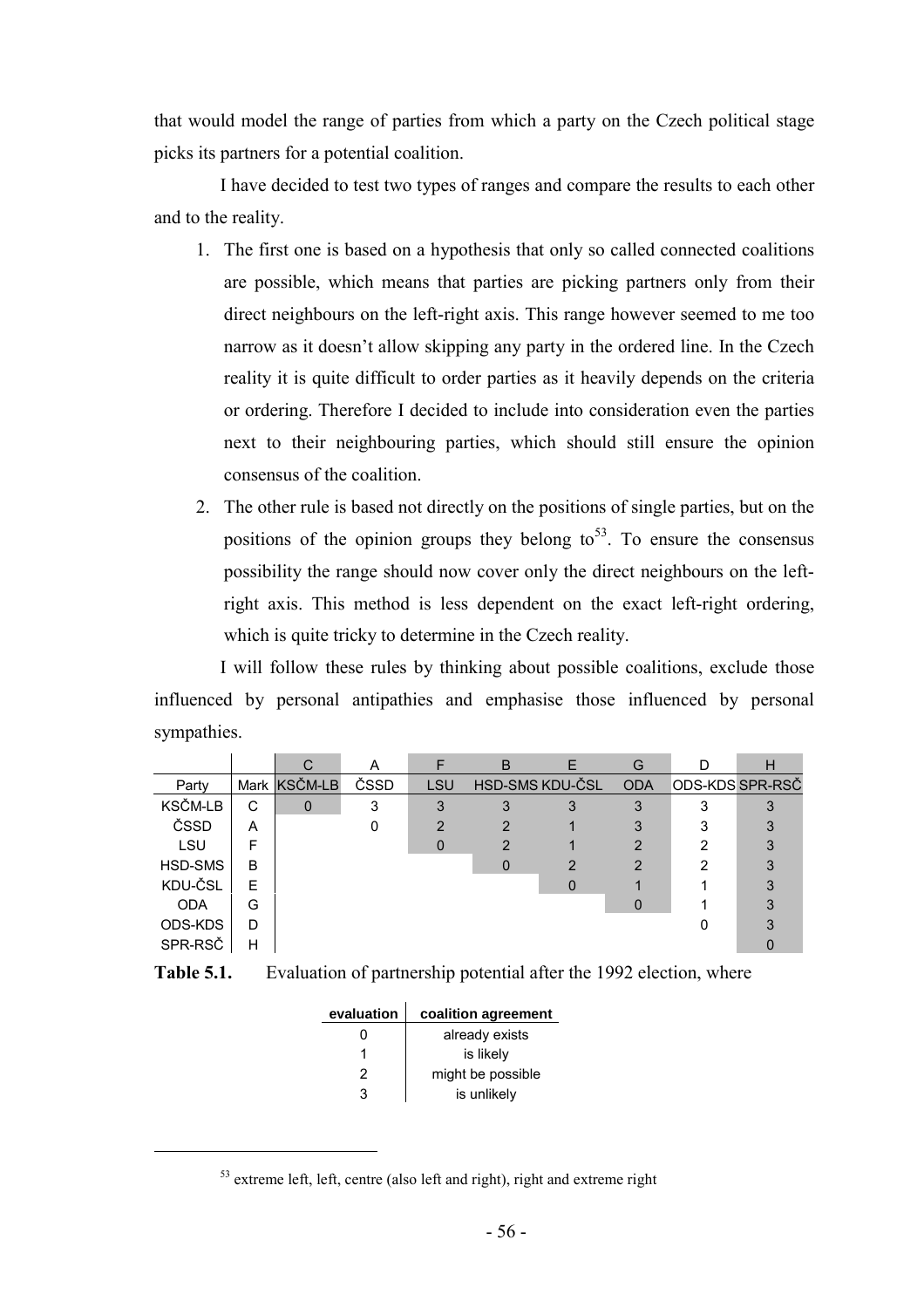For following lists I picked all feasible coalitions suggested by the Table 5.1. As feasible I considered only coalitions of those parties whose evaluation of other members of the coalition is 2 or less. It in other words means that they either like the idea or at least take into accounts the possibility of entering the coalition with the other parties.

| FC   | <b>Mandates</b> | FC   | <b>Mandates</b> | <b>FC</b> | <b>Mandates</b> | FC     | <b>Mandates</b> |
|------|-----------------|------|-----------------|-----------|-----------------|--------|-----------------|
| (AB) | 30              | (DE) | 91              | (ABE)     | 45              | (ABEF) | 61              |
| (AE) | 31              | (DG) | 90              | (ABF)     | 46              | (BEFG) | 59              |
| (AF) | 32              | (EF) | 31              | (AEF)     | 47              |        |                 |
| (BE) | 29              | (EG) | 29              | (BEF)     | 45              |        |                 |
| (BF) | 30              | (FG) | 30              | (BEG)     | 43              |        |                 |
| (BG) | 28              |      |                 | (BFG)     | 44              |        |                 |
|      |                 |      |                 | (DEG)     | 105             |        |                 |
|      |                 |      |                 | (EFG)     | 45              |        |                 |
|      |                 |      |                 |           |                 |        |                 |

List of feasible coalitions according to the  $1<sup>st</sup>$  rule  $\sim 10^7$ 

|  |  |  |  |  | List of feasible coalitions according to the $2nd$ rule |  |  |  |  |
|--|--|--|--|--|---------------------------------------------------------|--|--|--|--|
|--|--|--|--|--|---------------------------------------------------------|--|--|--|--|

| FC   | <b>Mandates</b> | FC    | <b>Mandates</b> | FC      | <b>Mandates</b> |
|------|-----------------|-------|-----------------|---------|-----------------|
| (AB) | 30              | (ABE) | 45              | (ABEF)  | 61              |
| (AE) | 31              | (ABF) | 46              | (BDEF)  | 121             |
| (AF) | 32              | (AEF) | 47              | (BDEG)  | 119             |
| (BD) | 90              | (BDE) | 105             | (BDFG)  | 120             |
| (BE) | 29              | (BDF) | 106             | (BEFG)  | 59              |
| (BF) | 30              | (BDG) | 104             | (DEFG)  | 121             |
| (BG) | 28              | (BEF) | 45              |         |                 |
| (DE) | 91              | (BEG) | 43              |         |                 |
| (DF) | 92              | (BFG) | 44              | (BDEFG) | 135             |
| (DG) | 90              | (DEF) | 107             |         |                 |
| (EF) | 31              | (DEG) | 105             |         |                 |
| (EG) | 29              | (DFG) | 106             |         |                 |
| (FG) | 30              | (EFG) | 45              |         |                 |

In order to simplify the power calculations, it is possible to omit those theoretical coalitions, which do not extend the basic decision rule on which the decision body works. In the case of the Czech Chamber of Deputies it is the simple majority rule, which presents at least 101 of deputies. I marked the chosen ones orange.

For calculations of power I chose the Shapley-Shubik power index as well as in the Chapter 4.2.2. where is also the substantiation for this choice.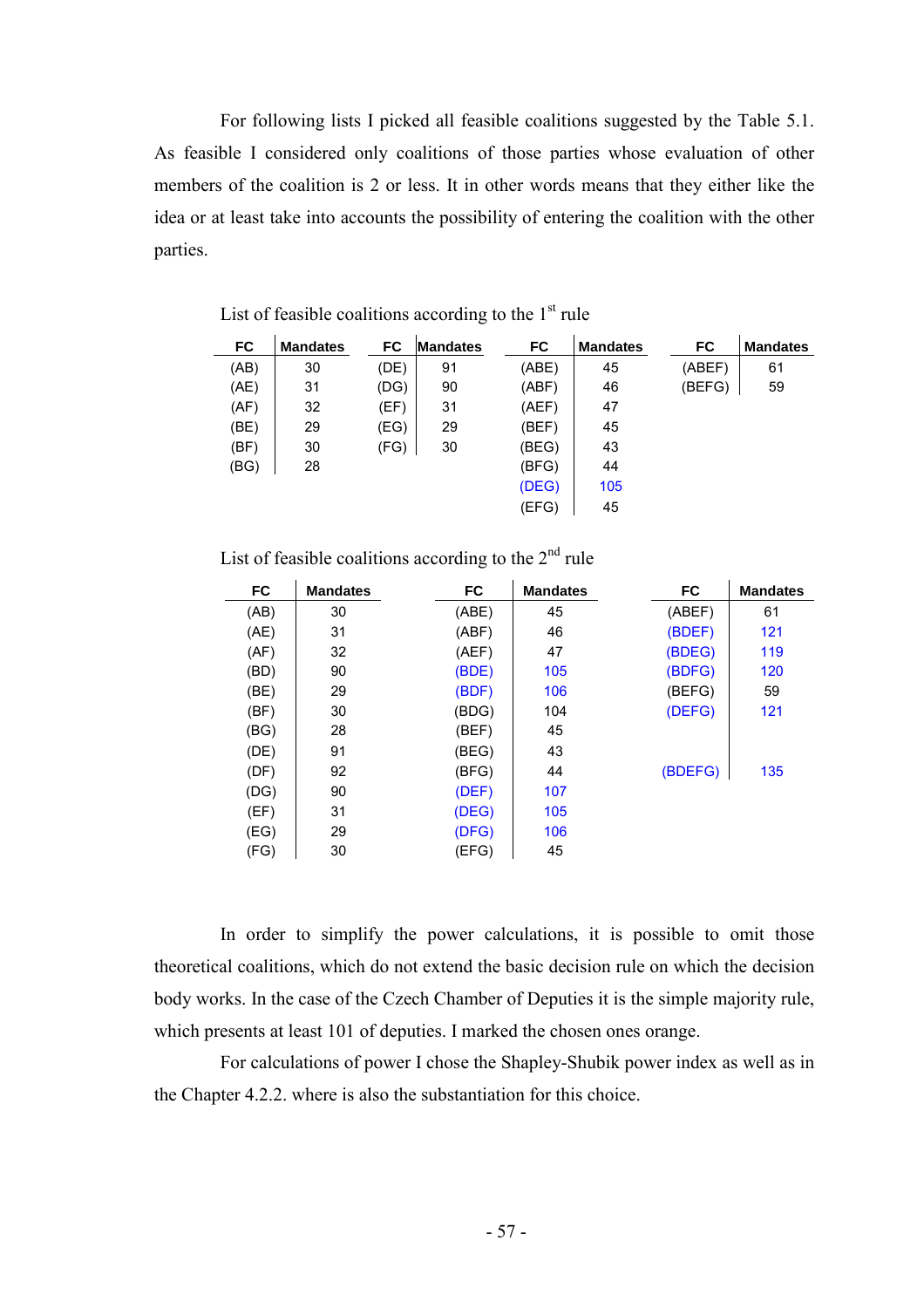|   | Czech             |    | <b>Mandates</b> |            | Power index for absolute majority |              |          |             |          |                                     |          |             |             |             |                                                                   |
|---|-------------------|----|-----------------|------------|-----------------------------------|--------------|----------|-------------|----------|-------------------------------------|----------|-------------|-------------|-------------|-------------------------------------------------------------------|
|   | abbreviation abs. |    | $\frac{0}{0}$   | SS         |                                   |              |          |             |          | SSAUSSAUSSAUSSAUSSAUSSAUSSAU        | SSAU     | <b>SSAU</b> | <b>SSAU</b> | <b>SSAU</b> | <b>SSAU</b>                                                       |
| A | ČSSD              | 16 | 8               | 5,95       | ŋ                                 |              | 0        | 0           | U        | ი                                   | 0        |             | 0           | 0           |                                                                   |
| B | HSD-SMS           | 14 |                 |            | 5,95 15,56 15,56 15,56            |              |          | 0           | 0        | 0                                   | 9.17     | 9.17        | 9,17        | 0           | 6,67                                                              |
| C | <b>KSČM-LB</b>    | 35 |                 | 17.5 10.71 | 0                                 |              | 0        | 0           | ŋ        | 0                                   | 0        |             | 0           | 0           | 0                                                                 |
| D | ODS-KDS           | 76 | 38              |            |                                   |              |          |             |          | 53,5768,8968,9868,9868,8968,8968,89 | 72.5     | 72,5        | 72,5        | 72,5        | 73,33                                                             |
| E | KDU-ČSL           | 15 | 7.5             |            | 5,95 15,56                        | $\Omega$     | 0        | 15,56 15,56 |          | $\Omega$                            | 9.17     | 9.17        | 0           | 9.17        | 6,67                                                              |
|   | LSU               | 16 | 8               | 5,95       | 0                                 | 15,56        | $\Omega$ | 15,56       | $\Omega$ | 15,56                               | 9.17     | $\Omega$    | 9,17        | 9.17        | 6,67                                                              |
| G | <b>ODA</b>        | 14 |                 | 5,95       | 0                                 | $\mathbf{0}$ | 15.56    | $\Omega$    |          | 15,56 15,56                         | $\Omega$ | 9.17        | 9.17        | 9.17        | 6,67                                                              |
| H | SPR-RSČ           | 14 |                 | 5.95       | O                                 |              | 0        | O           | O        | ი                                   | O        |             | 0           | ŋ           |                                                                   |
|   |                   |    |                 |            |                                   |              |          |             |          |                                     |          |             |             |             | NONE(BDE)(BDF)(BDG)(DEF)(DEG)(DFG)(BDEF)(BDEG)(BDFG)(DEFG)(BDEFG) |

|                | Power index for 3/5 majority |             |             |             |                         |             |       |             |       |             |             |                                                                   |  |
|----------------|------------------------------|-------------|-------------|-------------|-------------------------|-------------|-------|-------------|-------|-------------|-------------|-------------------------------------------------------------------|--|
|                | <b>SS</b>                    | <b>SSAU</b> | <b>SSAU</b> | <b>SSAU</b> |                         | SSAU SSAU   | SSAU  | <b>SSAU</b> | SSAU  | <b>SSAU</b> | <b>SSAU</b> | <b>SSAU</b>                                                       |  |
| $\overline{A}$ | 7,3                          | 6,67        | 6,67        | 5           | 3,33                    | 6,67        | 6,67  | $\mathbf 0$ | 5     | 5           | 0           | 0                                                                 |  |
| B              | 4.52                         | 6.94        | 6,94        | 5,83        | 3,33                    | 1,67        | 1,67  | 8,89        | 5     | 5           | $\Omega$    | 4,58                                                              |  |
| C              | 14.29                        | 6.67        | 6,67        | 10          | 3,33                    | 6,67        | 6,67  | 0           | 5     | 5           | $\Omega$    | 0                                                                 |  |
| D              | 50                           |             | 59,44 59,44 |             | 58,33 60,56 59,44 59,44 |             |       | 64,44       | 60,56 | 60,56       | 64,44       | 65                                                                |  |
| E              | 7.38                         | 10,28       | 6,67        | 5           |                         | 11,39 10,28 | 6,67  | 13,33       | 9,44  | 5           | 13,33       | 12,92                                                             |  |
| F              | 7.38                         | 6,67        | 10,28       | 5           | 11,39                   | 6,67        | 10,28 | 13,33       | 5     | 9,44        | 13,33       | 12,92                                                             |  |
| G              | 4.52                         | 1,67        | 1,67        | 5,83        | 3,33                    | 6,94        | 6.94  | $\mathbf 0$ | 5     | 5           | 8,89        | 4,58                                                              |  |
| H              | 4.52                         | 6,67        | 1,67        | 5           | 3.33                    | 1,67        | 1.67  | $\Omega$    | 5     | 5           | $\Omega$    | $\Omega$                                                          |  |
|                | <b>NONE</b>                  | (BDE)       |             |             |                         |             |       |             |       |             |             | (BDF) (BDG) (DEF) (DEG) (DFG) (BDEF) (BDEG) (BDFG) (DEFG) (BDEFG) |  |

**Table 5.2.** Calculations of unconstrained and constrained Shapley-Shubik power indices considering a priori union structure according to feasible majority coalitions after the 1992 election

Following the first rule, the reasoning is very simple. There is only one possible coalition with more than 100 deputies and it is the (DEG) coalition.

The second rule provides larger space for choices. Considering that the usual and the most of the time used decision rule in the Czech Chamber of Deputies is the absolute majority rule, therefore the first part of the Table 5.2. is the main one for our decision. For D as the party with most mandates would seem the best the (BDEFG) coalition, but it contradicts the suggestion of picking as small as possible number of coalition partners and it is not the preferred choice for any of the other parties. They will probably try to arrange some of the three-member coalition, since their power increase is there quite significant. Which one of those can suggest the second part of the Table 5.2. B will prefer any of the first two and G will prefer any of the last two arrangements. All D, E and F will prefer the (DEF) coalition. This therefore seems to be the best choice also giving the final coalition the greatest power of all three-member coalitions.

The reality seems to prefer the first rule of picking partners since it got to the right result in this case. It however might be only a coincidence and the real coalition is different from the reasonable best choice as suggests the outcome of the second rule. It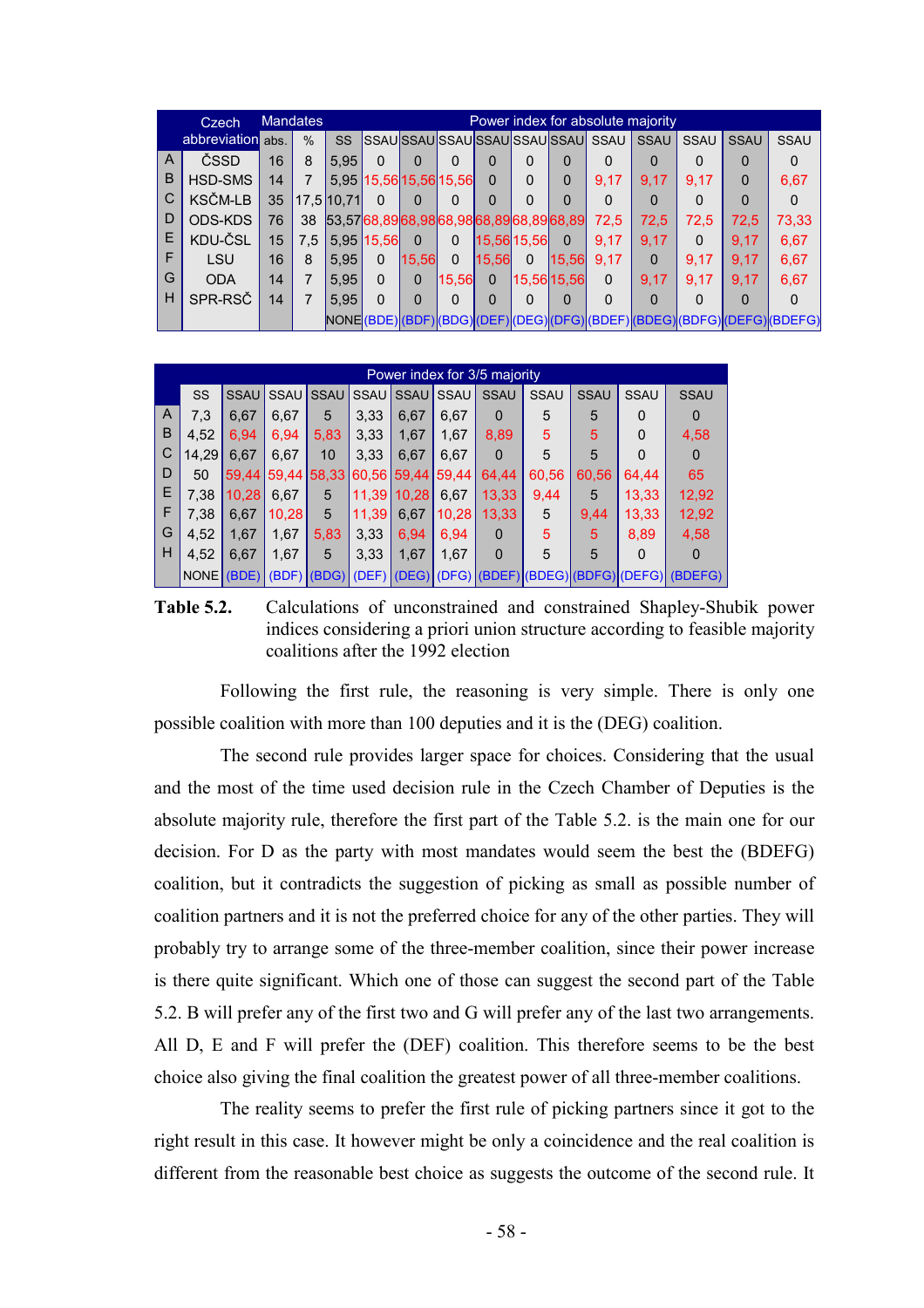might be just an example of the influence of personal sympathies, which turned the result of coalition talks in favour of G. Party G used to be a widely honoured rightmiddle party with many respected personalities. Since such a "move" in favour of G costs the parties D and E only a negligible amount of power the real solution of (DEG) can be considered as quite good and under the political pressure as the best one even under the second rule.

In some cases can also appear a need to include some possible "anticoalitions", in another words some other coalitions that might be formed concurrently with the government one. During the Czech electoral history however nothing like that ever appeared, so I am omitting such possible coalitions in my paper.

#### **5.2.2. Election of 1996**



**Figure 5.2.** Result of the 1996 election

|             |             | B           | А    |         |            |            |         |
|-------------|-------------|-------------|------|---------|------------|------------|---------|
| Party       | <b>Mark</b> | <b>KSČM</b> | ČSSD | KDU-ČSL | <b>ODA</b> | <b>ODS</b> | SPR-RSČ |
| <b>KSČM</b> | в           | 0           | 3    |         |            |            | 3       |
| ČSSD        | Α           |             |      |         |            |            | 3       |
| KDU-ČSL     | C           |             |      |         |            |            | 3       |
| <b>ODA</b>  | D           |             |      |         |            |            | 3       |
| <b>ODS</b>  | F           |             |      |         |            |            |         |
| SPR-RSČ     | ⊏           |             |      |         |            |            |         |

**Table 5.3.** Evaluation of partnership potential after the 1996 election, where numerical evaluations are explained by the Table 5.1.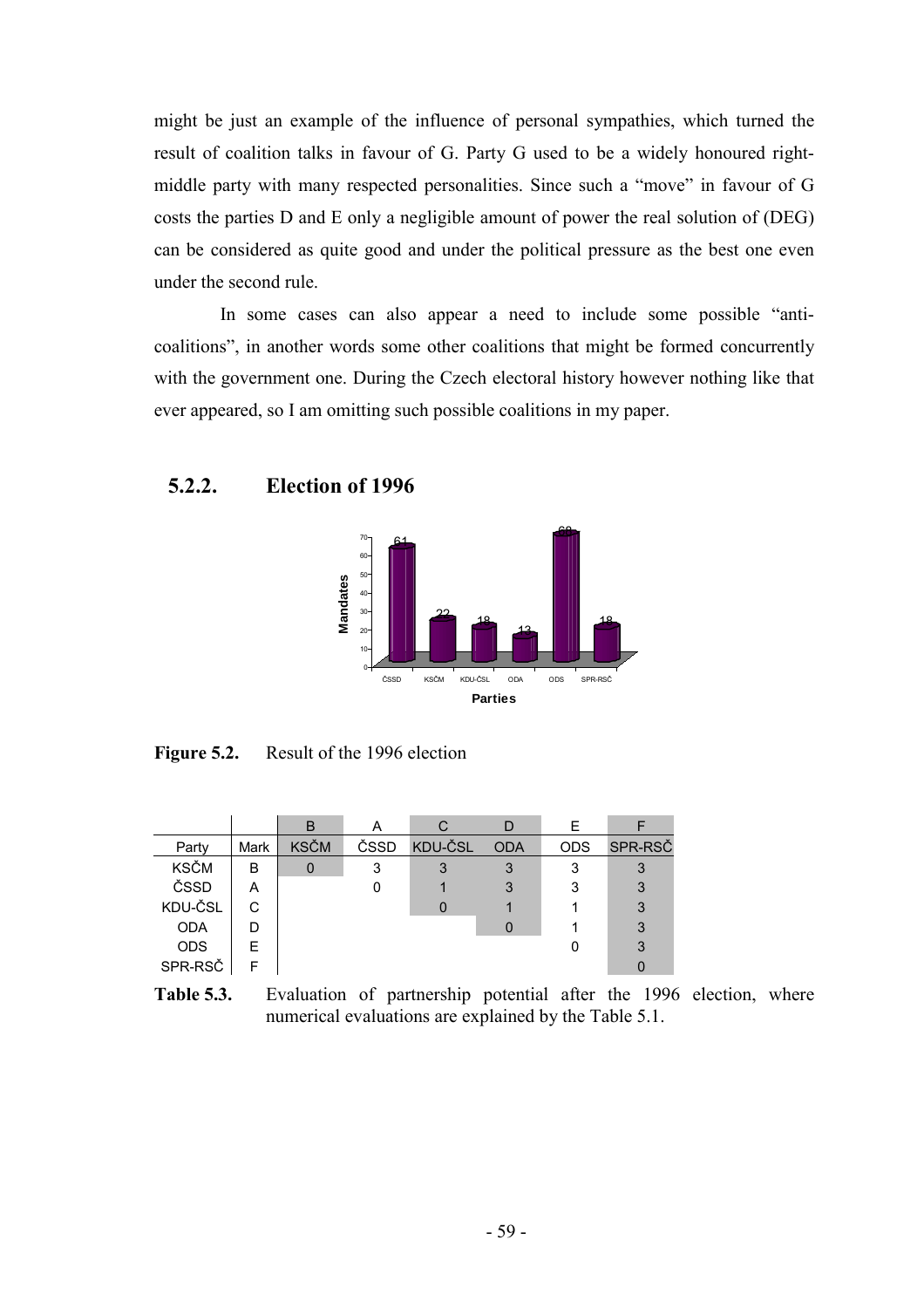List of feasible coalitions is the same according to the  $1<sup>st</sup>$  and  $2<sup>nd</sup>$  rule in this

case:

| FC   | <b>Mandates</b> | FC    | <b>Mandates</b> |
|------|-----------------|-------|-----------------|
| (AC) | 79              | (CDE) | 99              |
| (CD) | 31              |       |                 |
| (CE) | 86              |       |                 |
| (DE) | 81              |       |                 |

None of the politically feasible coalitions exceeded the absolute majority quota needed for being able to compose a majority government, so I counted indices for all feasible coalitions listed above.

|                | <b>Mandates</b><br>Czech |    |      |                                                 | Power index for absolute majority |      |                      |      |                       |                   |      | Power index for 3/5 majority |                       |                         |                         |
|----------------|--------------------------|----|------|-------------------------------------------------|-----------------------------------|------|----------------------|------|-----------------------|-------------------|------|------------------------------|-----------------------|-------------------------|-------------------------|
|                | abbreviation abs.        |    | $\%$ | <b>SS</b>                                       |                                   |      | SSAUSSAUSSAUSSAUSSAU |      |                       |                   |      |                              |                       |                         | SS SSAUSSAUSSAUSSAUSSAU |
| l A            | ČSSD                     | 61 |      | $ 30,5 26,67 28,33 30 16,67 23,33 16,67 26,67 $ |                                   |      |                      |      |                       |                   | 27.5 | 30                           | 20                    | 20                      | 16.67                   |
| $\overline{B}$ | <b>KSČM</b>              | 22 | 11   | $ 16,67 23,33 13,33 16,67 23,33 16,67 11,67 $   |                                   |      |                      |      |                       |                   | 10   |                              |                       | 13.33 11.67 11.67 16.67 |                         |
| l C            | KDU-ČSL                  | 18 |      | 10                                              | 11.67                             | 10   | 13,33                |      | $6,67$   11,11   6,67 |                   | 7.5  |                              | $6,67$   13,33   3,33 |                         | 8.33                    |
| D              | <b>ODA</b>               | 13 | 6.5  | 3.33                                            | 6.67                              | 3.33 | $\mathbf{0}$         | 5    | 2.78                  | 6.67              | 10   | $6.67 \mid$                  |                       | $3,33$ 13,33            | 8.33                    |
| E              | ODS.                     | 68 | 34   | 33.33 23.33                                     |                                   | 30   | 136.671              | 35   |                       | 36.11 41.67       | 35   |                              |                       | $ 38,33 $ 48, 33 48, 33 | 50                      |
| -F             | SPR-RSČ                  | 18 | 9    | 10                                              | 6.67                              |      | 13,33 16,67          | 6.67 | 16.67 6.67            |                   | 10   | 5                            | 3.33                  | 3.33                    | $\Omega$                |
|                |                          |    |      | <b>NONE</b>                                     | (AC)                              | (CD) | (CE)                 |      |                       | $(DE)$ (CDE) NONE | (AC) | (CD)                         | (CE)                  |                         | $(DE)$ $(CDE)$          |

**Table 5.4.** Calculations of unconstrained and constrained Shapley-Shubik power indices considering a priori union structure according to feasible majority coalitions after the 1996 election

Since there is no politically feasible coalition, which would be able to form a majority government, any finally formed coalition will be quite unstable. To find the best of the poor ones we should first look at the absolute majority part of the Table 5.4. and try to make the final decision on the basis of the three-fifths majority part of the Table as usually. Counting the total power of single coalition possibilities, we find that the (CE) and the (CDE) coalitions are the most powerful ones during the usual voting processes in the Chamber of Deputies. This deuce is then resolved by the second part of the Table, which shows, that by voting on the 3/5-majority basis the (CDE) coalition has significantly higher power than the (CE) coalition. The winner seems to be the (CDE), but in order to minimise the already quite extensive danger of destabilisation as small as possible number of partners should join the final coalition. This condition on the other hand the (CDE) possibility disqualifies. The party D however has some personal sympathies at its disposal, so it is highly expected that D will be part the government. Putting all of this together the result speaks in favour of the (CDE) coalition, which corresponds to the reality.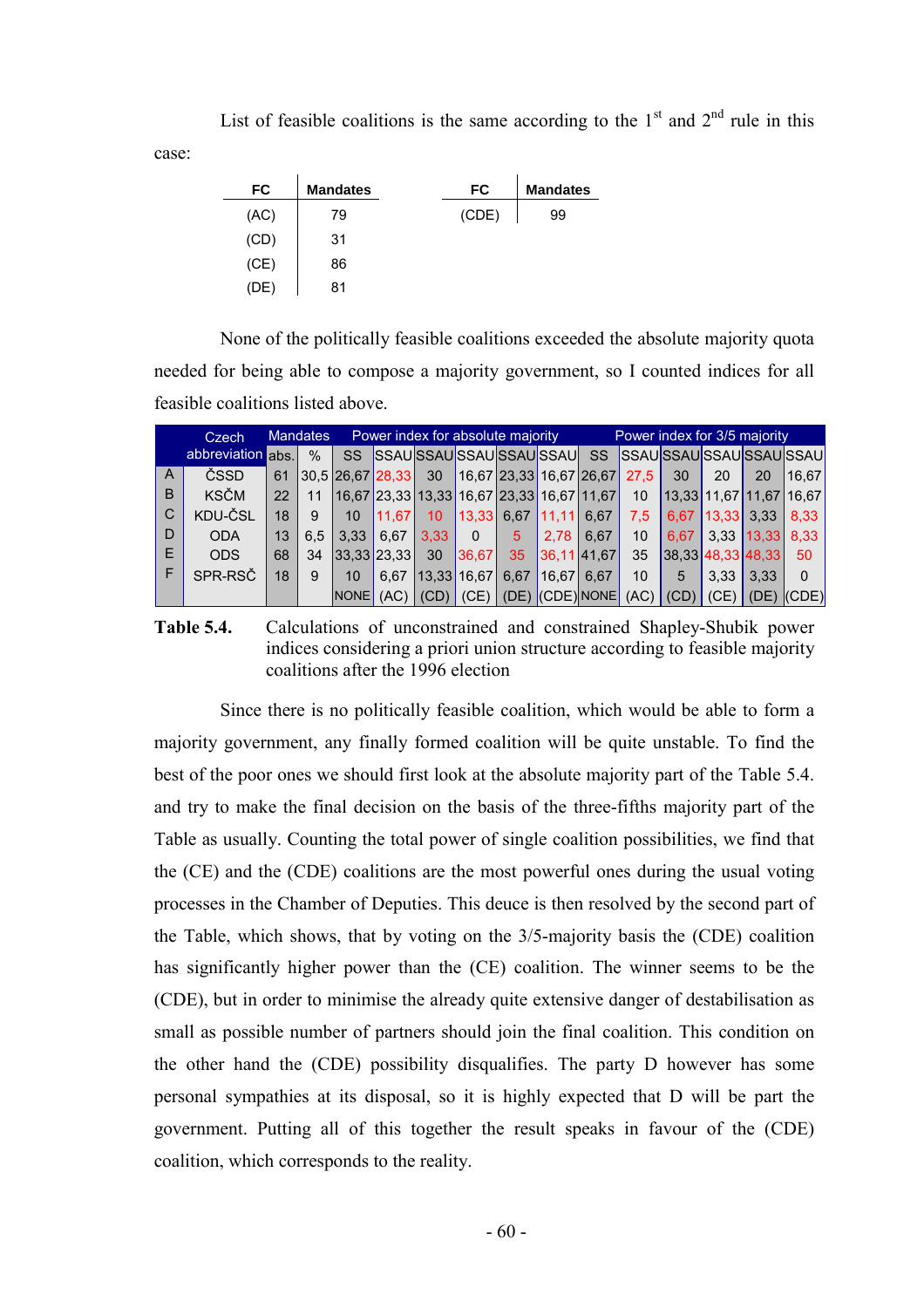My reasoning matches with the reality also in the judgement of the government coalition stability since as it was mentioned above in the Chapter 4.5 the coalition finally felt apart and the government resigned which led to announcement of an early election in 1998.

#### **5.2.3. Election of 1998**



Figure 5.3. Result of 1998 election

|             |      | B           |      |         |    |     |
|-------------|------|-------------|------|---------|----|-----|
| Party       | Mark | <b>KSČM</b> | ČSSD | KDU-ČSL | US | ODS |
| <b>KSČM</b> | B    |             | 3    |         | 3  |     |
| ČSSD        | A    |             |      |         | 2  |     |
| KDU-ČSL     |      |             |      |         |    |     |
| US          | F    |             |      |         |    |     |
| <b>ODS</b>  |      |             |      |         |    |     |

**Table 5.5.** Evaluation of partnership potential after the 1998 election, where numerical evaluations are explained by the Table 5.1

Lists of feasible coalitions according to the  $1<sup>st</sup>$  and  $2<sup>nd</sup>$  rule are the same in this case as it was in the previous case.

| FC   | <b>Mandates</b> | FC    | <b>Mandates</b> |
|------|-----------------|-------|-----------------|
| (AC) | 94              | (ACE) | 113             |
| (CD) | 83              | (CDE) | 102             |
| (CE) | 39              |       |                 |
| (DE) | 82              |       |                 |
| (AE) | 93              |       |                 |

Out of the 1998 election arose only two politically feasible coalitions (ACE) and (CDE). Both of them had the same total power potential, as it is seen in the Table 5.6. Since there were strong personal antipathies between the party D and E, since party E recently seceded from the party D's unsatisfied members, which initiated the downfall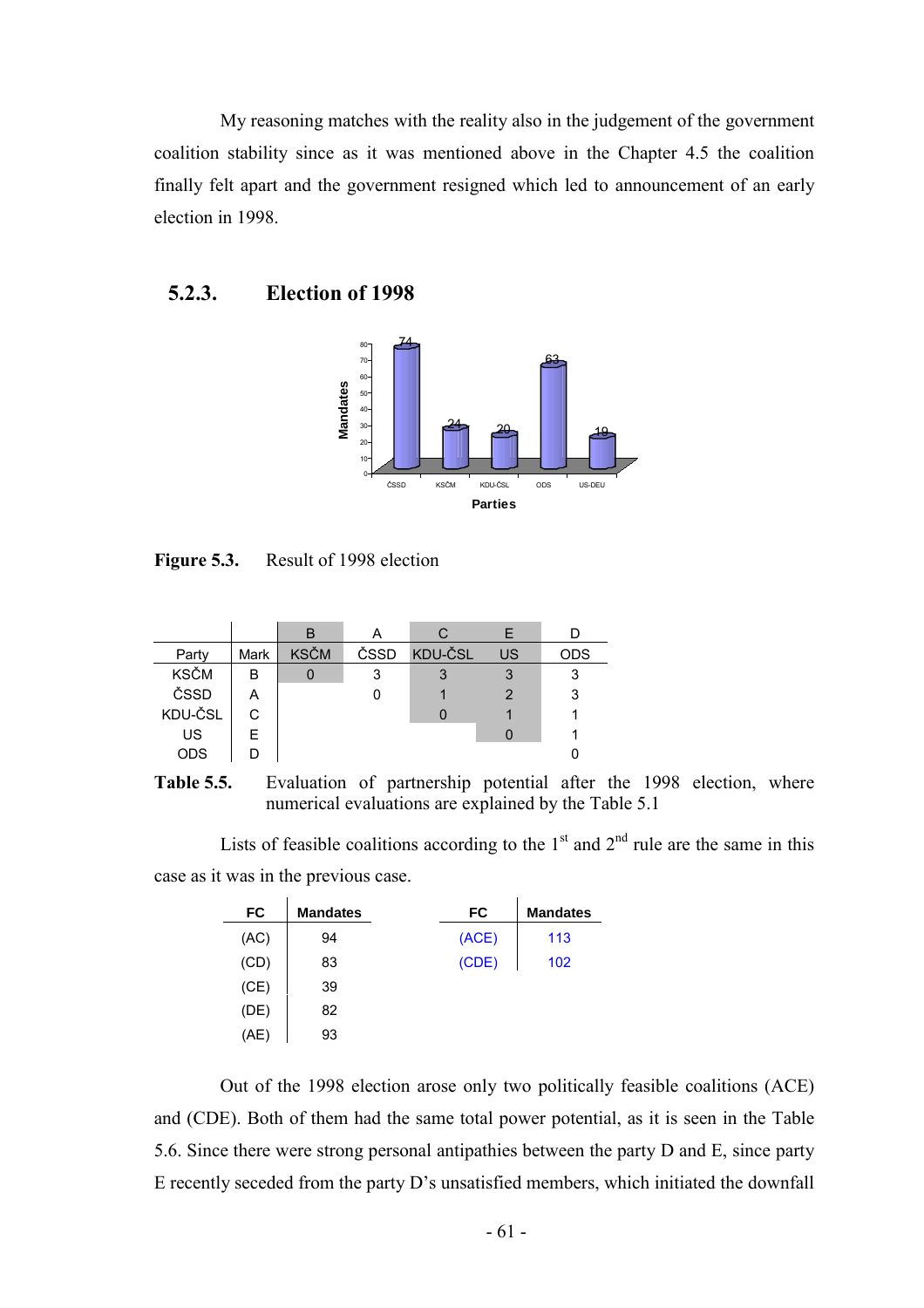of the former government coalition, there arose strong personal antipathies. That disqualifies the (CDE) possibility and the reasonable result of this election is the (ACE) coalition.

|   | Czech        | <b>Mandates</b> |      |             |             | Power index for absolute majority |             |             |             | Power index for 3/5 majority |             |
|---|--------------|-----------------|------|-------------|-------------|-----------------------------------|-------------|-------------|-------------|------------------------------|-------------|
|   | abbreviation | abs.            | $\%$ | SS          | <b>SSAU</b> | <b>SSAU</b>                       | <b>SSAU</b> | SS          | <b>SSAU</b> | <b>SSAU</b>                  | <b>SSAU</b> |
| A | ČSSD         | 74              | 37   | 30          | 44.44       | 0                                 | 50          | 35          | 44.44       | 16.67                        | 50          |
| B | <b>KSČM</b>  | 24              | 12   | 13.33       | $\Omega$    | $\Omega$                          | 0           | 10          | 16.67       | 16.67                        | $\Omega$    |
| C | KDU-ČSL      | 20              | 10   | 13.33       | 27,78       | 27.78                             | 0           | 10          | 11.11       | 11.11                        | 0           |
| D | <b>ODS</b>   | 63              | 31.5 | 30          | $\Omega$    | 44.44                             | 50          | 35          | 16.67       | 44.44                        | 50          |
| E | US           | 19              | 9.5  | 13.33       | 27.78       | 27.78                             | 0           | 10          | 11.11       | 11.11                        | $\Omega$    |
|   |              |                 |      | <b>NONE</b> | (ACE)       | (CDE)                             | (AD)        | <b>NONE</b> | (ACE)       | (CDE)                        | (AD)        |

**Table 5.6.** Calculations of unconstrained and constrained Shapley-Shubik power indices considering a priori union structure according to feasible majority coalitions after the 1998 election

The reality however turned out to be very surprising. The largest opposition parties A and D settled on an agreement that as a result guaranteed the support of party D to the minority government of party A.

And what was the reason of such a solution? As the upper listed results prompt the parties C and E were convinced that they would be part of any possible formed government coalition and therefore set quite disproportionate claims during the postelectoral talks. This probably led the party A to check if some another agreement is possible. The outcome turned to be amazingly good from the power point of view. Both parties actually divided the total power of the Chamber of Deputies and the common goal of changing the electoral rule of the Czech Republic prevented both parties of breaking the agreement.

#### **5.2.4. Election of 2002**



**Figure 5.4.** Result of the 2002 election considering the Coalition as a single political subject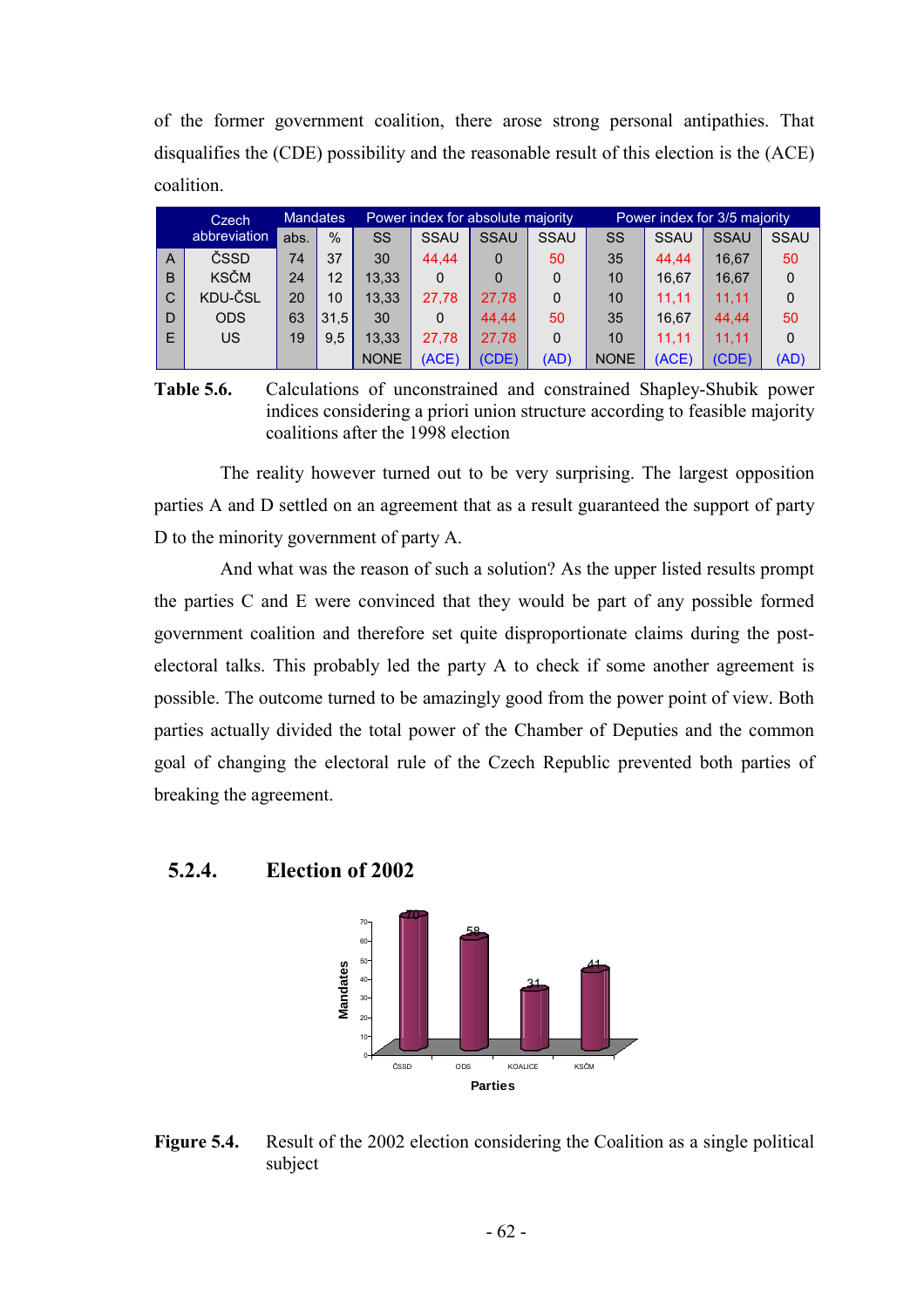|                |      |             |      | C.             |     |
|----------------|------|-------------|------|----------------|-----|
| Party          | Mark | <b>KSČM</b> | ČSSD | <b>KOALICE</b> | ODS |
| <b>KSČM</b>    |      |             |      |                |     |
| ČSSD           | A    |             |      |                | 3   |
| <b>KOALICE</b> | C.   |             |      |                |     |
| <b>ODS</b>     | R    |             |      |                |     |

**Table 5.7.** Evaluation of partnership potential after the 2002 election considering the Coalition as a single political subject, where numerical evaluations are explained by the Table 5.1.

List of feasible coalitions according to the  $1<sup>st</sup>$  and  $2<sup>nd</sup>$  rule is the same since there are strong personal antipathies among the leaders of parties A and B. The new party A leader declared that a such bond as the one after the previous election is inadmissible this time. Also the Coalition showed it's weak stability even during the pre-electoral agitation when it excluded one of the initial four parties and quickly changed it's name from Four-coalition to Coalition. If it had been meant to be a long lasting union they would have tried to solve the fourth's party problems instead of excluding it, which prevented the rest of the parties from dividing the gained mandates among more members and therefore from loosing some of them. The moral argumentation was not really convincing and therefore even the first rule would come to the same coalition possibilities as the second one no matter the antipathies among parties A and B.

| FC   | <b>Mandates</b> |
|------|-----------------|
| (AC) | 101             |
| (BC) | 89              |

Out of the 2002 election came only one possible majority government coalition (AC), which is therefore the best solution of this election.

|   | Czech          | <b>Mandates</b> |      | Power index for absolute<br>majority |             | Power index for 3/5<br>majority |             |  |
|---|----------------|-----------------|------|--------------------------------------|-------------|---------------------------------|-------------|--|
|   | abbreviation   |                 | $\%$ | SS                                   | <b>SSAU</b> | SS                              | <b>SSAU</b> |  |
| A | ČSSD           | 70              | 35   | 50                                   | 66,67       | 33,33                           | 41,67       |  |
| B | <b>ODS</b>     | 58              | 29   | 16,67                                | 0           | 33,33                           | 16,67       |  |
| C | <b>KOALICE</b> | 31              | 15.5 | 16,67                                | 33,33       | 16,67                           | 25          |  |
| D | <b>KSČM</b>    | 41              | 20.5 | 16,67                                | 0           | 16,67                           | 16,67       |  |
|   |                |                 |      | <b>NONE</b>                          | (AC)        | <b>NONE</b>                     | (AC)        |  |

**Table 5.8.** Calculations of unconstrained and constrained Shapley-Shubik power indices considering a priori union structure according to feasible majority coalitions after the 2002 election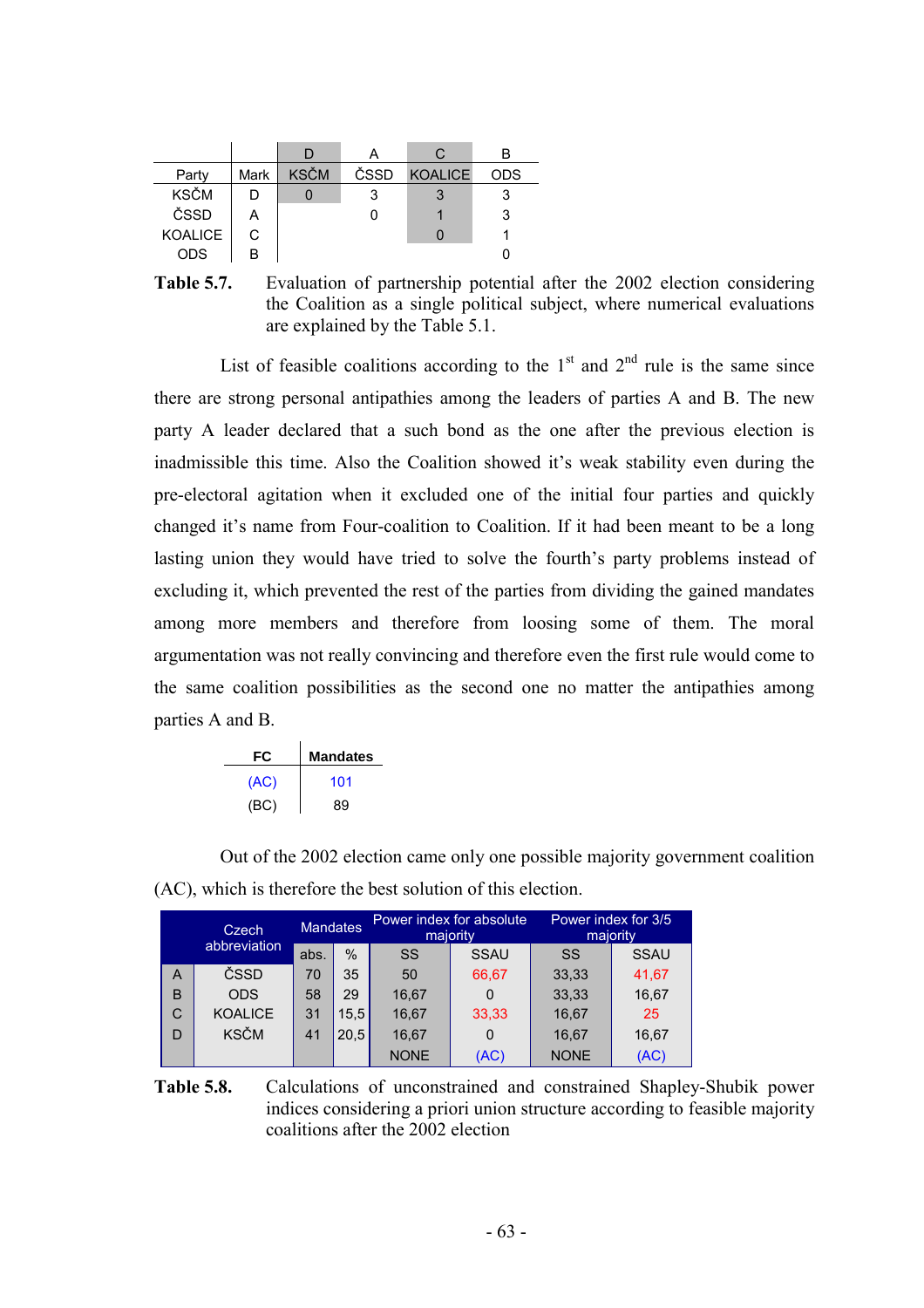Interesting can be also to examine another understanding of the election of 2002, which judges the Coalition not as a single subject but decomposes it into the original parties. To the reason for such decomposition, which was sketched above contributes the fact that the two main Coalition parties actually led the post-electoral talks separately and each formed its own political group in the Chamber of Deputies. The outcome of the election then looks as follows:



**Figure 5.5.** Result of the 2002 election considering the Coalition break-up

|             |      | C           |      |                |     |
|-------------|------|-------------|------|----------------|-----|
| Party       | Mark | <b>KSČM</b> | ČSSD | KDU-ČSL US-DEU | ODS |
| <b>KSČM</b> |      |             | 3    |                |     |
| ČSSD        | А    |             |      |                |     |
| KDU-ČSL     |      |             |      |                |     |
| US-DEU      | F    |             |      |                |     |
| ODS         | R    |             |      |                |     |



List of feasible coalitions according to the  $1<sup>st</sup>$  and  $2<sup>nd</sup>$  rule is the same in this case as it was in the previous one.

| FC   | <b>Mandates</b> | FC    | <b>Mandates</b> |
|------|-----------------|-------|-----------------|
| (AD) | 91              | (BDE) | 89              |
| (BD) | 79              | (ADE) | 101             |
| (BE) | 68              |       |                 |
| (DE) | 31              |       |                 |
| (AE) | 8               |       |                 |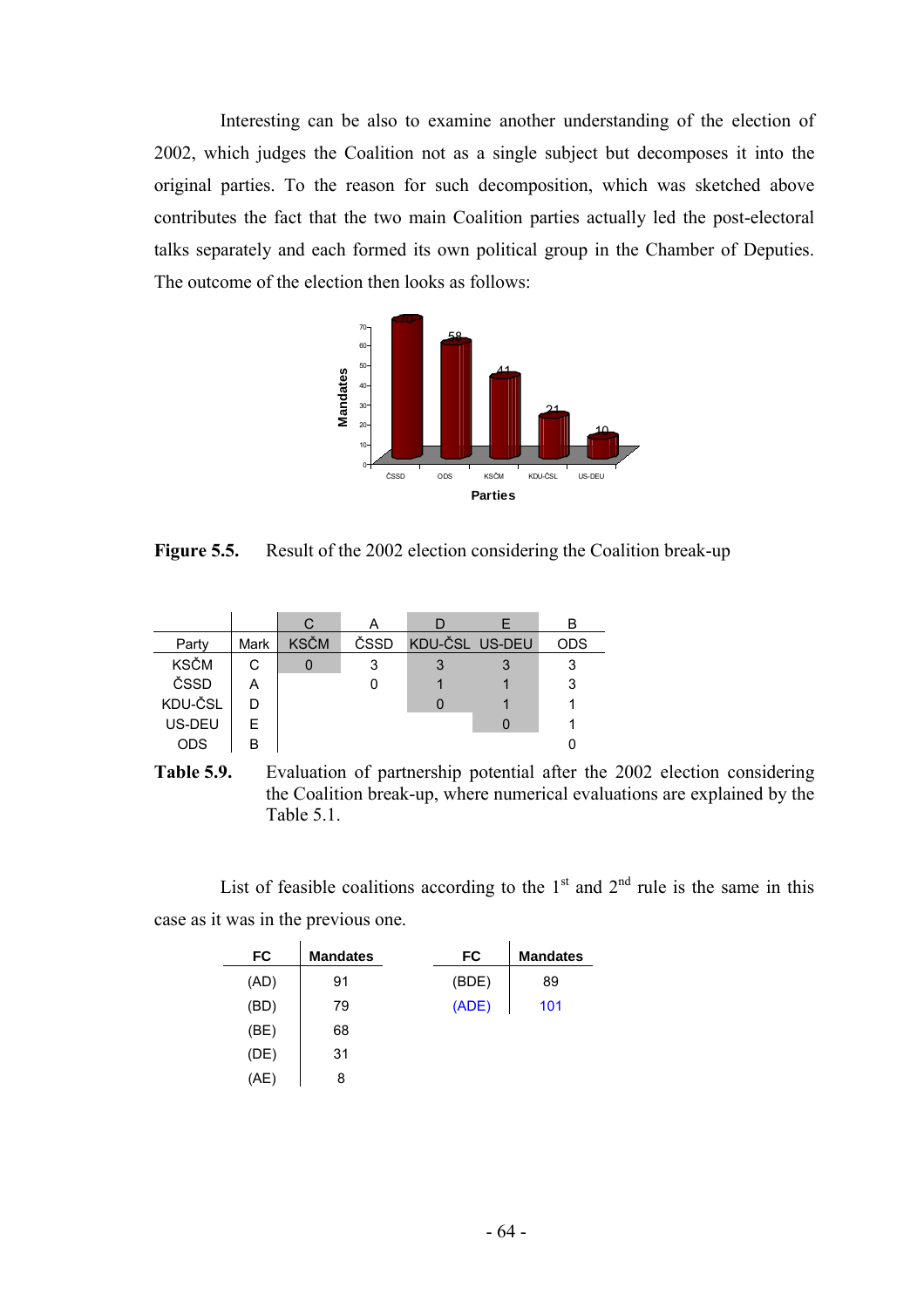|              | Czech       | <b>Mandates</b> |      |             | Power index for absolute<br>majority | Power index for 3/5<br>majority |             |
|--------------|-------------|-----------------|------|-------------|--------------------------------------|---------------------------------|-------------|
| abbreviation |             | abs.            | $\%$ | SS          | <b>SSAU</b>                          | SS                              | <b>SSAU</b> |
| A            | ČSSD        | 70              | 35   | 40          | 55,56                                | 41.67                           | 50          |
| B            | <b>ODS</b>  | 58              | 29   | 23,33       | $\Omega$                             | 25                              | 16,67       |
| С            | <b>KSČM</b> | 41              | 20,5 | 23,33       | $\Omega$                             | 16,67                           | 16,67       |
| D            | KDU-ČSL     | 21              | 10.5 | 6,67        | 22,22                                | 8,33                            | 8,33        |
| E            | US-DEU      | 10              | 5    | 6.67        | 22,22                                | 8.33                            | 8,33        |
|              |             |                 |      | <b>NONE</b> | (ADE)                                | <b>NONE</b>                     | (ADE)       |

**Table 5.10.** Calculations of unconstrained and constrained Shapley-Shubik power indices considering a priori union structure according to feasible majority coalitions after the 2002 election

The result does not depend on whether we consider the coalition as a single political subject or as two independent ones. The best and only possible majority government coalition is the (ADE) coalition (the (AC) coalition from the initial calculation of the 2002 coalition possibilities).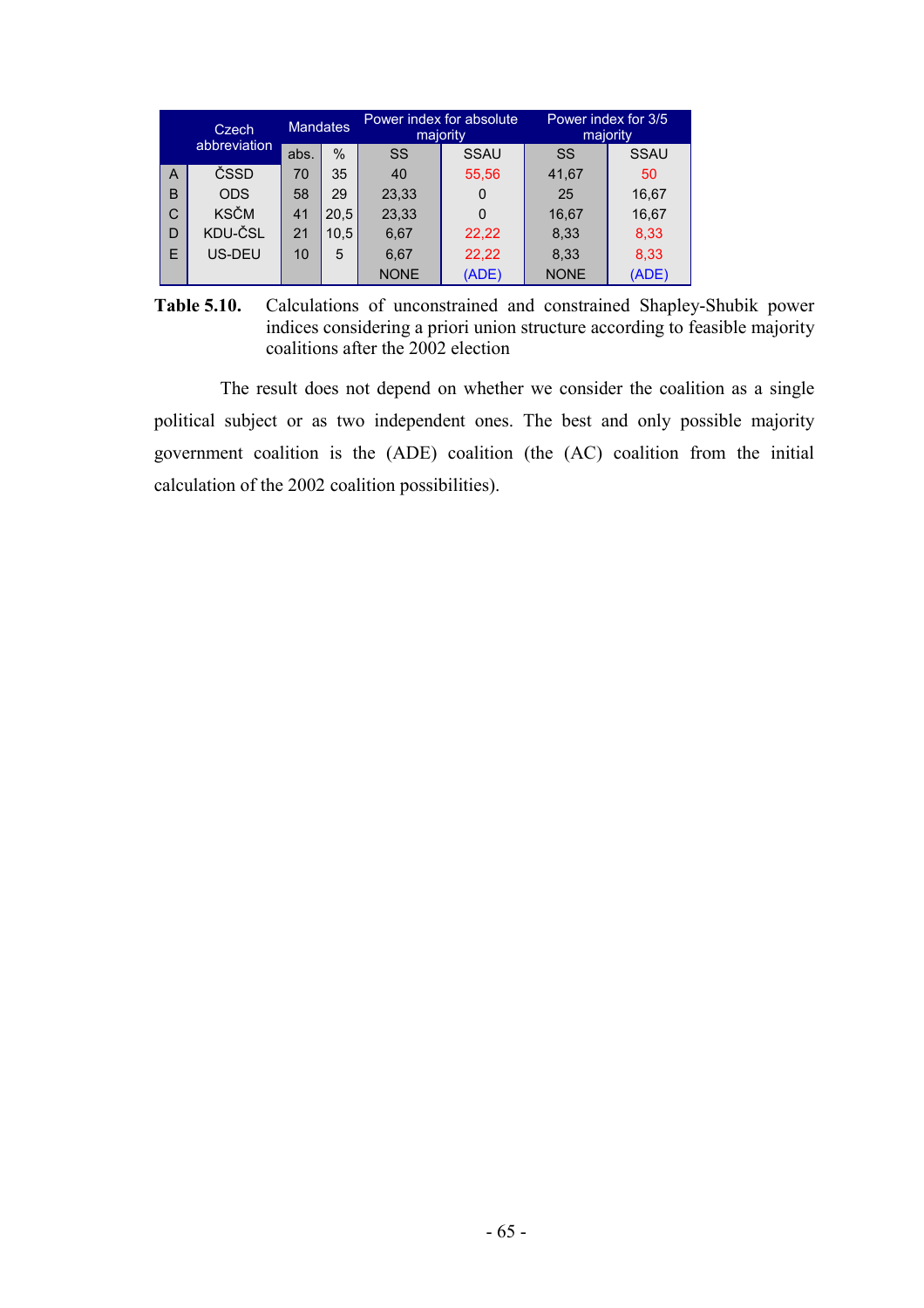# **6. Model of Voting Games with Probabilistic A priori Union Structure**

In some cases it is obvious, that some coalitions (a priori unions) do not or are not supposed to work at 100%. They might be concluded only for some specific cases or kinds of voting or so. I also found interesting the fact that members of some lower house political groups do usually vote identically but in some political groups appear quite substantial differences among their members. In order to describe the reality as well as possible there appears a need to include these conditions into power indices.

## **6.1. Characterisation of the Model**

Owen<sup>54</sup> outlined such a modification of indices with a priori unions in his work, but he didn't really work it out. The modification is based on adding probabilities (or percentage of occurrence) to calculations of usual indices and could be defined the following way:

Consider a voting body with *n* members  $(i = 1, 2, ..., n)$ , weights  $w_i$  and quota  $\gamma$ . Let  $T = \{T_1, T_2, ..., T_m\}$  be a set of *m* different disjoint a priori union structures and  $p_1$ ,  $p_2$ , ...,  $p_m$  be probabilities of creation of corresponding a priori union structures (i.e.  $p_j$  is a probability with which the structure  $T_i$  will appear in voting). Then we can consider  $m$ a priori union voting games

$$
G_j(\gamma,\omega,\overline{T}_j) = [\gamma,(\omega_1,\omega_2,...,\omega_n),\overline{T}_j]
$$

and a **composite game**

$$
G(\gamma,\omega,T,p)=[G_1(\gamma,\omega,T_1),G_2(\gamma,\omega,T_2),...,G_m(\gamma,\omega,T_m),(p_1,p_2,...,p_m)]
$$

modelling the voting process with probabilistic structure of a priori unions. For each voting game *Gj* we have vector of Owen's power indices

$$
\boldsymbol{\pi}^{(j)}\text{=}\left(\pi_1^j,\pi_2^j,\ldots,\pi_n^j\right)
$$

Assuming, that in a large number of voting acts each a priori union voting game  $G_i$  can appear with probability  $p_i$ , the value

$$
\Pi_i^C = \sum_{j=1}^m p_j \pi_i^j
$$

<sup>&</sup>lt;sup>54</sup> Owen, G. (1977)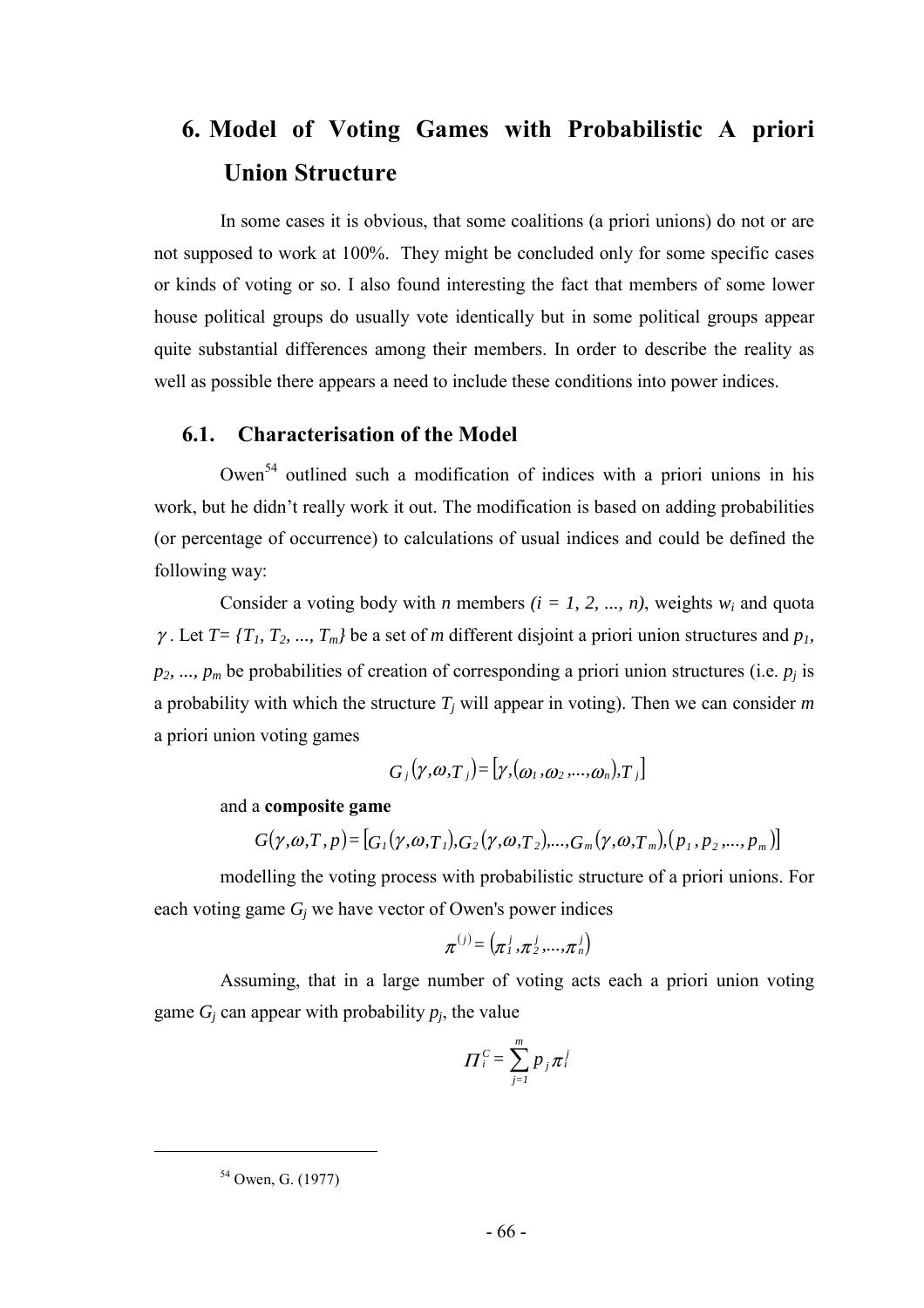is mathematical expectation (mean value) of power index of member *i* in composite voting game *G* with probabilistic a priori union structure *{T, p}*. Let's call it a **composite power index**.

### **6.2. Calculation Procedure**

On the basis of the example in Chapter 2.4., where we calculated power indices of the 2002 elected Chamber of Deputies considering Coalition to be a priori union, we can continue to calculate composite power indices.

Let's suppose we know the party discipline of single political groups of the Chamber, which are listed together with the mandate decomposition of the Chamber in following table.

| Political group         |           |            |             |         |         |
|-------------------------|-----------|------------|-------------|---------|---------|
| Czech abbreviation      | CSSD      | <b>PDS</b> | <b>KSCM</b> | KDU-ČSL | 'JS-DEU |
| <b>IN</b> o. of members |           | 58         |             |         |         |
| Party discipline        | フド<br>ن ، | 0.75       | 0.9         | v.c     |         |

**Table 6.1.** Results of the 2002 election considering Coalition with estimated party discipline

Let's also suppose we know that the Coalition (a priori union) doesn't work for the full 100% but only for 70%. We get here **a priori union structure**  $T = \{ T_1, T_2, T_3, T_4 \}$  where  $T_1 = \{ I - 70 \},$   $T_2 = \{ 7I - 128 \},$   $T_3 = \{ 129 - 169 \},$  $T_4 = \{170 - 200\}$  in the committee

$$
[\gamma, \omega, p] = \left[ \frac{101}{200}, \frac{70}{200}, \frac{58}{200}, \frac{41}{200}, \frac{21}{200}, \frac{10}{200}, 0.7 \right],
$$

where size of quota  $\gamma = \frac{101}{200}$  represents that the 200 members of Chamber of Deputies of the Czech Parliament is regularly acting on the simple majority basis.

To the results of the unconstrained and constrained power indices calculated in the Chapter 2.4. (Table 6.2.) we now need to add the probabilities of coalition congruity (bottom row of the Table 6.2.)

| Czech              |      | <b>Mandates</b> | Power index for absolute majority |             |         |             |       |             |  |  |
|--------------------|------|-----------------|-----------------------------------|-------------|---------|-------------|-------|-------------|--|--|
| abbreviation       | abs. | $\frac{0}{0}$   | SS                                | <b>SSAU</b> | РB      | <b>PBAU</b> | HP    | <b>HPAU</b> |  |  |
| ČSSD               | 70   | 35              | 40                                | 50          | 38.46   | 50          | 23.08 | 33,33       |  |  |
| <b>ODS</b>         | 58   | 29              | 23,33                             | 16.67       | 23,08   | 16.67       | 23.08 | 22.22       |  |  |
| <b>KSČM</b>        | 41   | 21              | 23,33                             | 16.67       | 23,08   | 16.67       | 23,08 | 22,22       |  |  |
| <b>KDU-ČSL</b>     | 21   | 11              | 6.67                              | 8.33        | 7.49    | 8.33        | 15,38 | 11.11       |  |  |
| <b>US-DEU</b>      | 10   | 5               | 6.67                              | 8,33        | 7.49    | 8,33        | 15,38 | 11,11       |  |  |
| <b>PROBABILITY</b> |      |                 | $= 0$ .                           | $= 0.3$     | $= 0.7$ |             |       |             |  |  |

**Table 6.2.** Constrained and unconstrained power indices for the 2002 election considering Coalition to be a priori union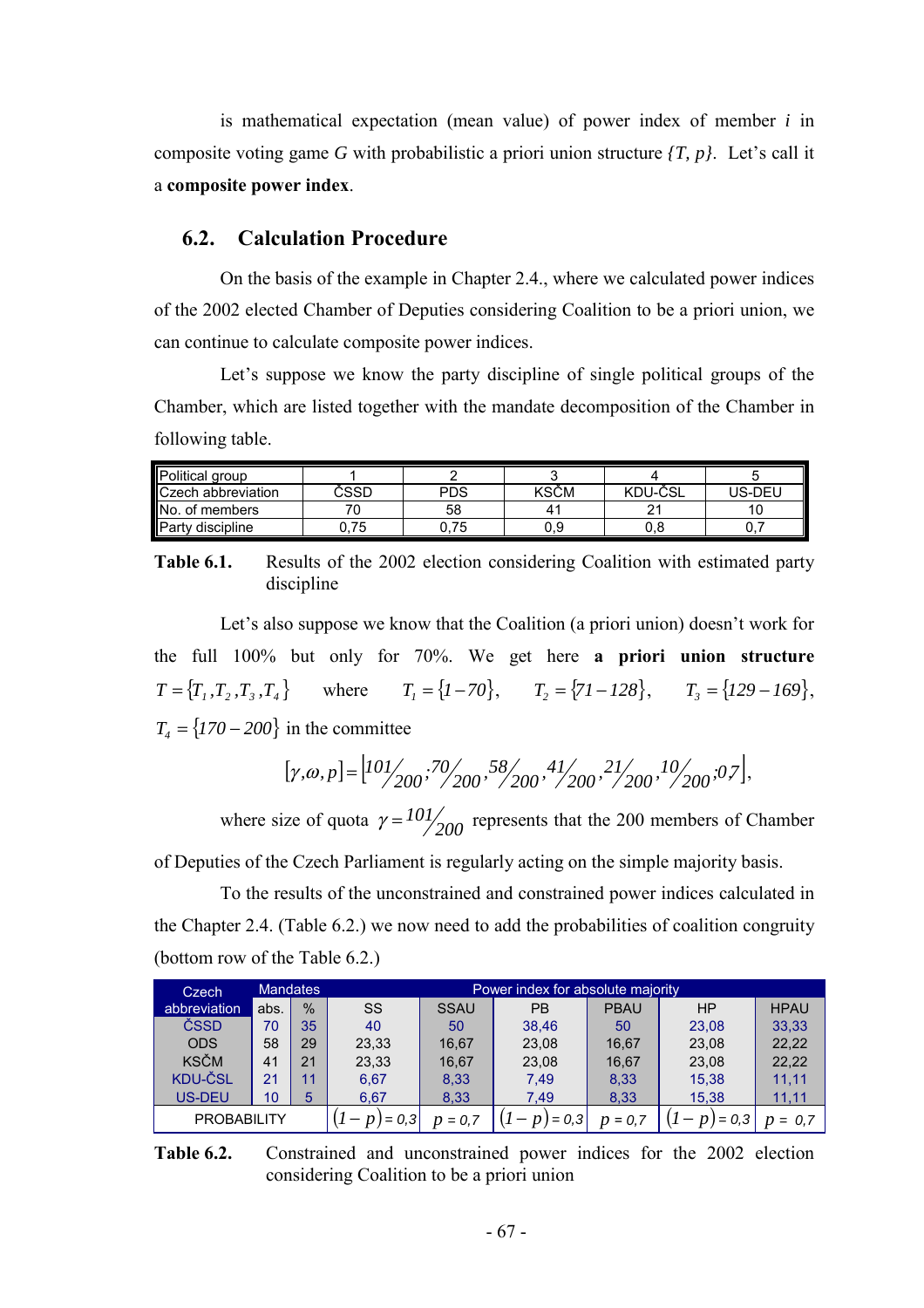The constrained power indices for the probability 70% of the Coalition opinion congruity are calculated as follows:

# **constrained Shapley-Shubik power index**

$$
\Pi^{CSS} = (I - p)\Pi^{SS}(\gamma, \omega) + p\Pi^{SS}(\gamma, \omega, T)
$$

$$
CSS = (1-p)SS + p SSAU
$$
  
\n
$$
CSS_{1} = (1-p)SS_{1} + pSSAU_{1} = 0,3*40 + 0,7*50 = 47
$$
  
\n
$$
CSS_{2} = (1-p)SS_{2} + pSSAU_{2} = 0,3*23,33 + 0,7*16,67 = 18,66
$$
  
\n
$$
CSS_{3} = (1-p)SS_{3} + pSSAU_{3} = 0,3*23,33 + 0,7*16,67 = 18,66
$$
  
\n
$$
CSS_{4} = (1-p)SS_{4} + pSSAU_{4} = 0,3*6,67 + 0,7*8,33 = 7,83
$$
  
\n
$$
CSS_{5} = (1-p)SS_{5} + pSSAU_{5} = 0,3*6,67 + 0,7*8,33 = 7,83
$$

#### **constrained Penrose-Banzhaf power index**

$$
\Pi^{CPB} = (I - p)\Pi^{PB}(\gamma,\omega) + p\Pi^{PB}(\gamma,\omega,T)
$$

$$
CPB = (I - p)PB + p PBAU
$$
  
\n
$$
CPB_1 = (I - p)PB_1 + pPBAU_1 = 46,54
$$
  
\n
$$
CPB_2 = (I - p)PB_2 + pPBAU_2 = 18,59
$$
  
\n
$$
CPB_3 = (I - p)PB_3 + pPBAU_3 = 18,59
$$
  
\n
$$
CPB_4 = (I - p)PB_4 + pPBAU_4 = 8,08
$$
  
\n
$$
CPB_5 = (I - p)PB_5 + pPBAU_5 = 8,08
$$

**constrained Holler-Packel power index**

$$
\Pi^{CHP} = (I - p)\Pi^{HP}(\gamma, \omega) + p\Pi^{HP}(\gamma, \omega, T)
$$

*CHP* = 
$$
(I - p)HP + p
$$
 *HPAU*  
\n*CHP*<sub>1</sub> =  $(I - p)HP_1 + pHPAU_1 = 30,26$   
\n*CHP*<sub>2</sub> =  $(I - p)HP_2 + pHPAU_2 = 22,48$   
\n*CHP*<sub>3</sub> =  $(I - p)HP_3 + pHPAU_3 = 22,48$   
\n*CHP*<sub>4</sub> =  $(I - p)HP_4 + pHPAU_4 = 12,39$   
\n*CHP*<sub>5</sub> =  $(I - p)HP_5 + pHPAU_5 = 12,39$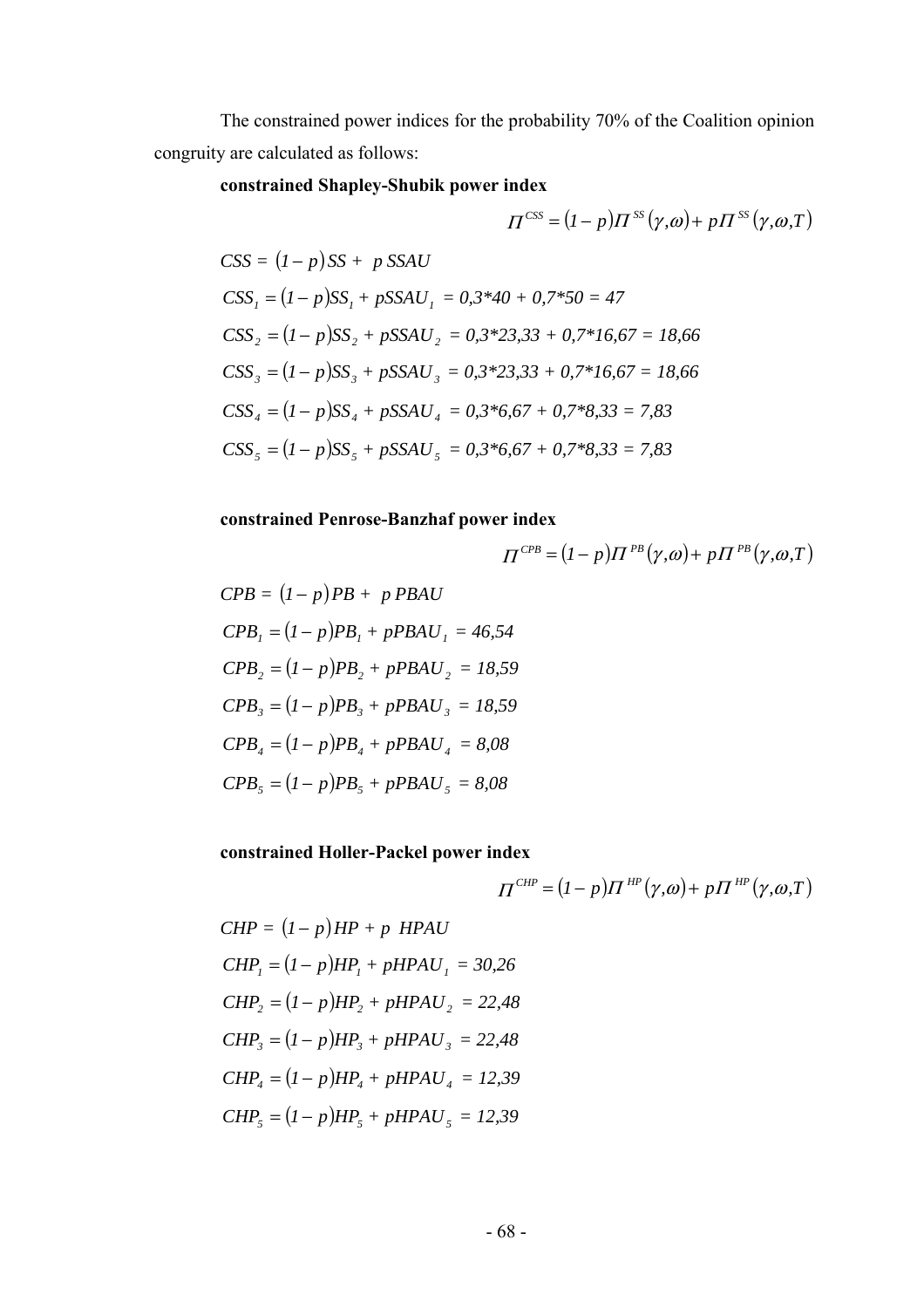Adding the party discipline will further change the result of the composite power indices. It will actually divide each party into two sub-parties, one containing it's "disciplined" and the other it's "undisciplined" deputies. For each sub-party we calculate the composite power indices and finally add the indices of the "disciplined" and "undisciplined" part of each party to get the constrained power indices considering both coalition congruity and party discipline of each party.

#### **6.3. Probability Evaluation**

Owen also didn't suggest any way of finding the relevant probabilities of single indices. According to me there are two basic approaches to this problem.

- 1) The first approach, which I would call an **ex ante approach**, uses only somehow reasonable expectations and provides only a prediction of the composite index. There is of course a problem, how to find the best possible projection of the actual ex post calculated index.
- 2) The second approach can be called an **ex post approach**, since the composite index is retrospectively calculated on the basis of real statistic data and provides information about the past.

For the estimation of functioning probabilities in ex ante indices we need to check the character of the coalition agreement. The agreement doesn't have to obligate the coalition partners to vote in common all the time. It can contain some kind of weaker commitments like, that partners should commonly support only the strategic proposals or such.

We also have to determine the party discipline. The accuracy of the predicted probabilities depends mostly on our knowledge of the behaviour of single parties. We are basically looking for the average percentage of members of single political parties that vote in common.

Finding the party discipline is not a difficult problem in old democratic countries. The discipline of single parties is there usually settled and long-term stable and can be therefore simply used for predictions. This is however not the case of the Czech Republic. Since the Czech democracy is still quite young, the conditions inside the parties keep changing as they are fighting for their place on the political stage. On the beginning of 90ties the success of most of the new established parties was highly dependent on their leaders rather than on their political programmes, so the discipline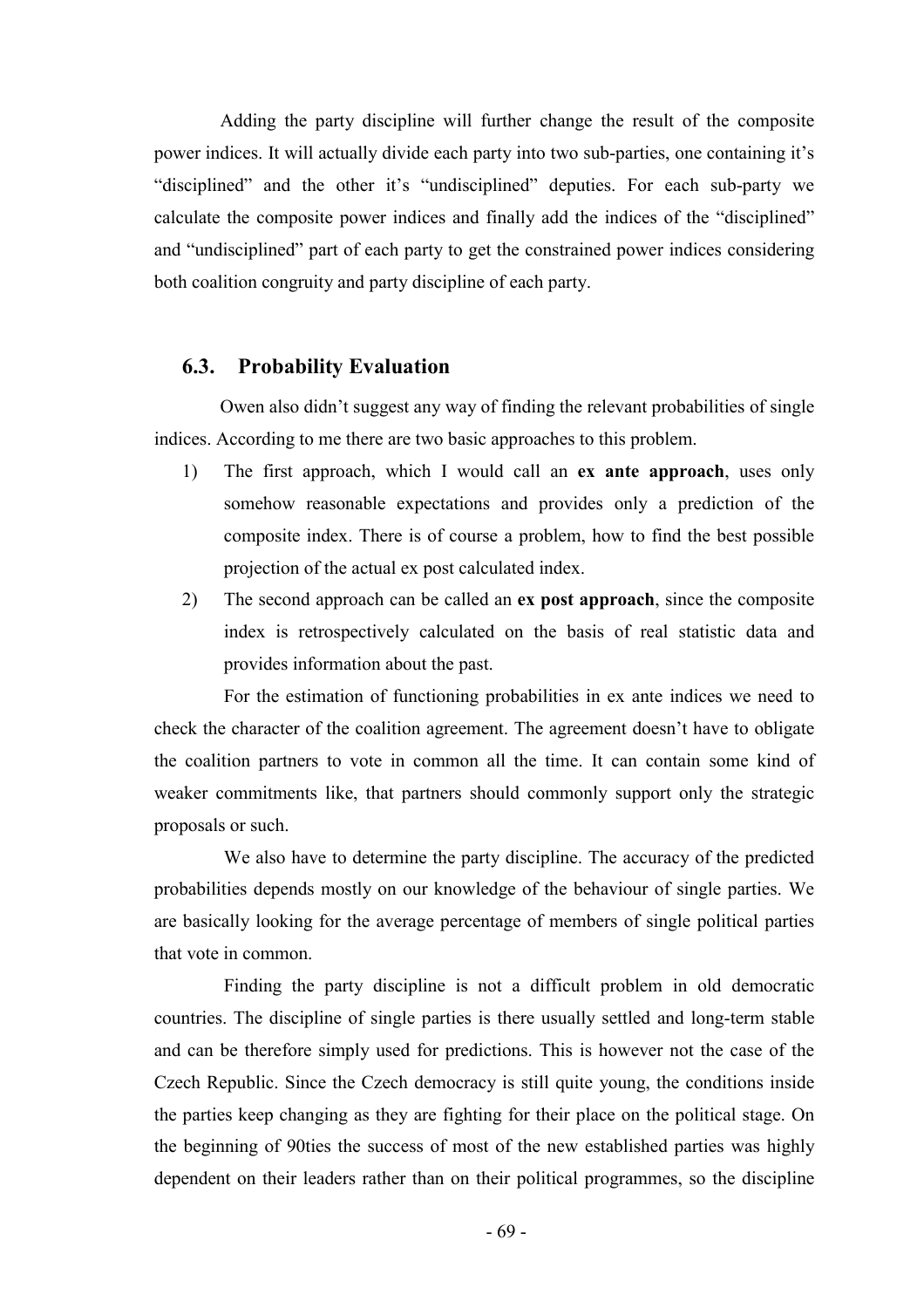should have been quite high. It however didn't always correspond to the truth. Gradually all of them changed their initial leaders and the discipline began to fluctuate. So, in the Czech case we need to watch not only the previous state of discipline, but also the present stability of the party, if there seem to be some fighting fractions inside the party or even some dissatisfied individuals, we need to gauge the strength of the new leader if some party has one and also we have to paying attention to which party or parties are governing and which are in opposition, since being in opposition to something connects people and therefore the parties in opposition should have a higher discipline than those in rule.

Finding the probability of common voting in coalitions can become quite tricky as well. In cases where it is set that the coalition is supposed to work for 100%, it usually does, since written agreements are relatively easily enforceable. The problem emerge if the agreement is set the way mentioned above, that partners have to for example commonly support only strategic proposals. It is however not known exactly what proposals are going to be considered as the strategic ones, how many of them will occur during the particular electoral period and what share on the total amount of proposals will the strategic ones have. It is therefore better to count series of the seemingly most accurate ex ante power indices depending on different possible outcomes of the coalition agreement to map somehow the possibility space.

Comparison of the ex ante and the ex post indices can provide an interesting information. Following backwards our previous reasoning for probability divisions of the best corresponding ex ante index, we might find some interesting suggestions of what and why happened and that were the causes for it.

### **6.4. Case Studies Considering Coalition Congruity**

Cases of not fully functioning coalitions can be found also in the Czech electoral history. Some of them are a priori declared as confined, but some of them turn out to be confined later during voting. One of those a priori declared ones is the socalled "Opposition Agreement" concluded by the Czech Social Democratic Party and the Civil Democratic Party after the 1998 election. Even thought both of these parties had totally different pre-electoral programs, they decided to co-operate, because of unfeasible claims of the other parties that come into consideration. It is therefore clear, that they wouldn't be able to unify fully their proposals and voting. The nature of the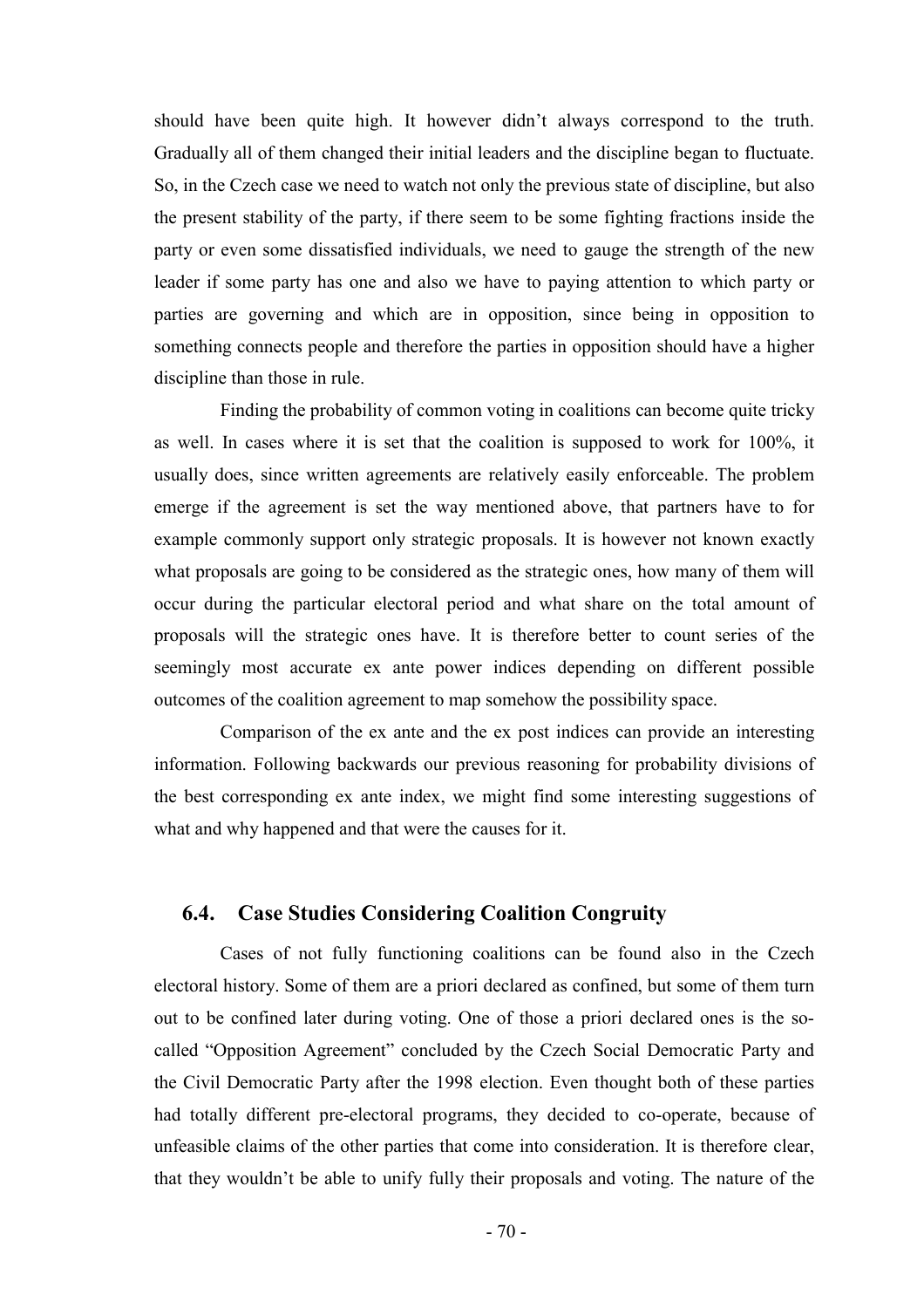agreement was that the minority social democratic government would work with a silent support of the civil democrats. Therefore the civil democrats should vote for some fundamental acts as the state budget etc. in exchange for some benefits. They has also one common plan to try to enforce some constitutional acts like for instance the change of the Czech electoral system in favour of larger parties.

As an example of a not fully functioning coalition, which can on the first sight look like a fully functioning one, ca serve the present government coalition of the Czech Social Democratic Party, the Christian Democratic Union - Czechoslovak People's Party and the Freedom Union - Democratic Union. These parties were able to create a majority government after the 2002 election and composed and agreed on it's programme, so there should be therefore expected a high degree of opinion unity. This should imply a high probability of coalition functioning.

On the basis of this information about the character of coalitions we can estimate the range of probabilities, which seem to be likely to describe the coalition functioning. Counting the **composite power indices** for these probabilities then shows the range of power we estimate for single parties. This is the **ex ante** approach.

The **ex post composite power indices** can be calculated only once the voting data are available. I used the data I obtained from the Chamber of Deputies<sup>55</sup> for creating two basic kinds of statistics I needed for the following calculations of power. The first kinds are the statistics about the opinion congruity inside coalitions. Having data about the number of deputies from each political group who agreed, disagreed or didn't vote by each voting till the  $11<sup>th</sup>$  of March 2003, I compared the majority voting of each coalition party. I added together all voting, where all coalition parties (their majorities) voted in identically and calculated what percentage on the total amount of voting the identical ones have. The result is the percentage or probability of the coalition consensus.

The second kind of statistics serves to find out the so-called party discipline. In this case I was comparing the number of deputies who voted with the majority of deputies from their political group and the number of those, who voted differently. I found the ratio of those deputies, who voted in accordance to the majority in their party on the total amount of the present deputies from the party for each voting and

<sup>&</sup>lt;sup>55</sup> Here I'd like to thank Mgr. Sklenar for his helpfulness and compliance to my requests about the data structure he provided to me.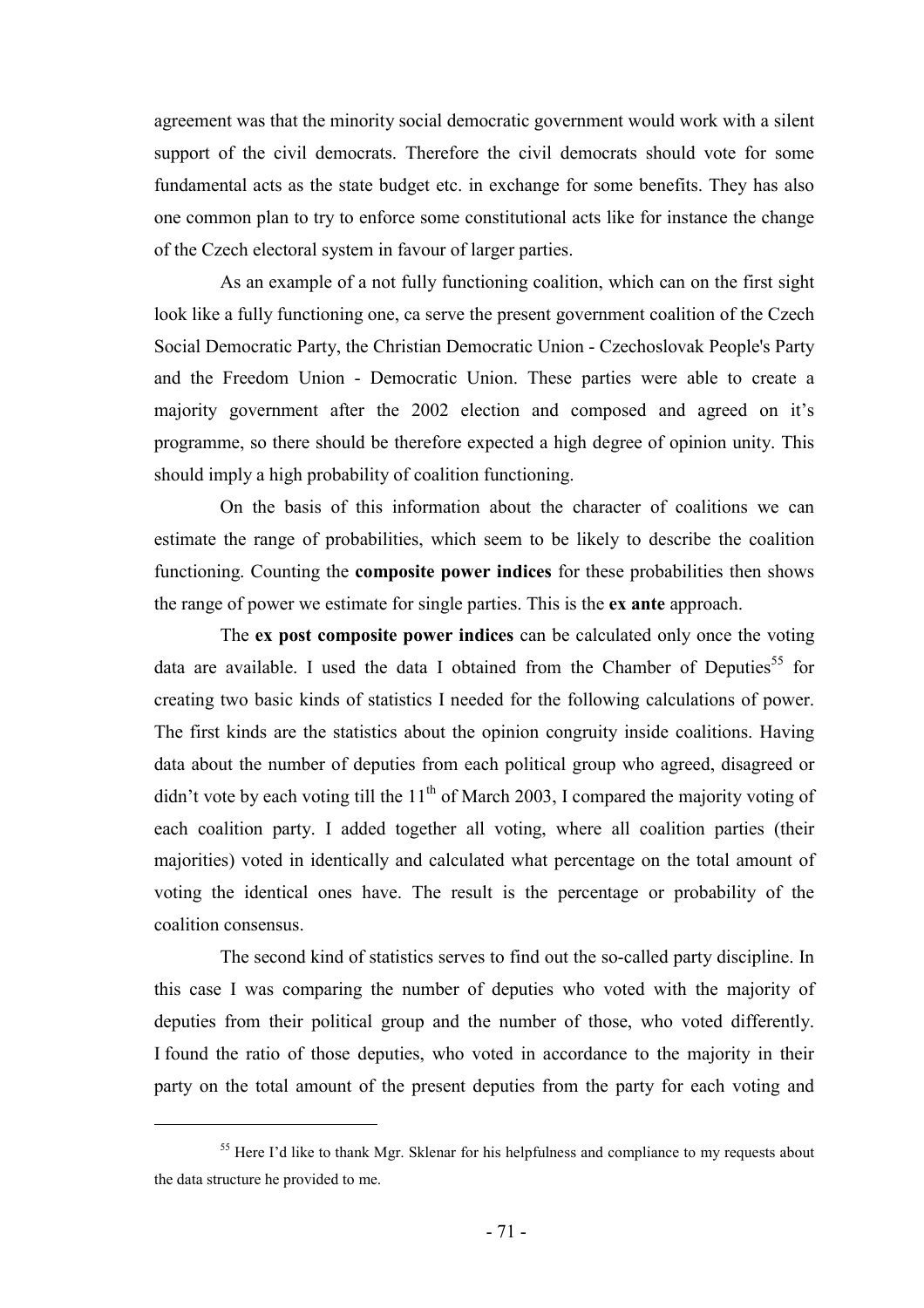calculated the average of these ratios to get the party opinion congruity (discipline). The detailed calculations of the statistics are on the attached CD-R.

The problem by calculation of the statistics was the relevant data selection, since single voting in the Chamber has different importance. Some of the voting has only a procedural character and some of them are top political matters. I resolved the problem similarly like Krejčí and Soukeník<sup>56</sup> by omitting these differences. In their analysis they found that it is very difficult to distinguish among the "needless" and the important voting, which are essential for showing the opinion of deputies. They however concluded that the procedural voting cannot be left out, since even the voting procedure can affect the final result of voting. They tried some other variants, which showed only minor differences.

The ex post composite power indices are not used only to describe the past, but they can be used for estimations as well. Having data of voting from the beginning of the electoral period it is very likely, if nothing revolutionary happens, that the percentage of voting correspondence of coalition parties will remain on the same level.

For calculations of the composite power indices I will use the Shapley-Shubik, Penrose-Banzhaf and Holler-Packel power indices.

# **6.4.1. The 1998 Post-Electoral Agreement**

To estimate the range of probabilities of voting unity of two opposition parties, which signed some kind of agreement of co-operation, is quite difficult. I decided for the range form 20% till 80% just to see, how much would their power change with the probability changes.

Composite power indices for  $p=0.8$  and  $p=0.2$  are listed in the Table 6.3. and the indices for another probabilities from the range  $p \in (0,2;0,8)$  are listed in the Attachment No.7. Detailed procedure of calculation of composite indices is on the attached CD-R.

<sup>56</sup> Krejčí, H., Soukeník, K. (1997)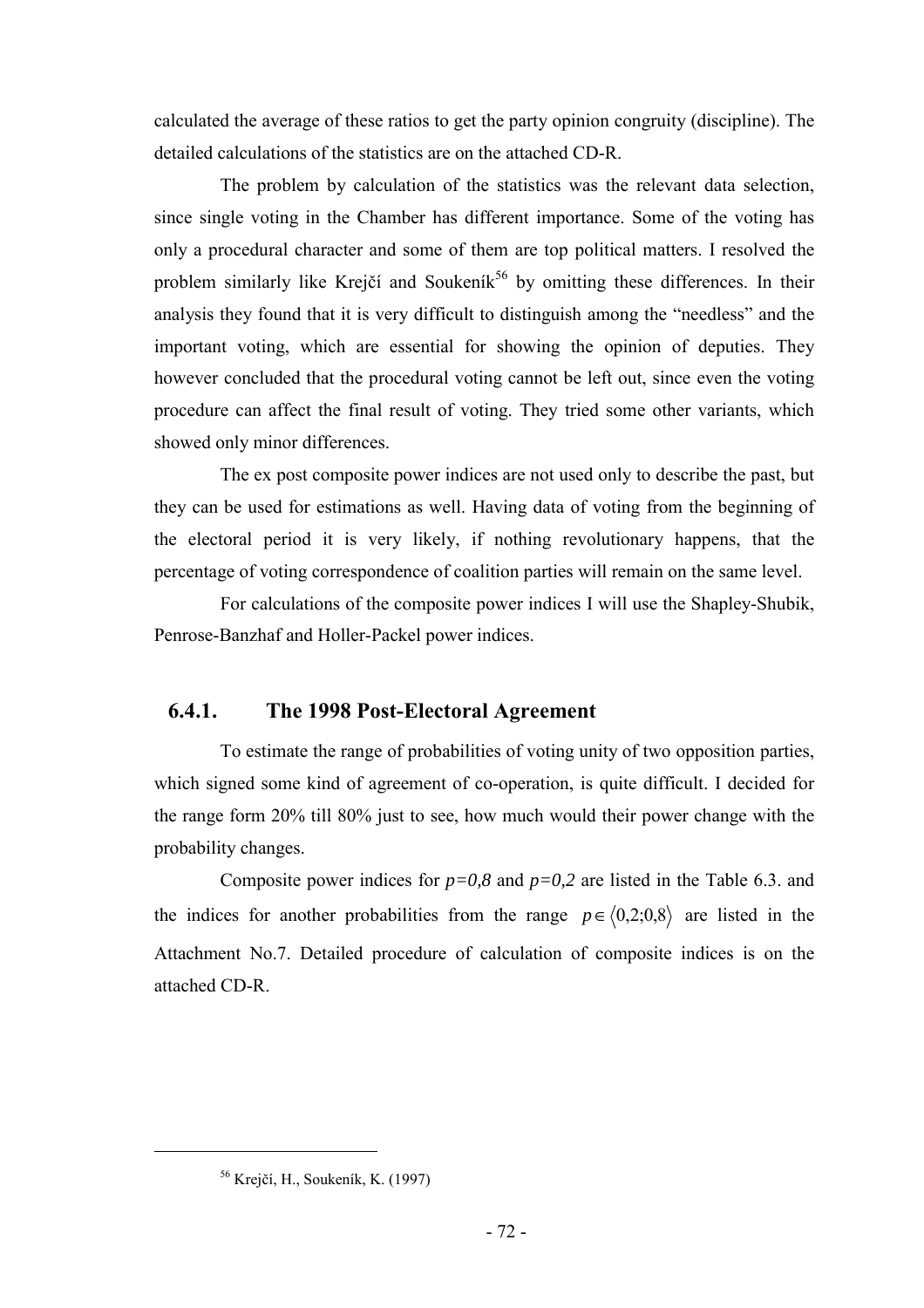|              |      | $P = 0.8$       |                   |                 |                |                     |            |                   |                 | $P = 0.2$   |            |                     |            |            |
|--------------|------|-----------------|-------------------|-----------------|----------------|---------------------|------------|-------------------|-----------------|-------------|------------|---------------------|------------|------------|
| Czech        |      | <b>Mandates</b> |                   | Power index for |                | Power index for 3/5 |            |                   | Power index for |             |            | Power index for 3/5 |            |            |
| abbreviation |      |                 | absolute majority |                 | maiority       |                     |            | absolute majority |                 |             | majority   |                     |            |            |
|              | abs. | $\frac{0}{0}$   | CSS.              | <b>CPB</b>      | <b>CHP</b>     | CSS                 | <b>CPB</b> | <b>CHP</b>        | <b>CSS</b>      | <b>CPB</b>  | <b>CHP</b> | <b>CSS</b>          | <b>CPB</b> | <b>CHP</b> |
| ČSSD         | 74   | 37              | 46                | 45.71           | 44             | 47                  | 47.27      | 44                | 34              | 32.86       | 26         | 38                  | 39.09      | 26         |
| <b>KSČM</b>  | 24   | 12              | 2.67              | 2.86            | 4              | 2                   | 1.82       | 4                 | 10,66 11,43     |             | 16         | 8                   | 7.27       | 16         |
| KDU-ČSL      | 20   | 10              | 2.67              | 2.86            | $\overline{4}$ | 2                   | 1.82       | 4                 |                 | 10.66 11.43 | 16         | 8                   | 7.27       | 16         |
| <b>ODS</b>   | 63   | 31.5            | 46                | 45.71           | 44             | 47                  | 47.27      | 44                | 34              | 32.86       | 26         | 38                  | 39,09      | 26         |
| US           | 19   | 9,5             | 2,67              | 2,86            | 4              |                     | 1,82       | 4                 | 10,66 11,43     |             | 16         | 8                   | 7,27       | 16         |

**Table 6.3.** Composite power indices for the 1998 electoral results considering a priori union of the Czech Social Democratic Party and the Civil Democratic Party for *p=0,8* and *p=0,2*

All indices show, that the "coalition" parties are loosing their power as the percentage of coalition unity is decreasing. Surprising however can be the amount of power the coalition parties would have by only a 20% opinion congruity.

The real percentage of voting unity of the in 1998 concluded Opposition Agreement is according to my statistics a little over 60%. It is a rather interesting result as it is more than reached some regular government coalitions in the Czech electoral history.

The ex post composite power indices considering the real probability of Opposition Agreement parties uniformity *p= 0,60428* are listed in the Table 6.4.

| Czech          |      | <b>Mandates</b> |            | Power index for absolute majority |            | Power index for 3/5 majority |            |            |  |
|----------------|------|-----------------|------------|-----------------------------------|------------|------------------------------|------------|------------|--|
| abbreviation   | abs. | $\%$            | <b>CSS</b> | <b>CPB</b>                        | <b>CHP</b> | <b>CSS</b>                   | <b>CPB</b> | <b>CHP</b> |  |
| ČSSD           | 74   | 37              | 42.09      | 41.52                             | 38.13      | 44.06                        | 44.60      | 38.13      |  |
| <b>KSČM</b>    | 24   | 12              | 5.27       | 5.65                              | 7.91       | 3.96                         | 3.60       | 7.91       |  |
| <b>KDU-ČSL</b> | 20   | 10              | 5.27       | 5.65                              | 7.91       | 3.96                         | 3.60       | 7.91       |  |
| <b>ODS</b>     | 63   | 31.5            | 42.08      | 41.52                             | 38.13      | 44.06                        | 44.60      | 38.13      |  |
| US             | 19   | 9.5             | 5.27       | 5,65                              | 7.91       | 3.96                         | 3,60       | 7.91       |  |

**Table 6.4.** Composite power indices for the 1998 electoral results considering a priori union of the Czech Social Democratic Party and the Civil Democratic Party for *p=0,60428.*

All indices commonly agree, that the "coalition" parties remain incomparably more powerful than the opposition parties even thought the voting congruity of the "coalition" parties is only some 60%. This enabled these parties to take control over the Chamber of Deputies of the Parliament of the Czech Republic during the third electoral period and only the Senate limited their resultant power in the Czech Parliament. This shows another sense in which the Senate can be understood as a constitutional insurance.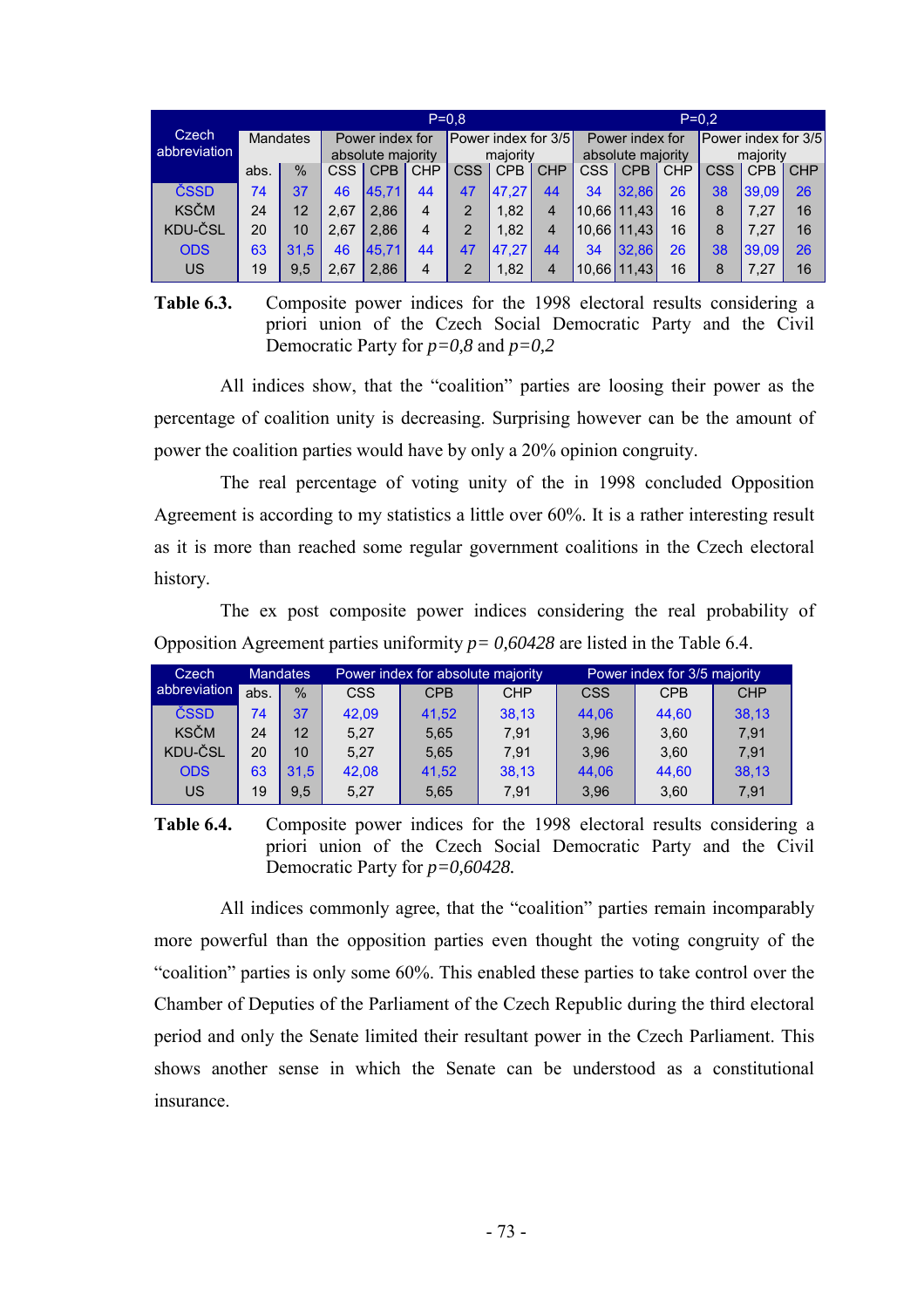#### **6.4.2. The 2002 Post-Electoral Agreement**

Estimation of the range of probabilities, that parties of a government coalition will vote in common identically, seem so be quite simple. As I already reasoned above, these parties need to show a high degree of opinion unity, which is proved by the fact, that they are able to compose a government together and agree on it's programme.

Therefore I chose the probability range form 50% till 100%, which should cover even the worst expectations and calculated the composite power indices for some probabilities of the range. Results of the probabilities  $p=0.5$  and  $p=1$  are listed in the Table 6.5., the others are in the Attachment No.8.

|                |                                 |      |              |                   | $P=1$       |       |                            | $P = 0.5$                           |      |                             |            |                               |          |            |
|----------------|---------------------------------|------|--------------|-------------------|-------------|-------|----------------------------|-------------------------------------|------|-----------------------------|------------|-------------------------------|----------|------------|
| <b>Czech</b>   | <b>Mandates</b><br>abbreviation |      |              | Power index for   |             |       | <b>Power index for 3/5</b> |                                     |      | Power index for             |            | Power index for 3/5           |          |            |
|                |                                 |      |              | absolute majority |             |       | maiority                   |                                     |      | absolute majority           |            |                               | majority |            |
|                | abs.                            | $\%$ | CSS I        | <b>CPB</b>        | <b>CHP</b>  | CSS   | CPB                        | <b>CHP</b>                          | CSS  | <b>CPB</b>                  | <b>CHP</b> | CSS I                         | CPB      | <b>CHP</b> |
| ČSSD           | 70                              | 35   |              |                   |             |       |                            | 74,99 71,96 42,86 47,62 35,72 21,43 |      |                             |            | 57,4 55,21 32,97 44,65        | 38.7     | 23.22      |
| <b>ODS</b>     | 58                              | 29   | <sup>0</sup> | $\Omega$          | 0           | 16.67 | 25                         | 25                                  |      |                             |            | 11,67 11,54 11,54 20,84       | 25       | 20.84      |
| <b>KDU-ČSL</b> | 21                              | 10.5 | 12.5         |                   | 14.02 28.57 | 9.52  | 7.14                       |                                     |      | 14,27 9,59 10,76 21,98 8,93 |            |                               | 7.74     | 15.47      |
| <b>US-DEU</b>  | 10                              | 5    | 12.5         |                   | 14.02 28.57 | 9.52  | 7,14                       | 14,27                               | 9,59 | 10,76 21,98                 |            | 8.93                          | 7.74     | 15.47      |
| <b>KSČM</b>    | 41                              | 20.5 | 0            | $\Omega$          | 0           | 16.67 | 25                         | 25                                  |      |                             |            | 11.67 11.54 11.54 16.67 20.84 |          | 25         |

**Table 6.5.** Composite power indices for the 2002 electoral results considering a priori union of the Czech Social Democratic Party, the Christian Democratic Union - Czechoslovak People's Party and the Freedom Union - Democratic Union for *p=1* and *p=0,5*

All composite power indices show that power of coalition parties by voting on the absolute majority basis is decreasing with lower percentage of opinion congruity. All indices however suggest an interesting thing, that the power the Czech Social Democratic Party by voting requiring a 3/5-majority is greater if the coalition works only for 50% than if it works for 100%. Social democrats then might be paradoxically willing to lower the coalition congruity in some cases.

This might be some kind of a poor explanation of the rather surprising outcome of the voting statistics. The statistics show, that the real percentage of voting unity of the 2002 government coalition is only a bit more than 45%, which is considerably less than the unity of the parties of the Opposition Agreement from the previous electoral period. It is even less than the opinion unity of the present opposition parties the Civic Democratic Party and the Communist Party of Bohemia and Moravia, which is over 50%. Another very interesting output of the statistics shows, that there is absolutely no opinion difference among the Christian Democratic Union - Czechoslovak People's Party and the Freedom Union - Democratic Union. Another words the opinion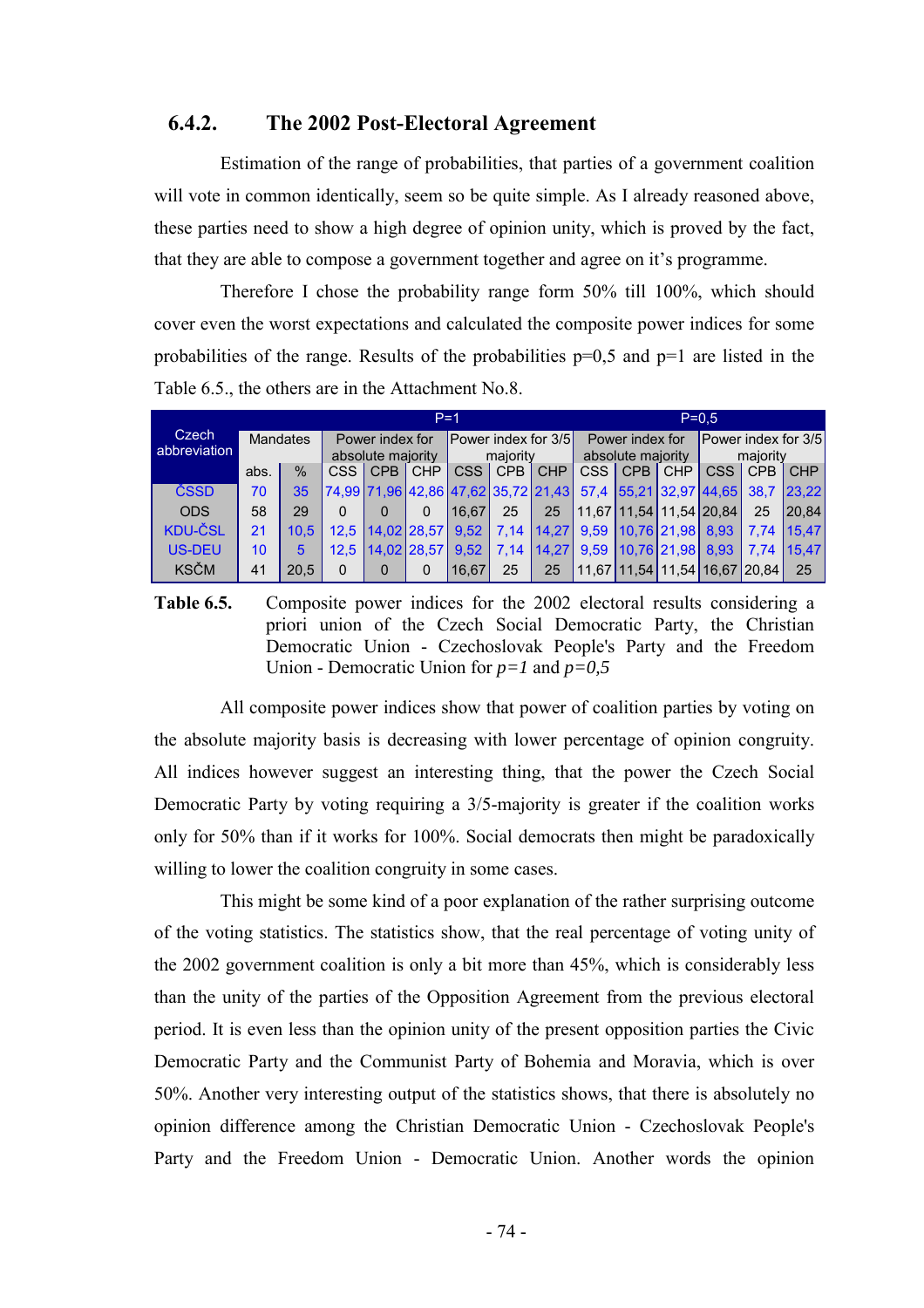disagreement is caused only by the opinion difference of the social democrats. In is therefore possible to state that even thought the Coalition splat up after the election took place, it de facto still exists.

The ex post composite power indices considering the real probability of coalition uniformity *p= 0,45168* are assembled in the Table 6.6.

| <b>Mandates</b><br>Czech |      |                |            | Power index for absolute majority |            | Power index for 3/5 majority |            |            |  |
|--------------------------|------|----------------|------------|-----------------------------------|------------|------------------------------|------------|------------|--|
| abbreviation             | abs. | $\%$           | <b>CSS</b> | <b>CPB</b>                        | <b>CHP</b> | <b>CSS</b>                   | <b>CPB</b> | <b>CHP</b> |  |
| ČSSD                     | 70   | 35             | 55.80      | 53.59                             | 32.01      | 44.36                        | 38.98      | 23,39      |  |
| <b>ODS</b>               | 58   | 29             | 12.79      | 12.66                             | 12.66      | 21,23                        | 25.00      | 20.43      |  |
| <b>KDU-ČSL</b>           | 21   | 10.5           | 9.30       | 10.44                             | 21.34      | 8.87                         | 7.79       | 15.59      |  |
| <b>US-DEU</b>            | 10   | 5              | 9.30       | 10.44                             | 21.34      | 8.87                         | 7.79       | 15.59      |  |
| <b>KSČM</b>              | 41   | $20.5^{\circ}$ | 12,79      | 12.66                             | 12,66      | 16.67                        | 20.43      | 25,00      |  |

**Table 6.6.** Composite power indices for the 2002 electoral results considering a priori union of the Czech Social Democratic Party, the Christian Democratic Union - Czechoslovak People's Party and the Freedom Union - Democratic Union for *p= 0,45168*

All composite power indices agree again on the decline of power of the coalition parties by the voting requiring the absolute majority, but only the Shapley-Shubik composite power index suggests the same for the voting on the basis of 3/5 majority. The other two indices show, that the power of all coalition parties actually increased by this type of voting comparing to the power they would gain being more uniform. The power increase is however not as big and only for cases of the less frequent voting to be convincing enough, that it might be some kind of an intention.

## **6.5. Case Studies Considering both Coalition Congruity and Party Discipline**

As I already mentioned in the Chapter 6.3., the coalition congruity is not the only factor, which influences the power in committees. In the case of Parliaments is it also something I would call a party discipline or to put it differently opinion congruity inside single political groups.

I went in for the pitfalls of estimation of the discipline of single parties on the Czech political stage in the Chapter 6.3., so it is clear, that it can become very tricky in the Czech conditions. On the other hand it is easier than estimation of the coalition congruity once we have the statistics of party discipline from the previous period. For a better approximation of probable party disciplines in ex ante approach and for the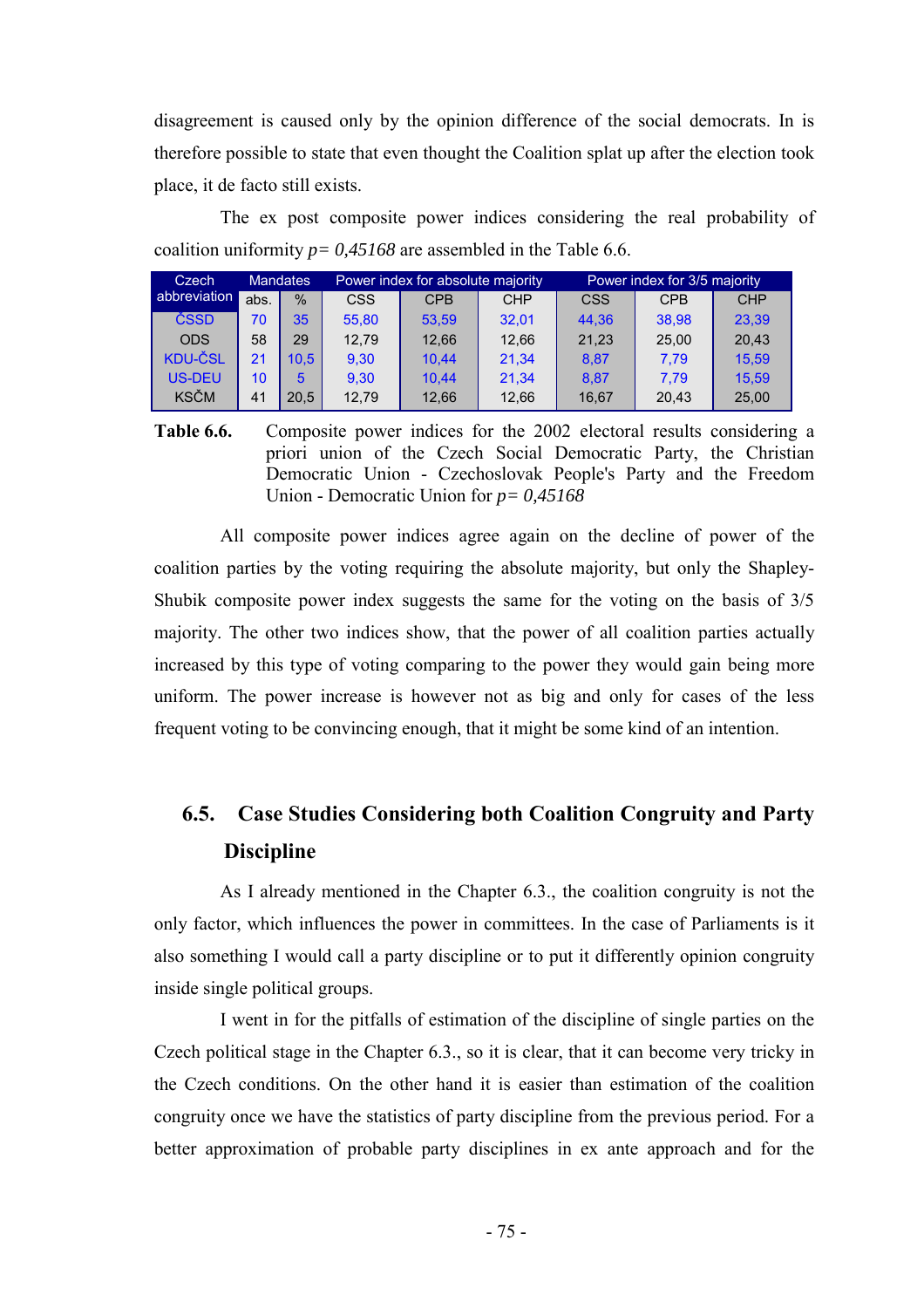detection of real disciplines in the ex post approach we need to have the statistical data. The outcome of my statistics is organised in the Table 6.7.

|             |         | Electoral period |                                     |
|-------------|---------|------------------|-------------------------------------|
| Party       | 1996-98 | 1998-2002        | 2002-11 <sup>th</sup> of March 2003 |
| <b>KSČM</b> | 83.321  | 78.954           | 80,262                              |
| ČSSD        | 76,666  | 76,704           | 77,527                              |
| KDU(-ČSL)   | 78.911  | 75,872           | 80,109                              |
| US(-DEU)    | 70,069  | 73.415           | 72.206                              |
| <b>ODA</b>  | 76,235  |                  |                                     |
| <b>ODS</b>  | 76,423  | 75.450           | 74,585                              |
| <b>SPR</b>  | 95,451  |                  |                                     |
| N           | 70,382  | 94,705 (81,289)  |                                     |

**Table 6.7.** Party discipline of the parties from the Chamber of Deputies of the Parliament of the Czech Republic in percents. In parenthesis is discipline calculated without the time there was only one independent deputy, which distorts the actual discipline according to the length of the time he was the only one.

As it is seen from the Table 6.7., estimations on the basis of previous electoral periods would work quite well. The highest variation of party discipline between two following periods achieved the Christian Democratic Union - Czechoslovak People's Party between the third and the fourth electoral periods and it reached only 4,237 of per cent points. I will therefore calculate directly the ex post composite indices, since the estimated ex ante ones would turn out really close.

#### **6.5.1. The 1998 Post-Electoral Agreement**

According to my calculations of party discipline, I divided each political group in Chamber of Deputies to its "disciplined" deputies and to its "undisciplined" deputies. This way I actually got ten independent subjects with numbers of mandates listed in the Table 6.8.

| Czech abbreviation |       | disciplined undisciplined |
|--------------------|-------|---------------------------|
| ČSSD               | 56,76 | 17,24                     |
| <b>KSČM</b>        | 18,95 | 5,05                      |
| KDU-ČSL            | 15.17 | 4.83                      |
| <b>ODS</b>         | 47,53 | 15,47                     |
| US                 | 13,95 | 5,05                      |

**Table 6.8.** Party discipline during the third electoral period expressed by numbers of mandates

I then calculated the unconstrained power indices and the a priori power indices for the ten subjects as if the Opposition Agreement was a fully working a priori union. These indices considering only the party discipline are part of the Attachment No.9. Finally I added the percentage of coalition congruity to these indices, calculated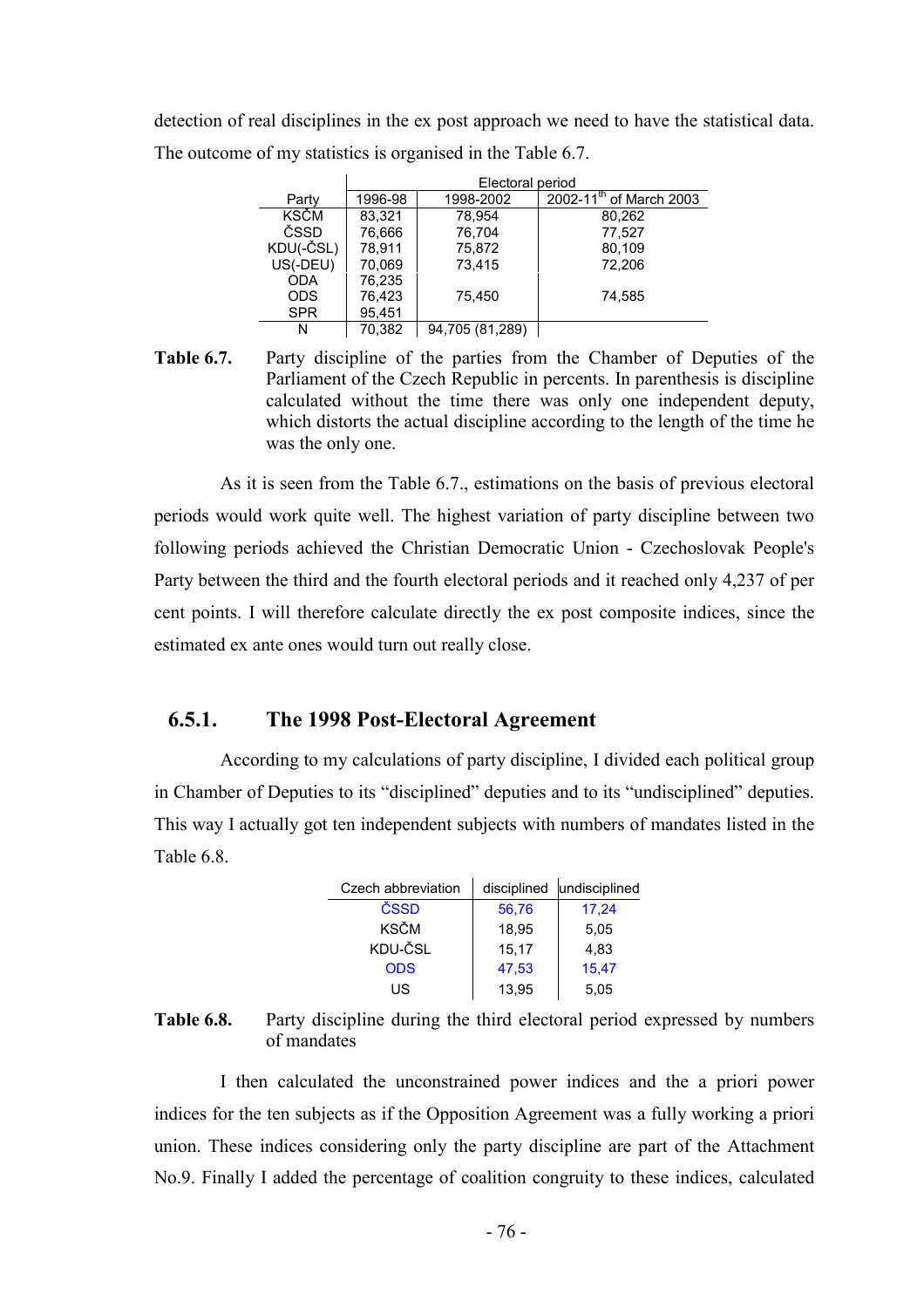the composite power indices for each of the ten subjects and added the power of the undisciplined and the disciplined members of each political group together to get the final composite power indices of the groups (Tables 6.9. and 6.10.).

I considered interesting to check differences in the power decomposition in the Lower House between the cases if the "undisciplined" deputies of the coalition parties are considered as some kind of an anti-coalition and between the cases they are considered as disunited. It is not clear which one of these cases is closer of reality, but probably the first one, since the indices I use consider only two variants of voting, for and against and nothing else (like abstain or absent).

| Czech        | <b>Mandates</b> |      |            | Power index for absolute majority |            | Power index for 3/5 majority |            |            |  |
|--------------|-----------------|------|------------|-----------------------------------|------------|------------------------------|------------|------------|--|
| abbreviation | abs.            | $\%$ | <b>CSS</b> | <b>CPB</b>                        | <b>CHP</b> | <b>CSS</b>                   | <b>CPB</b> | <b>CHP</b> |  |
| ČSSD         | 74              | 37   | 47.54      | 49.27                             | 34.00      | 42.73                        | 42.18      | 19.85      |  |
| <b>KSČM</b>  | 24              | 12   | 4.46       | 5.216                             | 6.42       | 9.15                         | 8.74       | 14.46      |  |
| KDU-ČSL      | 20              | 10   | 3.70       | 4.29                              | 7.97       | 6.56                         | 7.24       | 21.89      |  |
| <b>ODS</b>   | 63              | 31.5 | 40.96      | 37.38                             | 43.82      | 35.00                        | 34.60      | 21.91      |  |
| US           | 19              | 9.5  | 3.33       | 3,83                              | 7.70       | 6.56                         | 7.24       | 21,89      |  |

**Table 6.9.** First variant - Composite power indices for the 1998 electoral results considering party discipline and two a priori unions of the disciplined and the undisciplined deputies of the Czech Social Democratic Party and the Civil Democratic Party for *p=0,60428.*

| Czech        |      | <b>Mandates</b> |            | Power index for absolute majority |            | Power index for 3/5 majority |            |            |  |
|--------------|------|-----------------|------------|-----------------------------------|------------|------------------------------|------------|------------|--|
| abbreviation | abs. | $\frac{0}{0}$   | <b>CSS</b> | <b>CPB</b>                        | <b>CHP</b> | <b>CSS</b>                   | <b>CPB</b> | <b>CHP</b> |  |
| ČSSD         | 74   | 37              | 47.66      | 49.27                             | 34.00      | 44.03                        | 44.84      | 19.96      |  |
| <b>KSČM</b>  | 24   | 12              | 4.46       | 5,22                              | 6.42       | 8.15                         | 7.00       | 13.25      |  |
| KDU-ČSL      | 20   | 10              | 3.70       | 4.29                              | 7.97       | 5.91                         | 5.75       | 19.47      |  |
| <b>ODS</b>   | 63   | 31.5            | 40.84      | 37,38                             | 43.82      | 36,01                        | 36.45      | 27,84      |  |
| US           | 19   | 9.5             | 3,33       | 3,83                              | 7,70       | 5.91                         | 5,86       | 19.47      |  |

**Table 6.10.** Second variant - Composite power indices for the 1998 electoral results considering party discipline and a priori union only of the disciplined deputies of the Czech Social Democratic Party and the Civil Democratic Party for *p=0,60428.*

The Tables 6.9. and 6.10. show, that there are only minor differences in power decomposition in the Chamber of Deputies between the two variants. The only exception is the judgement of power of the Civil Democratic Party by the Holler-Packel index. For the second variant it is evaluated much higher. It is however the only case, so we don't have to be actually solving the problem, which one of the variants is more real.

Comparing the results of the case we didn't count with the party discipline in the Table 6.4. to these in the Tables 6.9. and 6.10. is a bit more interesting. All indices suggest, that considering the party discipline, the non-coalition parties are less powerful in cases of voting on the absolute majority basis, but they are more powerful in cases of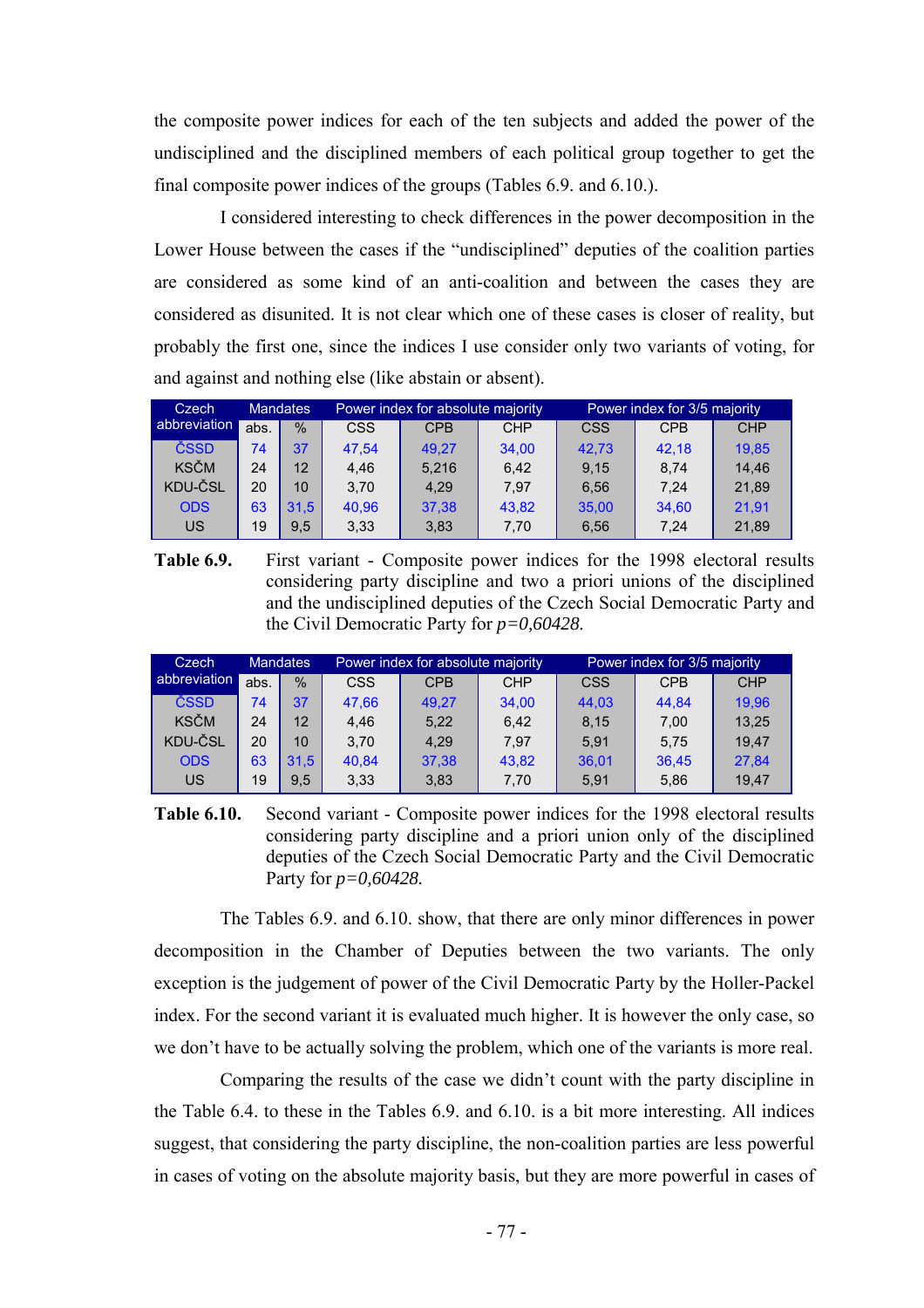the 3/5-majority voting. The civil democrats have the highest "decreases" of power once we start to consider the party discipline even thought their party discipline is not the lowest of the Chamber. On the other hand the social democrats seem to be "gaining" power by taking into account the discipline. Only the Holler-Packel index disagrees on it and even suggests a tremendous power decrease in the cases of 3/5-majority voting.

I was also interested what kind of power decomposition would have a hypothetical Chamber of Deputies consisted only of the "disciplined" deputies. And the result was rather surprising, as it is seen from comparison of the Tables 6.11. and 6.4.,

| <b>Mandates</b><br>Czech |       |               |            | Power index for absolute majority |            | Power index for 3/5 majority |            |            |  |
|--------------------------|-------|---------------|------------|-----------------------------------|------------|------------------------------|------------|------------|--|
| abbreviation             | abs.  | $\frac{0}{0}$ | <b>CSS</b> | <b>CPB</b>                        | <b>CHP</b> | <b>CSS</b>                   | <b>CPB</b> | <b>CHP</b> |  |
| ČSSD                     |       | 56,76 37,25   | 42.09      | 41.52                             | 38.13      | 44.06                        | 44.60      | 38.13      |  |
| <b>KSČM</b>              |       | $18,95$ 12,44 | 5.27       | 5.65                              | 7.91       | 3.96                         | 3.60       | 7.91       |  |
| KDU-ČSL                  |       | $15.17$ 9.96  | 5.27       | 5.65                              | 7.91       | 3.96                         | 3.60       | 7.91       |  |
| <b>ODS</b>               |       | 47,53 31,20   | 42.09      | 41.52                             | 38.13      | 44.06                        | 44.60      | 38.13      |  |
| US                       | 13,95 | 9.15          | 5.27       | 5,65                              | 7.91       | 3.96                         | 3,60       | 7.91       |  |

**Table 6.11.** Composite power indices for the 1998 electoral results calculated only for the disciplined deputies of single political parties considering a priori union of the Czech Social Democratic Party and the Civil Democratic Party for *p=0,60428*

the power decomposition is absolutely identical to the one not considering the party discipline. We can therefore conclude, that ignoring the "undisciplined" deputies is like ignoring the party discipline at all, which distorts the calculated power proportions.

#### **6.5.2. The 2002 Post-Electoral Agreement**

The numbers of the "disciplined" and "undisciplined" deputies of each political group in the Chamber of Deputies calculated from the so far party disciplines after the 2002 election shows the Table 6.12.

| Czech abbreviation | disciplined | undisciplined |
|--------------------|-------------|---------------|
| ČSSD               | 54,27       | 15,73         |
| <b>ODS</b>         | 43,26       | 14.74         |
| <b>KDU-ČSL</b>     | 16.82       | 4.18          |
| <b>US-DEU</b>      | 7.22        | 2,78          |
| <b>KSČM</b>        | 32.91       | 8.09          |

**Table 6.12.** Party discipline during the first nine months of the fourth electoral period expressed by numbers of mandates

They again, as it was in the Chapter 5.4.1. for the third electoral period, are considered to be ten subjects in the Chamber for the fourth electoral period. Also for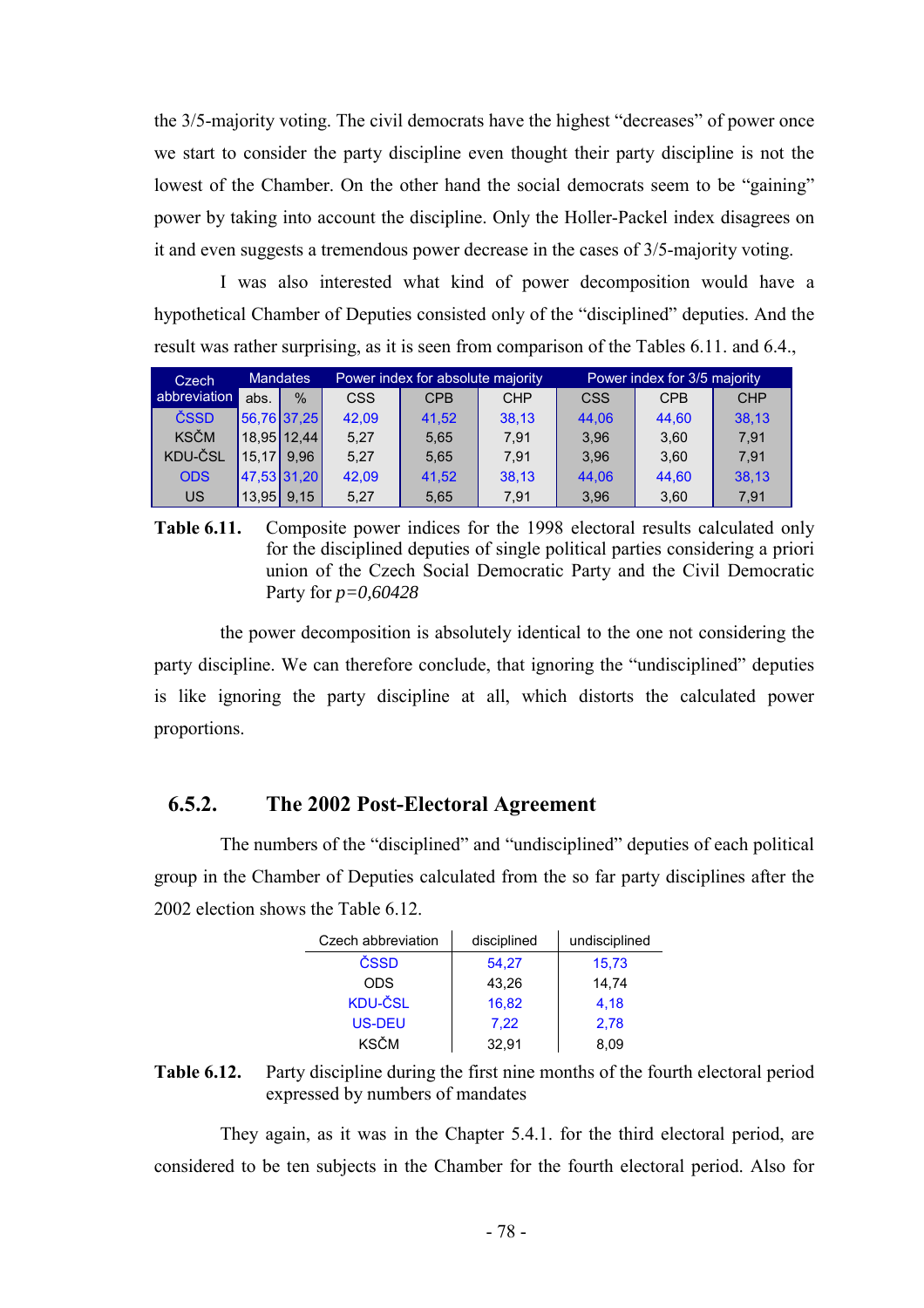this period I calculated the composite power indices for two variants of a priori union structure. The results of the variants are assembled in the Tables 6.13. and 6.14. The tables with partial calculations are part of the Attachments No.10 and No.11.

| Czech          | <b>Mandates</b> |      |       | Power index for absolute majority |            | Power index for 3/5 majority |            |            |  |
|----------------|-----------------|------|-------|-----------------------------------|------------|------------------------------|------------|------------|--|
| abbreviation   | abs.            | $\%$ | CSS   | <b>CPB</b>                        | <b>CHP</b> | <b>CSS</b>                   | <b>CPB</b> | <b>CHP</b> |  |
| ČSSD           | 70              | 35   | 40.61 | 42.56                             | 19.09      | 37.38                        | 37.79      | 22.18      |  |
| <b>ODS</b>     | 58              | 29   | 23.17 | 22.90                             | 26.71      | 28.33                        | 28.87      | 24.74      |  |
| <b>KDU-ČSL</b> | 21              | 10.5 | 11,26 | 9,69                              | 14.46      | 10.72                        | 10.70      | 15.82      |  |
| <b>US-DEU</b>  | 10              | 5    | 6.16  | 5.45                              | 14.46      | 5.26                         | 5.07       | 12.26      |  |
| <b>KSČM</b>    | 41              | 20.5 | 18,80 | 19.40                             | 25,28      | 18,30                        | 17,55      | 25,00      |  |

**Table 6.13.** First variant - Composite power indices for the 2002 electoral results considering two a priori unions of the disciplined and the undisciplined deputies of the Czech Social Democratic Party, the Christian Democratic Union - Czechoslovak People's Party and the Freedom Union - Democratic Union for *p= 0,45168*

| Czech          |      | <b>Mandates</b> |       | Power index for absolute majority |            | Power index for 3/5 majority |            |            |  |
|----------------|------|-----------------|-------|-----------------------------------|------------|------------------------------|------------|------------|--|
| abbreviation   | abs. | $\frac{0}{0}$   | CSS   | <b>CPB</b>                        | <b>CHP</b> | CSS                          | <b>CPB</b> | <b>CHP</b> |  |
| ČSSD           | 70   | 35              | 39.65 | 40.04                             | 20.75      | 38.34                        | 38.63      | 22.93      |  |
| <b>ODS</b>     | 58   | 29              | 25.54 | 24.92                             | 25.54      | 25,86                        | 26.63      | 19.52      |  |
| <b>KDU-ČSL</b> | 21   | 10.5            | 9.24  | 9,00                              | 14.25      | 11.85                        | 11.43      | 17,90      |  |
| <b>US-DEU</b>  | 10   | 5               | 4.73  | 5,03                              | 14.25      | 5.98                         | 5.35       | 13,40      |  |
| <b>KSČM</b>    | 41   | 20.5            | 20.84 | 20.99                             | 25.21      | 17,97                        | 17.97      | 26,23      |  |

**Table 6.14.** Second variant - Composite power indices for the 2002 electoral results considering a priori union only of the disciplined deputies of the Czech Social Democratic Party, the Christian Democratic Union - Czechoslovak People's Party and the Freedom Union - Democratic Union for *p= 0,45168*

In this case there is also no need to decide, which of the variants is better, since the results differ very slightly and the relative proportions of power come out the same. Evaluating the power of the civil democrats by the Holler-Packel index for 3/5- majority voting, there is again one difference like in the case of the third electoral period, which can be again ignored.

The comparison with indices in Table 6.5., calculated without consideration of party discipline, is of more interest. Taking into account the discipline, all indices, except the Holler-Packel for absolute majority voting, consider the Freedom Union - Democratic Union as the way weakest party. Not considering the discipline, this party had always the same amount of power as the Christian Democratic Union - Czechoslovak People's Party with more than twice as many mandated. For the strongest party is considered the Czech Social Democratic Party no matter the discipline, but again with the exception of the Holler-Packel indices, which for absolute majority voting propose the civil democrats closely followed by the communists to be the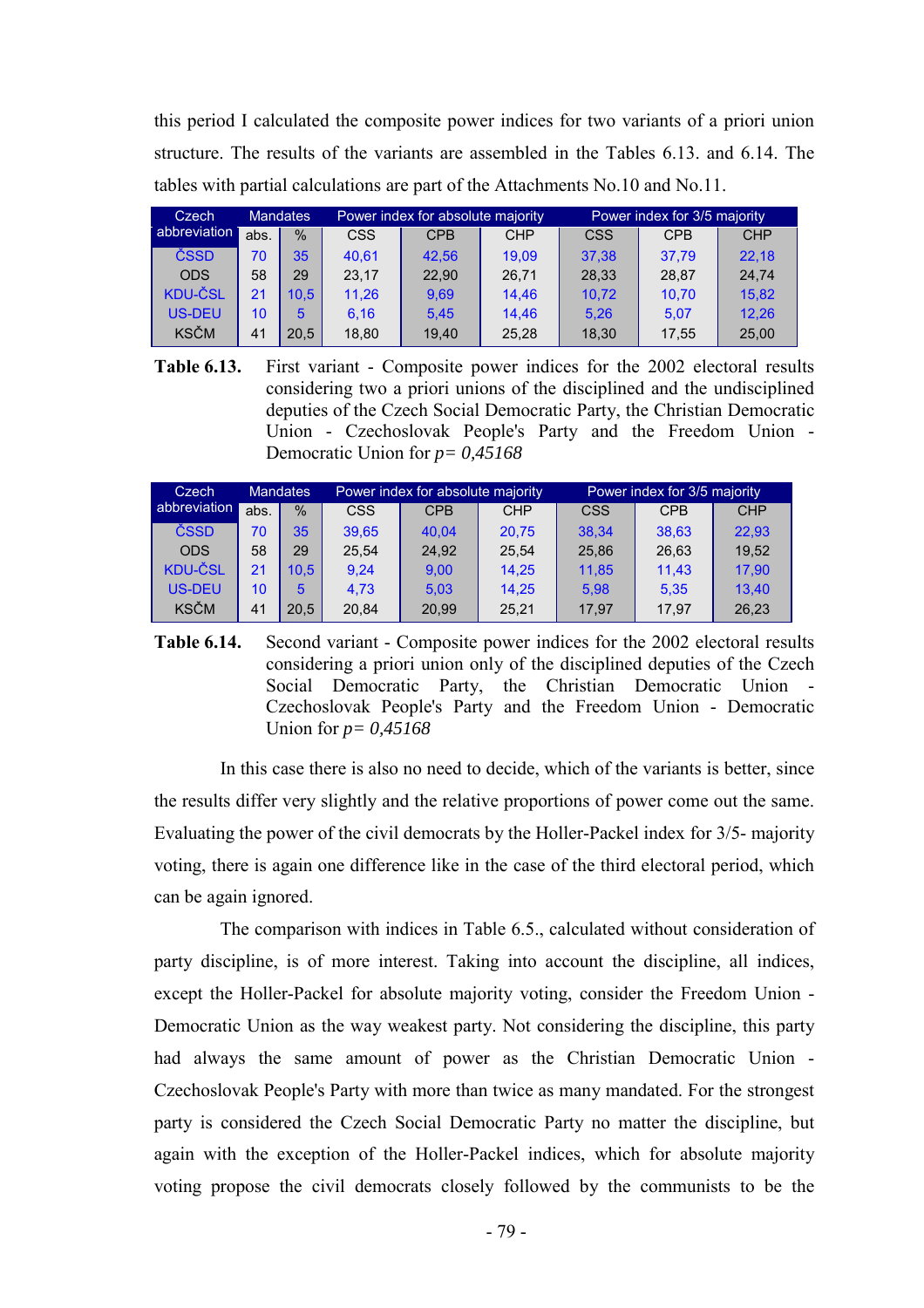strongest parties and for the case of 3/5-majority voting even the communists only. The power of both non-coalition parties turns out much greater once we take into account the party discipline specially for voting when the absolute majority is required.

For this electoral period I again checked the outcome of the composite indices calculated only of the "disciplined" part of deputies (Table 6.15.).

| <b>Mandates</b><br>Czech |      |               | Power index for absolute majority |            |            | Power index for 3/5 majority |            |            |
|--------------------------|------|---------------|-----------------------------------|------------|------------|------------------------------|------------|------------|
| abbreviation             | abs. | $\%$          | <b>CSS</b>                        | <b>CPB</b> | <b>CHP</b> | CSS                          | <b>CPB</b> | <b>CHP</b> |
| ČSSD                     |      | 54,27 35,13   | 47.03                             | 53.35      | 32.01      | 40.18                        | 38.50      | 26.24      |
| <b>ODS</b>               |      | 43.26 28.00   | 12.79                             | 12.66      | 12.66      | 23.06                        | 24.39      | 21.26      |
| <b>KDU-ČSL</b>           |      | 16.82 10.89   | 13.69                             | 10.67      | 21.34      | 15.18                        | 12.83      | 17.50      |
| <b>US-DEU</b>            | 7.22 | 4.67          | 13.69                             | 10.67      | 21.34      | 3.08                         | 4.28       | 8.75       |
| <b>KSČM</b>              |      | $32,91$ 21,30 | 12,79                             | 12.66      | 12.66      | 18,50                        | 20.00      | 26,24      |

**Table 6.15.** Composite power indices for the 2002 electoral results calculated only for the disciplined deputies of single political parties considering a priori union of the Czech Social Democratic Party, the Christian Democratic Union - Czechoslovak People's Party and the Freedom Union - Democratic Union for *p= 0,45168*

The outcome this time differs from those indices calculated without taking into account the party discipline (Table 6.6.), but it is still much closer to these indices, specially for the absolute majority voting, than to those from the Tables 5.13. and 5.14., which calculate with both, party discipline and the coalition congruity. The conclusion from the previous chapter, that it is not covetable to ignore the "undisciplined" deputies, seems to be confirmed.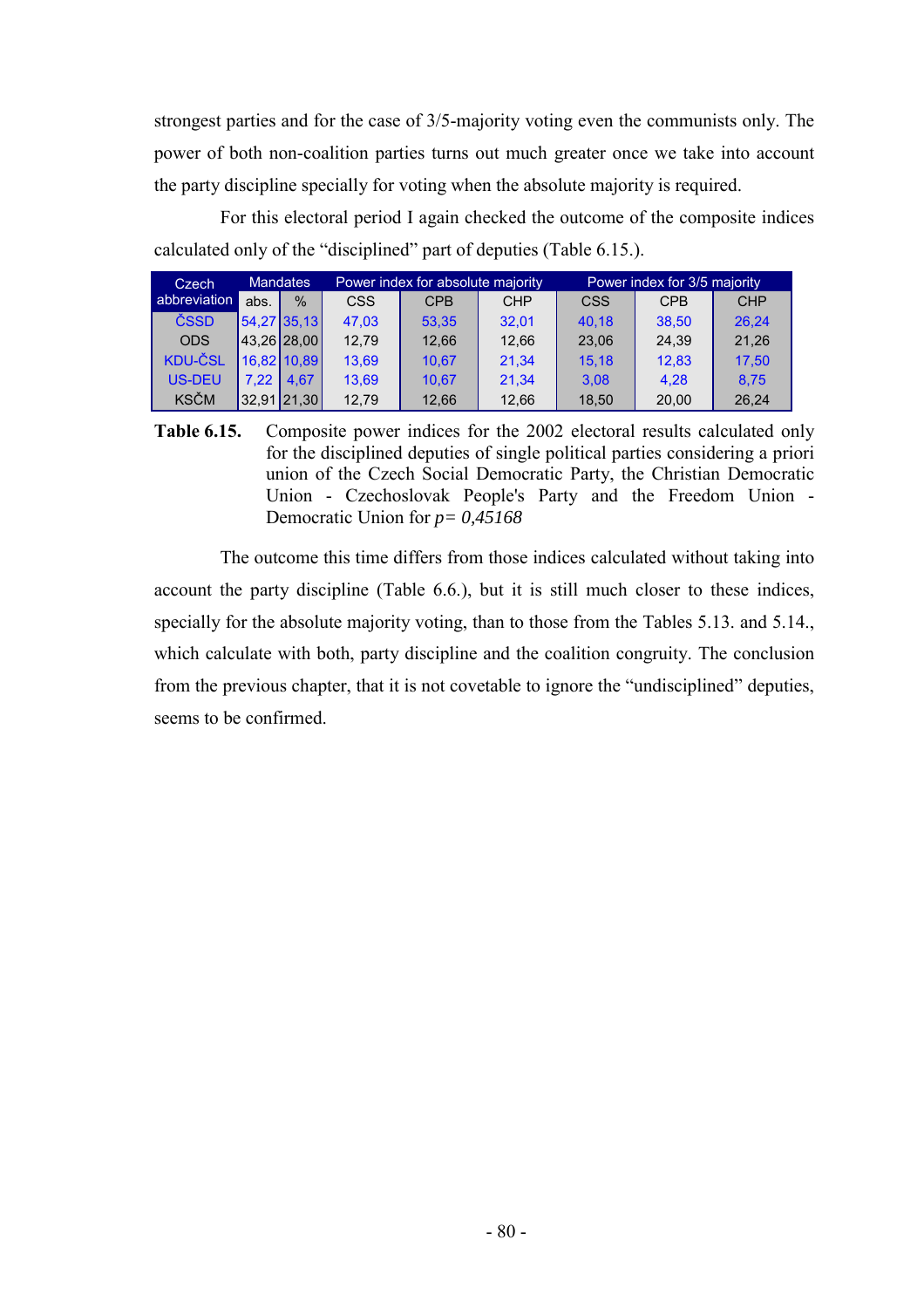## **7. CONCLUSION**

The whole method of choosing the most feasible and stable coalition on the Czech political stage I have introduced in the Chapter No.5 seems to work. I have listed five basic factors, which in my view have the highest influence on coalition formation on the Czech political stage. The only problem might be identification of the politically feasible coalition set from which the final choice should be made. I have introduced two methods of the initial set selection, which both seemed to me as reasonable for the Czech reality.

I have tried to identify the better one in the sense of the correspondence to reality, since none of them helped to gain the 100% right results. The first one however seems to be a better fitting one since using it we got the right result in the 1992 election case where the second one led to a different one. The outcome of the 1998 election was extraordinary and as such couldn't be expected by any ordinary method.

The main goal of this chapter however was to compare the decision ability of power indices to a simple addition of the number of mandates each possible coalition gained. The calculated results show, that both approaches provide very similar results by judging the political feasibility of a single coalition, but as the approach of mandates addition is much simpler for calculations and the knowledge of political and personal attitudes of parties on the Czech political stage are quite clear to single party managements, I would suggest to them to keep their old way of deciding even though such a unity of results can't be declared as a universal rule.

Using Owen's<sup>57</sup> basic idea about modification of indices with a priori unions, I defined and developed a model of voting games with probabilistic a priori union structure in the Chapter No.6 and applied it to the Czech Chamber of Deputies as it was elected for the 1998 and the 2002 election.

The reason why I started to think about further improvement of indices, which consider a priori union structure and are therefore already improvements of the original unconstrained indices is, that they omit some basic aspects of political markets, which can have according to me a significant impact on the power of single players. Those aspects are coalition congruity (a priori unions can be designed to work only in some special cases or the internal rules are not strict enough) and party discipline (depends on

<sup>57</sup> Owen, G. (1977)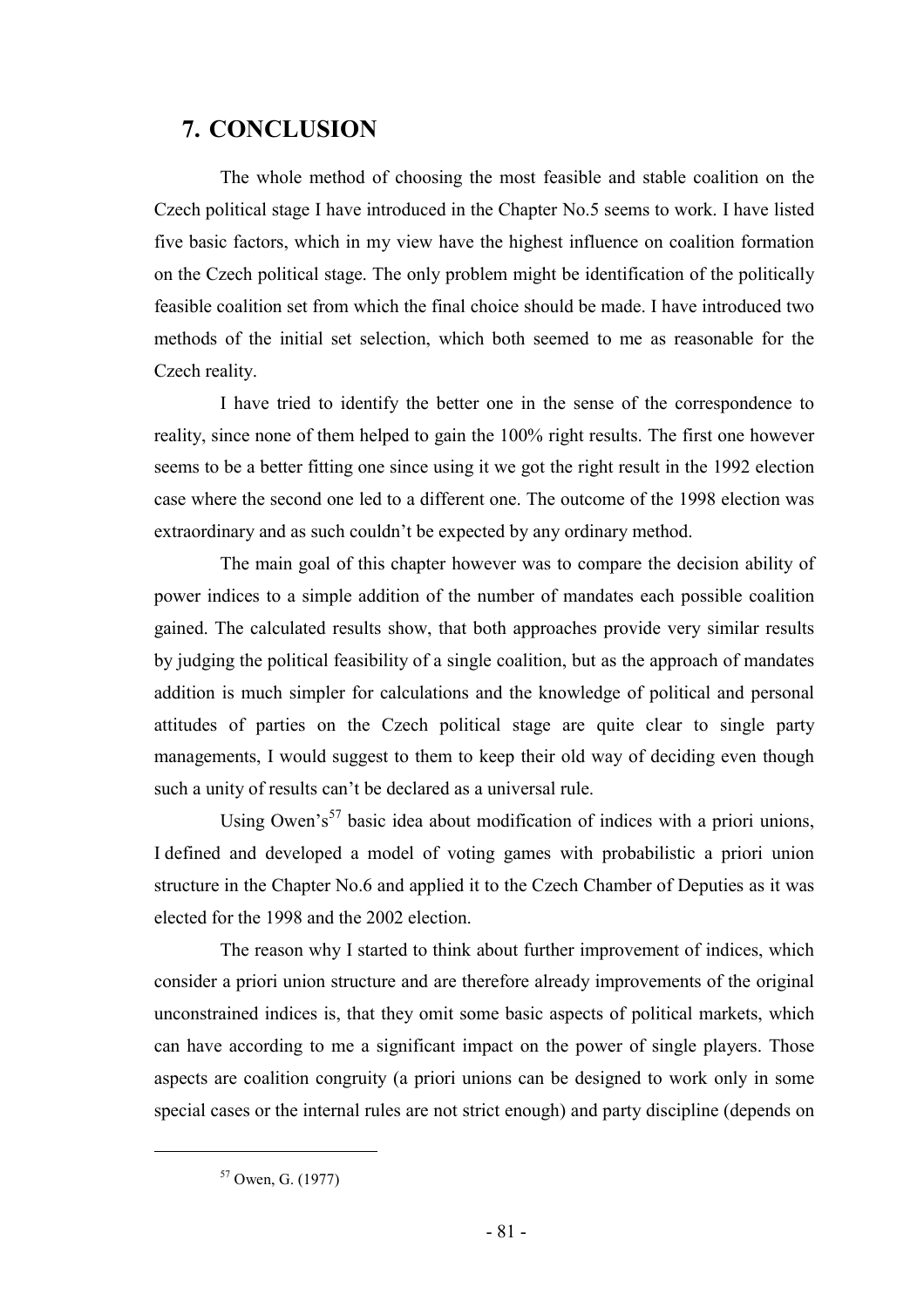an opinion congruity inside single parties and on the possibility to express difference of opinion).

The main problems of the model are the methods of estimation or calculation of the numerical expression of congruity and discipline. I have introduced methods with some kind of I think reasonable simplification of voting procedure, which provides the numerical percentage of coalition congruity and party discipline.

The goal of the Chapter No.6 was to confirm the hypothesis that the model provides a more realistic description of the power decomposition in the Lower House of the Czech Parliament than the model with a priori unions. I a priori excluded the possibility, that the unconstrained power indices (which are in terms of my probabilistic methodology composite power indices with zero probability of coalition functioning) could properly describe the reality, since the coalition agreements I examined positively existed. I watched the course of power decomposition in the Lower House using the power indices with a priori unions (which are in terms of my probabilistic methodology composite power indices with hundred percent probability of coalition functioning) and the composite power indices, which at first considered only the coalition congruity and later I added consideration of the party discipline into them and formed an opinion of the results' matching of reality. Since the composite power indices can be considered as improvements of those with a priori union structure and they adopt the qualities of the original power indices tested by Laruelle's and Turnovec's criteria (Chapter 2.3.) I considered the results of those based on the Shalpley-Shubik indices as the most authoritative and the results of those indices derived from the Penrose-Banzhaf indices as more authoritative than of those derived from the Holler-Packel indices. I however don't deprecate any of the indices since there so far exists no widely agreed single method of determination of the right index.

Concerning the power decomposition after the 1998 election, all indices with a priori unions (no matter the voting rule) show that the total power of the Chamber was equally divided among the Opposition Agreement parties. The other parties came out with a zero power. This however couldn't be the case otherwise these parties would have pushed through the constitutional changes they were willing to and the social democratic government wouldn't have had such problems with state budget approval<sup>58</sup>.

<sup>&</sup>lt;sup>58</sup> specially in 2000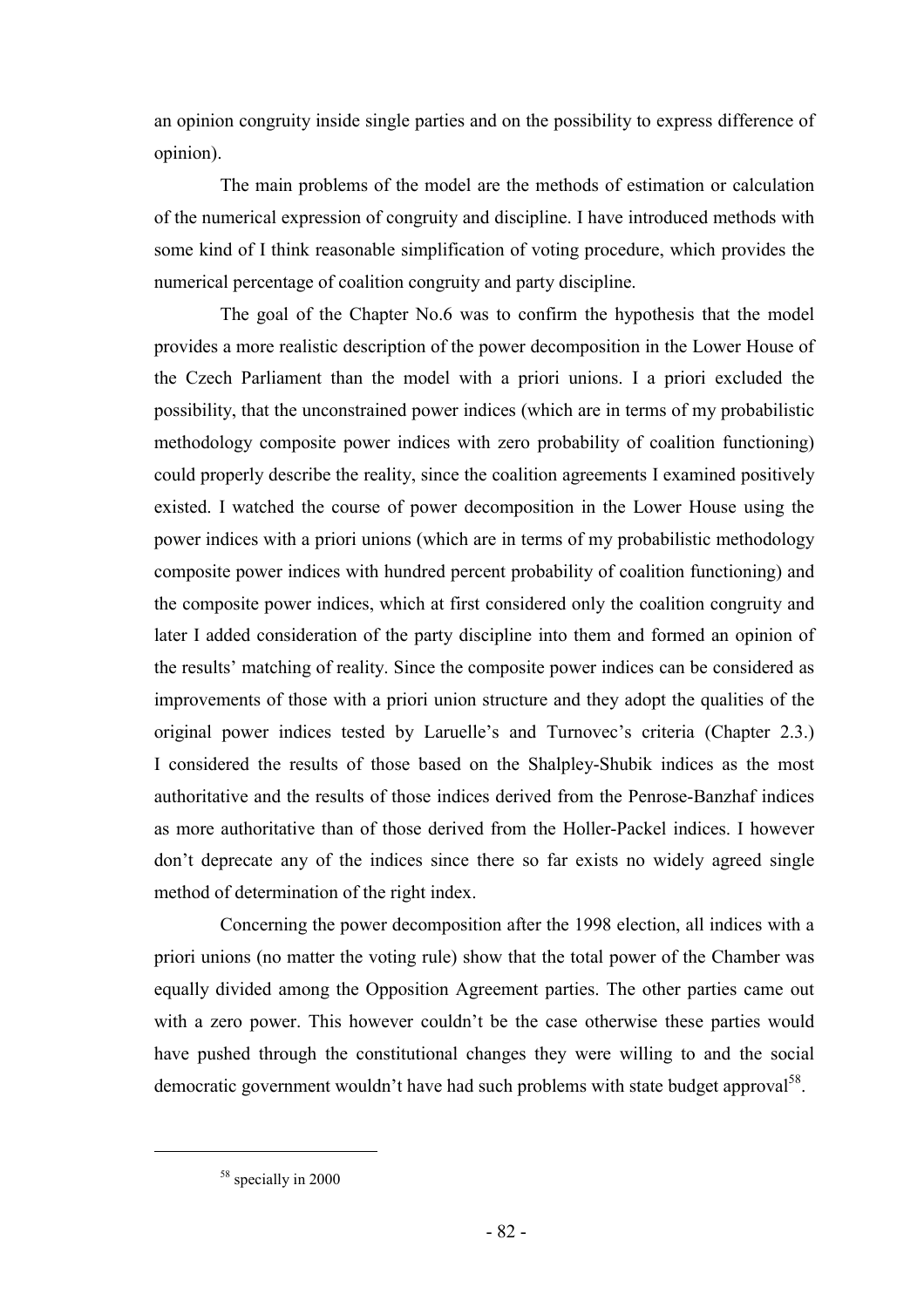The composite power indices seem to suggest a more probable power distribution. Meanwhile those considering only the coalition congruity agree on equal division of power among agreement parties and equal division of power among opposition parties pointing out, that the power of the opposition parties is lower in cases of 3/5-marority voting, the composite indices, which take into account also the party discipline, draw a conclusion that there are, in some case quite substantial, differences among the power of agreement parties and even among the opposition parties, whose power gets larger once the 3/5-majority is required. It is interesting that the civil democrats were losing the largest amount of power due to their party discipline, especially by the 3/5-majority voting, even thought their discipline was not the lowest one in the Chamber of Deputies and unionists, who had the lowest party discipline in the Chamber, were actually gaining around 66% of power in cases of this voting rule once the discipline was included into the model.

The final 1998 post electoral power decomposition according to my model agrees on some power for the opposition parties, but the main power remains in the hands of agreement parties with social democrats being the strongest. This can actually explain the in some sense strange decision of this party rather to create a minority government with the support of the civil democrats than to try harder to reach an agreement on a majority government creation with Christian democrats and unionists. This way they could occupy all ministry chairs, the single-party government could more easily reach a consensus and they even remain the most powerful party in the Chamber of Deputies.

Concerning the power decomposition after the 2002 election, the constrained power indices considering a priori unions award the non-government parties, the Civil Democratic Party and the Communist Party of Bohemia and Moravia, no power at all for voting on the absolute majority basis, which cannot be the truth, as it is seen from the voting data of the Chamber of Deputies (attached CD-R). The constrained power indices for the 3/5-majority voting as well as all the composite power indices no matter the voting rule agree that the opposition parties have more power than the two smaller government parties, the Christian Democratic Union - Czechoslovak People's Party and the Freedom Union - Democratic Union. When the party discipline is not included in the model, these parties show equal an amount of power, but once the discipline gets considered, the power of unionists is somewhere around half of the power of Christian democrats. This reflects the unionist's traditionally lowest party discipline of all parties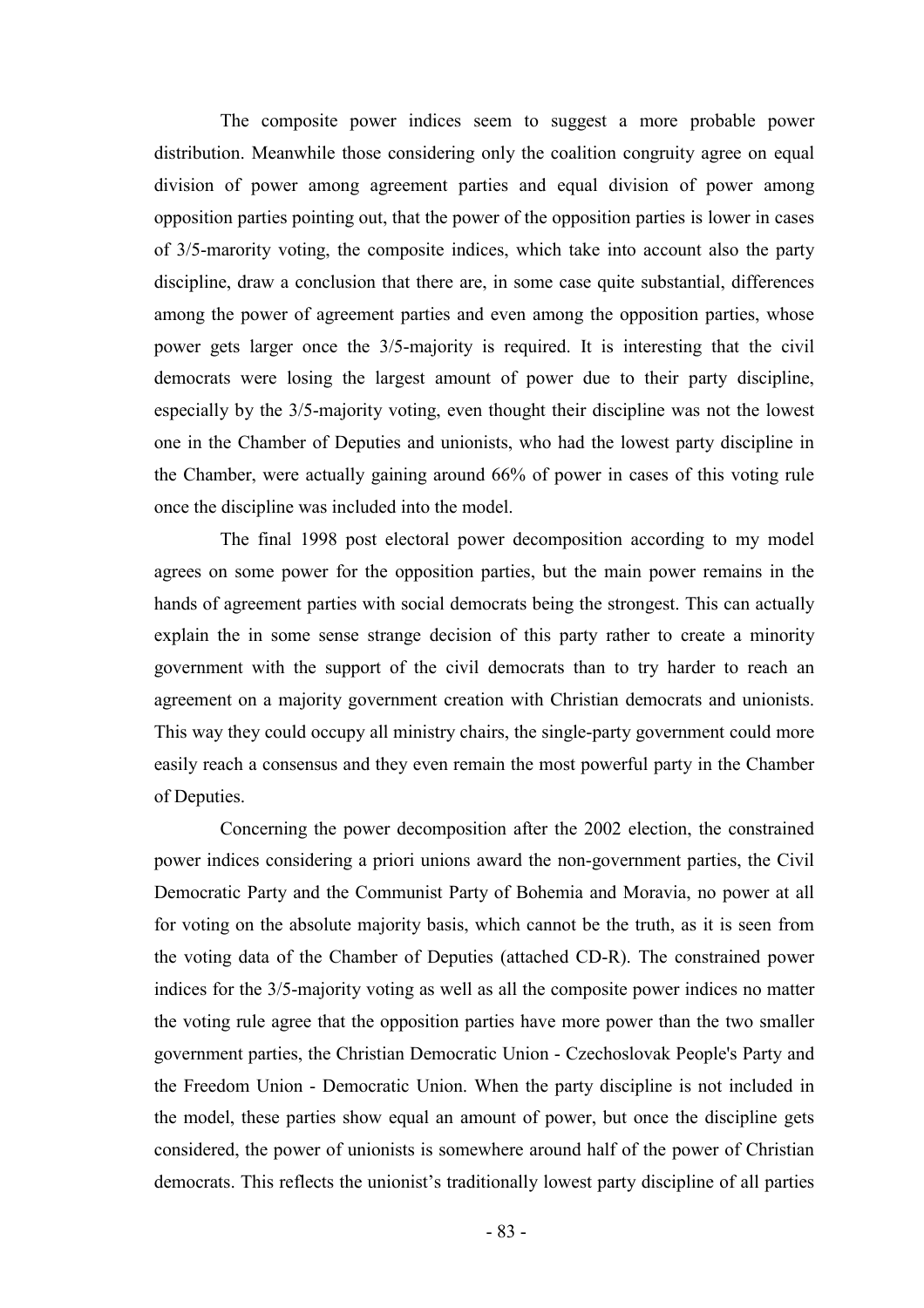in the Chamber. Inclusion of party discipline strengthened the power of opposition parties especially for the absolute majority based voting and showed an interesting matter, that the civil democrats became actually stronger than the communists even though their discipline is lower. The discipline inclusion into the model also weakened the social democrats especially in cases of absolute majority voting.

The final 2002 post electoral power decomposition according to my model shows that there are only minor differences among the power decomposition between both voting rules. Another interesting matter is that power decomposition comes out close to mandate decomposition during this period. It is rather unusual especially once the power and mandates of the coalition and opposition parties are almost equal. The model suggests that the attendance of deputies during this electoral period is a very significant factor for the voting outcomes.

Both examined electoral periods suggest that the model of voting game with probabilistic a priori union structure is rather more accurate than the model with a priori unions in the sense of describing reality.

My appraisal of the calculated power indices is based only on verbal reasoning and my more or less intuitive judgement of the successfulness of single government coalitions and opposition parties, but there also exist more objective ways of comparing the results of power indices to reality. One of them is to find an empirical power index. For the Penrose-Banzhaf power index we can accomplish empirical verification for example by checking in how many cases a party gets in a "swing" situation, i.e. has the ability of changing the final outcome of voting by changing its votes (considering for each voting act that all members who voted 'yes' changed their vote to 'no' or abstain, and all members, who voted 'no' or abstained voted 'yes'). Then we obtain the number of "empirical swings" can be used for calculation of "empirical" power index<sup>59</sup>.

As I already mentioned above, as one of the main problems of the model of voting games with probabilistic a priori union structure in the Chapter No.6 can be considered the way of estimation of the numerical expression of coalition congruity. Except for the method I have introduced in the thesis I have been thinking about another method, which would deserve further examination. It is based on the method I used, but it includes the hypothesis, that some 33,33% of the identical voting is a coincidence in coalition of two players, some 11,11% is a coincidence in coalition of three players etc.

<sup>59</sup> Kubeček (1998)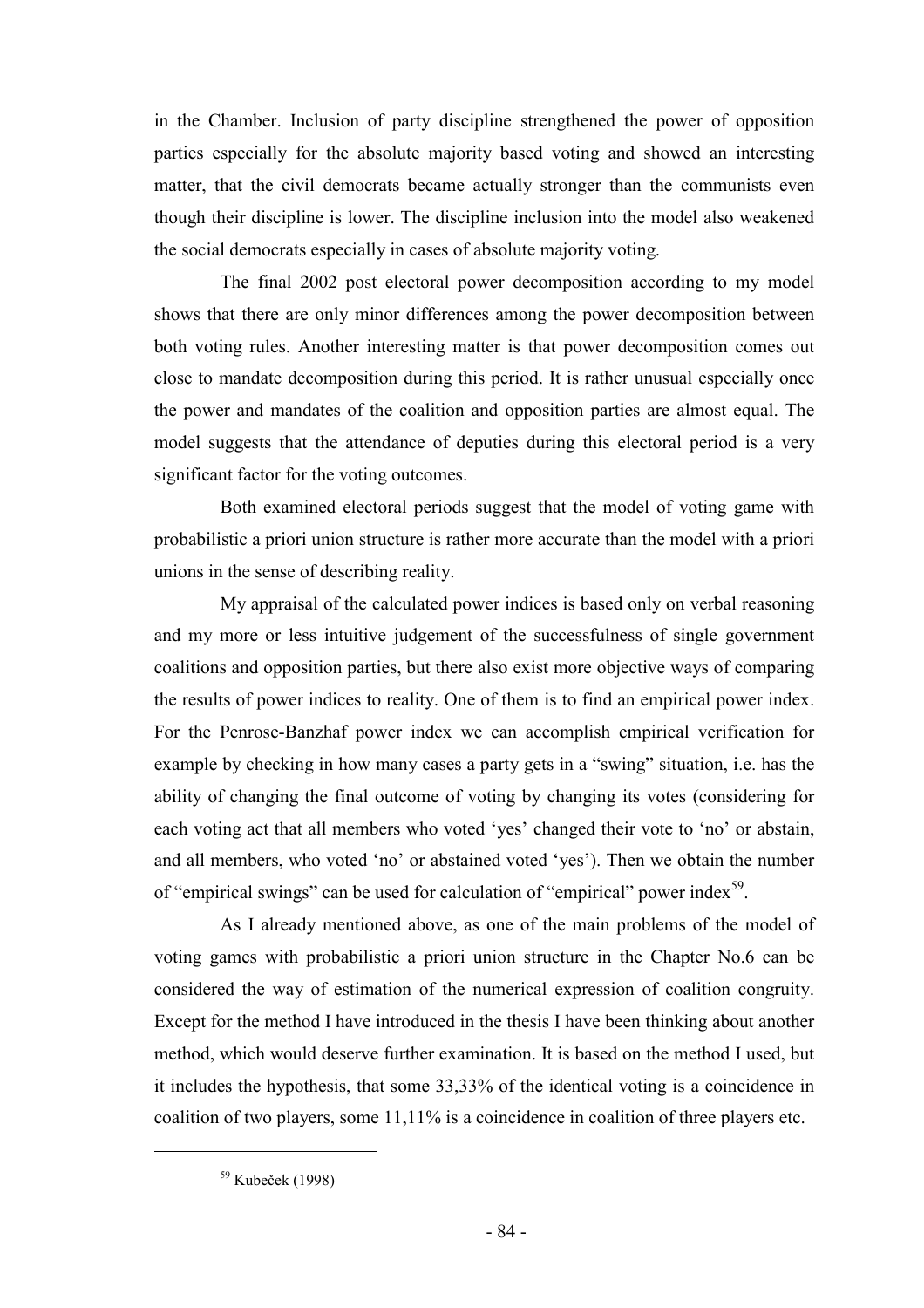I reached the percentage of coincidence the following way. I considered in my statistics three voting possibilities, 'yes', 'no' and abstain. There is therefore a one third chance that two parties will vote identically, an one ninth chance that three parties will vote identically etc. The number of the "coincident" identical voting should be then subtracted from the percentage, which came out of the statistics, to get the final percentage of coalition congruity.

As a problem or a challenge for future investigation can be also classified the fact, that all indices I used in my thesis omit the situations of abstaining and absence in voting. Each of these situations is different and deserves therefore special treatment. Abstaining works differently from absence in that it doesn't affect the quorum and might be therefore considered as a vote more against the proposal than the absent vote, which lowers the quorum needed for approval. There exist methods, which somehow tried to numerically evaluate abstention and absence votes $^{60}$ . These problems are also addressed by the work of Felsenthal and Machover<sup>61</sup>, who defined a ternary voting game, where voters have three options 'yes', 'no' and abstain.

Including all these voting possibilities into the power methodology however wouldn't cover all the real world situations. There often come up agreements among the government parties on one side and one or more opposition parties on the other about coordination of absent deputies from both blocs. These agreements (so called pairing) are hard to be included into the methodology, as they are usually only ad hoc arranged and the praxis showed, that they are often violated.

Very interesting can be also evaluations of some hypothetical situations by the use of the model of voting games with probabilistic a priori union structure, as suggest the results of the couple of hypothetical situations analysed by power indices with a priori unions in Chapter 4.3. Except for the situation from this Chapter, disjunction of Hana Marvanová from her party, which remained part of the government coalition, expulsion of the Freedom Union - Democratic Union from the coalition and the government coalition break up considering unionists and Christian democrats to create a coalition again, Czech electoral history offers a wide range of such situations and configurations that are worth checking. From the present electoral period I would

 $60$  Kubeček (1998)

<sup>61</sup> Felsenthal, Machover, (1997)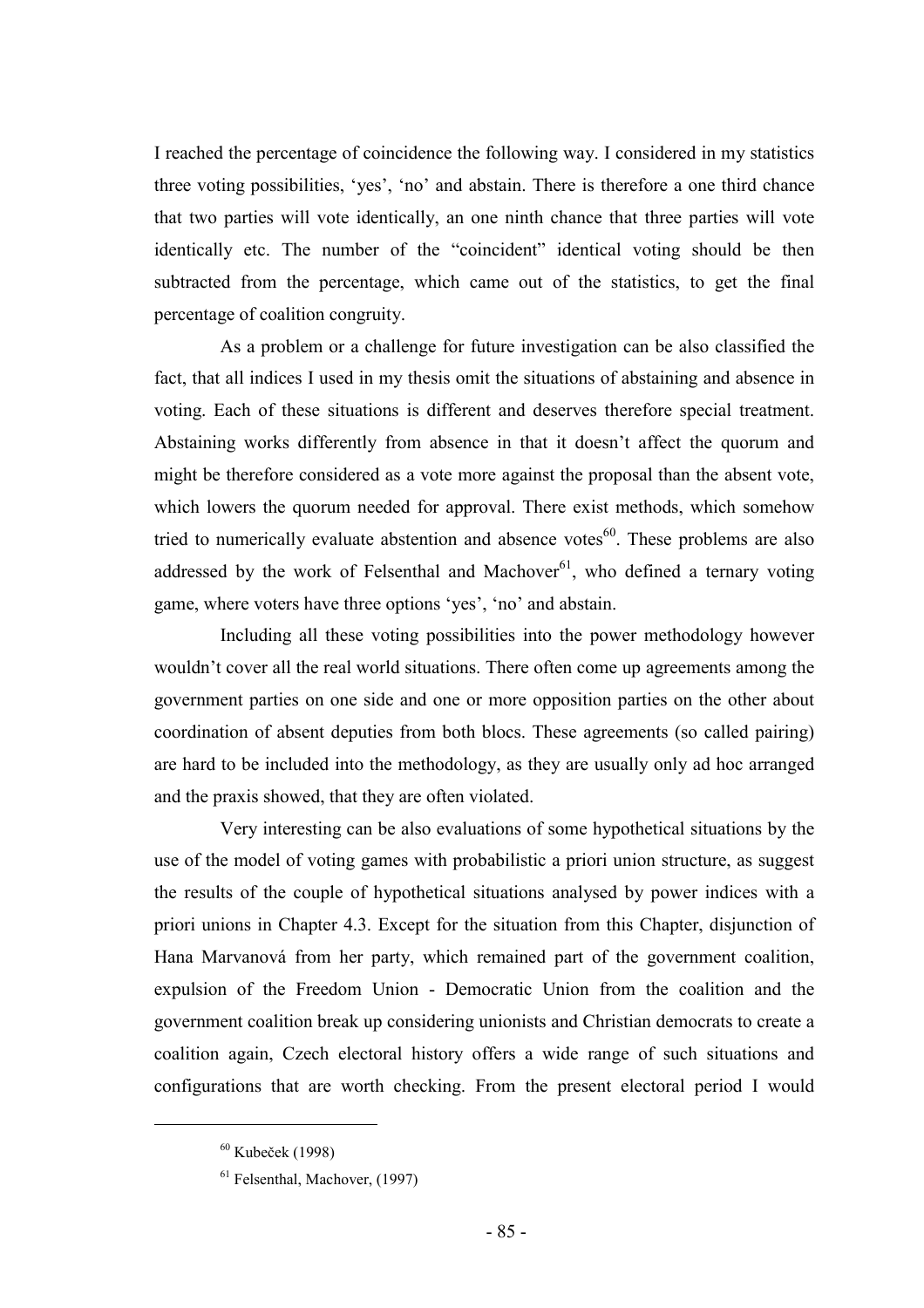mention a re-establishment of Coalition as part of the government coalition, which suggests the outcome of my statistics<sup>62</sup> or creation of opposition agreement by the Civil Democratic Party and the Communist Party of Bohemia and Moravia, which actually have higher opinion congruity than the government coalition.

Further research connected to both models I introduced in the thesis might proceed towards the combination of both of them. Adding the composite power indices to the model of coalition formation on the Czech political stage, we would get something that might be called a "power potential" of single parties, which would be dependent on the number of politically feasible coalitions a party can potentially be part of, on the probability of their formation and functioning and also on the party discipline.

Power methodology experienced during the last years a very dynamic development, one of the highest in the public choice discipline. It combines the approaches of economical and political sciences and lies therefore somewhere on the interface of these scientific disciplines. The interconnection of single disciplines is a relatively new matter, which is only the beginning of its development, which indicates a promising perspective for future research in the field of voting power.

 $62$  according to my statistics, there is absolutely no opinion difference among the Christian Democratic Union - Czechoslovak People's Party and the Freedom Union - Democratic Union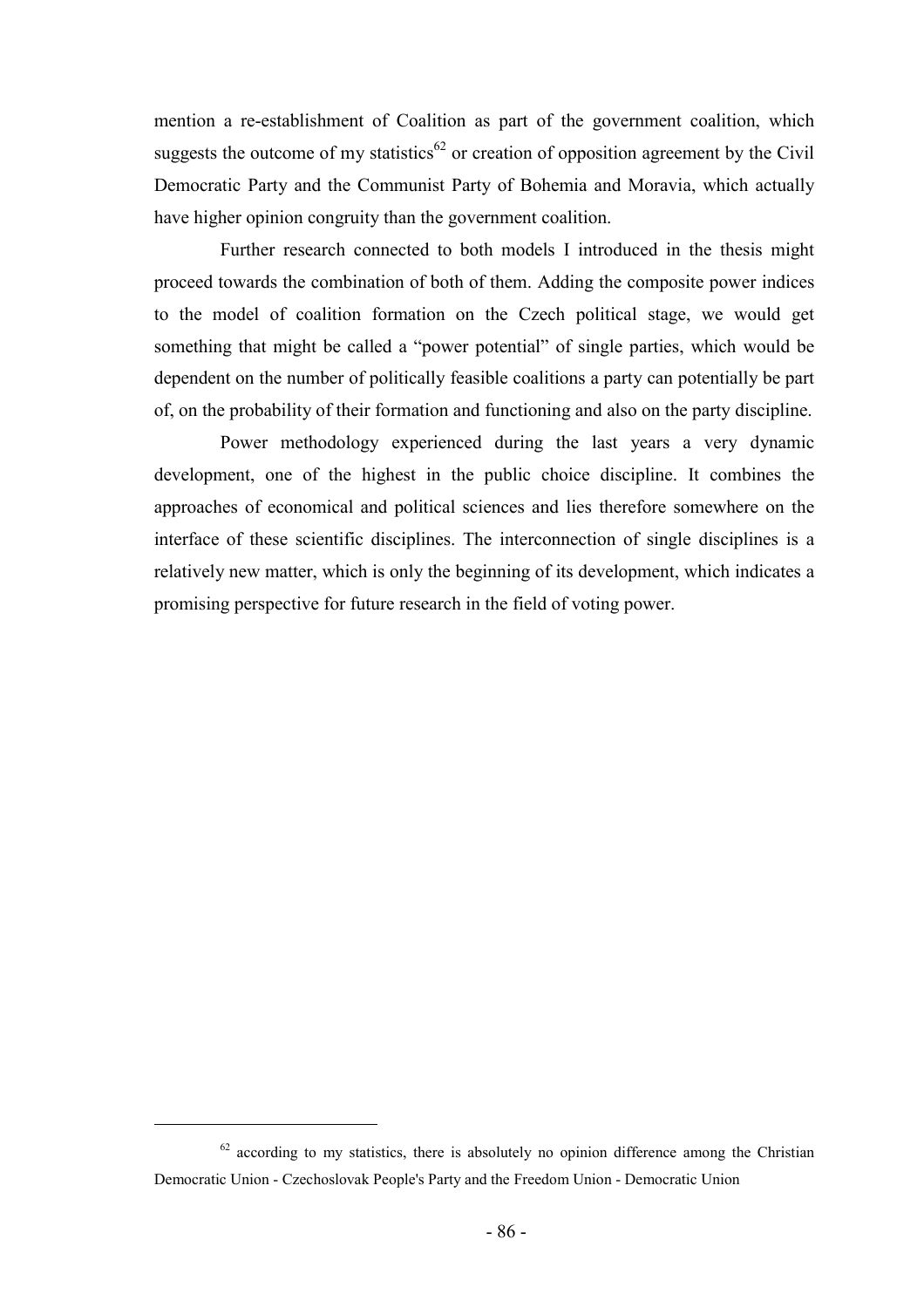#### **REFERENCES**

- Allingham, M. G. (1975) "Economic Power and Values of Games," Zeitschrift für Nationalökonomie, 35, pp.293-299
- Barry, B (1980) "Is it Better to be Powerful or Lucky: Part I and Part II," Political Studies, 28, pp.183-194 and pp.338-352
- Bachrach, P., Baretz, M. (1969) "Two Faces of Power" in Connolly ed. by Willian, E. "The Bias of Pluralism," Atherton Press, New York, pp.51-61
- Banzhaf, J. F. (1965) "Weighted Voting doesn't Work: a Mathematical Analysis," Rutgers Law Review, 19, pp.317-343
- Barry, B (1980) "Is it Better to be Powerful or Lucky: Part I and Part II," Political Studies, 28, pp.183-194 and pp.338-352
- Barry, B. (1991) "Democracy, Power and Justice: Essays in Political Theory 1," Clarendon Press, Oxford
- Birch, S., Millard, F., Popescu, M., Williams, K. (2002) "Embodying Democracy: Electoral System Design in Post-Communist Europe," Palgrave Macmillan, New York
- Black, D. (1998) "The Theory of Committees and Elections, revised second edition," edited by McLean, I., McMillan, A. and Monroe, B.L., Kluwer Academic Publishers, Boston, Dordrecht, London, pp.353-361
- Castles, F., Mair, P. (1984) "Left-Right Political Scales: Some Experts jedgements," European journal of Political Research, 12, pp.83-88
- Clegg, S. (1989) "Frameworks of Power," Sage, London

Collective of authors (1992) "Dějiny zemí koruny české I.," Paseka, Praha

- Collective of authors (1992) "Dějiny zemí koruny české II.," Paseka, Praha
- Colomer, J. M. (1996a) "Measuring Power in Committees and Parliaments" in Holler, M., Owen, G. eds. (1999) "Power Indices and Coalition Formation," Kluwer Academic Publisher
- Colomer, J.M. (1996b) "Political Institutions in Europe," Routledge, London
- Colomer, J.M., Hosli, M.O. (1997) "Decision.Making in European Union: The Power of Political parties," Aussen Wirtschaft, 52, pp.255-80
- Cunningham, F. (2002) "Theories of Democracy: A Critical Introduction," Routledge, London, New York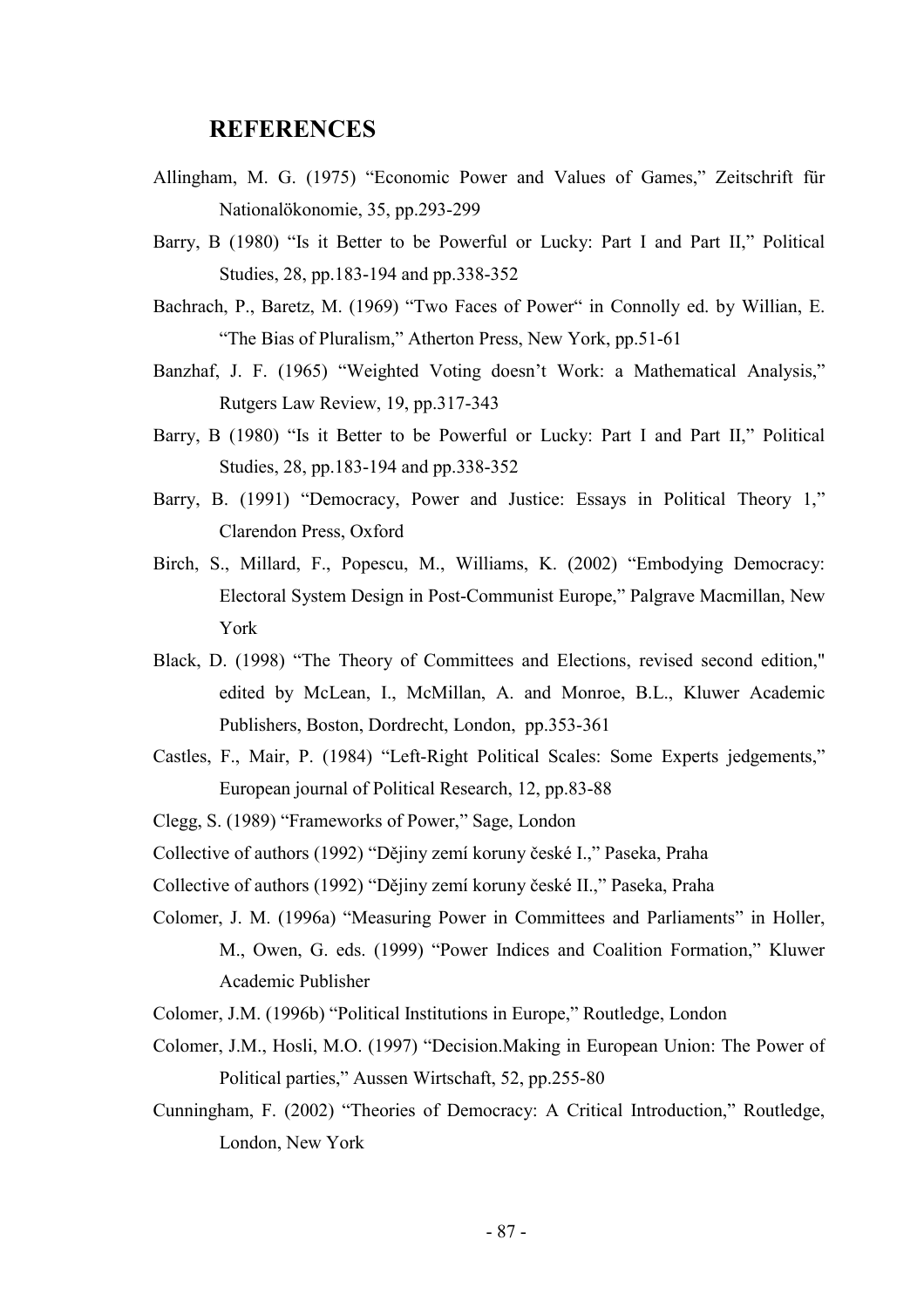- Deegan, J., Packel, E. W. (1978) "A New Index of Power for Simple n-Person Games," International Journal of Game Theory, 7, pp.113-123
- Downs, A. (1957) "An Economic Theory of Democracy," Harper&Row, New York
- Downs, A. (1998) "Political Theory and Public Choice," Edward Elgar Publishing, London
- Dunleavy,P., O'Leary, B. (1987) "Theories of the State of Liberal Democracy," Macmillan Press Ltd., London
- Edelman, H. P. (1997) "A Note on Voting," Mathematical Social Sciences, 34, pp.37-50
- Felsenthal, D. S. Machover, M. (1995) "Postulates and paradoxes of Relative Voting Power – A Critical Appraisal," Theory and Decision, 38, pp.195-229
- Felsenthal, D. S. Machover, M. (1997) "Models and Reality: The Curious Case of the Absent Abstention," in Holler, Owen eds. (2001) "Power Indices and Coalition Formation," Kluwer, Boston, Dordrecht, London
- Felsenthal, D. S. Machover, M. (1998) "The measurement of Voting Power: Theory and Practice, Problems and Paradoxes," Edward Elgar Publishers, London
- Fidrmuc, J. (2000) "Economics of Voting in Post-Communist Countries," Electoral Studies 19, pp.199-217
- Gambarelli, G. (1983) "Common Behavior of Power Indices," International Journal of Game Theory 12, pp.237-244
- Harenberg, B. (1992) compiler of "Kronika lidstva," Fortuna Print, Bratislava
- Holler, M. J. (1978) "A Priory Party Power and Government Formation," Munich Social Science Review, 4, pp.25-41
- Holler, M. J. (1982) "Formation Coalitions and Measuring Voting Power," Political Studies 30, pp.262-271
- Holler, M. J. (1982) "Power, Voting, and Voting Power," Physica Verlag, Würzburg-Wien
- Holler, M. J., Owen, G. (2001) "Power Indices and Coalition Formation," Kluwer, Boston, Dordrecht, London
- Holler, M. J., Packel, E. W. (1983) "Power, Luck and the Right Index," Zeitschrift für Nationalökonomie, 43, pp.21-29
- Hosli, M.O. (1999) "Power, Connected Coalitions and Efficiency: Challenges to the Council of the European Union," International Political Science Review 20, No.4, pp.371-392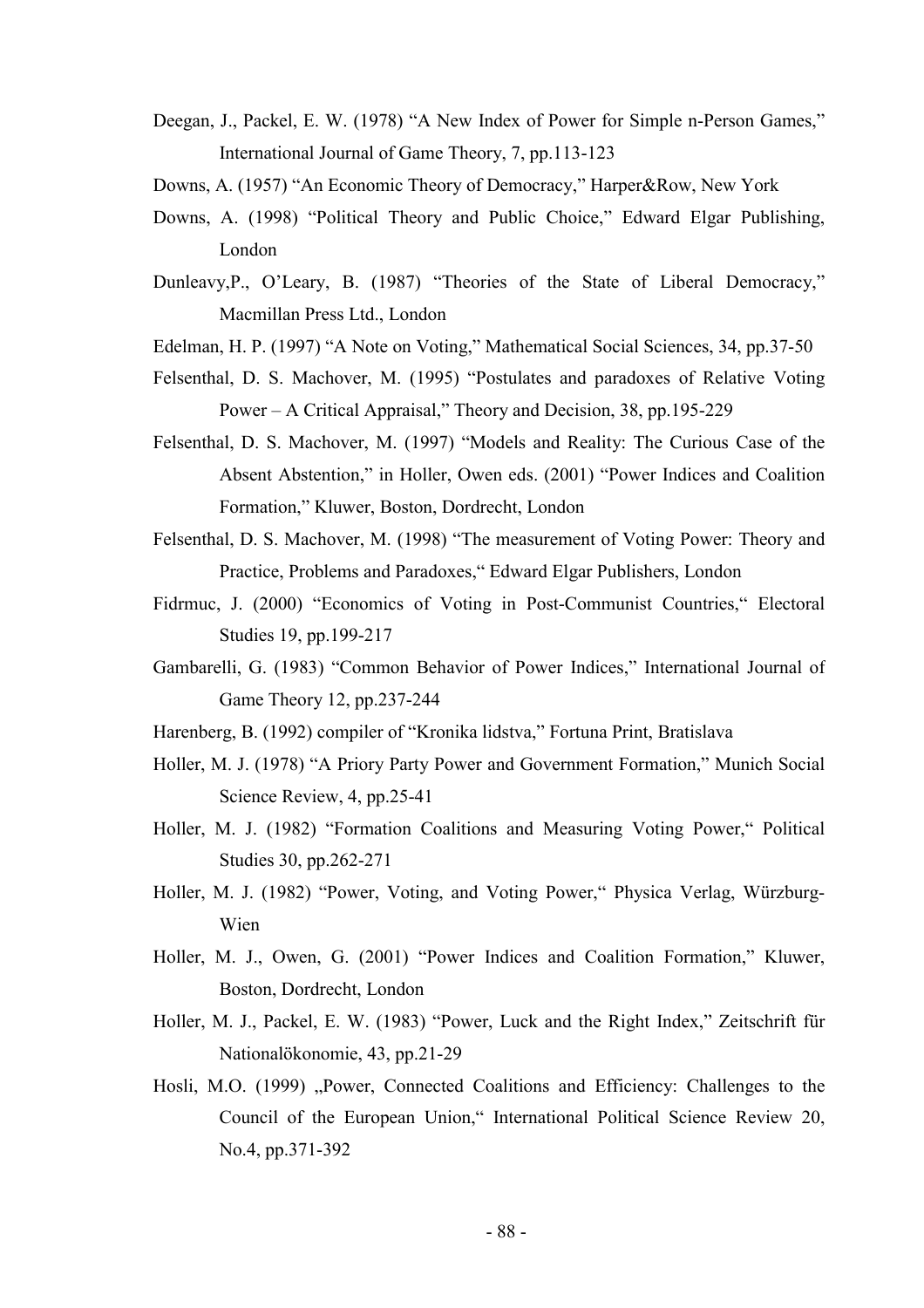- Johnston, R. J. (1978) "On the Measurements of Power: Some Reactions to Laver," Environment and Planning, A 10, pp.907-914
- Kilogour, D. M. (1974) "A Shapley Value for Cooperative Games with Quarrelling" in Report, A. ed. "Game Theory as a Theory of Conflict Resolution," D. Reidel Publ. Cpomp., Dordrecht-Holland
- Krejčí, H., Soukeník, K. (1997) "Statistika hlasování: Prostorové modely politické konkurence: analýza PSP ČR," CERGE UK a Národohospodářský ústav Akademie věd ČR, Praha
- Kubeček, V. (1998) "Popis a analýza chování a hlasování poslanců Poslanecké sněmovny Parlamentu České republiky," diploma thesis VŠE, Praha
- Laurelle, A. (1999) "On the Choice of a Power Index," Universite catolique do Louvain and Universidad de Alicante, Paper presented at the 1999 Meeting of the European Public Choice Association, Lisboa
- Laurelle, A. (2001) "Shapley-Shubik and Banzhaf indices revisited," Mathematics of operations Research 26, No.1
- Laver, M. (1978) "The problem of Measuring Power in Europe," Environment and Planning A 10, pp.901-906
- Lijphart, A. (1991) "Democratization and Constitutional Choices in Czechoslovakia, Hungary and Poland1989-91," Journal of Theoretical politics 4, 2, pp.207-23
- Machover, M. (2000) "Nations of A Priory Voting Power: Critique of Holler and Windgren," Homo Economicus, 16, pp.415-426
- McNutt, P.A. (2002) "The Economics of Public Choice," second ed., Edward Elgar Publishing Ltd., London
- Mershan, C. (1996) "The Costs of Coalition: The Italian Anomaly", Collective Decision-Making: Social Choice and Political Economy", Kluwer Academic Publishers
- Mielcová, E. (2000) "Empirical Analysis of Voting in the Czech Lower House 1996-1998: Voting on Agricultural Bills," Acta Academia Karviniensis, 2/1999
- Mielcová, E., Noury, A. (1997) "Empirical Analysis of Voting: The Case of the Czech Republic," CERGE-EI Discussion Paper No.9/97
- Miller, N. R. (1982) "Power in Game Forms" in Holler, M. J. ed. "Power, Voting and Voting Power," Physica Verlag, Würzburg-Wien
- Mueller, D. C. (2001) ed. "The Economics of Politics," Edward Elgar Publishing Ltd., London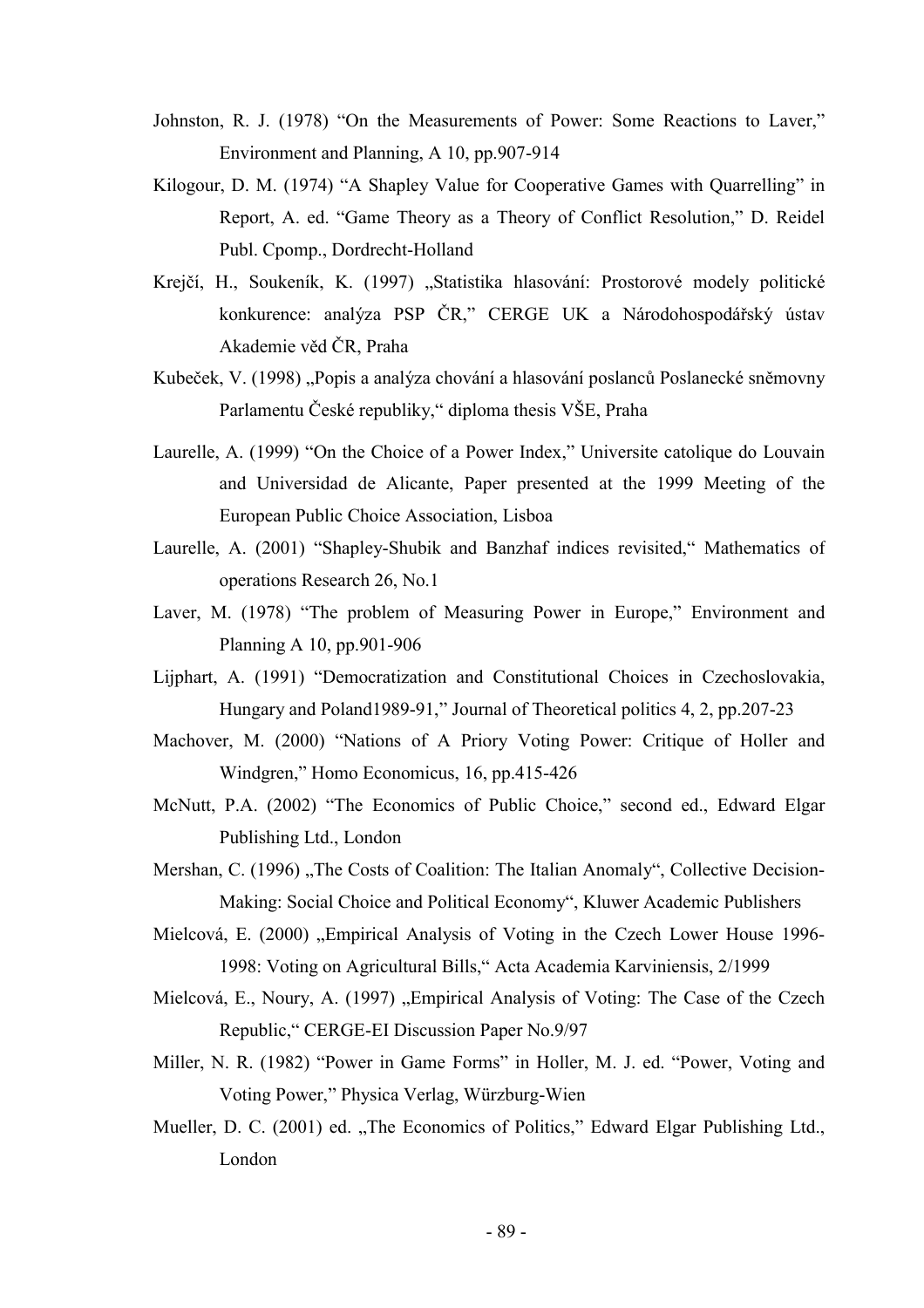Munich, D., Šorm, V. (1995) "Socio-Economic Background of Voting Behaviour in Transition," CERGE-EI Discussion Paper No.60, 1995

Nurmi, H. (1987) "Comparing Voting Systems," Kluwer, Dordrecht

- Nurmi, H. (1997) "On Power Indices and Minimal Winning Configurations," Control and Cybernetics, 26, pp.609-612
- Owen, G. (1975) "Multilinear Extension of Games," Management Science, 18, pp.64-79
- Owen, G. (1977) "Values of Games with A priory Unions" in Henn, R., Moeschlin, O. eds. "Essays in Mathematical Economics and Game Theory," Springer-Verlag, Berlin and New York, pp.76-88
- Owen, G. (1982) "Modification of Banzhaf-Coleman Index for Games with A Priory Unions" in Holler, M. J. ed. "Power, Voting and Voting Power," Physica-Verlag, Würzburg-Wien, pp.232-238
- Penrose, L. S. (1946) "The Elementary Statistics of Majority Voting," Journal of the Royal Statistical Society, 109, pp.53-57
- Riker, W. H. (1962) "The Theory of Political Coalitions," Yale University Press, New Haven and London
- Shapley, L. S. (1953) "A Value for n-Person Games," in Khun, H., Tucker, A. W. eds. "Contribution to the Theory of Games II", Princeton University Press, Princeton
- Shapley, L. S., Shubik, M. (1954) "A Method for Evaluating the Distribution of power in a Committee System," American Political Science Review, 48, pp.787-792
- Straffin, P. D. (1988) "The Shapley-Shubik and Banzhalf Power Indices as Probabilities" in Roth, A. E. ed. "The Shapley Value," Cambridge University Press, Cambridge, pp.71-81
- Šarín, P. a kolektiv (2002) "Volby 2002: Analýza programů a výsledků ve volbách do Poslanecké sněmovny," Periplum, družstvo nakladatelů
- Tagepera, R., Shugart, M.S. (1989) "Seats and Votes" Yale University Press, New Haven
- Taylor, M. (2003) "Public Policy in the Community," Palgrave Macmillan, New York, Houndmills
- Turnovec, F. (1992) "The 1992 CSFR General Parliamentary Election," Central European journal for Operation Research and Economics,1, No.2
- Turnovec, F. (1995) "Aritmetika moci: Rozložení vlivu v zastupitelských sborech," Parlamentní zpravodaj, 2, No. 1, pp.3-5
- Turnovec, F. (1997a) "Power, Power Indices and Intuition", Control and Cybernetics, 26,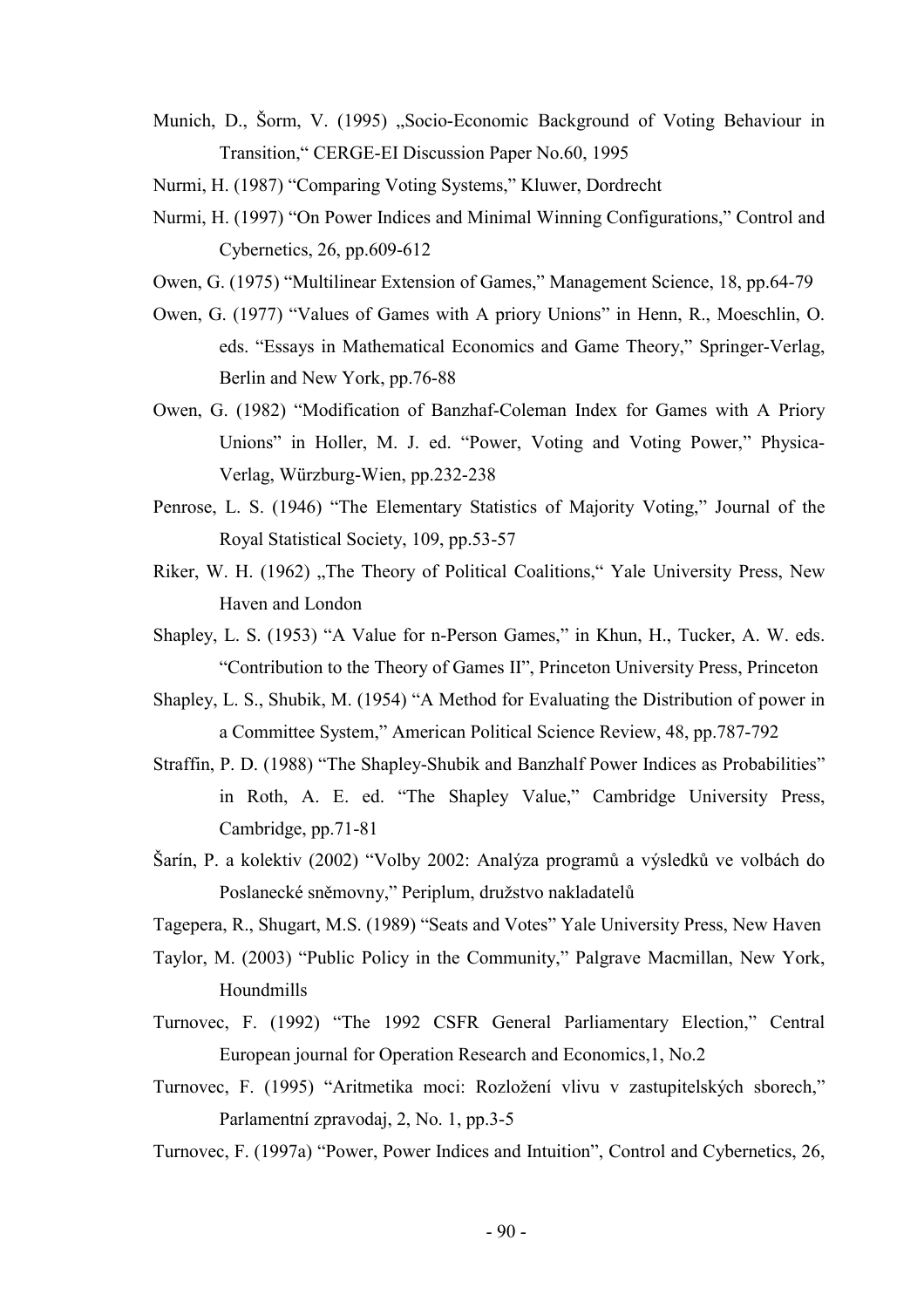pp.613-615

Turnovec, F. (1997b) "Votes, seats and power: 1996 Parliamentary elections in the Czech Republic," Communist and Post-Communist Studies, Vol. 30, No.3, pp.289-305

Turnovec, F. (1998) "Monotonicity and Power Indices" in Stewart, T. J., van den Honert, R. C. eds. "Trends in Multicriteria Decision-Making," Lecture Notes in Economics and Mathematical Systems 465, Springer-Verlag, Berlin

Turnovec, F. (2000) "New Issues in Voting Power Analysis," Prague Economic Papers, 2, pp.171-186

Turnovec, F. (2001) "Public Choice Theory," Academia Istropolitana Nova, Svaty Jur

#### **Internet sources:**

| http://www.cssd.cz      | <b>Czech Social Democratic Party</b>                     |
|-------------------------|----------------------------------------------------------|
| http://www.czech.cz     | about the Czech Republic                                 |
| http://www.czso.cz      | <b>Czech Statistical Office</b>                          |
| http://www.justice.cz   | Ministry of Justice of the Czech Republic                |
| http://www.kdu.cz       | Christian Democratic Union - Czechoslovak People's Party |
| http://www.kscm.cz      | The Communist Party of Bohemia and Moravia               |
| http://www.mvcr.cz      | Ministry of Interior of the Czech Republic               |
| http://www.mzv.cz       | Ministry of Foreign Affairs of the Czech Republic        |
| http://www.oda.cz       | Civic Democratic Alliance                                |
| http://www.ods.cz       | Civic Democratic Party                                   |
| http://www.parlamentni- | Parliamentary newspaper                                  |
| zpravodaj.cz            |                                                          |
| http://www.psp.cz       | <b>Chamber of Deputies</b>                               |
| http://www.senat.cz     | Senate                                                   |
| http://www.unie.cz      | The Freedom Union - Democratic Union                     |
| http://www.vlada.cz     | Government of the Czech Republic                         |
| http://www.volby.cz     | about election                                           |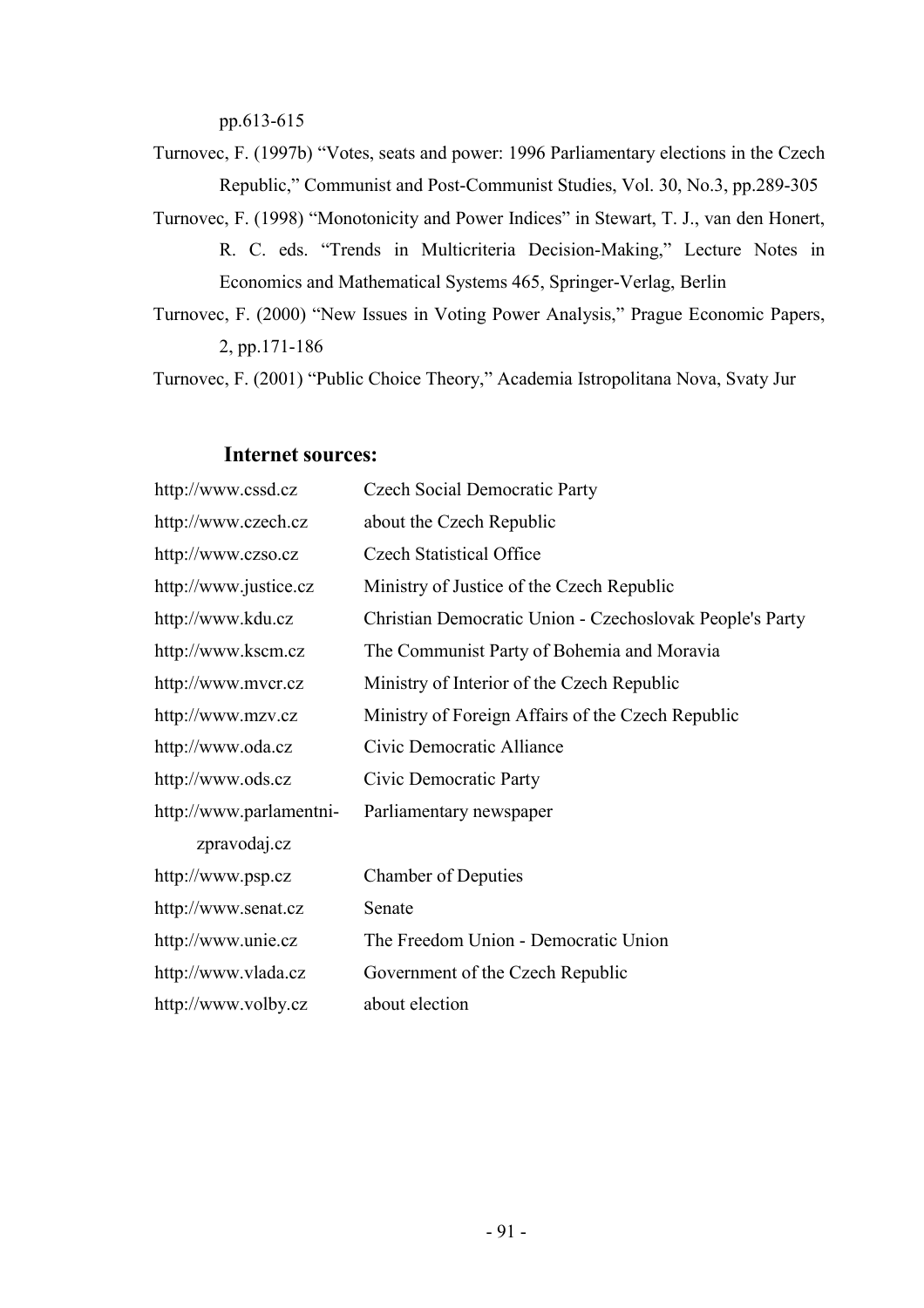## **ATTACHMENTS**

## **1. Attachment – Parties of the Czech Political Landscape63**

## **Czech Social Democratic Party (ČSSD)**

**Background:** The party was found on  $7<sup>th</sup>$  April 1878. It is the oldest of the existing Czech political parties, dating back to the days of the Austro-Hungarian Empire. The party played a significant role in the foundation of Czechoslovakia after World War I, and between the wars it was one of the prominent players on the Czechoslovak political scene. In 1948 it was merged with the Communist Party of Czechoslovakia, but was renewed on  $19<sup>th</sup>$  November 1989. Since then it has grown into one of the main players on the Czech political scene. It has been the party of Government since 22<sup>nd</sup> August 1998.

**Party leader**: Vladimir Špidla (current Prime Minister)

### **Deputy leaders:**

Stanislav Gross (current Deputy Prime Minister and Minister of the Interior)

Martin Stařec

Zdeněk Škromach (current Minister of Labour and Social Affairs)

Marie Součkova (current Minister of Health)

Martin Tesařík

**About the party:** European-style Social Democratic Party, identifying closely with such parties as the Social Democrats in Germany and the British Labour Party. Favours a "social market economy", but in government it has also overseen an acceleration of the privatisation process (the main Czech banks are among the most prominent examples). In government the party has also put considerable stress on encouraging foreign investment. On many issues there is a wide spectrum of opinion within the party, but for all these differences there have not been major party rifts during the Social Democrats' period of government. The party leadership is strongly pro-European Union. The former Prime Minister and leader of the party Miloš Zeman has handed over the party leadership to Vladimir Špidla and has announced his intention to retire after the 2002 parliamentary elections and he had. The Social Democratic Party is an active member of the Socialist International.

<sup>63</sup> Updated version of http://www.czech.cz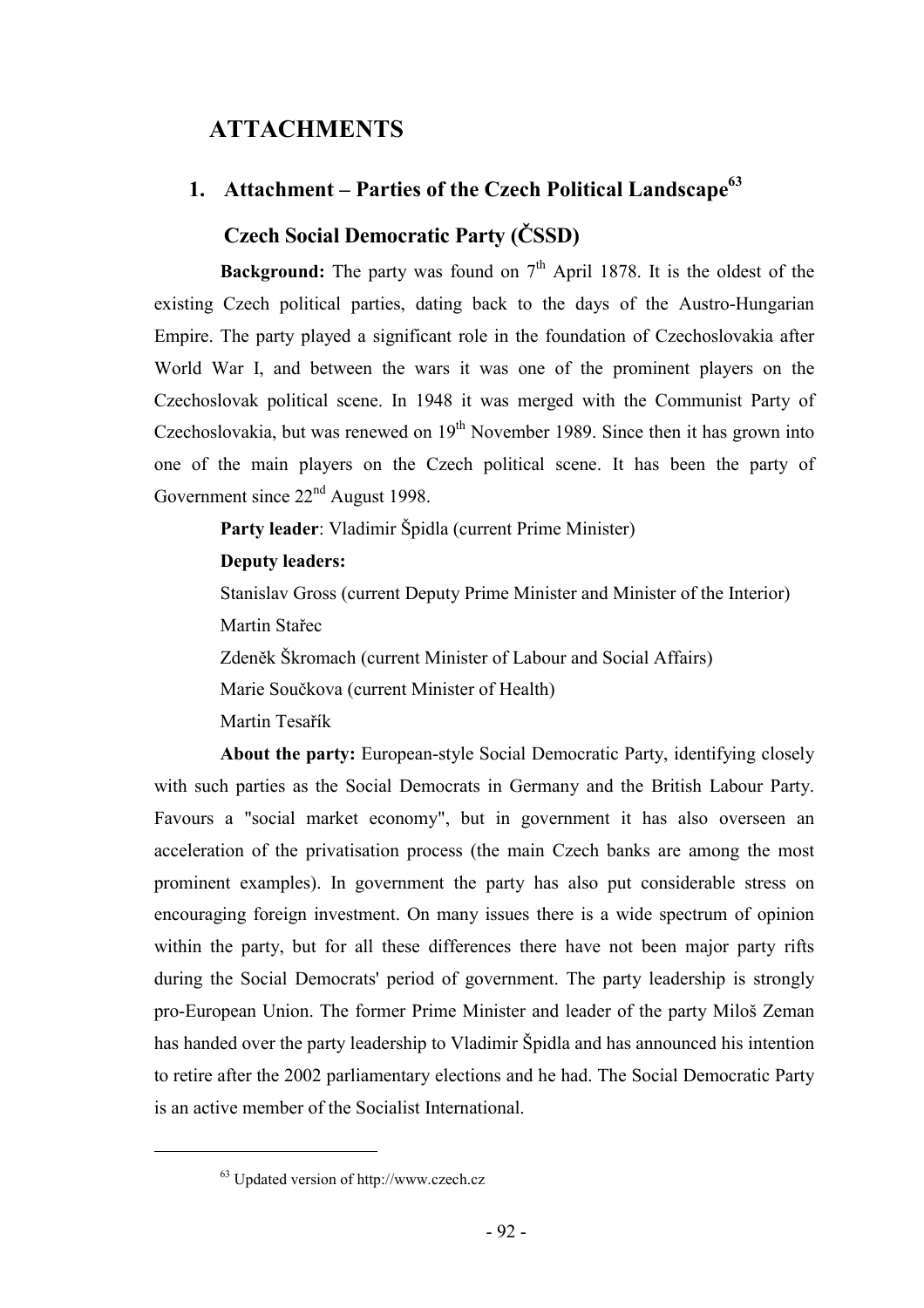**Voter base:** The party traditionally draws working-class voters in industrial towns. Many of its voters are also public service employees and trade union members. Opinion polls suggest that the party does not have a particularly stable support base.

Website: www.cssd.cz

#### **Civic Democratic Party (ODS)**

**Background:** The Civic Democratic Party (ODS) officially came into being in February 1991 after the break-up of Civic Forum, the driving force of the Velvet Revolution. The party held its establishing congress in April 1991, when the then Finance Minister Václav Klaus became party leader, a function he held till December 2002 (He became the President of the Czech Republic in February 2003). In 1995 it absorbed the far smaller Christian Democratic Party. After parliamentary elections in 1992, the ODS became the senior partner in the ruling right-of-centre coalition and Mr. Klaus became Prime Minister. After the June 1996 elections the ODS headed a fragile right-of-centre government, comprised of the same political partners, but reduced to just under half the seats in the Chamber of Deputies. A row broke out inside the ODS in late 1997 following a dispute over the party's funding. This led to the collapse of the coalition government, and some leading party figures seceded from the ODS to establish the Freedom Union. After the June 1998 parliamentary elections the Civic Democratic Party, which won the second largest number of seats, has tolerated the minority Social Democratic government through a pact known as the "Opposition Agreement". It is currently in opposition.

**Party leader**: Mirek Topolánek **Deputy party leaders:** Jan Zahradil Petr Bendl Petr Nečas Miroslava Němcová

**About the party:** throughout its 12-year history its leader Václav Klaus has dominated the Civic Democratic Party. He is one of the Czech Republic's most charismatic politicians, loved and hated in equal measure. As an economist he firmly embraces the free market. On many issues his vision comes close to that of the former British Prime Minister Margaret Thatcher, whom Mr. Klaus often quotes as his role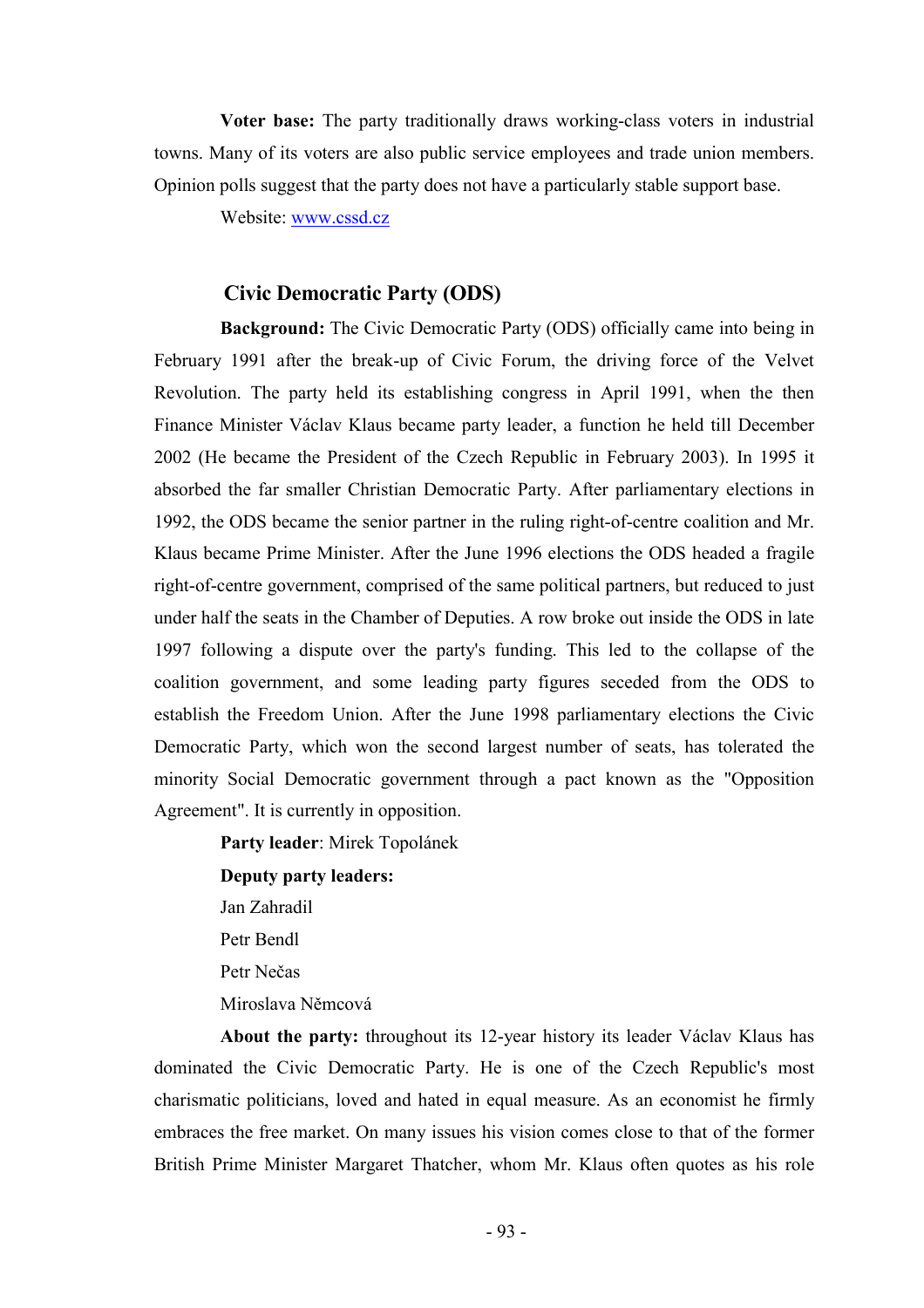model. The ODS instigated many of the economic reforms of the early and mid 1990s and was the instigator of the "voucher privatisation" scheme, which aimed to create a mass share-owning society. The party retains a political vision of minimal state intervention and low taxation, coupled with a reduction of state bureaucracy. As part of their pre-election campaign the Civic Democrats are calling for flat taxation. The party leadership is in favour of Czech membership of the European Union, but is heavily critical of increased European integration. This "Euro scepticism" is also reflected in the party's views on defence, which focus on the trans-Atlantic link.

**Voter base:** The party appeals strongly to the middle class and to entrepreneurs, and enjoys considerable support in some of the larger cities such as Prague and Brno and among younger voters. It is particularly popular with women.

Website: www.ods.cz

## **Christian Democratic Union - Czechoslovak People's Party (KDU-CSL)**

 **Background:** The Czechoslovak People's Party goes back to the days of the foundation of Czechoslovakia in 1918 as a conservative, largely Catholic party. The party survived the communist regime, but only nominally, as part of the so-called "National Front". It began to function again as a fully independent party after the Velvet Revolution. In 1992 it changed its name to the Christian Democratic Union - Czechoslovak People's Party, partly as a way of distancing itself from the communist past. The party served as a junior partner in the two governments led by Václav Klaus, between July1992 and January 1998, and the party also took part in the interim government between January and August 1998. It was in opposition till 2002 when it entered the social democratic government. The party has been in a close pact with the Freedom Union since 1999.

Party leader: Cyril Svoboda (current Deputy Prime Minister and Minister of Foreign Affairs and former Interior Minister)

#### **Deputy party leaders:**

Milan Šimonovský (current Minister of Transport and Communications) Jan Kasal Zuzana Roithová (former Health Minister) Tomaš Kvapil (former Regional Development Minister)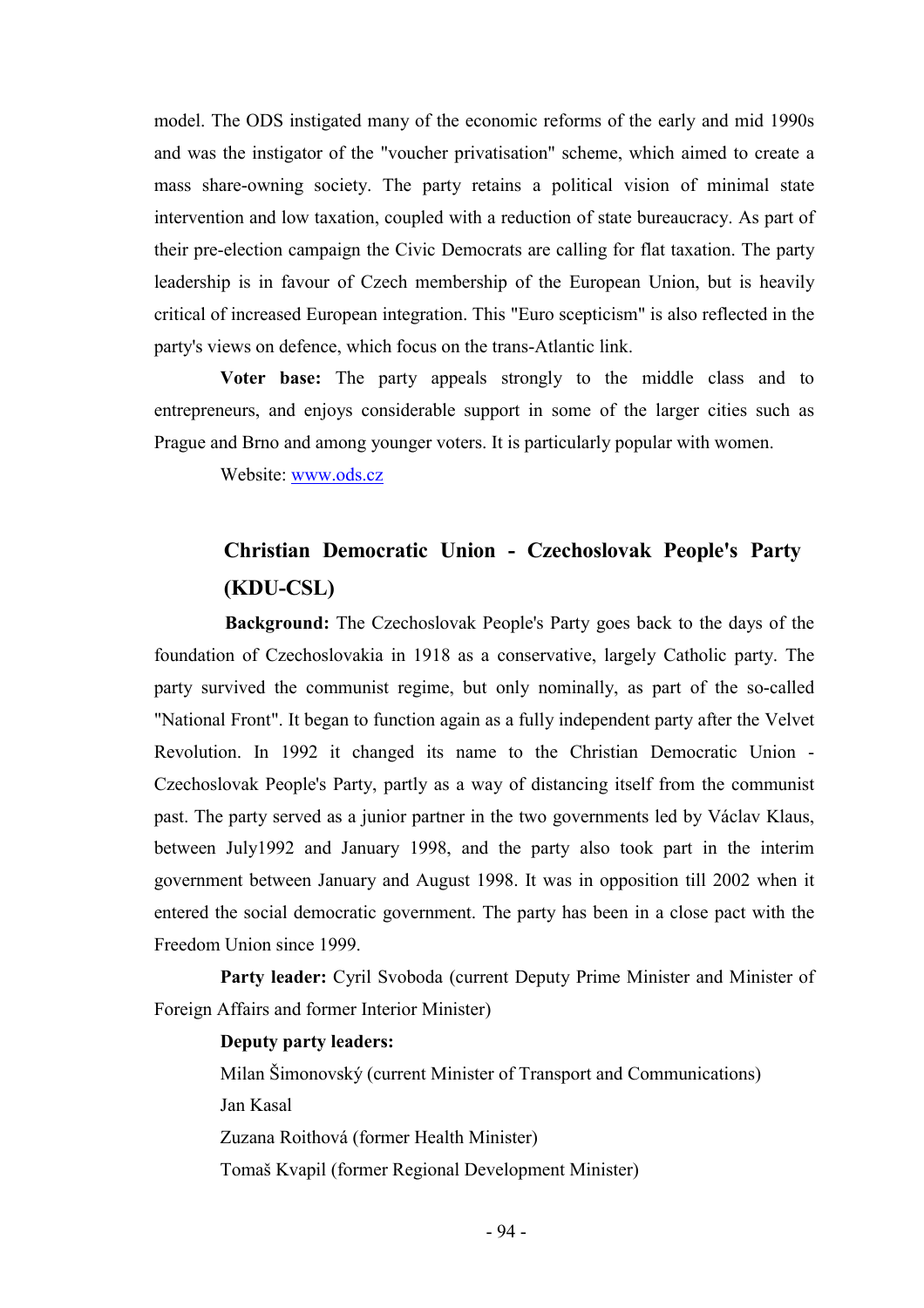Miloslav Výborný (former Defence Minister)

**About the party:** The KDU-CSL is a traditional, conservative, Roman Catholic-based party. It defines itself as right of centre, but in many respects it is closer to the Social Democrats than the other right-wing parties. Like the Freedom Union - Democratic Union, the party is pro-European Union and is strongly in favour of direct presidential elections. On some social issues, such as the question of legalising homosexual partnerships, it is conservative, consistent with its Catholic tradition. The KDU-CSL and the Freedom Union-Democratic Union have put forward a common right-of-centre pre-election manifesto with a strong focus on the battle against corruption and on the rule of law.

**Voter base:** The party appeals particularly to Catholic voters and to conservative voters in small towns and rural areas. It enjoys strong and stable support in rural parts of Moravia.

Website: www.kdu.cz

#### **The Freedom Union - Democratic Union (US-DEU)**

**Background:** disenchanted members of parliament, who broke away from Václav Klaus's Civic Democratic Party after a row about party financing, formed The Freedom Union in January 1998. They accused the party leadership of not being willing to investigate and answer serious questions about party sponsors. They were also unhappy with the leadership style of Mr. Klaus. The row brought down the Klaus's government in November 1997. Several members of the emerging Freedom Union served in the interim government of Josef Tošovský prior to the early elections held in June 1998. Although it won 19 seats in the election the party failed to draw mass support from Civic Democrat supporters, some of who saw them as "traitors".

In September 1999, the Freedom Union, along with three other right of centre parties (the Christian Democratic Union-People's Party, the Democratic Union and the Civic Democratic Alliance) signed a pact, committing them to close cooperation in the run-up to the next parliamentary elections and in the period to follow. From then on they were known as the "Four Coalition". The Freedom Union merged with the Democratic Union (a small right-of-centre party that came well short of gaining the 5% of votes needed to enter parliament in the 1998 election) at the end of 2001. The Four Coalition collapsed at the end of January 2002, after a row over how to solve the debt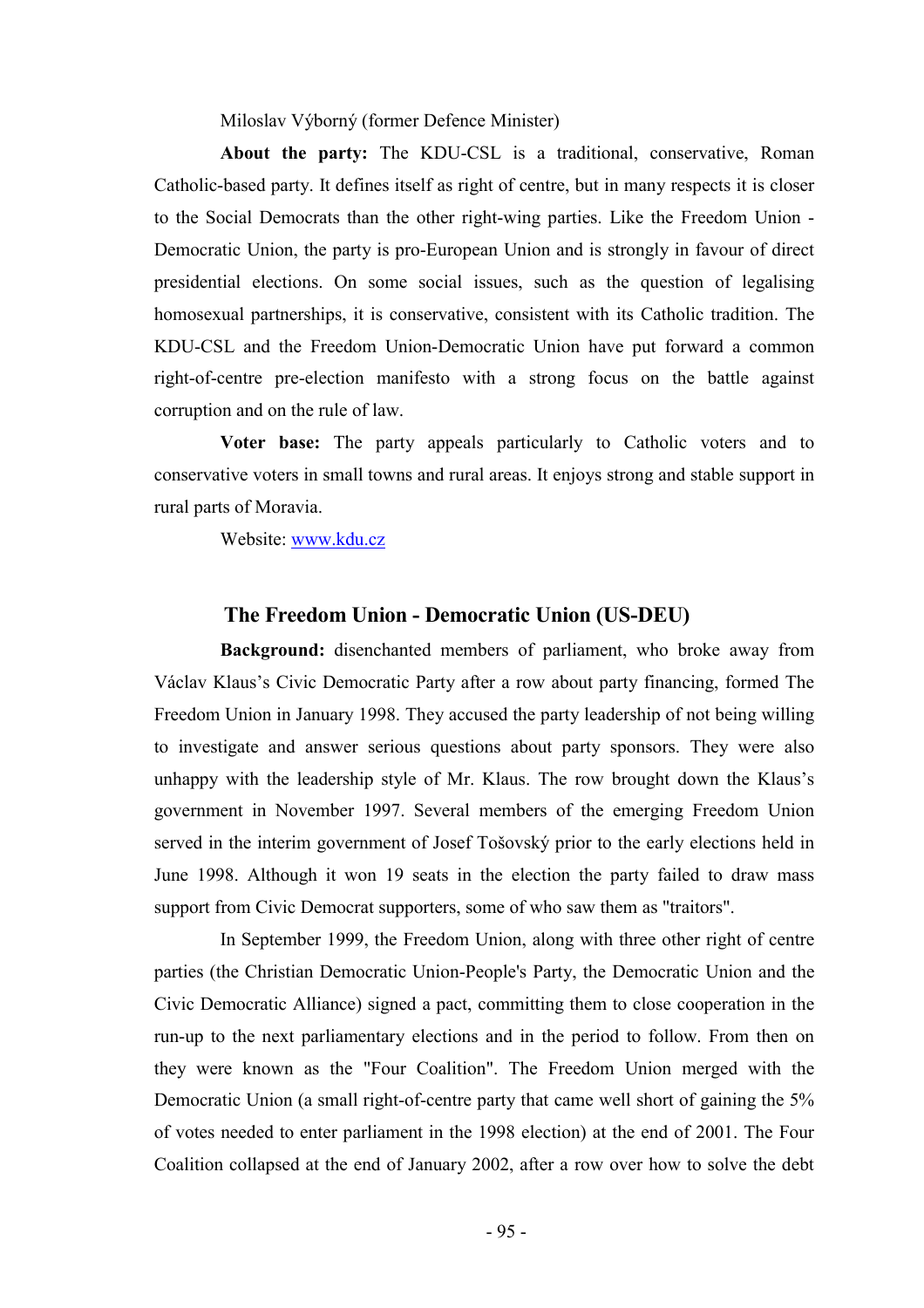crisis of its smallest member, the Civic Democratic Alliance (another party that had failed to enter parliament in the 1998 election). Since then the Freedom Union - Democratic Union has signed a new agreement with the Christian Democrats to go into the elections together with a new logo and under the title "Coalition".

**Party leader:** Petr Mareš

**Deputy party leaders:**

| Ratibor Majzlik |
|-----------------|
| Karel Kühnl     |
| Robert Kolář    |
| Jan Váňa        |
|                 |

**About the party:** The Freedom Union-Democratic Union is a right-of-centre party, committed to free-market liberalism. It combines classic right-wing policies, such as tax reductions and the introduction of tuition fees for university students, with a stress on the environment and on minority rights. A further frequent theme in the party's rhetoric is the battle against economic and political corruption. The party is strongly pro-European Union. The party vigorously advocates constitutional change to enable the Czech President to be elected directly by the electorate rather than parliament.

**Voter base:** The Freedom Union is popular among people with higher education and particularly appeals to young people and to those disillusioned with the larger parties. Its support is mainly urban.

Website: www.unie.cz

## **The Communist Party of Bohemia and Moravia (KSČM)**

 **Background:** it is one of the few largely unreconstructed Communist parties on the political scene in the post-communist countries of Central and Eastern Europe. In other countries the word "communist" has usually been replaced by terms such as "democratic left", but the KSČM continues to take pride in its Communist history. The party in its current form was not founded until March 1990, but it is effectively the heir to the KSC (Communist Party of Czechoslovakia), in power from 1948-1989. Several groups splintered from the party in the early 1990s and founded their own parties - such as Left Block and later the Party of Czechoslovak Communists, but while they have faded into obscurity the KSČM has sustained its firm position in parliament consistently winning over ten percent of the vote.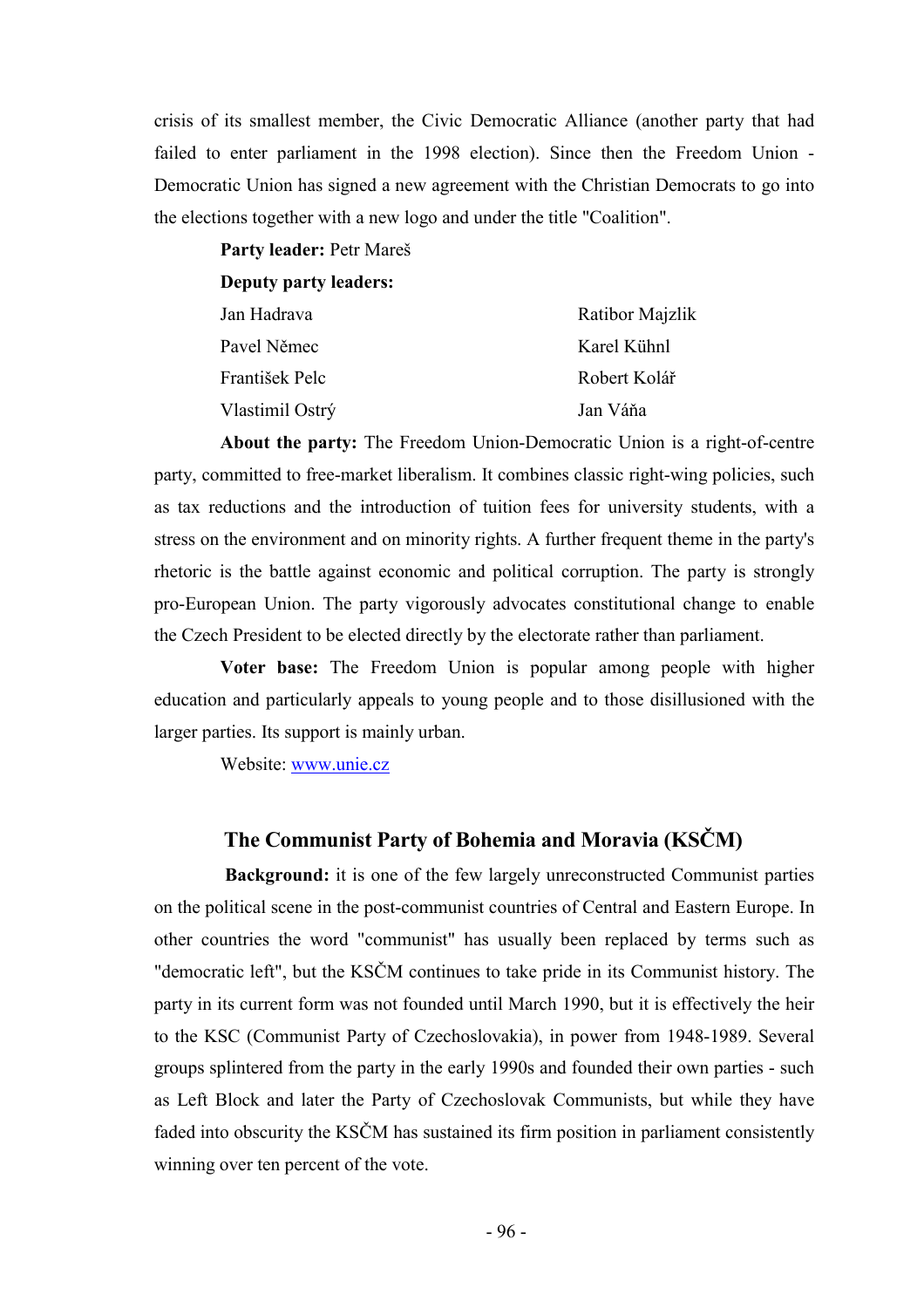**Party leader:** Miroslav Grebeníček **Deputy party leaders:** Vlastimil Balin Jiri Dolejš Vaclav Exner Miloslav Ransdorf

Zuzka Rujbrová Otakar Zmitko Dana Hrabková

**About the party:** The KSČM is a socialist party, believing in strong state control of the economy. The party's political programme calls for "an appropriate degree of state ownership in key sectors of the economy (banking, transport, telecommunications, energy, the extractive industries etc.)". The party is strongly opposed to Czech NATO membership and describes the NATO action against Yugoslavia in 1999 as "aggression". Recently some leading party members have expressed support for European Union membership, but the party remains divided on the issue. Most mainstream trade union leaders distance themselves from the party. Up to now all the other parties currently represented in parliament have ruled out any kind of coalition deal with the KSČM, unless the party undergoes major reforms.

**Voter base:** mainly older people who have found it hard to adapt to the new conditions. The party also enjoys support in industrial areas with high unemployment. The party has a large base of grass roots members, far outnumbering the other main political parties.

Website: www.kscm.cz

## **Parties that didn't cross the 5% threshold enabling them to enter parliament after the June 2002 election**

Civic Democratic Alliance - ODA

Between 1992 and 1997 this was one of the parties of government. It failed to win the 5% of votes needed to enter parliament in June1998. Afterwards the party joined the right of centre opposition grouping, the Four Coalition, but a row over the ODA's considerable debts led to the break up of the coalition at the end of last year, leaving the party in the political wilderness.

Website: www.oda.cz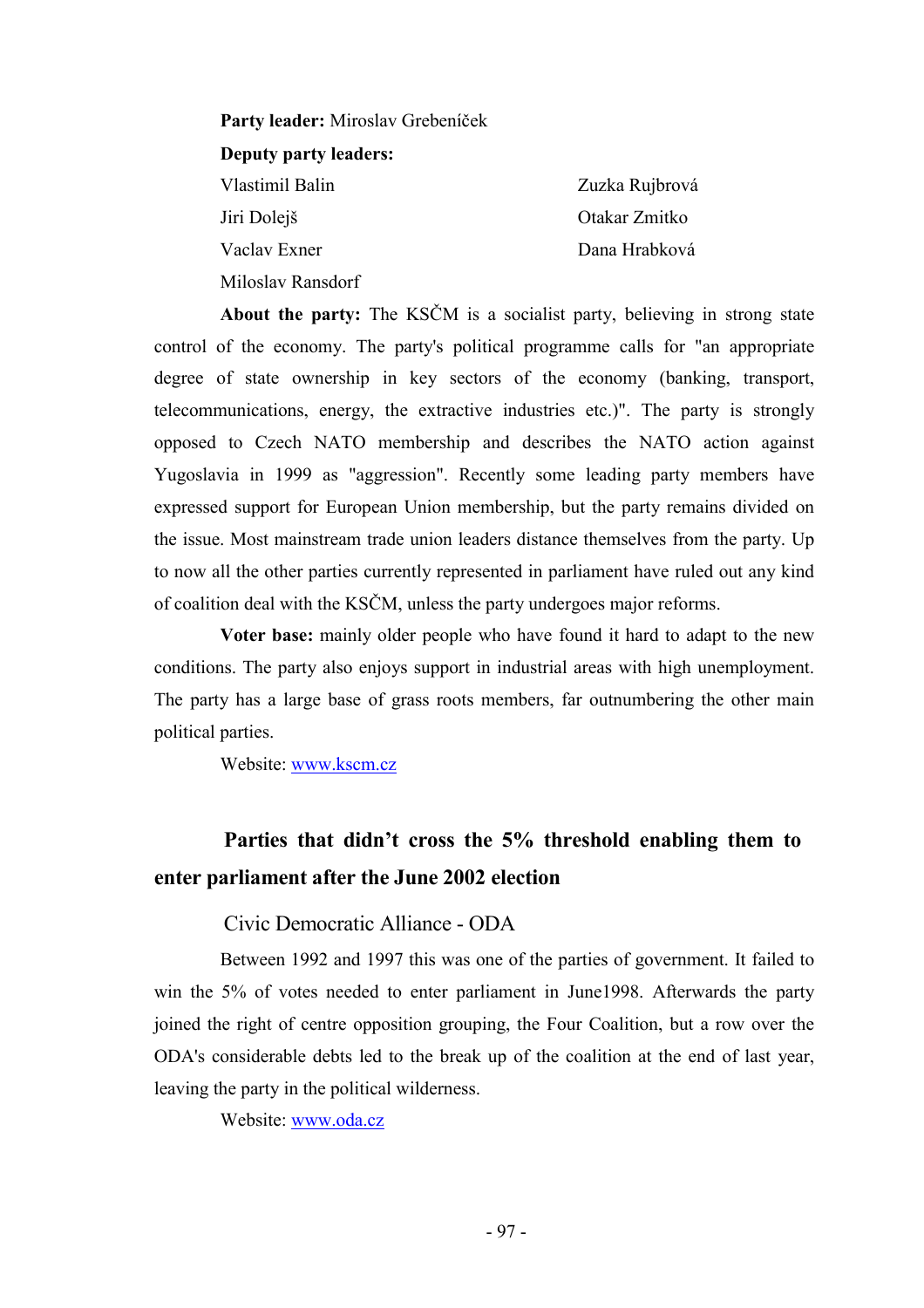#### Republicans of Miroslav Sladek

This is a far right-wing party, appealing to nationalist sympathies. The party emerged from ashes of the Republican Party of Czechoslovakia, which failed to cross the 5% parliamentary threshold in the 1998 election. The new name of the party reflects an attempt at a political comeback by its controversial leader Miroslav Sladek. With its vehemently anti-Romany and anti-German rhetoric, the party can be described as extremist. The party is anti-NATO, anti-EU and strongly opposed to immigration.

Website: www.republikani.cz

#### Czech National Social Party - CSNS

This is one of the oldest parties, going back over a hundred years, but has failed to win mass support in the Czech Republic in recent years. It styles itself as a party of Czech national interests. The party's rhetoric is often at its strongest in criticizing illegal immigration, which it sees as one of the main sources of organized crime. The party is investing large sums of money into its election campaign, having recently sold its headquarters in central Prague.

Website: www.csns.cz

#### The Party for Security in Life - SZJ

The party is the successor of the party "Pensioners for Security in Life", which gained just over 3% of the vote in the last parliamentary elections, when the party leader kept his promise to eat a beetle if the party failed to break the 5% barrier. The party aspires to represent the weaker in society: pensioners, unemployed people, disabled people, rural voters and women who feel disadvantaged. It has a socially based programme, based on a strong welfare state. Website: www.szj.cz

#### The Green Party

In terms of electoral support the Greens have never really got off the ground in the Czech Republic. The party is strongly opposed to nuclear power, which is one of its key electoral issues. The Greens' pre-election manifesto also calls for policies to "reduce the rate of divorce, abortion and other undesirable phenomena."

Website: www.stranazelenych.cz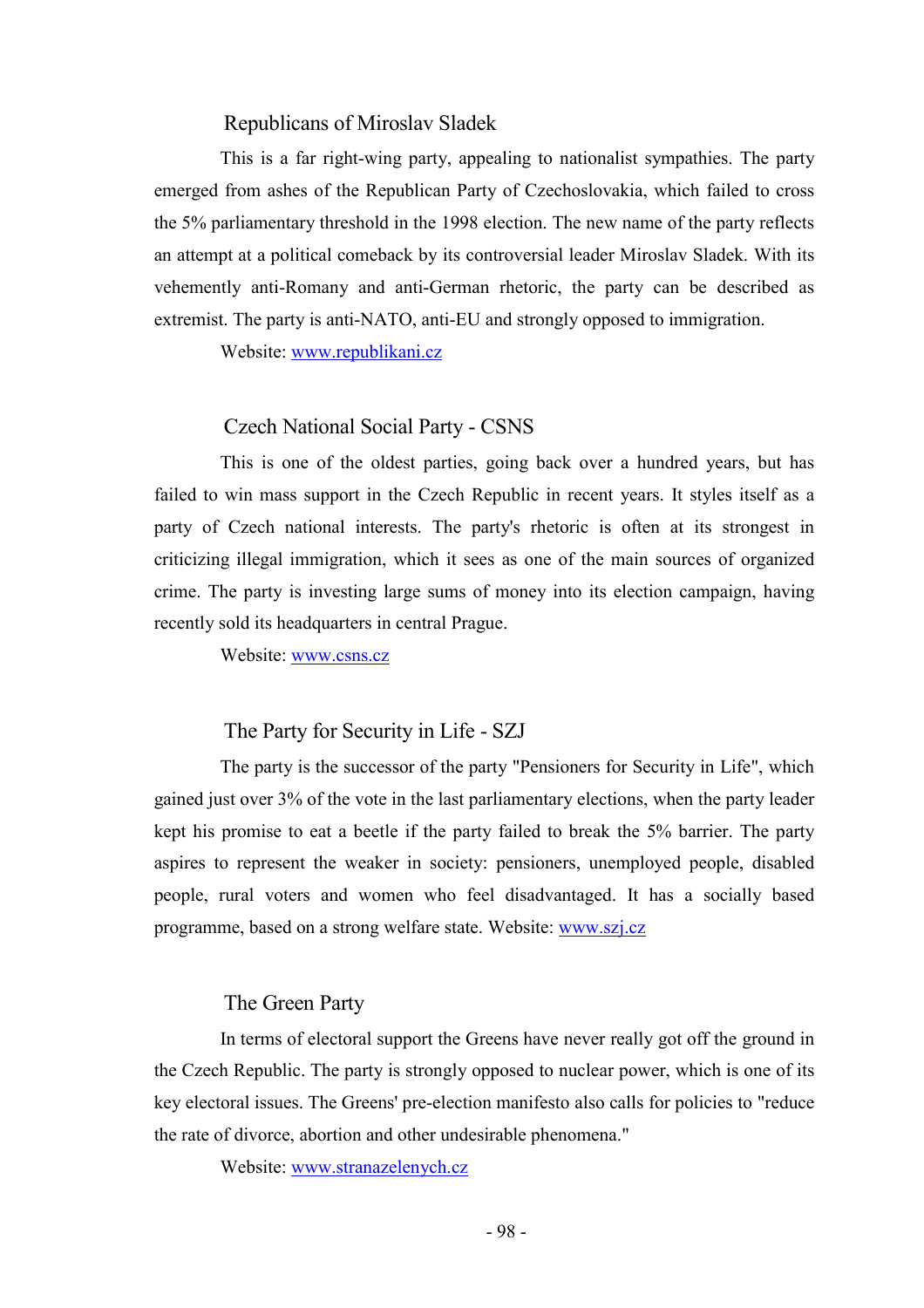#### The Path for Change and Hope

These two parties have common roots in the wave of public disillusionment with the current political elite that came at the end of the 1990s. However their founders quarrelled and went their separate ways. Both are close to the centre of the political spectrum, pro-free market and strongly pro-European, and both accuse the two strongest political parties, the Social Democrats and the Civic Democrats of corruption and cynicism. The businessman Jiri Lobkowicz heads the Path for Change, and the driving force of Hope is one of the student leaders during the Velvet Revolution, Monika Pajerova.

Website of The Path for Change: www.cestazmeny.cz Website of Hope: www.strana-nadeje.cz

#### The Other

Action to Abolish the Senate and against the Asset-Stripping of Pension Funds The Balbin Poetic Party The Czech Right The Czech Social Democratic Movement The Czechoslovak Socialist Party The Democratic League The Humanist Alliance The Moravian Democratic Party The National Democratic Party New Movement The Right Bloc The Republicans The Roma Civic Initiative The Association of Independents The Party of Democratic Socialism The Party of the Countryside - Combined Civic Forces The Party for Security in Life The Common Sense Party Choice for the Future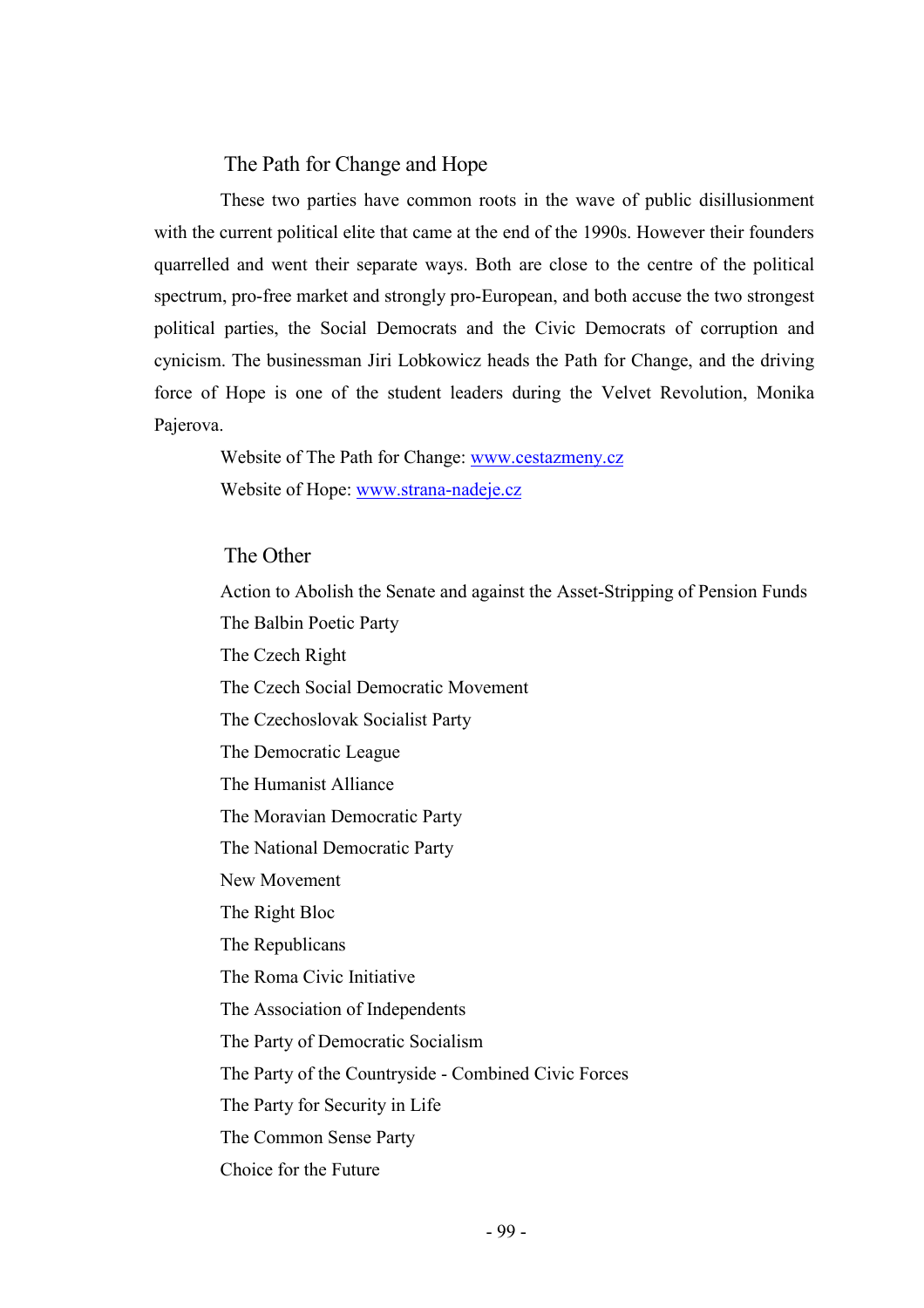## **2. Attachment – Czech Election Results**

| Mandates |      |                                                                                                                                                                                                |              |  |  |
|----------|------|------------------------------------------------------------------------------------------------------------------------------------------------------------------------------------------------|--------------|--|--|
| abs.     | $\%$ | English name of the party or coalition (Czech name)<br>abbrevia                                                                                                                                |              |  |  |
| 22       | 11   | (Movement for Autonomous Democracy- League for Moravia and Silesia (Hnutí za<br>samosprávnou demokracii - Společnost pro Moravu a Slezsko)                                                     | <b>MORSL</b> |  |  |
| 32       | 16   | The Communist Party of Czechoslovakia (Komunistická strana Československa)                                                                                                                     | <b>KSČ</b>   |  |  |
| 19       | 9,5  | Christian Democratic Union (Křesťanská a demokratická unie (Czechoslovak People's<br>Party (Československá strana lidová) and Christian Democratic Movement<br>(Křesťanskodemokratické hnutí)) | <b>KDU</b>   |  |  |
| 127      | 63,5 | Civil Forum (Občanské fórum)                                                                                                                                                                   | ΩF           |  |  |

## **1990 Elections to the Czech National Council**

## **1992 Elections to the Czech National Council**



**Figure A1** Post-electoral coalition of 1992

| <b>Mandates</b> |      | English name of the party or coalition (Czech name)                                                                                                                       |                    |  |  |  |
|-----------------|------|---------------------------------------------------------------------------------------------------------------------------------------------------------------------------|--------------------|--|--|--|
| abs.            | $\%$ | abbrevial                                                                                                                                                                 |                    |  |  |  |
| 16              | 8    | Czech Social Democratic Party (Česká strana sociálně demokratická)                                                                                                        | ČSSD               |  |  |  |
| 14              | 7    | Movement for Autonomous Democracy- League for Moravia and Silesia (Hnutí za<br>samosprávnou demokracii - Společnost pro Moravu a Slezsko)                                 | HSD-<br><b>SMS</b> |  |  |  |
| 35              | 17.5 | Coalition of Left bloc (The Communist Party of Bohemia and Moravia (Komunistická<br>strana Čech a Moravy, KSČM) and Democratic Left of CSFR (Demokratická levice<br>ČSFR) | LB.                |  |  |  |
| 76              | 38   | Coalition of Civic Democratic Party (Občanská demokratická strana) and Christian<br>Democratic Party (Křesťanskodemokratická strana)                                      | ODS-<br><b>KDS</b> |  |  |  |
| 15              | 7,5  | Christian Democratic Union - Czechoslovak People's Party (Křesťanská a<br>demokratická unie - Československá strana lidová)                                               | KDU-<br>ČSL        |  |  |  |
| 16              | 8    | Liberal Social Union (Liberálně sociální unie)                                                                                                                            | LSU                |  |  |  |
| 14              | 7    | Civic Democratic Alliance (Občanská demokratická aliance)                                                                                                                 | <b>ODA</b>         |  |  |  |
| 14              | 7    | Association for Republic-Czechoslovak Republican Party (Sdružení pro republiku -<br>Republikánská strana Československa)                                                  | SPR-<br>RSČ        |  |  |  |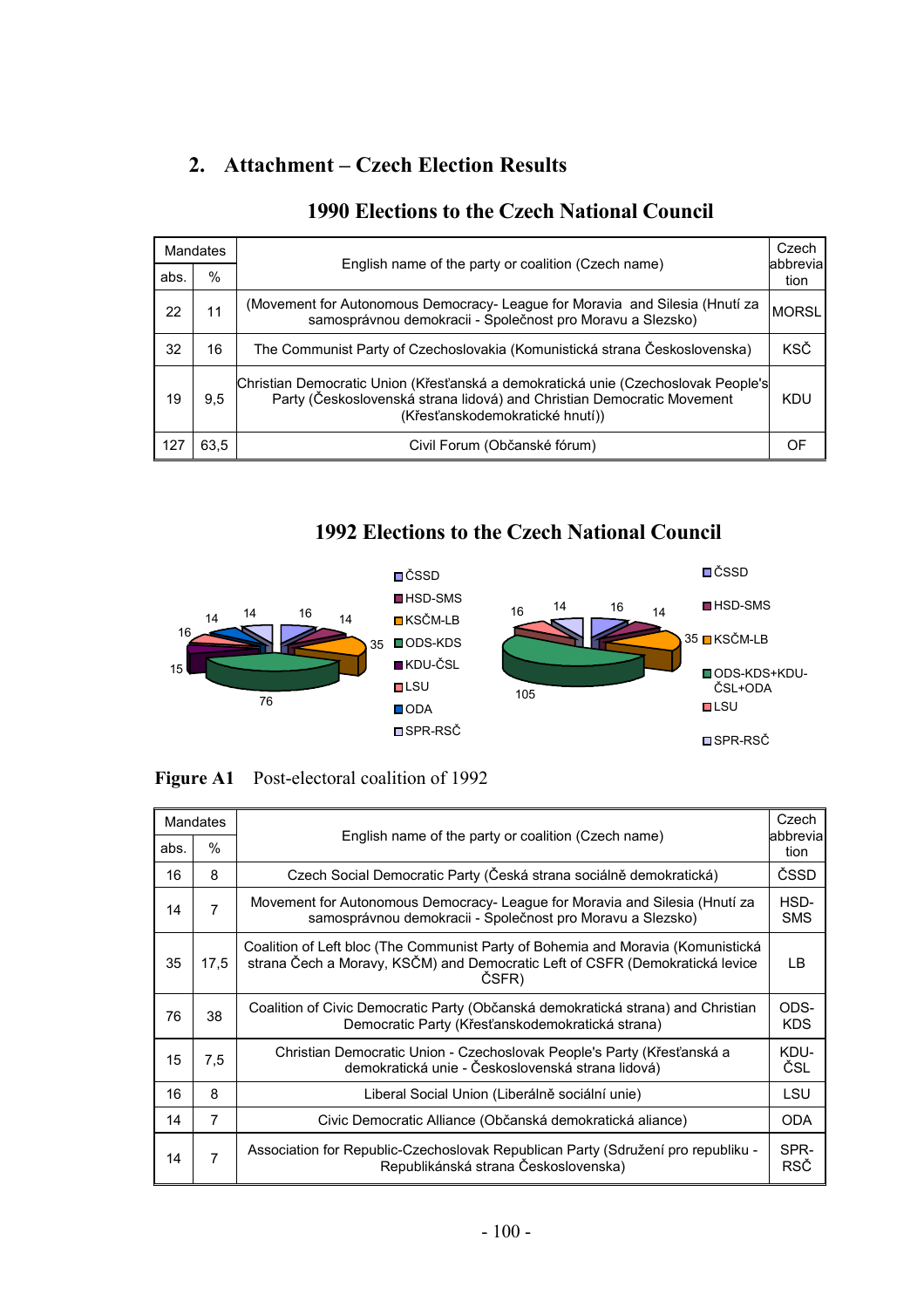## **1996 Elections to the Chamber of Deputies of the Czech Republic**



#### **Figure A2** Post-electoral coalition of 1996

| Mandates |      |                                                                                                                             |             |  |  |
|----------|------|-----------------------------------------------------------------------------------------------------------------------------|-------------|--|--|
| abs.     | $\%$ | English name of the party or coalition (Czech name)<br>abbrevia                                                             |             |  |  |
| 61       | 30.5 | Czech Social Democratic Party (Česká strana sociálně demokratická)                                                          | ČSSD        |  |  |
| 22       | 11   | The Communist Party of Bohemia and Moravia (Komunistická strana Čech a Moravy)                                              | <b>KSČM</b> |  |  |
| 18       | 9    | Christian Democratic Union - Czechoslovak People's Party (Křesťanská a<br>demokratická unie - Československá strana lidová) | KDU-<br>ČSL |  |  |
| 13       | 6,5  | Civic Democratic Alliance (Občanská demokratická aliance)                                                                   | <b>ODA</b>  |  |  |
| 68       | 34   | Civic Democratic Party (Občanská demokratická strana)                                                                       | <b>ODS</b>  |  |  |
| 18       | 9    | Association for Republic-Czechoslovak Republican Party (Sdružení pro republiku -<br>Republikánská strana Československa)    | SPR-<br>RSČ |  |  |

## **1998 Elections to the Chamber of Deputies of the Czech Republic**



**Figure A3** Post-electoral coalition of 1998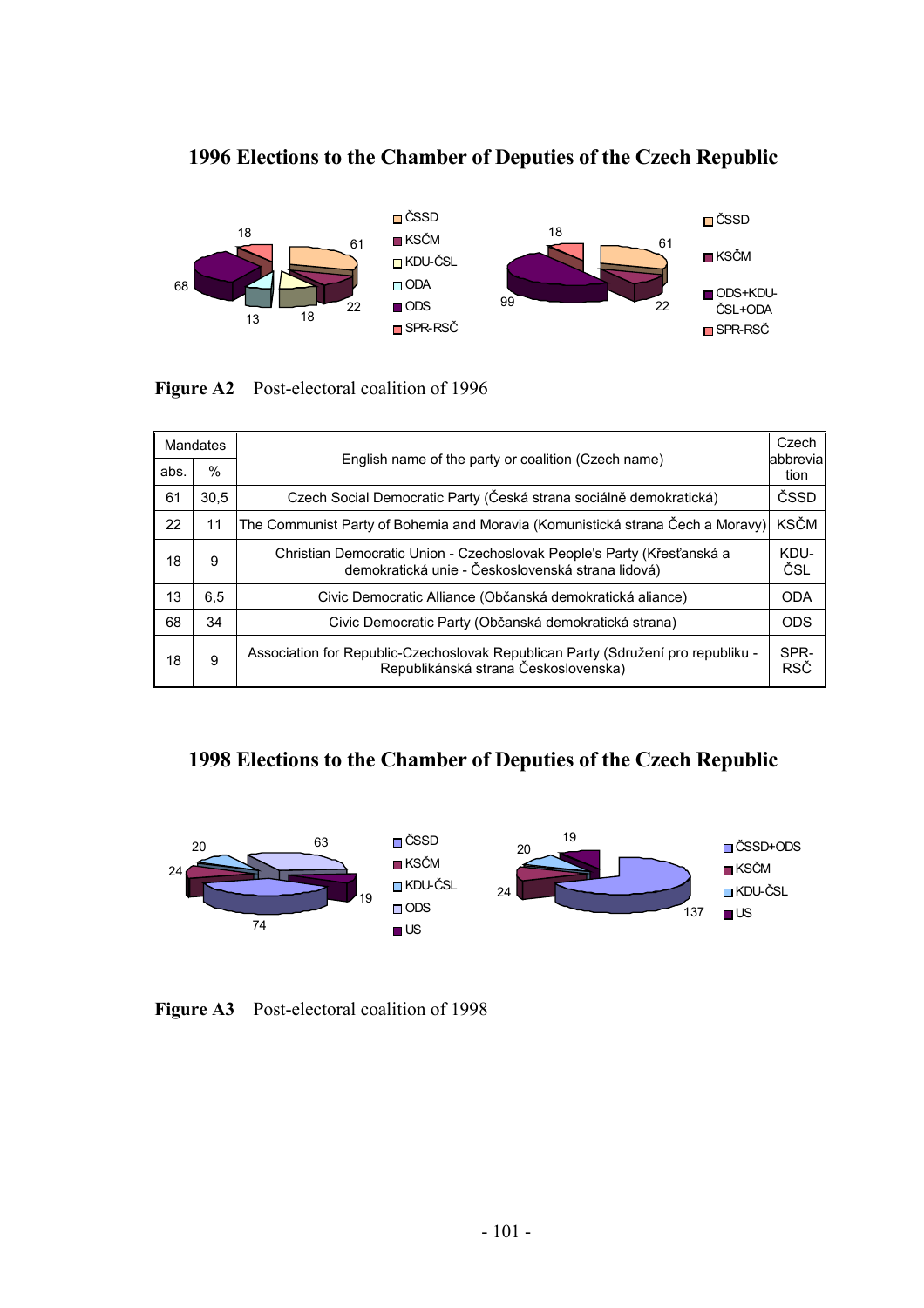| Mandates |      |                                                                                                                             |             |  |  |
|----------|------|-----------------------------------------------------------------------------------------------------------------------------|-------------|--|--|
| abs.     | %    | English name of the party or coalition (Czech name)<br>abbrevia                                                             |             |  |  |
| 74       | 37   | Czech Social Democratic Party (Česká strana sociálně demokratická)                                                          | ČSSD        |  |  |
| 24       | 12   | The Communist Party of Bohemia and Moravia (Komunistická strana Čech a Moravy)                                              | <b>KSČM</b> |  |  |
| 20       | 10   | Christian Democratic Union - Czechoslovak People's Party (Křesťanská a<br>demokratická unie - Československá strana lidová) | KDU-<br>ČSL |  |  |
| 63       | 31.5 | Civic Democratic Party (Občanská demokratická strana)                                                                       | <b>ODS</b>  |  |  |
| 19       | 9.5  | The Freedom Union - Democratic Union (Unie svobody)                                                                         | US          |  |  |

# **2002 Elections to the Chamber of Deputies of the Czech Republic**



**Figure A4** Post-electoral coalition of 2002

| <b>Mandates</b> |      |                                                                                                                                                                                                            |             |  |  |
|-----------------|------|------------------------------------------------------------------------------------------------------------------------------------------------------------------------------------------------------------|-------------|--|--|
| abs.            | $\%$ | English name of the party or coalition (Czech name)<br>abbrevia                                                                                                                                            |             |  |  |
| 70              | 35   | Czech Social Democratic Party (Česká strana sociálně demokratická)                                                                                                                                         | ČSSD        |  |  |
| 58              | 29   | Civic Democratic Party (Občanská demokratická strana)                                                                                                                                                      | <b>ODS</b>  |  |  |
| 31              | 15.5 | Coalition of Christian Democratic Union - Czechoslovak People's Party (Křesťanská a KOALIC<br>demokratická unie - Československá strana lidová) and The Freedom Union -<br>Democratic Union (Unie svobody) | F           |  |  |
| 41              | 20.5 | The Communist Party of Bohemia and Moravia (Komunistická strana Čech a Moravy)                                                                                                                             | <b>KSČM</b> |  |  |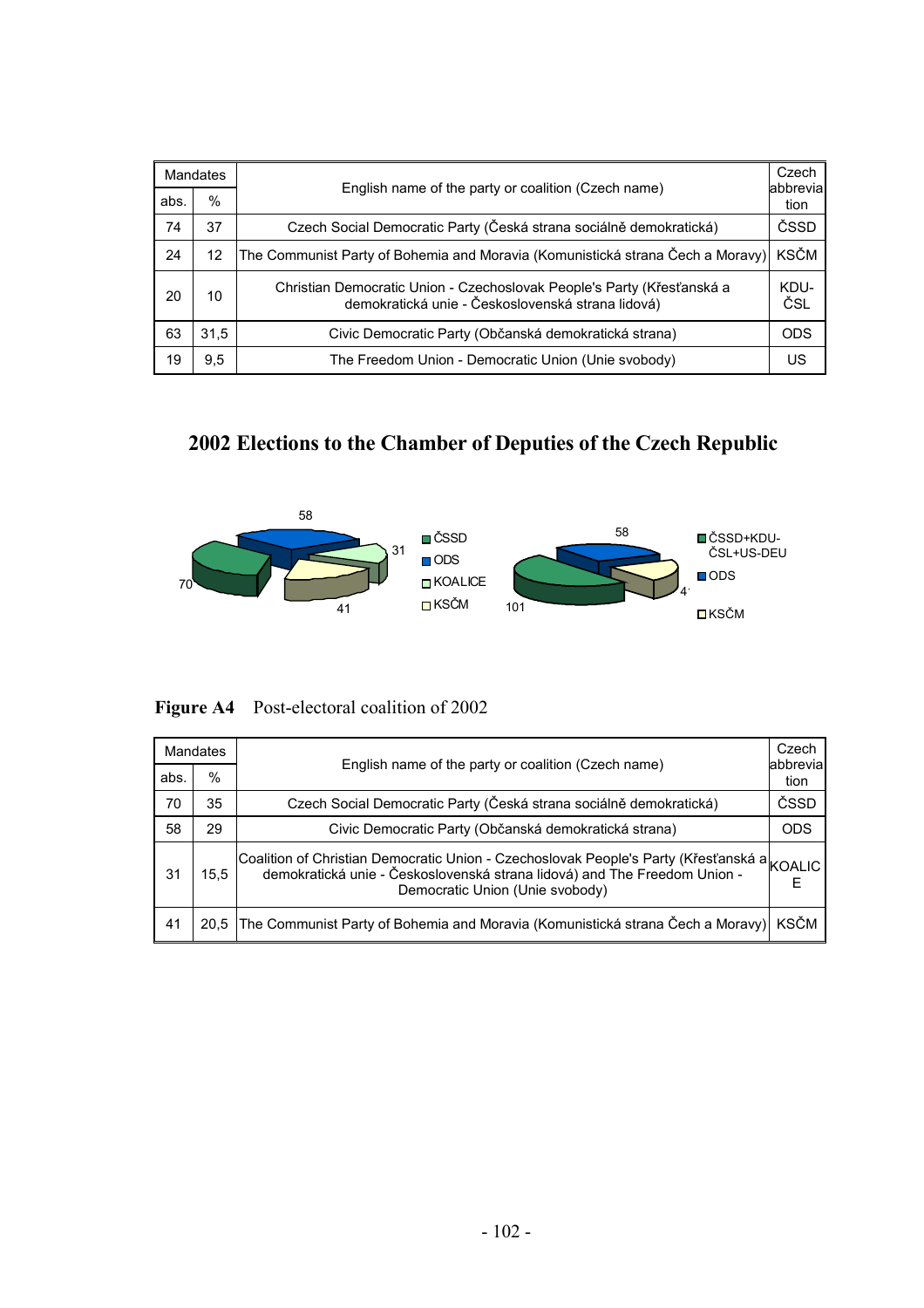

**Figure A5** Post-electoral coalition of 2002 after the Coalition break-up



## **3. Attachment – Left-Right Axis**

## **4. Attachment – Senate64**

The first Senate votes took place in 1996, when one third on senators was voted for 2 years, one-third for 4 years and one third for 6 years. Another votes took place in one third on voting districts in 1998. The length of mandate of all Senators is since those votes 6 years.

Senate has 81 senators, who are elected in 81 districts in the Czech Republic.

<sup>64</sup> adapted from http://www.senate.cz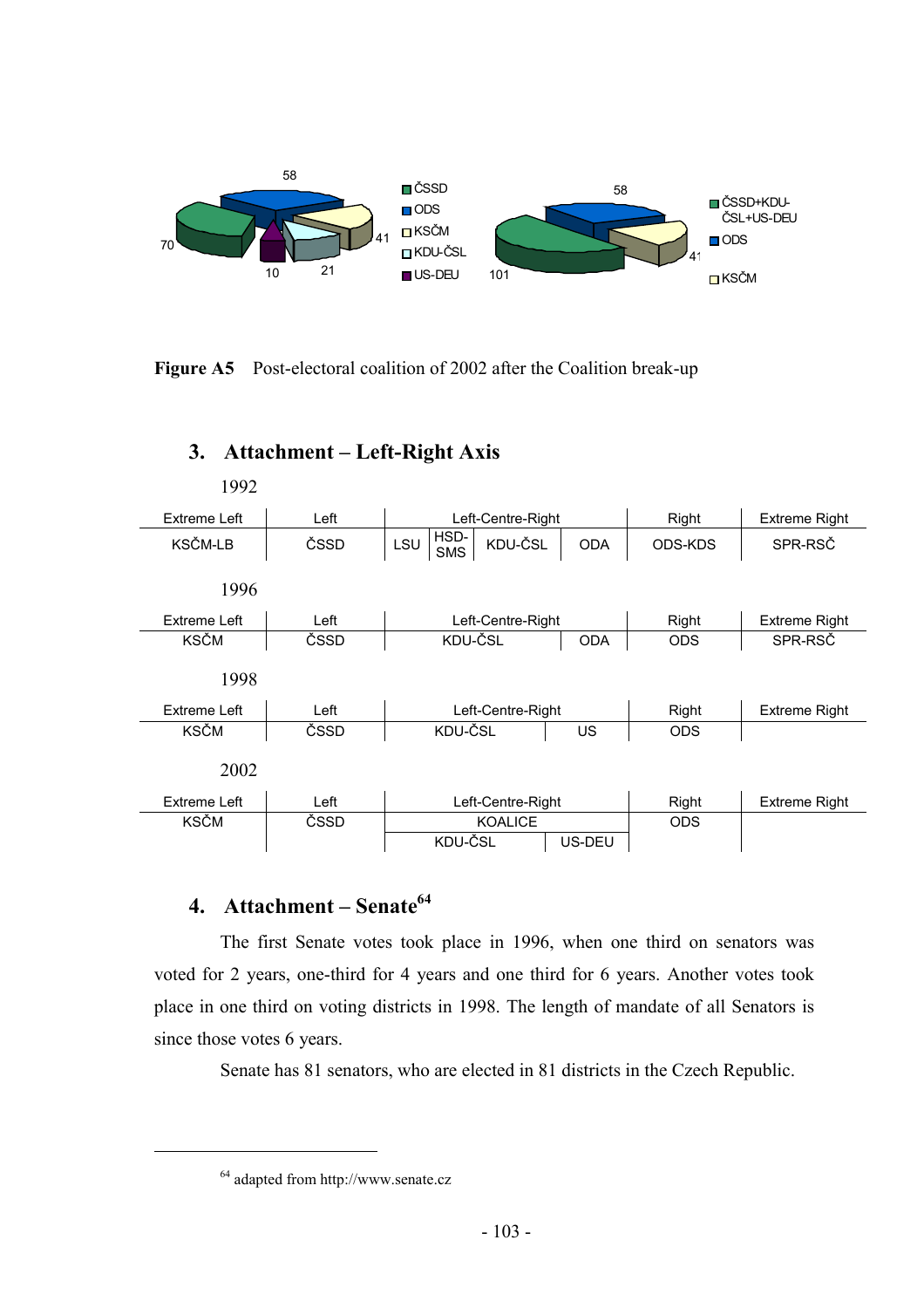

#### **Figure A6** Senate electoral districts

Election to Senate takes place every two years in one third of electoral districts:

| <u>1998. 2004 and so on</u> | 2000, 2006 and so on | 2002, 2008 and so on |
|-----------------------------|----------------------|----------------------|
| electoral districts         | electoral districts  | electoral districts  |
| <u>1,4,7,10,13,16,19,</u>   | 2.5.8.11.14.17.20.   | 3.6.9.12.15.18.21.   |
| 22 and so forth.            | 23 and so forth.     | 24 and so forth.     |

Senate is a continuous institution, it cannot be dismissed and continuously goes on doing its job. Therefore it is called an insurance of democracy.

Voters choose from candidates, which are suggested by different political parties or from independent candidates. The independent candidates have to attach to their application form a petition with more than 1000 signs of chartered voters of relevant electoral district that promotes the candidates candidacy. All candidates must give bail of 20 000 CZK, which is refundable only in case, that candidate gains at least 6% of the total number of valid votes

The candidate, who gets more than 50% of votes, becomes a senator in the first round. If none of the candidates gains more than 50% of votes, a second round of election takes place, where continue only the two candidates with the highest number of votes. The winner of the second round is the one who gets more votes.

Senator can be chosen only a national of the Czech Republic, who is at least 40 years old. Even a senator, who is running out of his mandate can stand as a candidate, so if he or she gets a public trust, he or she can continue in this job for more terms. Every voted Senator gets a certificate about his or hers legit and valid election from the voting commission and during the first Senate sitting following the votes he or she passes the Senator promise.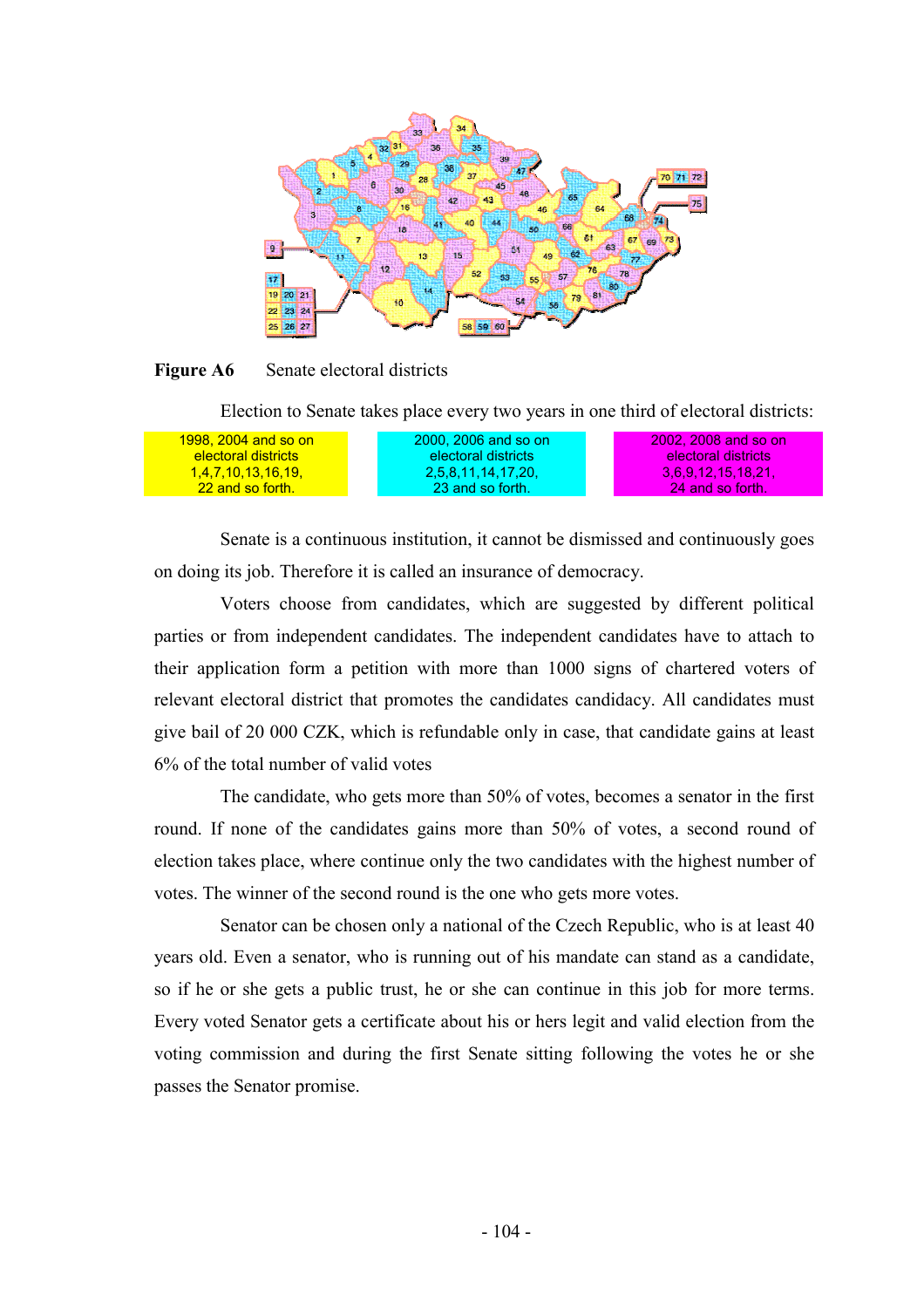## **5. Attachment – Changes in Chamber of Deputies During the Electoral Period of 1996-199865**

| Czech<br>abbreviation | 1996<br>elections | 18th of<br>Decemb.<br>1996 | 25th of<br>March<br>1997 | 20th of<br>January<br>1998 | 27th of<br>January<br>1998 | 25th of<br>February<br>1998 | 23rd of<br>March<br>1998 | 14th of<br>April 1998 May 1998 | 12th of |
|-----------------------|-------------------|----------------------------|--------------------------|----------------------------|----------------------------|-----------------------------|--------------------------|--------------------------------|---------|
| ČSSD                  | 61                | 58                         | 58                       | 58                         | 58                         | 58                          | 58                       | 58                             | 58      |
| <b>KSČM</b>           | 22                | 22                         | 22                       | 22                         | 22                         | 22                          | 22                       | 22                             | 22      |
| KDU-ČSL               | 18                | 18                         | 18                       | 18                         | 18                         | 18                          | 18                       | 18                             | 19      |
| <b>ODA</b>            | 13                | 13                         | 13                       | 13                         | 13                         | 13                          | 13                       | 12                             | 12      |
| <b>ODS</b>            | 68                | 68                         | 69                       | 38                         | 37                         | 38                          | 38                       | 39                             | 38      |
| SPR-RSČ               | 18                | 18                         | 18                       | 18                         | 18                         | 18                          | 18                       | 18                             | 18      |
| N                     |                   | 3                          | 2                        | 2                          | 2                          | 2                           | 3                        | 3                              | 3       |
| US                    |                   |                            |                          | 31                         | 32                         | 31                          | 30                       | 30                             | 30      |

## **6. Attachment – Tables of Results of Laruelle's Testing66**

|                        | SS  | РB  | НP  |
|------------------------|-----|-----|-----|
| Anonymity              | Yes | Yes | Yes |
| <b>Null Player</b>     | Yes | Yes | Yes |
| <b>Relative Power</b>  | Yes | No  | Yes |
| <b>Absolute Power</b>  | No  | Yes | No  |
| <b>Transfer</b>        | Yes | Yes | No  |
| <b>HP-Mergeability</b> | No  | No  | Yes |

### a) Axiomatic Approach

#### b) Approach Based on Postulates

|                       | SS  | ΡB  | НP |
|-----------------------|-----|-----|----|
| <b>Bloc</b>           | Yes | Yes | No |
| Monotonicity          | Yes | Yes | N٥ |
| Donation              | Yes | Yes | No |
| <b>Weak Bicameral</b> | No  | Yes | No |

# **7. Attachment – Composite Power Indices for the 1998 Electoral Results Considering A Priory Union of the Czech Social Democratic Party and the Civil Democratic Party**

| p    | Czech        | Mandates    |      |       | Power index for absolute majority |       | Power index for 3/5 majority |            |            |
|------|--------------|-------------|------|-------|-----------------------------------|-------|------------------------------|------------|------------|
|      | abbreviation | abs.        | $\%$ | CSS   | CPB                               | CHP   | CSS                          | <b>CPB</b> | <b>CHP</b> |
| 0,25 | ČSSD         | 74,00 37,00 |      | 35,00 | 33.93                             | 27,50 | 38,75                        | 39.77      | 27,50      |
|      | <b>KSČM</b>  | 24.00 12.00 |      | 10,00 | 10.72                             | 15,00 | 7.50                         | 6,82       | 15,00      |
|      | KDU-ČSL      | 20.00 10.00 |      | 10,00 | 10.72                             | 15,00 | 7.50                         | 6,82       | 15,00      |
|      | <b>ODS</b>   | 63.00 31.50 |      | 35,00 | 33.93                             | 27,50 | 38.75                        | 39.77      | 27,50      |
|      | US           | 19.00       | 9.50 | 10,00 | 10.72                             | 15,00 | 7,50                         | 6,82       | 15,00      |

<sup>&</sup>lt;sup>65</sup> adapted from Kubeček (1998), p.34

<sup>66</sup> tables from Laurelle (1999)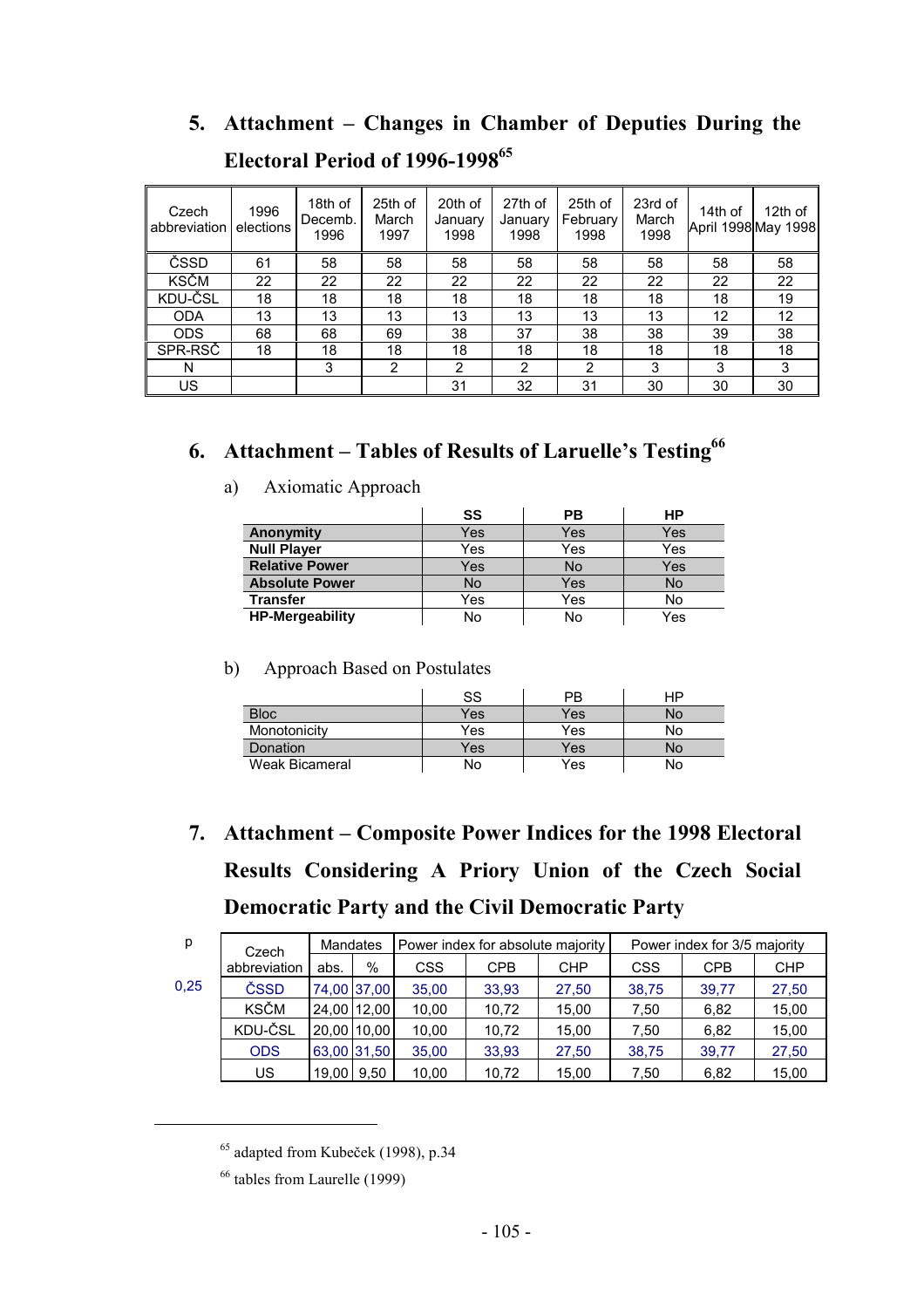|     | Czech        | Mandates    |             |            | Power index for absolute majority |            | Power index for 3/5 majority |            |            |
|-----|--------------|-------------|-------------|------------|-----------------------------------|------------|------------------------------|------------|------------|
|     | abbreviation | abs.        | %           | <b>CSS</b> | <b>CPB</b>                        | <b>CHP</b> | CSS                          | <b>CPB</b> | <b>CHP</b> |
| 0,3 | ČSSD         |             | 74,00 37,00 | 36,00      | 35,00                             | 29,00      | 39,50                        | 40.45      | 29,00      |
|     | <b>KSČM</b>  | 24,00 12,00 |             | 9,33       | 10,00                             | 14,00      | 7.00                         | 6,36       | 14,00      |
|     | KDU-ČSL      | 20,00 10,00 |             | 9.33       | 10,00                             | 14,00      | 7.00                         | 6,36       | 14,00      |
|     | <b>ODS</b>   | 63,00 31,50 |             | 36,00      | 35,00                             | 29,00      | 39,50                        | 40.45      | 29,00      |
|     | US           | 19,00       | 9,50        | 9,33       | 10,00                             | 14,00      | 7,00                         | 6,36       | 14,00      |

|      | Czech        | <b>Mandates</b> |             | Power index for absolute majority |            |            | Power index for 3/5 majority |            |            |
|------|--------------|-----------------|-------------|-----------------------------------|------------|------------|------------------------------|------------|------------|
|      | abbreviation | abs.            | %           | <b>CSS</b>                        | <b>CPB</b> | <b>CHP</b> | <b>CSS</b>                   | <b>CPB</b> | <b>CHP</b> |
| 0,35 | ČSSD         |                 | 74.00 37.00 | 37,00                             | 36,07      | 30,50      | 40,25                        | 41,13      | 30,50      |
|      | <b>KSČM</b>  |                 | 24.00 12.00 | 8,66                              | 9,29       | 13,00      | 6,50                         | 5,91       | 13,00      |
|      | KDU-ČSL      |                 | 20,00 10,00 | 8,66                              | 9.29       | 13,00      | 6,50                         | 5,91       | 13,00      |
|      | <b>ODS</b>   | 63,00 31,50     |             | 37,00                             | 36,07      | 30,50      | 40,25                        | 41,13      | 30,50      |
|      | <b>US</b>    | 19,00           | 9,50        | 8,66                              | 9,29       | 13,00      | 6,50                         | 5,91       | 13,00      |

|     | Czech        | <b>Mandates</b> |             |            |       | Power index for absolute majority | Power index for 3/5 majority |            |            |  |
|-----|--------------|-----------------|-------------|------------|-------|-----------------------------------|------------------------------|------------|------------|--|
|     | abbreviation | abs.            | %           | <b>CSS</b> | CPB   | <b>CHP</b>                        | <b>CSS</b>                   | <b>CPB</b> | <b>CHP</b> |  |
| 0,4 | ČSSD         |                 | 74,00 37,00 | 38,00      | 37.14 | 32,00                             | 41,00                        | 41,82      | 32,00      |  |
|     | <b>KSČM</b>  | 24,00 12,00     |             | 8,00       | 8,57  | 12,00                             | 6,00                         | 5,45       | 12,00      |  |
|     | KDU-ČSL      | 20,00 10,00     |             | 8,00       | 8,57  | 12,00                             | 6,00                         | 5.45       | 12,00      |  |
|     | <b>ODS</b>   | 63,00 31,50     |             | 38.00      | 37.14 | 32.00                             | 41,00                        | 41,82      | 32,00      |  |
|     | US           | 19,00 9.50      |             | 8,00       | 8,57  | 12.00                             | 6,00                         | 5,45       | 12,00      |  |

|      | Czech        | <b>Mandates</b> |             |            |            | Power index for absolute majority | Power index for 3/5 majority |            |            |
|------|--------------|-----------------|-------------|------------|------------|-----------------------------------|------------------------------|------------|------------|
|      | abbreviation | abs.            | %           | <b>CSS</b> | <b>CPB</b> | CHP.                              | <b>CSS</b>                   | <b>CPB</b> | <b>CHP</b> |
| 0.45 | ČSSD         |                 | 74.00 37.00 | 39.00      | 38.21      | 33,50                             | 41,75                        | 42,50      | 33,50      |
|      | <b>KSČM</b>  | 24.00 12.00     |             | 7,33       | 7.86       | 11,00                             | 5,50                         | 5,00       | 11,00      |
|      | KDU-ČSL      | 20.00 10.00     |             | 7.33       | 7.86       | 11.00                             | 5.50                         | 5,00       | 11,00      |
|      | <b>ODS</b>   | 63.00 31.50     |             | 39.00      | 38,21      | 33,50                             | 41,75                        | 42,50      | 33,50      |
|      | US           | 19,00           | 9,50        | 7.33       | 7.86       | 11,00                             | 5,50                         | 5,00       | 11,00      |

|     | Czech        | <b>Mandates</b> |             |            |            | Power index for absolute majority | Power index for 3/5 majority |            |            |
|-----|--------------|-----------------|-------------|------------|------------|-----------------------------------|------------------------------|------------|------------|
|     | abbreviation | abs.            | %           | <b>CSS</b> | <b>CPB</b> | CHP                               | <b>CSS</b>                   | <b>CPB</b> | <b>CHP</b> |
| 0,5 | ČSSD         |                 | 74,00 37,00 | 40,00      | 39,29      | 35,00                             | 42,50                        | 43,18      | 35,00      |
|     | <b>KSČM</b>  | 24,00 12,00     |             | 6,67       | 7.15       | 10,00                             | 5,00                         | 4,55       | 10,00      |
|     | KDU-ČSL      | 20,00 10,00     |             | 6.67       | 7.15       | 10,00                             | 5,00                         | 4,55       | 10,00      |
|     | <b>ODS</b>   | 63,00 31,50     |             | 40,00      | 39,29      | 35,00                             | 42,50                        | 43,18      | 35,00      |
|     | US           | 19,00 9.50      |             | 6,67       | 7.15       | 10,00                             | 5,00                         | 4,55       | 10,00      |

|      |                       | <b>Mandates</b> |             | Power index for absolute majority |            |       | Power index for 3/5 majority |            |            |
|------|-----------------------|-----------------|-------------|-----------------------------------|------------|-------|------------------------------|------------|------------|
|      | Czech<br>abbreviation | abs.            | %           | <b>CSS</b>                        | <b>CPB</b> | CHP   | CSS                          | <b>CPB</b> | <b>CHP</b> |
| 0,55 | ČSSD                  |                 | 74,00 37,00 | 41,00                             | 40,36      | 36,50 | 43,25                        | 43,86      | 36,50      |
|      | <b>KSČM</b>           |                 | 24.00 12.00 | 6,00                              | 6,43       | 9,00  | 4,50                         | 4,09       | 9,00       |
|      | KDU-ČSL               |                 | 20.00 10.00 | 6.00                              | 6,43       | 9,00  | 4.50                         | 4,09       | 9,00       |
|      | <b>ODS</b>            |                 | 63,00 31,50 | 41,00                             | 40,36      | 36,50 | 43,25                        | 43,86      | 36,50      |
|      | US                    | 19,00           | 9.50        | 6.00                              | 6,43       | 9,00  | 4,50                         | 4,09       | 9,00       |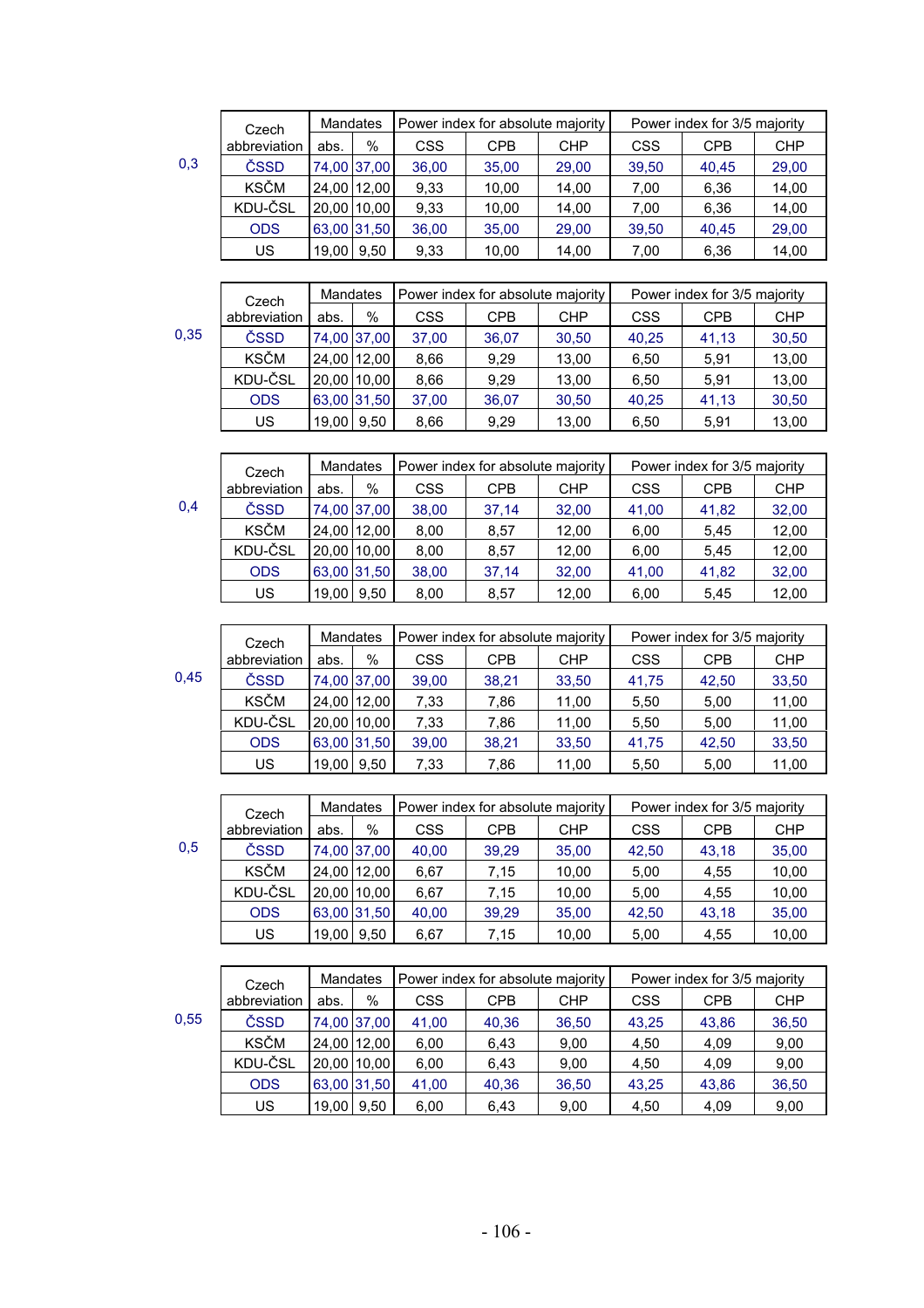|      | Czech        | Mandates    |             |            | Power index for absolute majority |            |            | Power index for 3/5 majority |            |
|------|--------------|-------------|-------------|------------|-----------------------------------|------------|------------|------------------------------|------------|
|      | abbreviation | abs.        | $\%$        | <b>CSS</b> | <b>CPB</b>                        | <b>CHP</b> | <b>CSS</b> | <b>CPB</b>                   | CHP        |
| 0,6  | ČSSD         |             | 74,00 37,00 | 42,00      | 41,43                             | 38,00      | 44,00      | 44,54                        | 38,00      |
|      | KSČM         |             | 24,00 12,00 | 5,33       | 5,72                              | 8,00       | 4,00       | 3,64                         | 8,00       |
|      | KDU-ČSL      |             | 20,00 10,00 | 5,33       | 5,72                              | 8,00       | 4,00       | 3,64                         | 8,00       |
|      | <b>ODS</b>   |             | 63,00 31,50 | 42,00      | 41,43                             | 38,00      | 44,00      | 44,54                        | 38,00      |
|      | <b>US</b>    | 19,00 9,50  |             | 5,33       | 5,72                              | 8,00       | 4,00       | 3,64                         | 8,00       |
|      |              |             |             |            |                                   |            |            |                              |            |
|      | Czech        | Mandates    |             |            | Power index for absolute majority |            |            | Power index for 3/5 majority |            |
|      | abbreviation | abs.        | %           | <b>CSS</b> | <b>CPB</b>                        | <b>CHP</b> | <b>CSS</b> | <b>CPB</b>                   | <b>CHP</b> |
| 0,65 | ČSSD         |             | 74,00 37,00 | 43,00      | 42,50                             | 39,50      | 44,75      | 45,23                        | 39,50      |
|      | KSČM         |             | 24,00 12,00 | 4,67       | 5,00                              | 7,00       | 3,50       | 3,18                         | 7,00       |
|      | KDU-ČSL      |             | 20,00 10,00 | 4,67       | 5,00                              | 7,00       | 3,50       | 3,18                         | 7,00       |
|      | <b>ODS</b>   |             | 63,00 31,50 | 43,00      | 42,50                             | 39,50      | 44,75      | 45,23                        | 39,50      |
|      | <b>US</b>    | 19,00 9,50  |             | 4,67       | 5,00                              | 7,00       | 3,50       | 3,18                         | 7,00       |
|      |              |             |             |            |                                   |            |            |                              |            |
|      | Czech        | Mandates    |             |            | Power index for absolute majority |            |            | Power index for 3/5 majority |            |
|      | abbreviation | abs.        | %           | <b>CSS</b> | <b>CPB</b>                        | <b>CHP</b> | <b>CSS</b> | <b>CPB</b>                   | CHP        |
| 0,7  | ČSSD         |             | 74,00 37,00 | 44,00      | 43,57                             | 41,00      | 45,50      | 45,91                        | 41,00      |
|      | KSČM         |             | 24,00 12,00 | 4,00       | 4,29                              | 6,00       | 3,00       | 2,73                         | 6,00       |
|      | KDU-ČSL      |             | 20,00 10,00 | 4,00       | 4,29                              | 6,00       | 3,00       | 2,73                         | 6,00       |
|      | <b>ODS</b>   |             | 63,00 31,50 | 44,00      | 43,57                             | 41,00      | 45,50      | 45,91                        | 41,00      |
|      | <b>US</b>    | 19,00 9,50  |             | 4,00       | 4,29                              | 6,00       | 3,00       | 2,73                         | 6,00       |
|      |              |             |             |            |                                   |            |            |                              |            |
|      | Czech        | Mandates    |             |            | Power index for absolute majority |            |            | Power index for 3/5 majority |            |
|      | abbreviation | abs.        | $\%$        | <b>CSS</b> | <b>CPB</b>                        | <b>CHP</b> | <b>CSS</b> | <b>CPB</b>                   | <b>CHP</b> |
| 0,75 | ČSSD         | 74,00 37,00 |             | 45,00      | 44,64                             | 42,50      | 46,25      | 46,59                        | 42,50      |
|      | KSČM         |             | 24,00 12,00 | 3,33       | 3,57                              | 5,00       | 2,50       | 2,27                         | 5,00       |
|      | KDU-ČSL      |             | 20,00 10,00 | 3,33       | 3,57                              | 5,00       | 2,50       | 2,27                         | 5,00       |
|      |              |             |             |            |                                   |            |            |                              |            |
|      | <b>ODS</b>   |             | 63,00 31,50 | 45,00      | 44,64                             | 42,50      | 46,25      | 46,59                        | 42,50      |

**8. Attachment – Composite Power Indices for the 2002 Electoral Results Considering A Priory Union of the Czech Social Democratic Party, the Christian Democratic Union - Czechoslovak People's Party and the Freedom Union - Democratic Union**

| р    | Czech          | Mandates |             |       | Power index for absolute majority |            |            | Power index for 3/5 majority |            |
|------|----------------|----------|-------------|-------|-----------------------------------|------------|------------|------------------------------|------------|
|      | abbreviation   | abs.     | %           | CSS   | <b>CPB</b>                        | <b>CHP</b> | <b>CSS</b> | <b>CPB</b>                   | <b>CHP</b> |
| 0.55 | ČSSD           |          | 70,00 35,00 | 59,24 | 56,89                             | 33,96      | 44.94      | 38,40                        | 23,04      |
|      | <b>ODS</b>     |          | 58,00 29,00 | 10,50 | 10,39                             | 10.39      | 20.42      | 25,00                        | 21,25      |
|      | <b>KDU-ČSL</b> | 21       | 10,50       | 9,88  | 11,08                             | 22,63      | 8,98       | 7,68                         | 15,35      |
|      | US-DEU         | 10       | 5.00        | 9,88  | 11,08                             | 22,63      | 8,98       | 7,68                         | 15,35      |
|      | <b>KSČM</b>    |          | 41,00 20,50 | 10,50 | 10.39                             | 10.39      | 16.67      | 21.25                        | 25,00      |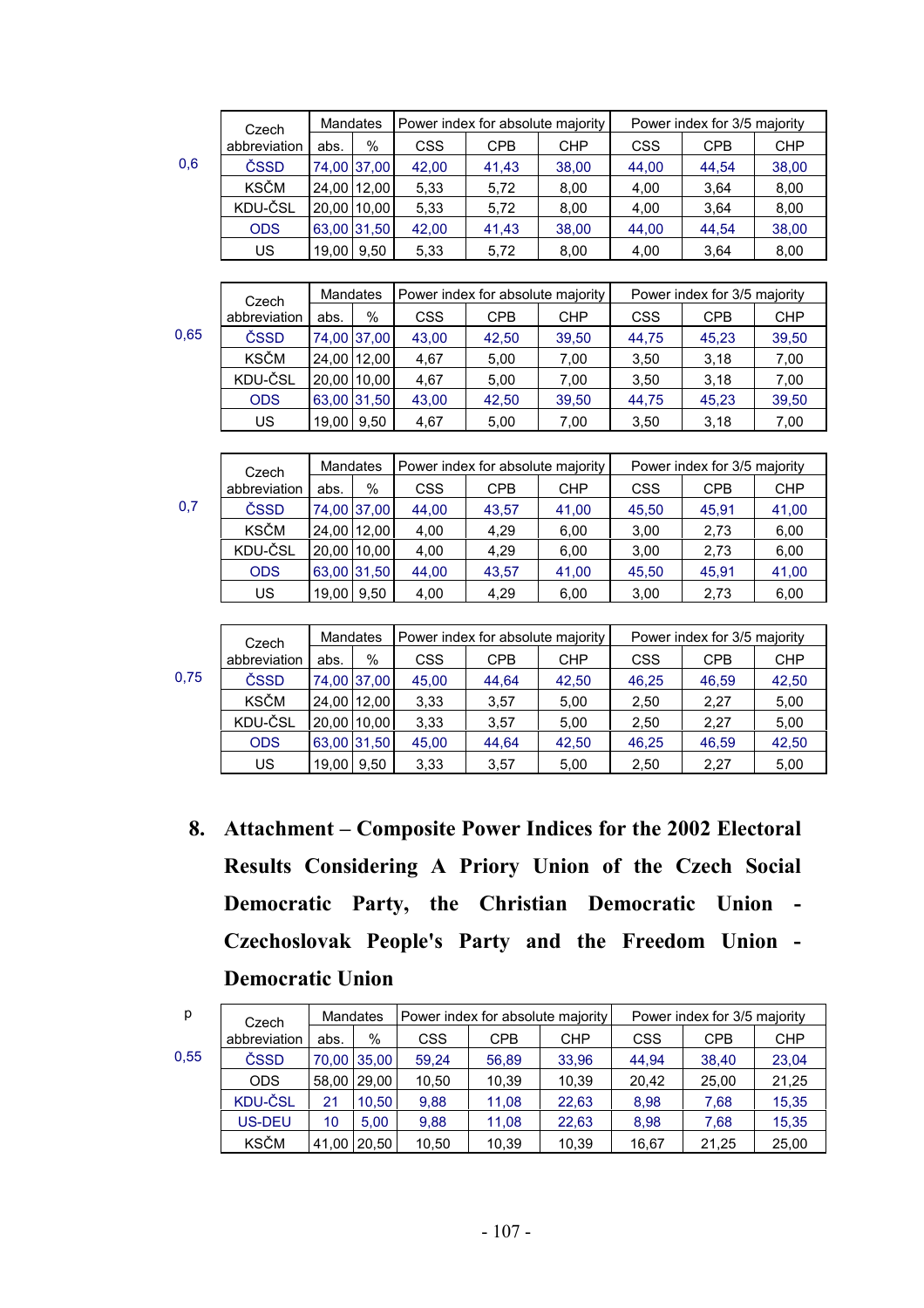|     | Czech          | <b>Mandates</b> |             |            |       | Power index for absolute majority | Power index for 3/5 majority |            |            |
|-----|----------------|-----------------|-------------|------------|-------|-----------------------------------|------------------------------|------------|------------|
|     | abbreviation   | abs.            | %           | <b>CSS</b> | CPB   | <b>CHP</b>                        | <b>CSS</b>                   | <b>CPB</b> | <b>CHP</b> |
| 0,6 | ČSSD           |                 | 70,00 35,00 | 60,99      | 58,56 | 34,95                             | 45.24                        | 38,10      | 22,86      |
|     | <b>ODS</b>     |                 | 58.00 29.00 | 9,33       | 9,23  | 9,23                              | 20.00                        | 25,00      | 21,67      |
|     | <b>KDU-ČSL</b> | 21              | 10.50       | 10,17      | 11.41 | 23,29                             | 9,04                         | 7.62       | 15,23      |
|     | <b>US-DEU</b>  | 10              | 5.00        | 10,17      | 11,41 | 23,29                             | 9,04                         | 7,62       | 15,23      |
|     | <b>KSČM</b>    |                 | 41,00 20,50 | 9,33       | 9,23  | 9,23                              | 16,67                        | 21,67      | 25,00      |

|      | Czech          | <b>Mandates</b> |             | Power index for absolute majority |            |            | Power index for 3/5 majority |            |            |
|------|----------------|-----------------|-------------|-----------------------------------|------------|------------|------------------------------|------------|------------|
|      | abbreviation   | abs.            | %           | CSS.                              | <b>CPB</b> | <b>CHP</b> | CSS                          | <b>CPB</b> | <b>CHP</b> |
| 0,65 | ČSSD           |                 | 70,00 35,00 | 62,74                             | 60,24      | 35.94      | 45.54                        | 37,80      | 22,68      |
|      | <b>ODS</b>     |                 | 58.00 29.00 | 8,17                              | 8,08       | 8,08       | 19.59                        | 25,00      | 22,08      |
|      | <b>KDU-ČSL</b> | 21              | 10.50       | 10.46                             | 11,73      | 23.95      | 9.10                         | 7.56       | 15.11      |
|      | <b>US-DEU</b>  | 10              | 5.00        | 10.46                             | 11,73      | 23,95      | 9.10                         | 7.56       | 15.11      |
|      | <b>KSČM</b>    |                 | 41,00 20,50 | 8,17                              | 8,08       | 8,08       | 16,67                        | 22,08      | 25,00      |

| 0,7 |  |  |
|-----|--|--|
|     |  |  |
|     |  |  |
|     |  |  |

| Czech |                | Mandates |             | Power index for absolute majority |            |            | Power index for 3/5 majority |            |            |
|-------|----------------|----------|-------------|-----------------------------------|------------|------------|------------------------------|------------|------------|
|       | abbreviation   | abs.     | %           | <b>CSS</b>                        | <b>CPB</b> | <b>CHP</b> | <b>CSS</b>                   | <b>CPB</b> | <b>CHP</b> |
| 0,7   | ČSSD           |          | 70,00 35,00 | 64.49                             | 61,91      | 36,93      | 45.84                        | 37,51      | 22,50      |
|       | <b>ODS</b>     |          | 58,00 29,00 | 7.00                              | 6.92       | 6.92       | 19.17                        | 25.00      | 22,50      |
|       | <b>KDU-ČSL</b> | 21       | 10.50       | 10,75                             | 12.06      | 24,61      | 9.16                         | 7.50       | 14,99      |
|       | US-DEU         | 10       | 5.00        | 10,75                             | 12.06      | 24.61      | 9.16                         | 7,50       | 14.99      |
|       | <b>KSČM</b>    |          | 41,00 20,50 | 7.00                              | 6,92       | 6,92       | 16,67                        | 22,50      | 25,00      |

| Czech |                | <b>Mandates</b> |       | Power index for absolute majority |            |       | Power index for 3/5 majority |            |            |
|-------|----------------|-----------------|-------|-----------------------------------|------------|-------|------------------------------|------------|------------|
|       | abbreviation   | abs.            | %     | <b>CSS</b>                        | <b>CPB</b> | CHP   | <b>CSS</b>                   | <b>CPB</b> | <b>CHP</b> |
| 0.75  | ČSSD           | 70.00           | 35.00 | 66.24                             | 63.59      | 37.92 | 46.13                        | 37.21      | 22.32      |
|       | <b>ODS</b>     | 58.00           | 29.00 | 5,83                              | 5,77       | 5,77  | 18.75                        | 25.00      | 22,92      |
|       | <b>KDU-ČSL</b> | 21              | 10.50 | 11,04                             | 12,39      | 25,27 | 9,22                         | 7.44       | 14,87      |
|       | US-DEU         | 10              | 5.00  | 11,04                             | 12,39      | 25,27 | 9,22                         | 7.44       | 14,87      |
|       | <b>KSČM</b>    | 41.00           | 20,50 | 5,83                              | 5,77       | 5,77  | 16,67                        | 22.92      | 25,00      |

| Czech |                | <b>Mandates</b> |             |            |            | Power index for absolute majority | Power index for 3/5 majority |            |            |
|-------|----------------|-----------------|-------------|------------|------------|-----------------------------------|------------------------------|------------|------------|
|       | abbreviation   | abs.            | %           | <b>CSS</b> | <b>CPB</b> | <b>CHP</b>                        | <b>CSS</b>                   | <b>CPB</b> | <b>CHP</b> |
| 0,8   | ČSSD           |                 | 70,00 35,00 | 67,99      | 65,26      | 38,90                             | 46.43                        | 36,91      | 22,14      |
|       | <b>ODS</b>     |                 | 58,00 29,00 | 4,67       | 4,62       | 4,62                              | 18.34                        | 25,00      | 23,33      |
|       | <b>KDU-ČSL</b> | 21              | 10.50       | 11,33      | 12.71      | 25,93                             | 9,28                         | 7,38       | 14,75      |
|       | <b>US-DEU</b>  | 10              | 5.00        | 11,33      | 12,71      | 25.93                             | 9.28                         | 7,38       | 14.75      |
|       | <b>KSČM</b>    |                 | 41,00 20,50 | 4,67       | 4,62       | 4,62                              | 16,67                        | 23,33      | 25,00      |

| ×<br>۰, | - | . .<br>۰. |
|---------|---|-----------|

|      | Czech          |      | <b>Mandates</b> | Power index for absolute majority |            |            | Power index for 3/5 majority |            |            |
|------|----------------|------|-----------------|-----------------------------------|------------|------------|------------------------------|------------|------------|
|      | abbreviation   | abs. | %               | <b>CSS</b>                        | <b>CPB</b> | <b>CHP</b> | CSS                          | <b>CPB</b> | <b>CHP</b> |
| 0.85 | ČSSD           |      | 70.00 35.00     | 69.74                             | 66.94      | 39,89      | 46.73                        | 36.61      | 21,97      |
|      | <b>ODS</b>     |      | 58.00 29.00     | 3.50                              | 3.46       | 3.46       | 17.92                        | 25.00      | 23,75      |
|      | <b>KDU-ČSL</b> | 21   | 10.50           | 11,63                             | 13.04      | 26.59      | 9.34                         | 7.32       | 14.63      |
|      | US-DEU         | 10   | 5.00            | 11,63                             | 13.04      | 26.59      | 9.34                         | 7.32       | 14,63      |
|      | <b>KSČM</b>    |      | 41,00 20,50     | 3,50                              | 3,46       | 3,46       | 16,67                        | 23,75      | 25,00      |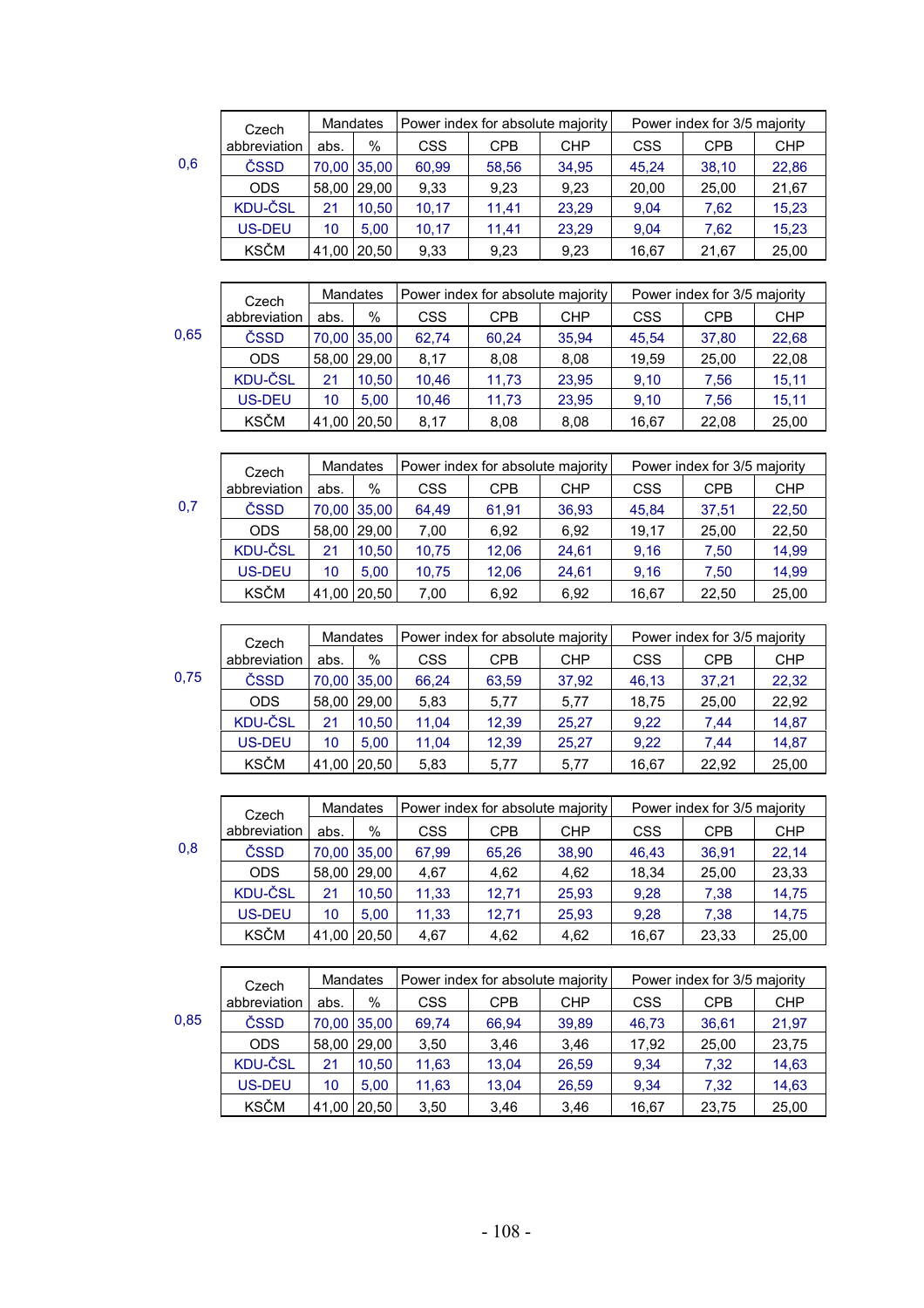| I<br>×<br>$\sim$ | л. | $\sim$ |
|------------------|----|--------|

|     | Czech          |             | <b>Mandates</b> |            | Power index for absolute majority |            | Power index for 3/5 majority |            |            |  |  |
|-----|----------------|-------------|-----------------|------------|-----------------------------------|------------|------------------------------|------------|------------|--|--|
|     | abbreviation   | abs.        | $\%$            | <b>CSS</b> | <b>CPB</b>                        | <b>CHP</b> | <b>CSS</b>                   | <b>CPB</b> | <b>CHP</b> |  |  |
| 0,9 | ČSSD           |             | 70,00 35,00     | 71,49      | 68,61                             | 40,88      | 47,03                        | 36,32      | 21,79      |  |  |
|     | <b>ODS</b>     | 58,00 29,00 |                 | 2,33       | 2,31                              | 2,31       | 17,50                        | 25,00      | 24,17      |  |  |
|     | <b>KDU-ČSL</b> | 21          | 10.50           | 11,92      | 13,37                             | 27,25      | 9,40                         | 7,26       | 14,51      |  |  |
|     | US-DEU         | 10          | 5.00            | 11,92      | 13,37                             | 27,25      | 9,40                         | 7,26       | 14,51      |  |  |
|     | <b>KSČM</b>    |             | 41,00 20,50     | 2,33       | 2,31                              | 2,31       | 16,67                        | 24,17      | 25,00      |  |  |
|     |                |             |                 |            |                                   |            |                              |            |            |  |  |

|      | Czech          | <b>Mandates</b> |             |            |       | Power index for absolute majority | Power index for 3/5 majority |            |            |  |  |
|------|----------------|-----------------|-------------|------------|-------|-----------------------------------|------------------------------|------------|------------|--|--|
|      | abbreviation   | abs.            | $\%$        | <b>CSS</b> | CPB   | <b>CHP</b>                        | <b>CSS</b>                   | <b>CPB</b> | <b>CHP</b> |  |  |
| 0.95 | ČSSD           |                 | 70,00 35,00 | 73.24      | 70.29 | 41,87                             | 47,32                        | 36.02      | 21,61      |  |  |
|      | <b>ODS</b>     |                 | 58,00 29,00 | 1.17       | 1,15  | 1,15                              | 17,09                        | 25,00      | 24,58      |  |  |
|      | <b>KDU-ČSL</b> | 21              | 10.50       | 12.21      | 13.69 | 27.91                             | 9.46                         | 7.20       | 14,39      |  |  |
|      | US-DEU         | 10              | 5.00        | 12.21      | 13.69 | 27.91                             | 9.46                         | 7.20       | 14,39      |  |  |
|      | <b>KSČM</b>    |                 | 41,00 20,50 | 1,17       | 1,15  | 1.15                              | 16,67                        | 24,58      | 25,00      |  |  |

# **9. Attachment – Power Indices Considering only the Party Discipline**

| 1998           |       |          |       |       |       |                                   |       |             |       |       |           |                              |       |             |
|----------------|-------|----------|-------|-------|-------|-----------------------------------|-------|-------------|-------|-------|-----------|------------------------------|-------|-------------|
| Czech          |       | Mandates |       |       |       | Power index for absolute majority |       |             |       |       |           | Power index for 3/5 majority |       |             |
| labbreviationl | abs.  | %        | SS    | SSAU  | PB    | PBAU                              | HP    | <b>HPAU</b> | SS    | SSAU  | <b>PB</b> | PBAU                         | ΗP    | <b>HPAU</b> |
| ČSSD           | 56.76 | 28,38    | 31.59 | 53.21 | 28.49 | 57.43                             | 9,06  | 42.87       | 31,27 | 41,37 |           | 32.15 40.94                  | 11.56 | 17.34       |
|                | 17,24 | 8.62     | 7,30  | 0.00  | 8,33  | 0,00                              | 11.40 | 0.00        | 7,46  | 3,99  | 7,09      | 3,18                         | 9,33  | 1,83        |
| <b>KSČM</b>    | 18,95 | 9.47     | 9,21  | 0.00  | 10.66 | 0,00                              | 12,75 | 0,00        | 9,60  | 6,19  | 8,51      | 6,25                         | 10,22 | 4,00        |
|                | 5.05  | 2.53     | 2,06  | 0.00  | 2.52  | 0.00                              | 3.48  | 0.00        | 2,26  | 1,19  | 2,13      | 1,25                         | 8.00  | 8,00        |
| KDU-ČSL        | 15.17 | 7.59     | 7,30  | 0.00  | 8.33  | 0.00                              | 11.40 | 0.00        | 6,67  | 3.81  | 6.62      | 5,00                         | 10.67 | 16.00       |
|                | 4.83  | 2.41     | 2.06  | 0.00  | 2.52  | 0.00                              | 8.73  | 0.00        | 2,26  | 1,19  | 2.13      | 1.25                         | 8.00  | 8,00        |
| <b>ODS</b>     | 47.53 | 23,77    | 24.76 | 46,79 | 21,12 | 42,57                             |       | 12,08 57,13 |       |       |           | 24,48 35,06 25,77 32,81      | 12.44 | 18.66       |
|                | 15.47 | 7,73     | 7,30  | 0.00  | 8,33  | 0.00                              | 11.40 | 0.00        | 7,06  | 2,20  | 6.86      | 3,07                         | 11,11 | 2,17        |
| US             | 13,95 | 6.97     | 6,35  | 0,00  | 7,17  | 0,00                              | 10,73 | 0,00        | 6,67  | 3,81  | 6,62      | 5,00                         | 10.67 | 16,00       |
|                | 5,05  | 2,53     | 2,06  | 0.00  | 2,52  | 0.00                              | 8,73  | 0.00        | 2,26  | 1,19  | 2,13      | 1,25                         | 8,00  | 8,00        |

2000

| ∠∪∪            |          |       |             |                         |               |                                   |       |                         |       |       |           |                              |       |             |
|----------------|----------|-------|-------------|-------------------------|---------------|-----------------------------------|-------|-------------------------|-------|-------|-----------|------------------------------|-------|-------------|
| Czech          | Mandates |       |             |                         |               | Power index for absolute majority |       |                         |       |       |           | Power index for 3/5 majority |       |             |
| labbreviationl | abs.     | %     | SS          | SSAU                    | PB            | <b>PBAU</b>                       | ΗP    | HPAU                    | SS    | SSAU  | <b>PB</b> | <b>PBAU</b>                  | ΗP    | <b>HPAU</b> |
| ČSSD           | 54.27    | 27.13 | 31,59 53,41 |                         | $28,49$ 57,43 |                                   | 9.06  | 42.87                   | 31,27 | 42.98 | 32,15     | 44.88 11.56                  |       | 16,86       |
|                | 15.73    | 7.87  | 7,30        | 0.00                    | 8.33          | 0,00                              | 11,40 | 0,00                    | 7,46  | 4,52  | 7,09      | 3.63                         | 9,33  | 2,50        |
| <b>ODS</b>     | 43.26    | 21.63 | 9,21        | 0.00                    | 10.66         | 0,00                              | 12,75 | 0,00                    | 9,60  | 4,52  | 8,51      | 3,63                         | 10,22 | 2,50        |
|                | 14.74    | 7.37  | 2,06        | 0.00                    | 2,52          | 0,00                              | 3,48  | 0,00                    | 2,26  | 1,19  | 2,13      | 0.99                         | 8,00  | 7,50        |
| <b>KDU-ČSL</b> | 16,82    | 8.41  | 7,30        | 0.00                    | 8.33          | 0,00                              | 11.40 | 0.00                    | 6,67  | 2.74  | 6,62      | 2,79                         | 10.67 | 12.50       |
|                | 4,18     | 2.09  | 2.06        | 0.00                    | 2.52          | 0,00                              | 8,73  | 0.00                    | 2,26  | 1.19  | 2.13      | 0.99                         | 8.00  | 7,50        |
| <b>US-DEU</b>  | 7,22     | 3.61  |             | 24.76 46.59 21.12 42.57 |               |                                   |       | 12,08 57,13 24,48 36,19 |       |       |           | 25,77 35,98 12,44            |       | 18.14       |
|                | 2,78     | 1.39  | 7,30        | 0.00                    | 8,33          | 0,00                              | 11.40 | 0,00                    | 7,06  | 2,74  | 6,86      | 2,97                         | 11.11 | 12,50       |
| <b>KSČM</b>    | 32.91    | 16.45 | 6,35        | 0,00                    | 7,17          | 0,00                              | 10,73 | 0,00                    | 6,67  | 2,74  | 6,62      | 2,97                         | 10,67 | 12,50       |
|                | 8,09     | 4,05  | 2,06        | 0.00                    | 2,52          | 0,00                              | 8,73  | 0,00                    | 2,26  | 1,19  | 2,13      | 0,99                         | 8,00  | 7,50        |

**Table A.9.1.** Indices assuming that the existence of a coalition of the undisciplined deputies of coalition parties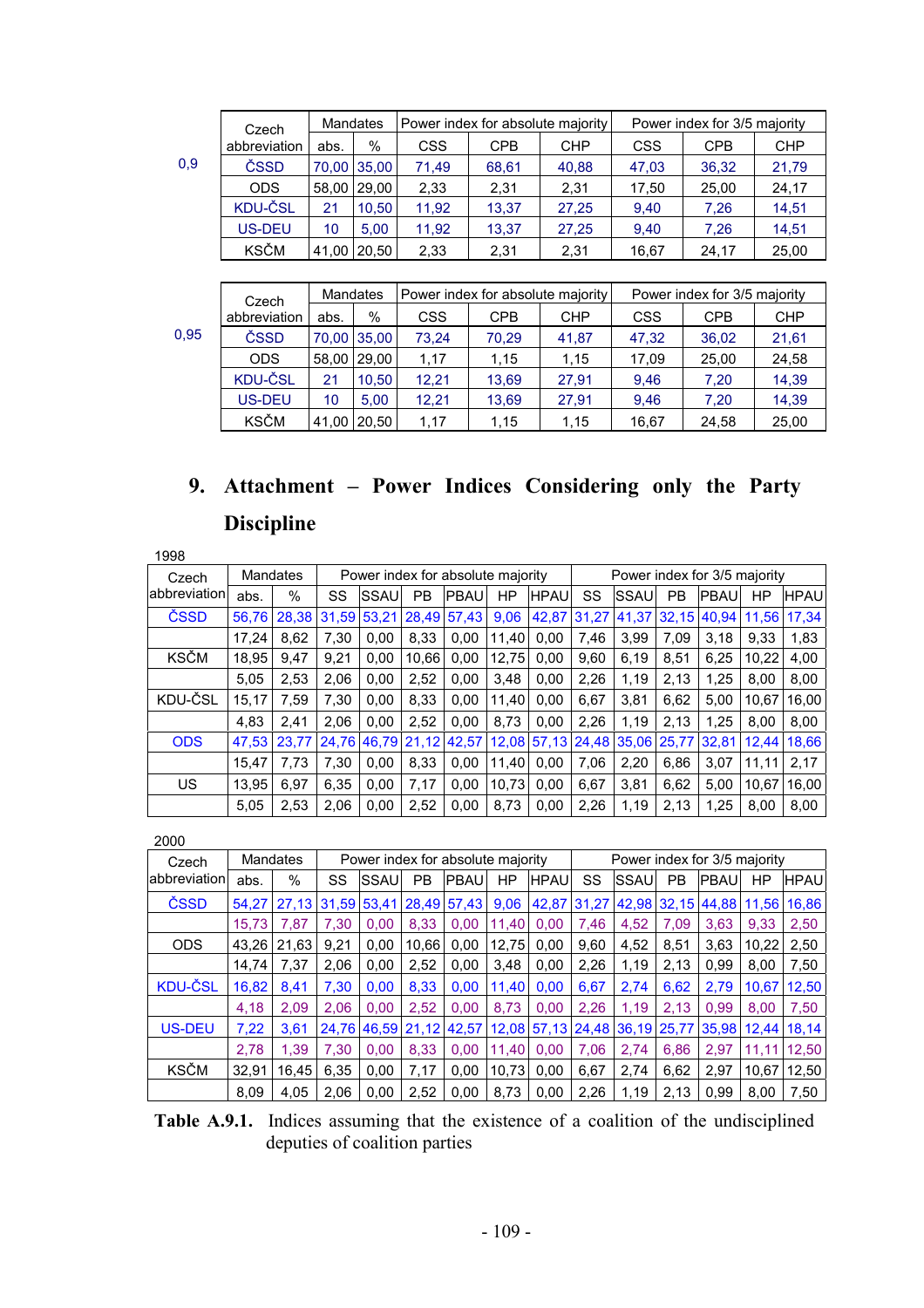| 1998          |       |          |       |       |             |                                   |       |             |       |      |           |                                     |             |             |
|---------------|-------|----------|-------|-------|-------------|-----------------------------------|-------|-------------|-------|------|-----------|-------------------------------------|-------------|-------------|
| Czech         |       | Mandates |       |       |             | Power index for absolute majority |       |             |       |      |           | Power index for 3/5 majority        |             |             |
| labbreviation | abs.  | $\%$     | SS    | SSAU  | PB          | <b>PBAU</b>                       | ΗP    | <b>HPAU</b> | SS    | SSAU | <b>PB</b> | PBAU                                | ΗP          | <b>HPAU</b> |
| ČSSD          | 56.76 | 28,38    | 31.59 | 53.41 | 28,49       | 57.43                             | 9,06  | 42,87       | 31,27 |      |           | 42,98 32,15 44,88                   | 11.56       | 16.86       |
|               | 17.24 | 8,62     | 7,30  | 0.00  | 8,33        | 0.00                              | 11.40 | 0.00        | 7,46  | 4,52 | 7.09      | 3,63                                | 9.33        | 2,50        |
| <b>KSČM</b>   | 18.95 | 9.47     | 9,21  | 0.00  | 10.66       | 0,00                              | 12.75 | 0.00        | 9,60  | 4,52 | 8.51      | 3,63                                | 10.22       | 2,50        |
|               | 5,05  | 2.53     | 2,06  | 0,00  | 2,52        | 0.00                              | 3.48  | 0.00        | 2,26  | 1,19 | 2,13      | 0,99                                | 8.00        | 7,50        |
| KDU-ČSL       | 15.17 | 7.59     | 7,30  | 0.00  | 8.33        | 0.00                              | 11.40 | 0.00        | 6,67  | 2.74 | 6.62      | 2,79                                | 10.67       | 12.50       |
|               | 4,83  | 2.41     | 2,06  | 0.00  | 2,52        | 0.00                              | 8.73  | 0.00        | 2,26  | 1,19 | 2.13      | 0,99                                | 8.00        | 7,50        |
| <b>ODS</b>    | 47.53 | 23.77    | 24,76 | 46,59 | 21,12 42,57 |                                   |       |             |       |      |           | 12,08 57,13 24,48 36,19 25,77 35,98 | 12.44 18.14 |             |
|               | 15,47 | 7,73     | 7,30  | 0,00  | 8,33        | 0,00                              | 11.40 | 0,00        | 7,06  | 2,74 | 6,86      | 2,97                                | 11,11       | 12,50       |
| US            | 13.95 | 6.97     | 6,35  | 0.00  | 7,17        | 0,00                              | 10,73 | 0,00        | 6,67  | 2,74 | 6,62      | 2,97                                | 10.67       | 12,50       |
|               | 5,05  | 2,53     | 2,06  | 0,00  | 2,52        | 0,00                              | 8,73  | 0,00        | 2,26  | 1,19 | 2,13      | 0,99                                | 8.00        | 7,50        |

| Czech          |       | Mandates |       |       |               | Power index for absolute majority |       |             |       |             |           | Power index for 3/5 majority |       |             |
|----------------|-------|----------|-------|-------|---------------|-----------------------------------|-------|-------------|-------|-------------|-----------|------------------------------|-------|-------------|
| abbreviation   | abs.  | %        | SS    | SSAU  | PB            | <b>PBAU</b>                       | ΗP    | <b>HPAU</b> | SS    | SSAU        | <b>PB</b> | <b>PBAU</b>                  | HP    | <b>HPAU</b> |
| ČSSD           | 54.27 | 27.13    | 31.51 |       | 34,76 30,62   | 35.44                             | 10,94 | 5,39        | 30,12 | 34,31       |           | 29.07 35.68                  | 14.55 | 9.14        |
|                | 15.73 | 7.87     | 6.39  | 7.02  | 6.49          | 8,17                              | 10.42 | 14,63       | 7,62  | 4,76        | 8.37      | 4.40                         | 10.91 | 10.71       |
| <b>ODS</b>     | 43.26 | 21.63    | 22.34 |       | 15.60   21.75 | 13.94                             | 14.58 | 14,63 21,67 |       | 18,10 21,37 |           | 19.78                        | 10.45 | 7.14        |
|                | 14.74 | 7.37     | 6,19  | 6,31  | 6,29          | 7,21                              | 9,90  | 12.20       | 6,67  | 4,76        | 7,27      | 4.40                         | 10.45 | 10.71       |
| <b>KDU-ČSL</b> | 16,82 | 8.41     | 6,98  | 9,17  | 7,11          | 8,23                              | 9,38  | 4,62        | 7,62  | 11,33       | 8,37      | 10,27                        | 10.91 | 6,86        |
|                | 4,18  | 2,09     | 1,43  | 1,07  | 1.34          | 1,44                              | 6,77  | 7,32        | 2,10  | 3,10        | 2,20      | 2,20                         | 7,27  | 10,71       |
| <b>US-DEU</b>  | 7,22  | 3,61     | 3,17  | 3,81  | 3,40          | 3,93                              | 9,38  | 4,62        | 3,45  | 5,56        | 3,74      | 4,59                         | 8,64  | 5,43        |
|                | 2,78  | 1,39     | 1,43  | 1,07  | 1,34          | 1,44                              | 6,77  | 7,32        | 1,11  | 2,14        | 1,32      | 1,10                         | 5.45  | 7,14        |
| <b>KSČM</b>    | 32,91 | 16.45    | 17,18 | 15,60 | 18,04         | 13,93                             | 11,98 | 14,63       | 15,99 | 12,14       | 14,32     | 14,29                        | 13,18 | 17,86       |
|                | 8,09  | 4,05     | 3,37  | 5,60  | 3,61          | 6,25                              | 9,90  | 14,63       | 3,65  | 3,81        | 3,96      | 3,30                         | 8,18  | 14,29       |

**Table A.9.2.** Indices assuming that a coalition of the undisciplined deputies of coalition parties doesn't exists

# **10. Attachment – Power Indices Considering both, the Party Discipline and the Coalition Congruity**

| 1998        |           |               |       |       |       |                                   |       |             |       |       |           |                              |       |             |
|-------------|-----------|---------------|-------|-------|-------|-----------------------------------|-------|-------------|-------|-------|-----------|------------------------------|-------|-------------|
| Czech       |           |               |       |       |       | Power index for absolute majority |       |             |       |       |           | Power index for 3/5 majority |       |             |
| abbrev.     |           | Mark Mandates | SS    | SSAU  | PB    | PBAU                              | ΗP    | <b>HPAU</b> | SS    | SSAU  | <b>PB</b> | PBAU                         | HP    | <b>HPAU</b> |
| ČSSD        | AA        | 56.76         | 31.59 | 53,21 | 28.49 | 57.43                             | 8,63  | 42.87       | 31.27 | 41,37 | 32.15     | 40.94                        | 11.56 | 17.34       |
|             | AB        | 17.24         | 7,30  | 0.00  | 8.33  | 0,00                              | 10,86 | 0,00        | 7,46  | 3,99  | 7,09      | 3,18                         | 9,33  | 1,83        |
| <b>KSČM</b> | BA        | 18,95         | 9,21  | 0.00  | 10.66 | 0,00                              | 12,14 | 0.00        | 9,60  | 6,19  | 8,51      | 6,25                         | 10,22 | 4,00        |
|             | <b>BB</b> | 5,05          | 20.60 | 0.00  | 2.52  | 0.00                              | 3.31  | 0.00        | 2,26  | 1,19  | 2,13      | 1,25                         | 8.00  | 8,00        |
| KDU-ČSL     | CА        | 15.17         | 7.30  | 0.00  | 8.33  | 0,00                              | 10.86 | 0.00        | 6,67  | 3,81  | 6,62      | 5,00                         | 10.67 | 16,00       |
|             | CВ        | 4.83          | 2.06  | 0.00  | 2,52  | 0.00                              | 8.31  | 0.00        | 2,26  | 1,19  | 2,13      | 1,25                         | 8.00  | 8.00        |
| <b>ODS</b>  | DA        | 47.53         | 24.76 | 46.79 | 21,12 | 42.57                             | 11,50 | 57,13       | 24,48 | 35,06 | 25,77     | 32,81                        | 12.44 | 18.66       |
|             | DB        | 15.47         | 7,30  | 0.00  | 8.33  | 0.00                              | 10.86 | 0.00        | 7,06  | 2,20  | 6,86      | 3,07                         | 11,11 | 2,17        |
| US          | EA        | 13.95         | 6,35  | 0.00  | 7,17  | 0,00                              | 10.22 | 0.00        | 6,67  | 3,81  | 6,62      | 5,00                         | 10.67 | 16,00       |
|             | EВ        | 5.05          | 2.06  | 0.00  | 2.52  | 0.00                              | 8.31  | 0.00        | 2.26  | 1,19  | 2.13      | 1,25                         | 8.00  | 8.00        |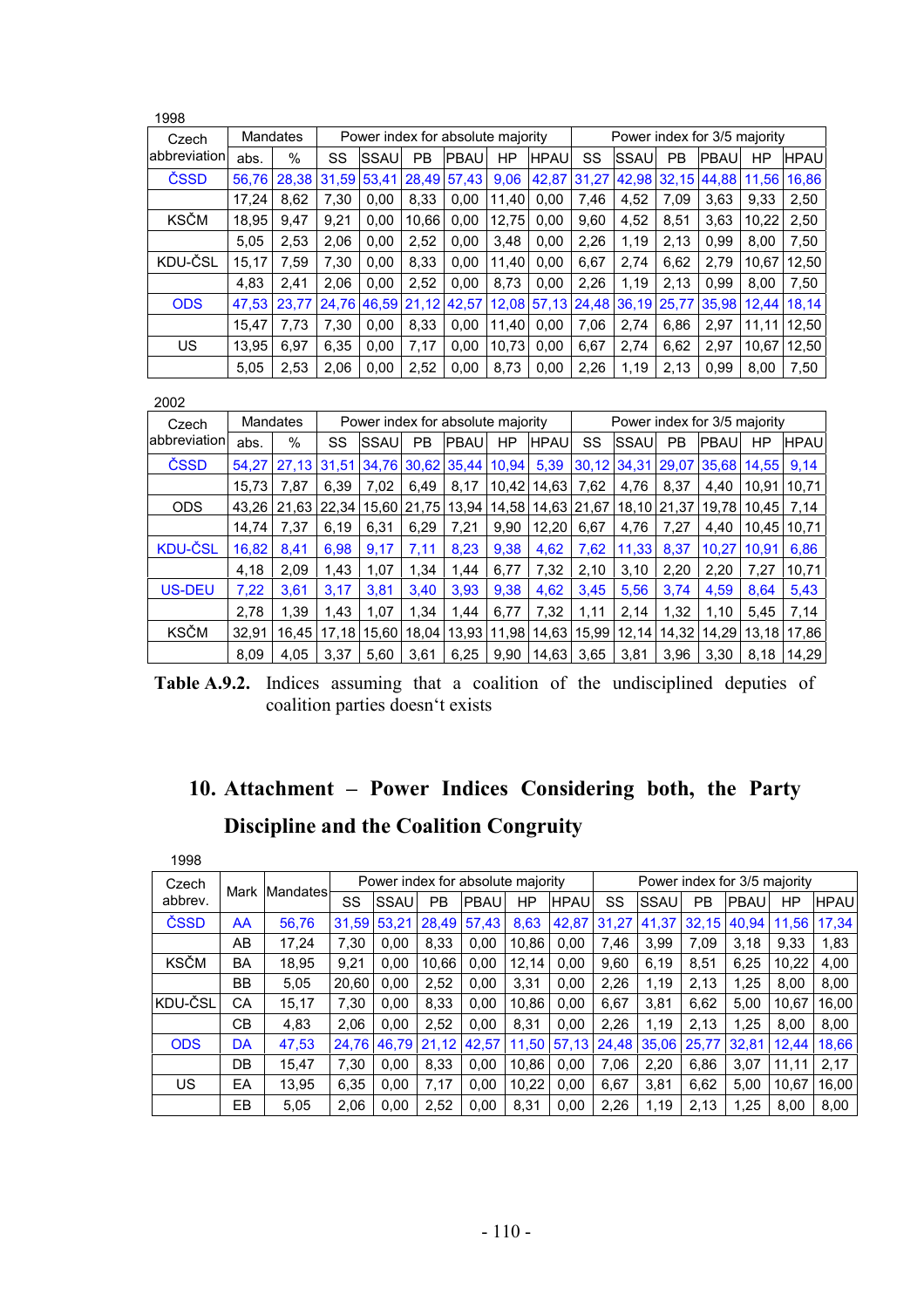| 2002           |           |               |       |       |       |                                   |       |             |       |       |       |                              |       |             |
|----------------|-----------|---------------|-------|-------|-------|-----------------------------------|-------|-------------|-------|-------|-------|------------------------------|-------|-------------|
| Czech          |           | Mark Mandates |       |       |       | Power index for absolute majority |       |             |       |       |       | Power index for 3/5 majority |       |             |
| abbrev.        |           |               | SS    | SSAU  | PB    | PBAU                              | HP    | <b>HPAU</b> | SS    | SSAU  | PB    | PBAU                         | ΗP    | <b>HPAU</b> |
| ČSSD           | AA        | 54.27         | 31.51 | 35.56 | 30,62 | 40.33                             | 10.94 | 8,67        | 30.12 | 32,78 | 29.07 | 32.35                        | 14.55 | 10.04       |
|                | AB        | 15.73         | 6.39  | 15.70 | 6.49  | 8,85                              | 10.42 | 7.68        | 7,62  | 4.17  | 8.37  | 5,86                         | 10.91 | 8,15        |
| <b>ODS</b>     | BA        | 43.26         | 22.34 | 13.33 | 21.75 | 12,50                             | 14,58 | 17,65       | 21,67 | 20,00 | 21,37 | 20.83                        | 10.45 | 11.76       |
|                | <b>BB</b> | 14.74         | 6.19  | 3,33  | 6.29  | 4,17                              | 9.90  | 11.76       | 6.67  | 8,33  | 7,27  | 8,33                         | 10.45 | 17,65       |
| <b>KDU-ČSL</b> | СA        | 16,82         | 6,98  | 16,80 | 7,11  | 9,36                              | 9,38  | 7.43        | 7,62  | 9,44  | 8,37  | 9,32                         | 10.91 | 7,53        |
|                | CВ        | 4,18          | 1,43  | 2,50  | 1,34  | 1,83                              | 6,77  | 4.99        | 2,10  | 2,50  | 2,20  | 1,54                         | 7,27  | 5,43        |
| US-DEU         | DA        | 7,22          | 3.17  | 5,56  | 3.40  | 4,48                              | 9.38  | 7.43        | 3,45  | 4.44  | 3.74  | 4,16                         | 8,64  | 5,96        |
|                | DB        | 2,78          | 1.43  | 2,50  | 1,34  | 1,83                              | 6.77  | 4.99        | 1,11  | 1,67  | 1,32  | 0,92                         | 5.45  | 4,07        |
| <b>KSČM</b>    | EA        | 32,91         | 17.18 | 13.33 | 18.04 | 12,50                             | 11.98 | 17,65       | 15.99 | 11.67 | 14.32 | 12.50                        | 13.18 | 17.65       |
|                | EB        | 8,09          | 3,37  | 3,33  | 3,61  | 4,17                              | 9.90  | 11,76       | 3,65  | 5,00  | 3,96  | 4,17                         | 8,18  | 11,76       |

**Table A.10.1.** Indices assuming that the existence of a coalition of the undisciplined deputies of coalition parties

| 1998        |           |               |       |       |           |                                   |           |             |       |       |       |                              |           |             |
|-------------|-----------|---------------|-------|-------|-----------|-----------------------------------|-----------|-------------|-------|-------|-------|------------------------------|-----------|-------------|
| Czech       |           |               |       |       |           | Power index for absolute majority |           |             |       |       |       | Power index for 3/5 majority |           |             |
| abbrev.     |           | Mark Mandates | SS    | SSAU  | <b>PB</b> | <b>PBAU</b>                       | <b>HP</b> | <b>HPAU</b> | SS    | SSAU  | PB    | <b>PBAU</b>                  | <b>HP</b> | <b>HPAU</b> |
| ČSSD        | AA        | 56,76         | 31,59 | 53.41 | 28.49     | 57.43                             | 8,63      | 42,87       | 31.27 | 42,98 | 32.15 | 44.88                        | 11.56     | 16,86       |
|             | AB        | 17.24         | 7,30  | 0.00  | 8.33      | 0,00                              | 10.86     | 0.00        | 7,46  | 4,52  | 7,09  | 3,63                         | 9,33      | 2,50        |
| <b>KSČM</b> | BA        | 18.95         | 9.21  | 0.00  | 10.66     | 0.00                              | 12.14     | 0.00        | 9,60  | 4,52  | 8,51  | 3,63                         | 10,22     | 2,50        |
|             | BB        | 5,05          | 20.60 | 0.00  | 2,52      | 0,00                              | 3,31      | 0,00        | 2,26  | 1,19  | 2,13  | 0,99                         | 8,00      | 7,50        |
| KDU-ČSL     | СA        | 15.17         | 7,30  | 0.00  | 8.33      | 0.00                              | 10.86     | 0.00        | 6,67  | 2.74  | 6,62  | 2,79                         | 10.67     | 12.50       |
|             | <b>CB</b> | 4,83          | 2,06  | 0.00  | 2,52      | 0.00                              | 8,31      | 0.00        | 2,26  | 1,19  | 2,13  | 0.99                         | 8.00      | 7,50        |
| <b>ODS</b>  | DA        | 47.53         | 24,76 | 48.59 | 21.12     | 42,57                             | 11.50     | 57.13       | 24.48 | 36.19 | 25,77 | 35.98                        | 12.44     | 18.14       |
|             | DB        | 15.47         | 7,30  | 0.00  | 8,33      | 0,00                              | 10.86     | 0.00        | 7,06  | 2,74  | 6,86  | 2,97                         | 11,11     | 12,50       |
| US.         | EA        | 13.95         | 6,35  | 0,00  | 7,17      | 0,00                              | 10,22     | 0,00        | 6,67  | 2,74  | 6,62  | 2,97                         | 10.67     | 12,50       |
|             | EB        | 5,05          | 2.06  | 0.00  | 2,52      | 0.00                              | 8,31      | 0.00        | 2,26  | 1,19  | 2.13  | 0.99                         | 8.00      | 7,50        |

| 2002           |    |               |       |       |       |                                   |           |             |       |       |           |                              |       |             |
|----------------|----|---------------|-------|-------|-------|-----------------------------------|-----------|-------------|-------|-------|-----------|------------------------------|-------|-------------|
| Czech          |    |               |       |       |       | Power index for absolute majority |           |             |       |       |           | Power index for 3/5 majority |       |             |
| abbrev.        |    | Mark Mandates | SS    | SSAU  | PB    | PBAU                              | <b>HP</b> | <b>HPAU</b> | SS    | SSAU  | <b>PB</b> | PBAU                         | HP    | <b>HPAU</b> |
| ČSSD           | AA | 54,27         | 31.51 | 34.76 | 30.62 | 35.44                             | 10.94     | 5,39        | 30.12 | 34.31 | 29.07     | 35.68                        | 14.55 | 9.14        |
|                | AB | 15,73         | 6.39  | 7.02  | 6.49  | 8.17                              | 10.42     | 14.63       | 7,62  | 4,76  | 8.37      | 4.40                         | 10.91 | 10.71       |
| <b>ODS</b>     | BA | 43.26         | 22.34 | 15.60 | 21.75 | 13.94                             | 14.58     | 14.63       | 21.67 | 18.10 | 21.37     | 19.78                        | 10.45 | 7,14        |
|                | BB | 14.74         | 6,19  | 6.31  | 6.29  | 7.21                              | 9.90      | 12.20       | 6.67  | 4,76  | 7.27      | 4.40                         | 10.45 | 10.71       |
| <b>KDU-ČSL</b> | СA | 16.82         | 6.98  | 9.17  | 7.11  | 8,23                              | 9.38      | 4.62        | 7,62  | 11.33 | 8,37      | 10.27                        | 10.91 | 6.86        |
|                | CВ | 4,18          | 1,43  | 1,07  | 1,34  | 1,44                              | 6,77      | 7,32        | 2,10  | 3,10  | 2,20      | 2,20                         | 7,27  | 10,71       |
| <b>US-DEU</b>  | DA | 7,22          | 3.17  | 3.81  | 3.40  | 3,93                              | 9.38      | 4,62        | 3,45  | 5,56  | 3,74      | 4,59                         | 8,64  | 5,43        |
|                | DB | 2,78          | 1.43  | 1,07  | 1,34  | 1,44                              | 6,77      | 7,32        | 1,11  | 2,14  | 1,32      | 1,10                         | 5,45  | 7,14        |
| <b>KSČM</b>    | EA | 32,91         | 17.18 | 15.60 | 18.04 | 13.93                             | 11,98     | 14,63       | 15,99 | 12.14 | 14,32     | 14,29                        | 13.18 | 17.86       |
|                | EB | 8.09          | 3.37  | 5.60  | 3.61  | 6.25                              | 9.90      | 14.63       | 3.65  | 3,81  | 3.96      | 3.30                         | 8.18  | 14.29       |

**Table A.10.2.** Indices assuming that a coalition of the undisciplined deputies of coalition parties doesn't exists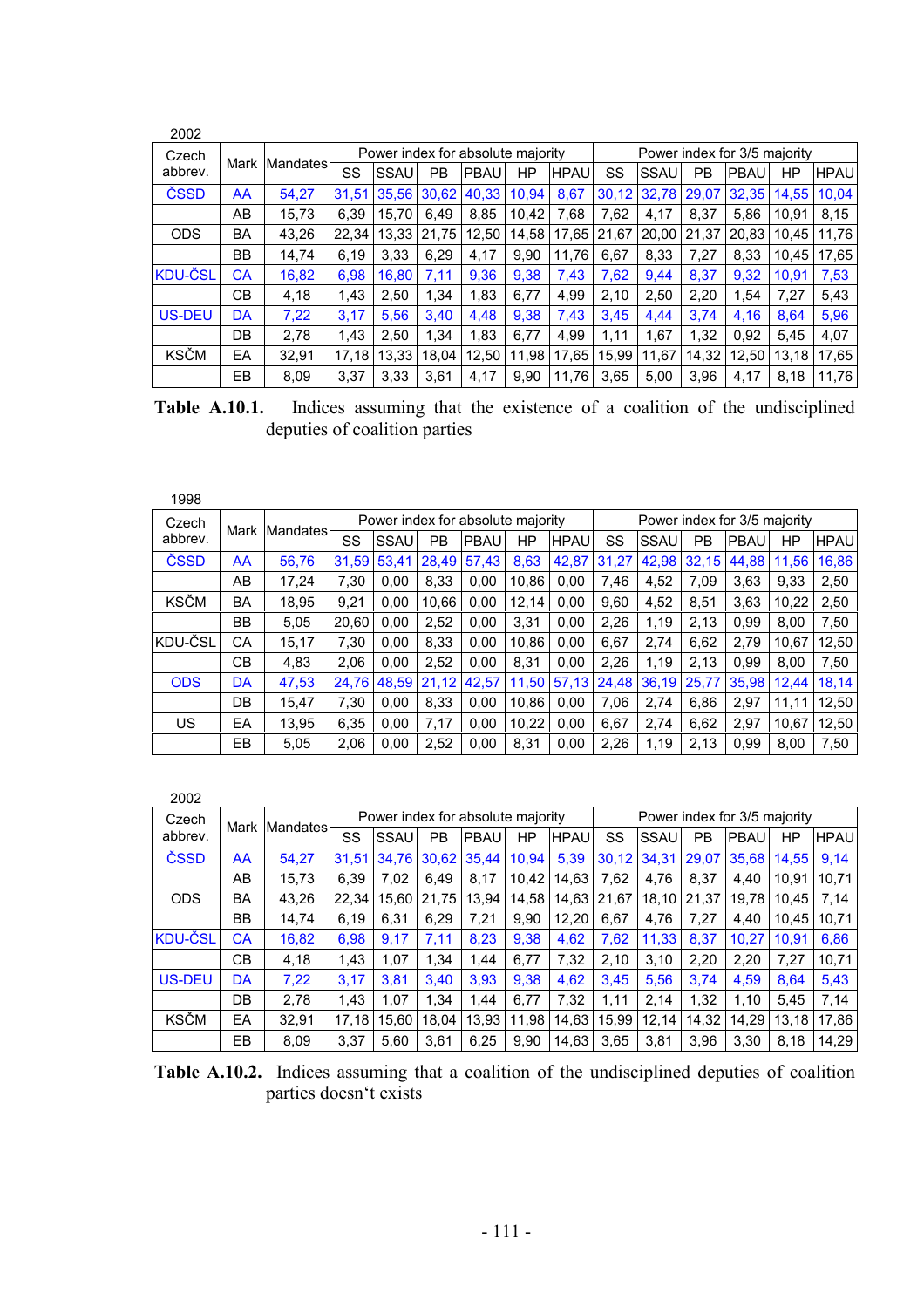| 1998        |      |          |                                   |             |       |               |           |             |                              |               |           |                                                                                               |       |             |
|-------------|------|----------|-----------------------------------|-------------|-------|---------------|-----------|-------------|------------------------------|---------------|-----------|-----------------------------------------------------------------------------------------------|-------|-------------|
| Czech       | Mark | Mandates | Power index for absolute majority |             |       |               |           |             | Power index for 3/5 majority |               |           |                                                                                               |       |             |
| abbrev.     |      |          | SS                                | <b>SSAU</b> | PB    | <b>IPBAUI</b> | HP        | <b>HPAU</b> | SS                           | <b>ISSAUI</b> | <b>PB</b> | <b>PBAUI</b>                                                                                  | HP    | <b>HPAU</b> |
| ČSSD        | A    | 56.76    |                                   |             |       |               |           |             |                              |               |           | 30,00 50,00 28,57 50,00 20,00 50,00 35,00 50,00 36,36 50,00 20,00 50,00                       |       |             |
| <b>KSČM</b> | B    | 18.95    | 13.33                             | 0.00        | 14.29 | 0.00          | 20.00     | 0.00        | $10.00$   0.00               |               | 9.09      | 0.00                                                                                          | 20.00 | 0.00        |
| KDU-ČSL     | C    | 15.17    | 13.33                             | 0.00        | 14.29 | 0.00          | l 20.00 l | 0.00        | $10.00$   0.00               |               | 9.09      | 0.00                                                                                          | 20.00 | 0.00        |
| <b>ODS</b>  | D    | 47.53    |                                   |             |       |               |           |             |                              |               |           | 30,00   50,00   28,57   50,00   20,00   50,00   35,00   50,00   36,36   50,00   20,00   50,00 |       |             |
| US.         | Е    | 13.95    | 13.33                             | 0.00        | 14.29 | 0.00          | 20.00     | 0.00        | 10.00                        | 0.00          | 9.09      | 0.00                                                                                          | 20.00 | 0.00        |

| 2002             |   |               |                                   |              |                |             |           |                        |                              |               |      |                                                                              |      |                                                                                                                |
|------------------|---|---------------|-----------------------------------|--------------|----------------|-------------|-----------|------------------------|------------------------------|---------------|------|------------------------------------------------------------------------------|------|----------------------------------------------------------------------------------------------------------------|
| Czech<br>abbrev. |   | Mark Mandates | Power index for absolute majority |              |                |             |           |                        | Power index for 3/5 majority |               |      |                                                                              |      |                                                                                                                |
|                  |   |               | SS                                | <b>ISSAU</b> | P <sub>B</sub> | <b>PBAU</b> | <b>HP</b> | <b>HPAU</b>            | <b>SS</b>                    | <b>ISSAUI</b> | PB.  | <b>PBAU</b>                                                                  | HP   | <b>HPAU</b>                                                                                                    |
| ČSSD             | A | 54.27         |                                   |              |                |             |           |                        |                              |               |      |                                                                              |      | 40,00 55,56 38,46 71,43 23,08 42,87 36,67 44,44 36,00 41,54 27,27 25,00                                        |
| <b>ODS</b>       | B | 43.26         | 23.33                             | 0.00         | 23.08          | 0.00        | 23.08     | 0.00                   |                              |               |      |                                                                              |      | 28,33 16,67 28,00 20,00 18,18 25,00                                                                            |
| <b>KDU-ČSL</b>   | C | 16.82         | 6.67                              | 22.22        |                |             |           |                        |                              |               |      | 7,69   14,28   15,38   28,57   11,67   19,44   12,00   13,85   18,18   16,67 |      |                                                                                                                |
| US-DEU           | D | 7.22          | 6.67                              | 22.22        |                |             |           | 7.69 14.28 15.38 28.57 | 3.33                         | 2.78          | 4.00 | 4.62                                                                         | 9.09 | 8.33                                                                                                           |
| <b>KSČM</b>      | E | 32.91         | 23.33                             | 0.00         | 23,08 0.00     |             |           |                        |                              |               |      |                                                                              |      | $\vert$ 23,08 $\vert$ 0,00 $\vert$ 20,00 $\vert$ 16,67 $\vert$ 20,00 $\vert$ 20,00 $\vert$ 27,27 $\vert$ 25,00 |

**Table A.10.3.** Indices calculated considering only the disciplined deputies.

### **11. Attachment – Composite Indices Considering both, the Party**

| Czech        | <b>Mandates</b> |       |            | Power index for absolute majority |            | Power index for 3/5 majority |            |            |  |
|--------------|-----------------|-------|------------|-----------------------------------|------------|------------------------------|------------|------------|--|
| abbreviation | abs.            | $\%$  | <b>CSS</b> | <b>CPB</b>                        | <b>CHP</b> | <b>CSS</b>                   | <b>CPB</b> | <b>CHP</b> |  |
| ČSSD         | 56,76           | 28,38 | 44,65      | 45,98                             | 29,49      | 37,37                        | 37,46      | 15,05      |  |
|              | 17.24           | 8,62  | 2,89       | 3.30                              | 4,51       | 5,36                         | 4,73       | 4,80       |  |
| <b>KSČM</b>  | 18.95           | 9.47  | 3.64       | 4,22                              | 5.04       | 7.54                         | 7.14       | 6.46       |  |
|              | 5,05            | 2,53  | 0.82       | 1,00                              | 1,38       | 1.61                         | 1,60       | 8,00       |  |
| KDU-ČSL      | 15,17           | 7,59  | 2,89       | 3,30                              | 4,51       | 4.94                         | 5.64       | 13,89      |  |
|              | 4.83            | 2.41  | 0.82       | 1.00                              | 3.45       | 1.61                         | 1,60       | 8.00       |  |
| <b>ODS</b>   | 47,53           | 23,77 | 38,07      | 34,08                             | 39,30      | 30.87                        | 30,03      | 16,20      |  |
|              | 15,47           | 7,73  | 2,89       | 3,30                              | 4,51       | 4,12                         | 4,57       | 5,71       |  |
| <b>US</b>    | 13.95           | 6.97  | 2,51       | 2.84                              | 4.25       | 4.94                         | 5.64       | 13,89      |  |
|              | 5,05            | 2,53  | 0.82       | 1,00                              | 3,45       | 1,61                         | 1,60       | 8,00       |  |

### **Discipline and the Coalition Congruity**

**Table A.11.1.** Composite power indices for the 1998 electoral results considering two a priory unions of the disciplined and the undisciplined deputies of the Czech Social Democratic Party and the Civil Democratic Party for *p=0,60428*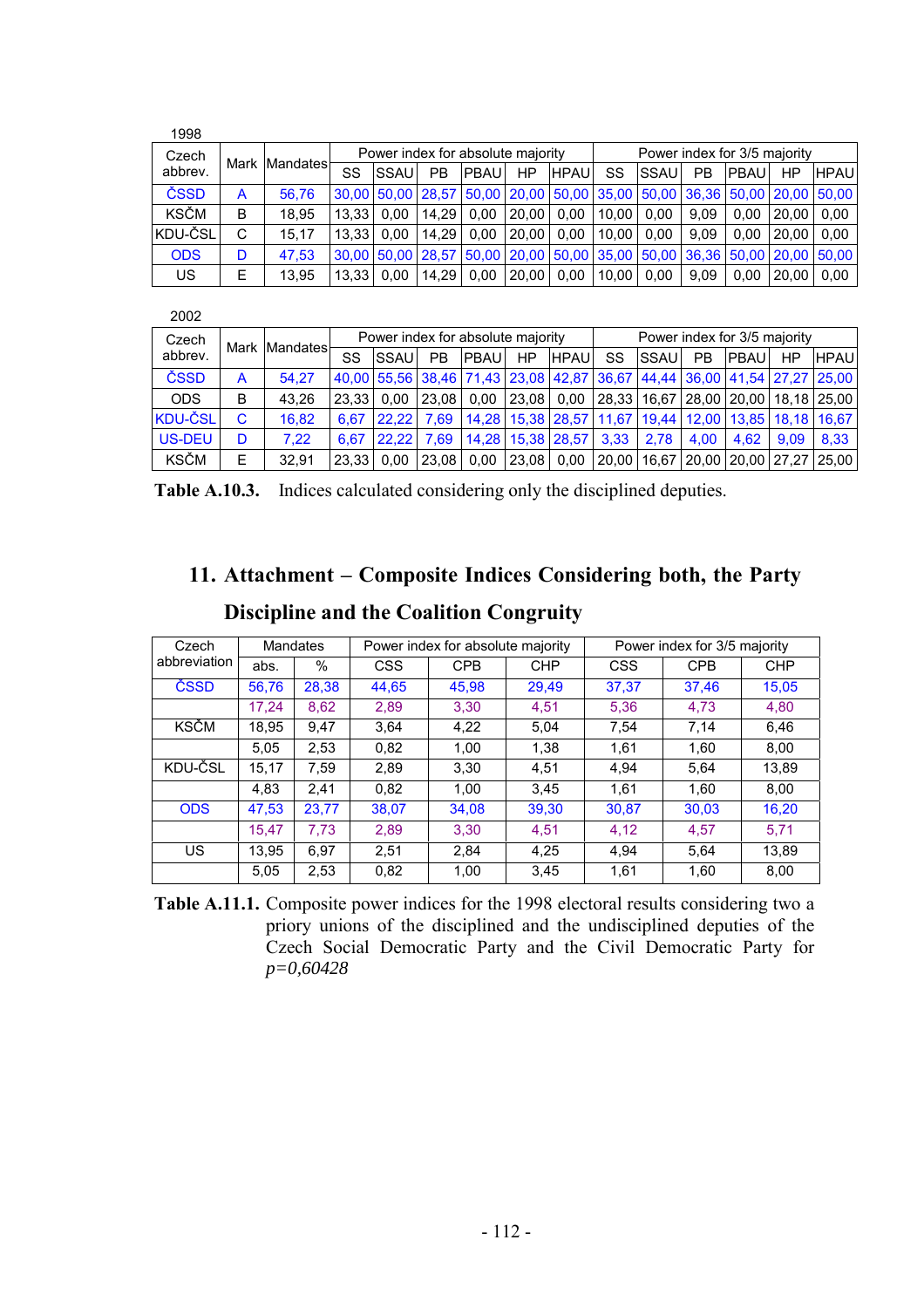| Czech        | <b>Mandates</b> |       |            | Power index for absolute majority |            | Power index for 3/5 majority |            |            |  |
|--------------|-----------------|-------|------------|-----------------------------------|------------|------------------------------|------------|------------|--|
| abbreviation | abs.            | %     | <b>CSS</b> | <b>CPB</b>                        | <b>CHP</b> | <b>CSS</b>                   | <b>CPB</b> | <b>CHP</b> |  |
| ČSSD         | 56,76           | 28,38 | 44,78      | 45,98                             | 29,49      | 38,35                        | 39,84      | 14,76      |  |
|              | 17.24           | 8,62  | 2,89       | 3.30                              | 4,51       | 5,68                         | 5,00       | 5,20       |  |
| KSČM         | 18,95           | 9,47  | 3.64       | 4,22                              | 5,04       | 6,53                         | 5,56       | 5,55       |  |
|              | 5,05            | 2,53  | 0.82       | 1,00                              | 1,38       | 1.61                         | 1.44       | 7,70       |  |
| KDU-ČSL      | 15,17           | 7,59  | 2,89       | 3,30                              | 4,51       | 4.30                         | 4,31       | 11,78      |  |
|              | 4,83            | 2.41  | 0.82       | 1,00                              | 3,45       | 1.61                         | 1.44       | 7,70       |  |
| <b>ODS</b>   | 47,53           | 23,77 | 37.95      | 34,08                             | 39,30      | 31,56                        | 31.94      | 15,89      |  |
|              | 15,47           | 7,73  | 2,89       | 3,30                              | 4,51       | 4,45                         | 4,51       | 11,95      |  |
| <b>US</b>    | 13.95           | 6,97  | 2,51       | 2,84                              | 4,25       | 4.30                         | 4.41       | 11,78      |  |
|              | 5,05            | 2,53  | 0.82       | 1,00                              | 3,45       | 1,61                         | 1.44       | 7,70       |  |

**Table A.11.2.** Composite power indices for the 1998 electoral results considering a priory union only of the disciplined deputies of the Czech Social Democratic Party and the Civil Democratic Party for *p=0,60428*

| Czech          | <b>Mandates</b> |       |            | Power index for absolute majority |            | Power index for 3/5 majority |            |            |  |
|----------------|-----------------|-------|------------|-----------------------------------|------------|------------------------------|------------|------------|--|
| abbreviation   | abs.            | %     | <b>CSS</b> | <b>CPB</b>                        | <b>CHP</b> | <b>CSS</b>                   | <b>CPB</b> | <b>CHP</b> |  |
| ČSSD           | 54.27           | 27.13 | 33.34      | 35.00                             | 9.91       | 31,32                        | 30,55      | 12,51      |  |
|                | 15.73           | 7.87  | 7.27       | 7.55                              | 9.18       | 6.06                         | 7.24       | 9,66       |  |
| <b>ODS</b>     | 43.26           | 21,63 | 18,27      | 17,57                             | 15,97      | 20,92                        | 21,13      | 11.04      |  |
|                | 14.74           | 7,37  | 4.90       | 5,33                              | 10,74      | 7,42                         | 7,75       | 13,70      |  |
| <b>KDU-ČSL</b> | 16,82           | 8.41  | 9,35       | 8,13                              | 8,50       | 8.44                         | 8,80       | 9,38       |  |
|                | 4,18            | 2,09  | 1.91       | 1.56                              | 5,96       | 2,28                         | 1.90       | 6.44       |  |
| US-DEU         | 7,22            | 3,61  | 4,25       | 3,89                              | 8,50       | 3.90                         | 3.93       | 7,43       |  |
|                | 2,78            | 1,39  | 1,91       | 1,56                              | 5,96       | 1,36                         | 1,14       | 4,83       |  |
| <b>KSČM</b>    | 32,91           | 16.45 | 15.44      | 15,54                             | 14.54      | 14.04                        | 13,50      | 15,20      |  |
|                | 8,09            | 4,05  | 3.35       | 3.86                              | 10.74      | 4.26                         | 4.05       | 9.80       |  |

**Table A.11.3.** Composite power indices for the 2002 electoral results considering two a priory unions of the disciplined and the undisciplined deputies of the Czech Social Democratic Party, the Christian Democratic Union - Czechoslovak People's Party and the Freedom Union - Democratic Union for *p= 0,45168*

| Czech          | <b>Mandates</b> |       |            | Power index for absolute majority |            | Power index for 3/5 majority |            |            |  |
|----------------|-----------------|-------|------------|-----------------------------------|------------|------------------------------|------------|------------|--|
| abbreviation   | abs.            | %     | <b>CSS</b> | <b>CPB</b>                        | <b>CHP</b> | <b>CSS</b>                   | <b>CPB</b> | <b>CHP</b> |  |
| ČSSD           | 54.27           | 27.13 | 32,98      | 32.80                             | 8,43       | 32.01                        | 32,06      | 12.11      |  |
|                | 15.73           | 7,87  | 6.67       | 7.25                              | 12.32      | 6.33                         | 6.58       | 10.82      |  |
| <b>ODS</b>     | 43.26           | 21,63 | 19.30      | 18,22                             | 14,60      | 20.06                        | 20,65      | 8.95       |  |
|                | 14.74           | 7,37  | 6.24       | 6,71                              | 10.94      | 5.81                         | 5,97       | 10,57      |  |
| <b>KDU-CSL</b> | 16,82           | 8,41  | 7,97       | 7,62                              | 7,23       | 9.30                         | 9,23       | 9,08       |  |
|                | 4,18            | 2,09  | 1.27       | 1,39                              | 7,02       | 2,55                         | 2,20       | 8,82       |  |
| US-DEU         | 7,22            | 3,61  | 3,46       | 3.64                              | 7,23       | 4.40                         | 4,12       | 7,19       |  |
|                | 2,78            | 1,39  | 1.27       | 1.39                              | 7,02       | 1,58                         | 1,22       | 6.21       |  |
| <b>KSČM</b>    | 32,91           | 16.45 | 16,47      | 16,18                             | 13,18      | 14,25                        | 14,31      | 15,29      |  |
|                | 8,09            | 4.05  | 4,38       | 4.80                              | 12,04      | 3.72                         | 3.66       | 10.94      |  |

**Table A.11.4.** Composite power indices for the 2002 electoral results considering a priory union only of the disciplined deputies of the Czech Social Democratic Party, the Christian Democratic Union - Czechoslovak People's Party and the Freedom Union - Democratic Union for *p= 0,45168*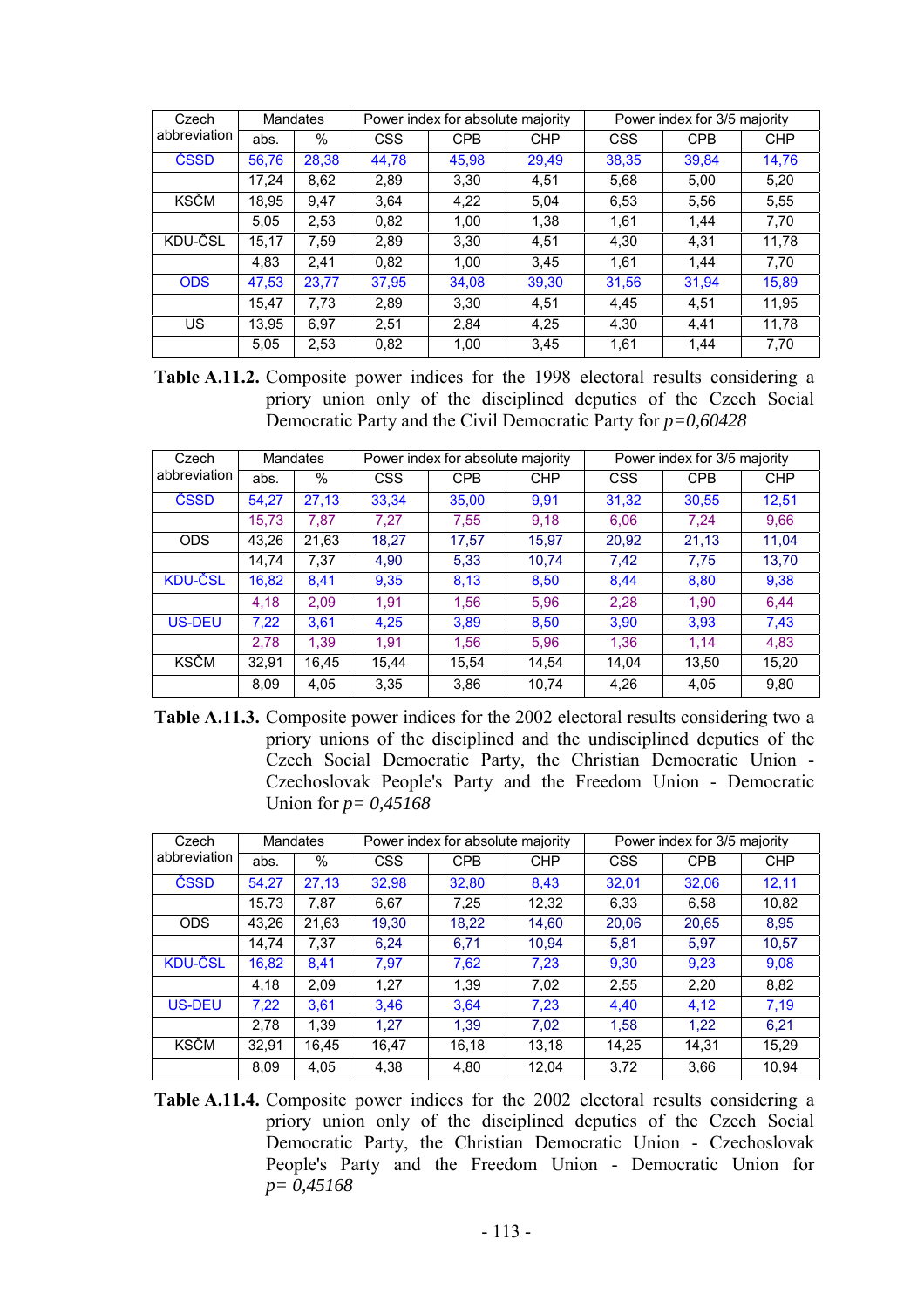| <b>File Name</b>           | Content                                                          |
|----------------------------|------------------------------------------------------------------|
| 1x.xls                     |                                                                  |
| 2x.xls                     | Voting data from the Czech Chamber of Deputies                   |
| 3x.xls                     | (electoral periods $1 - 4$ )                                     |
| 4x.xls                     |                                                                  |
| Party Discipline 12.xls    | Detailed calculations of the voting statistics - party           |
| Party Discipline 34.xls    |                                                                  |
| Coalition Congruity 34.xls | discipline and coalition congruity                               |
|                            | Composite PLxls Detailed calculations of composite power indices |

### **12. Attached CD-R Content**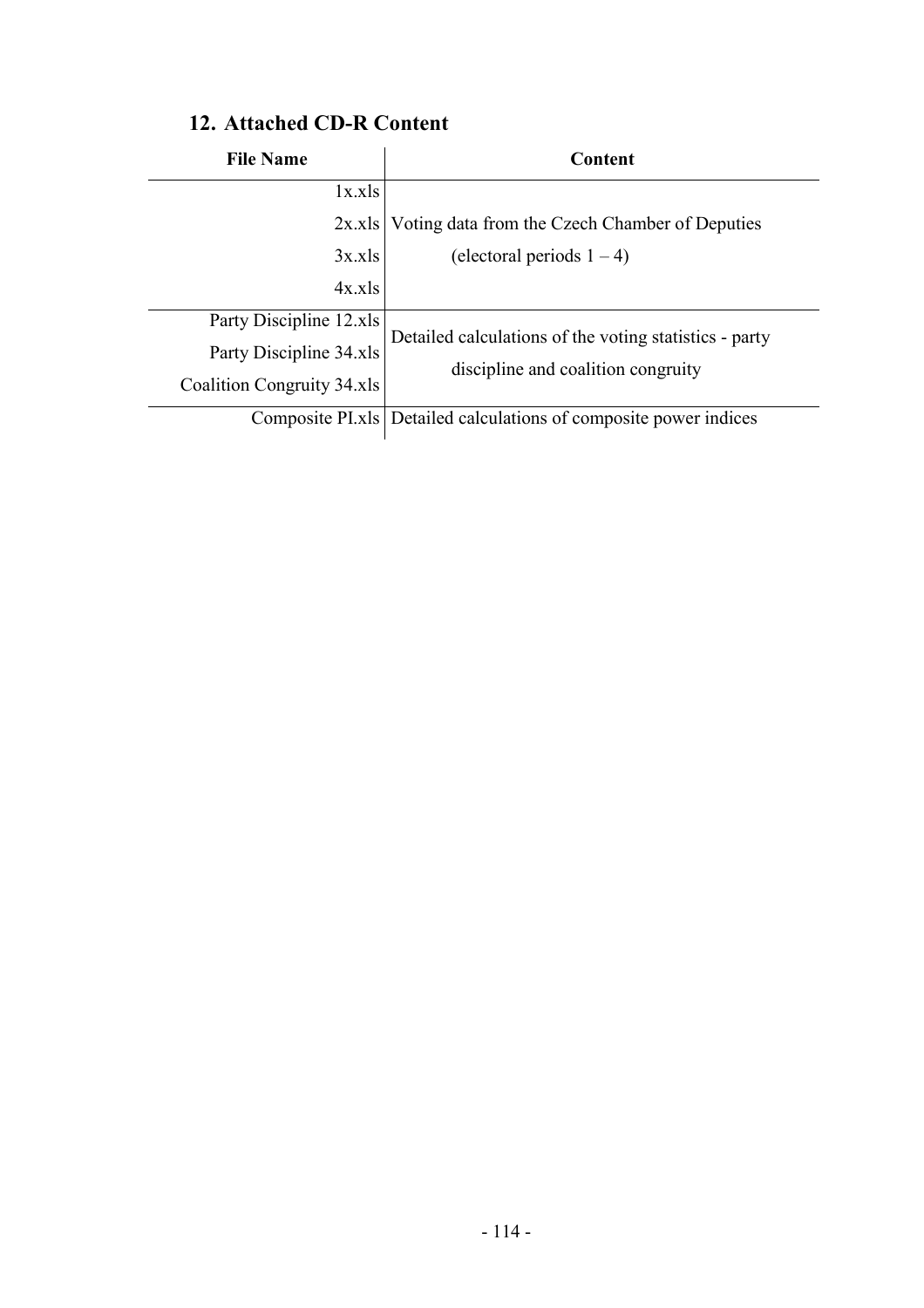### **ORIGINAL PROPOSITION OF THE THESIS**

Charles University, Prague

Institute of Economic Studies of the Faculty of Social Sciences



## **Proposition of Diploma Thesis**

| Title: | Power Models with a Priori Unions: The Case of the Czech Republic |
|--------|-------------------------------------------------------------------|
|        | Consultant: Prof. RNDr. Ing. František Turnovec, CSc.             |
|        | Author: Lenka Dostálová                                           |
|        | Final Exam: Spring 2003                                           |

### **Goal of my Work**

The first goal of my work is to analyse the Chamber of Deputies of the Czech Republic in terms of power between 1992 and 2002 election. For the power analysis of single political groups I will use unconstrained (original) and constrained (considering a priori unions) power indices (Shapley-Shubik, Penrose-Banzhaf and Holler-Packel power index). I will analyse single changes in the Chamber of Deputies whether due to elections or due expulsions or conversions of single members of political groups in the Chamber of Deputies or due to formation of new political parties.

The second goal of my work is to generate a general model of how coalitions are made on the Czech political stage. I will compare the outcomes of this model to the reality and I will try to find explanations of possible incongruities.

### **Summary Schema INTRODUCTION**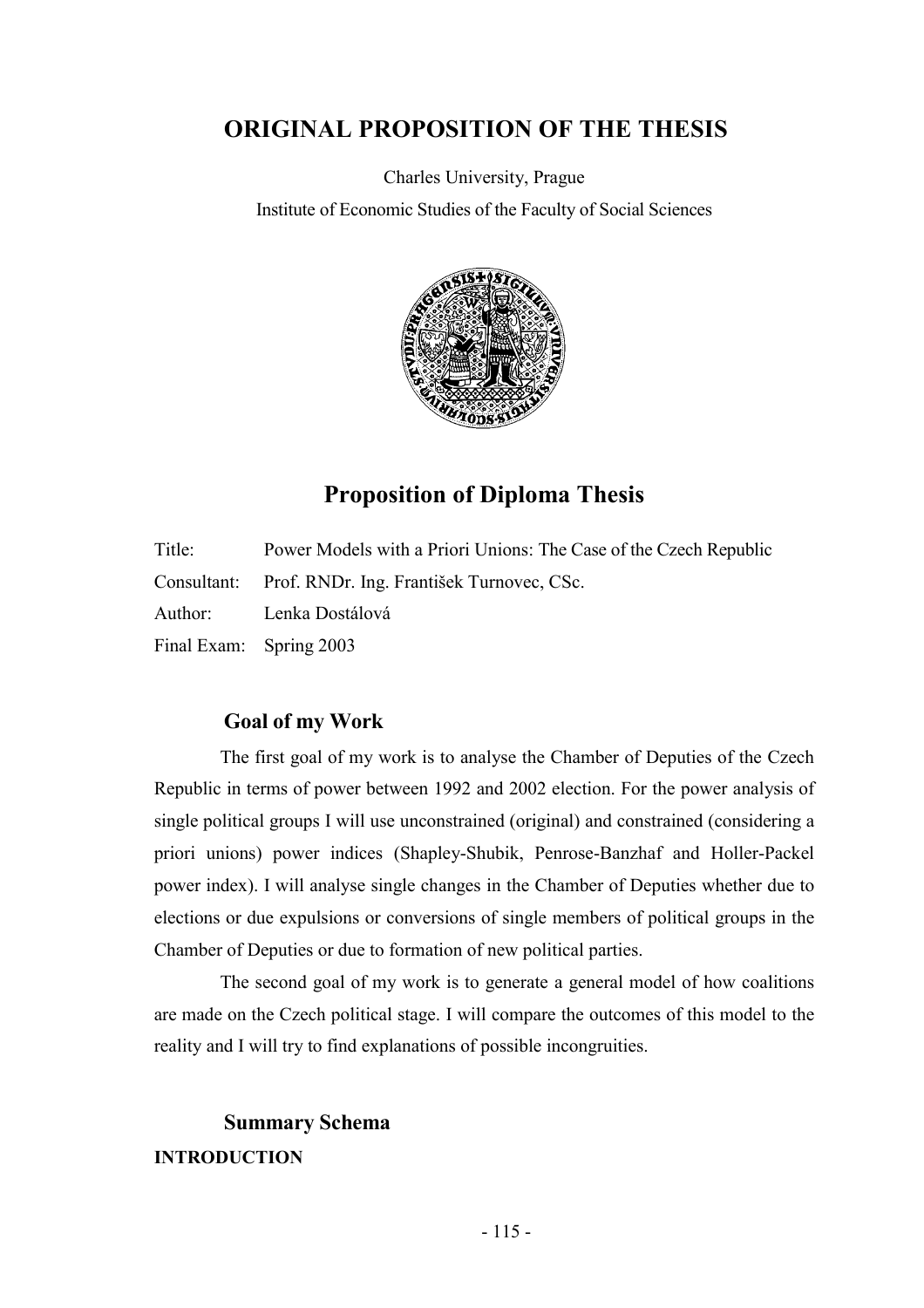#### **THEORY OF POWER MODELS**

In this part I will introduce some theoretical basics. I will start with the history of understanding the voting power, explain the voting power in committees and get through the unconstrained power indices to the constrained power indices and finally to the a priori unions.

#### **CZECH PARLIAMENTARY SYSTEM**

The third part will be focused on the history and the presence of the Czech parliamentary system. I will talk about the parliamentary election, parliamentary authorities, about how the parliament works and provide a brief comparison with other middle European parliamentary systems. I will end this part with the Czech electoral history since 1992.

#### **PRACTICAL APPLICATION**

This final part will be composed of two subparts. The first one will contain voting power calculations on the basis of the Czech electoral history since 1992. In the second one I will try to make up a model of coalition formation on the Czech political stage and compare it's results to the actual post electoral coalitions.

## **CONCLUSION REFERENCES ATTACHMENTS**

#### **Sources and References**

- Colomer, J. M. (1999) "Measuring Power in Committees and Parliaments" in Holler, M., Owen, G. eds. "Power Indices and Coalition Formation,"
- Felsenthal, D. S., Machover, M. (1998) "The measurement of Voting Power: Theory and Practice, Problems and Paradoxes," Edward Elgar Publishers, London
- Holler, M. J. (1982) "Formation Coalitions and Measuring Voting Power," Political Studies 30, pp.262-271
- Holler, M. J. (1982) "Power, Voting, and Voting Power," Physica Verlag, Wurzburg-Wien
- Laurelle, A. (1999) "On the Choice of a Power Index", Universite catolique do Louvain and Universidad de Alicante, Paper presented at the 1999 Meeting of the European Public Choice Association, Lisboa
- Laurelle, A. (2001) "Shapley-Shubik and Banzhaf indices revisited," Mathematics of operations Research 26, No.1